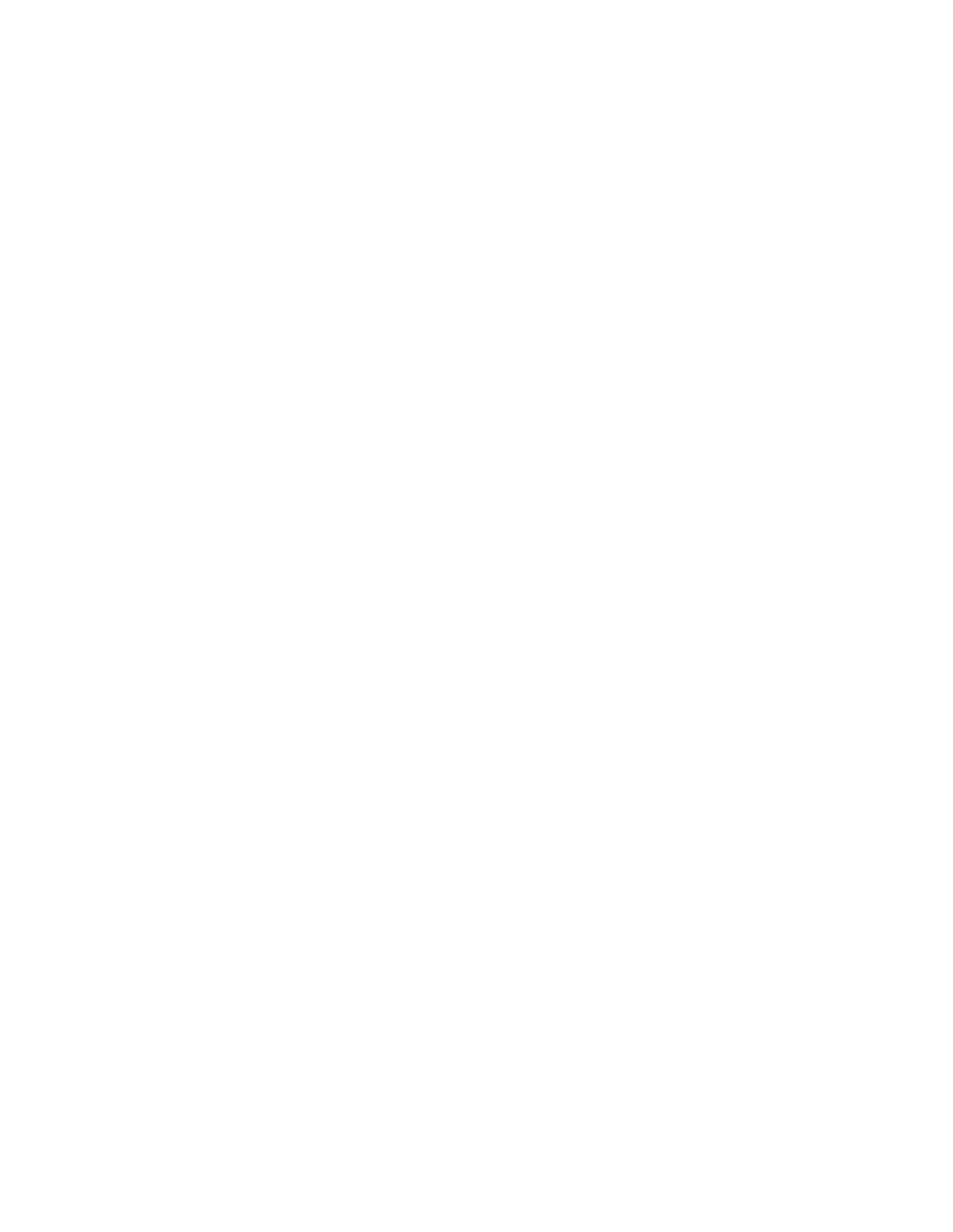Πιαλήθητα του δρεαήχειαι nopoo $\Delta$ ozoc hTe niowy etswth etcaphe



**The Coptic Orthodox Diocese Of the Southern USA** 

# Sunday School Curriculum

Grade 6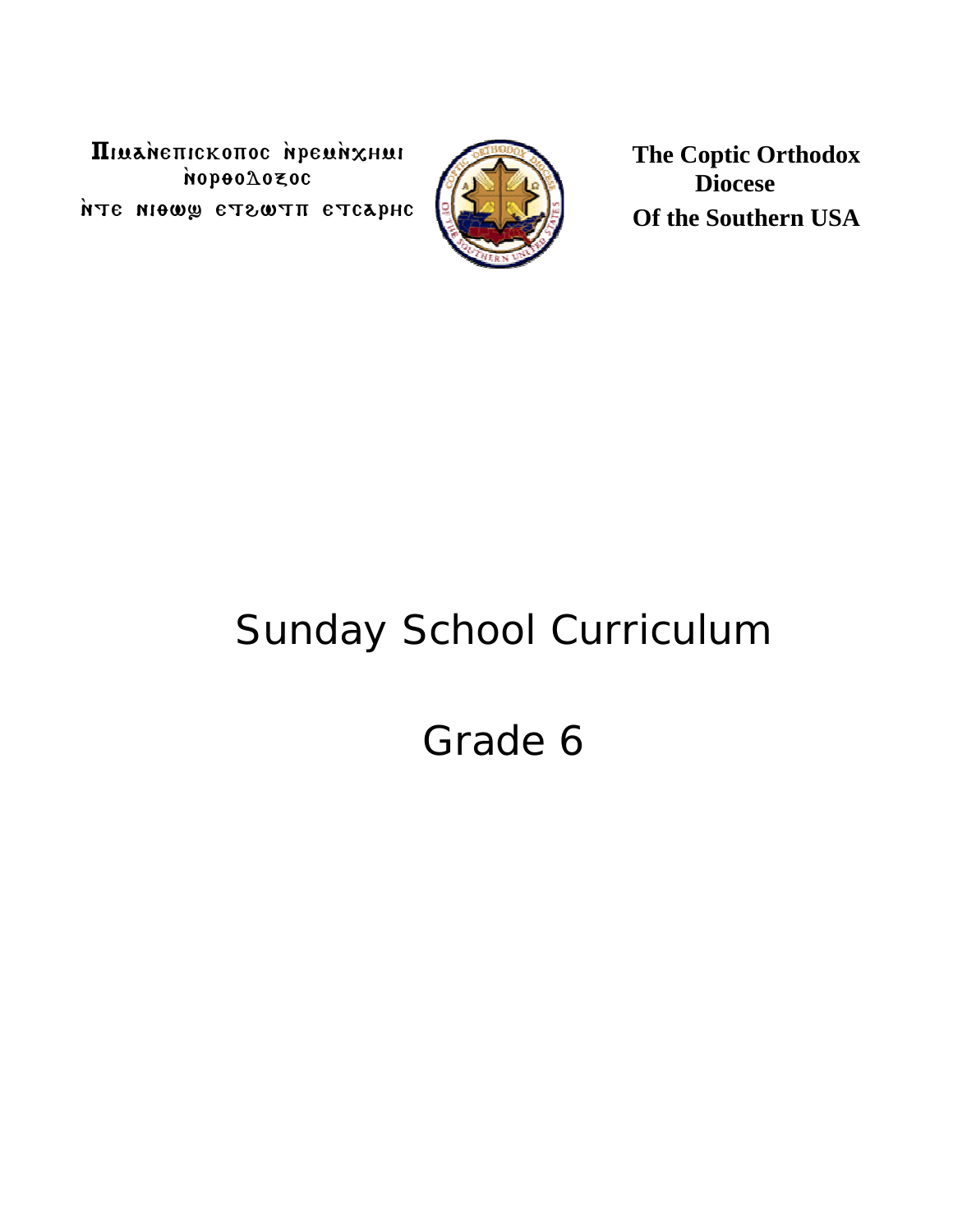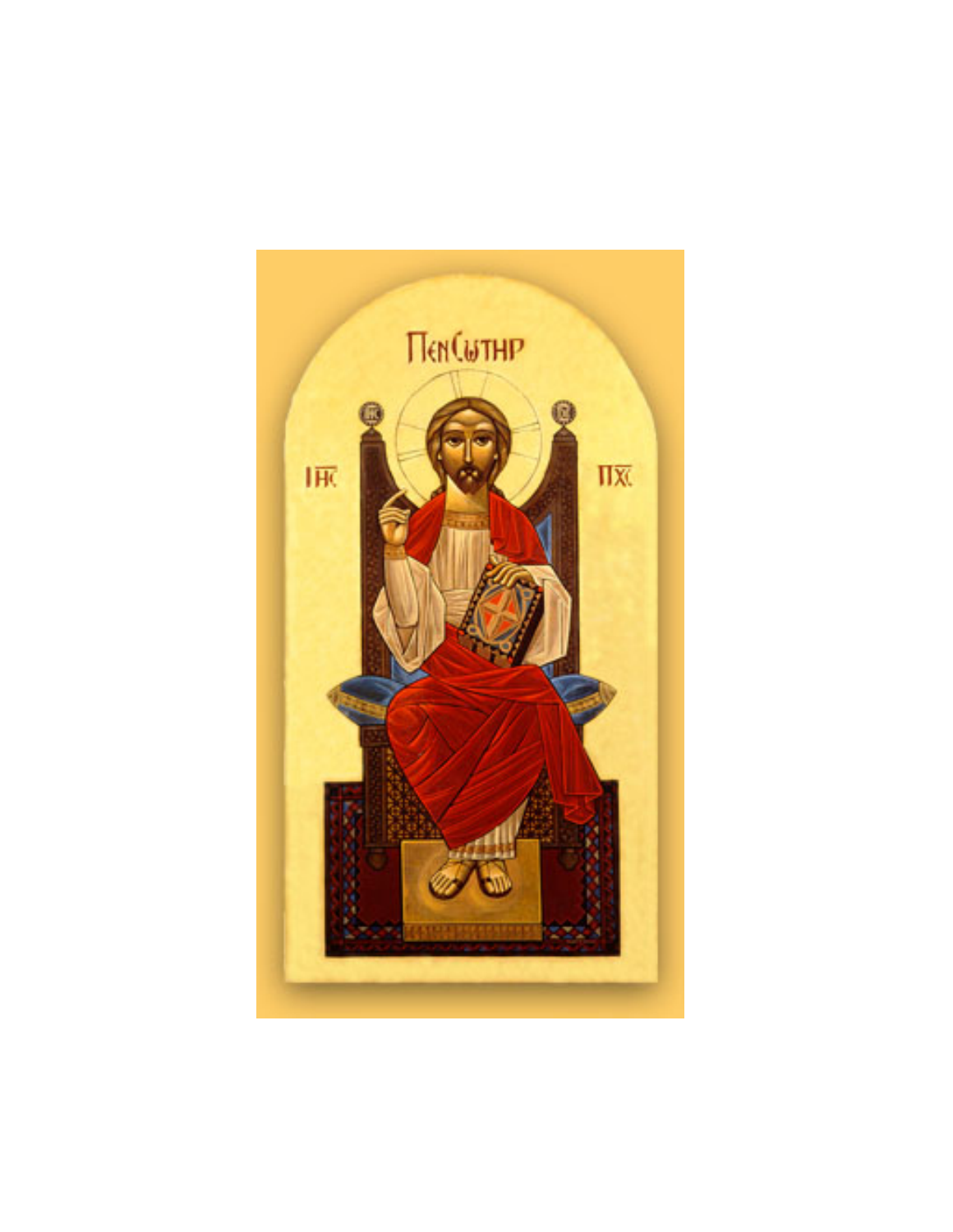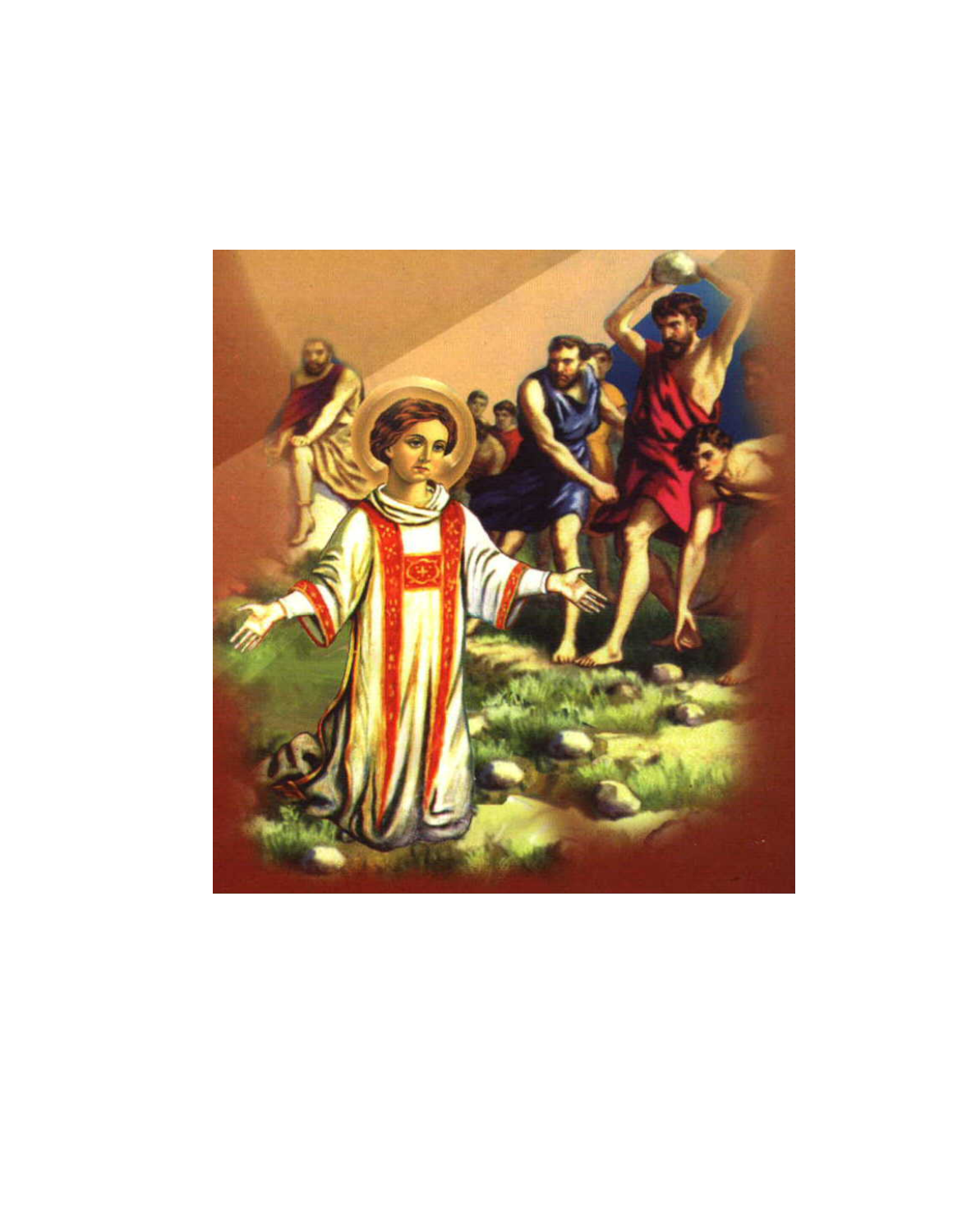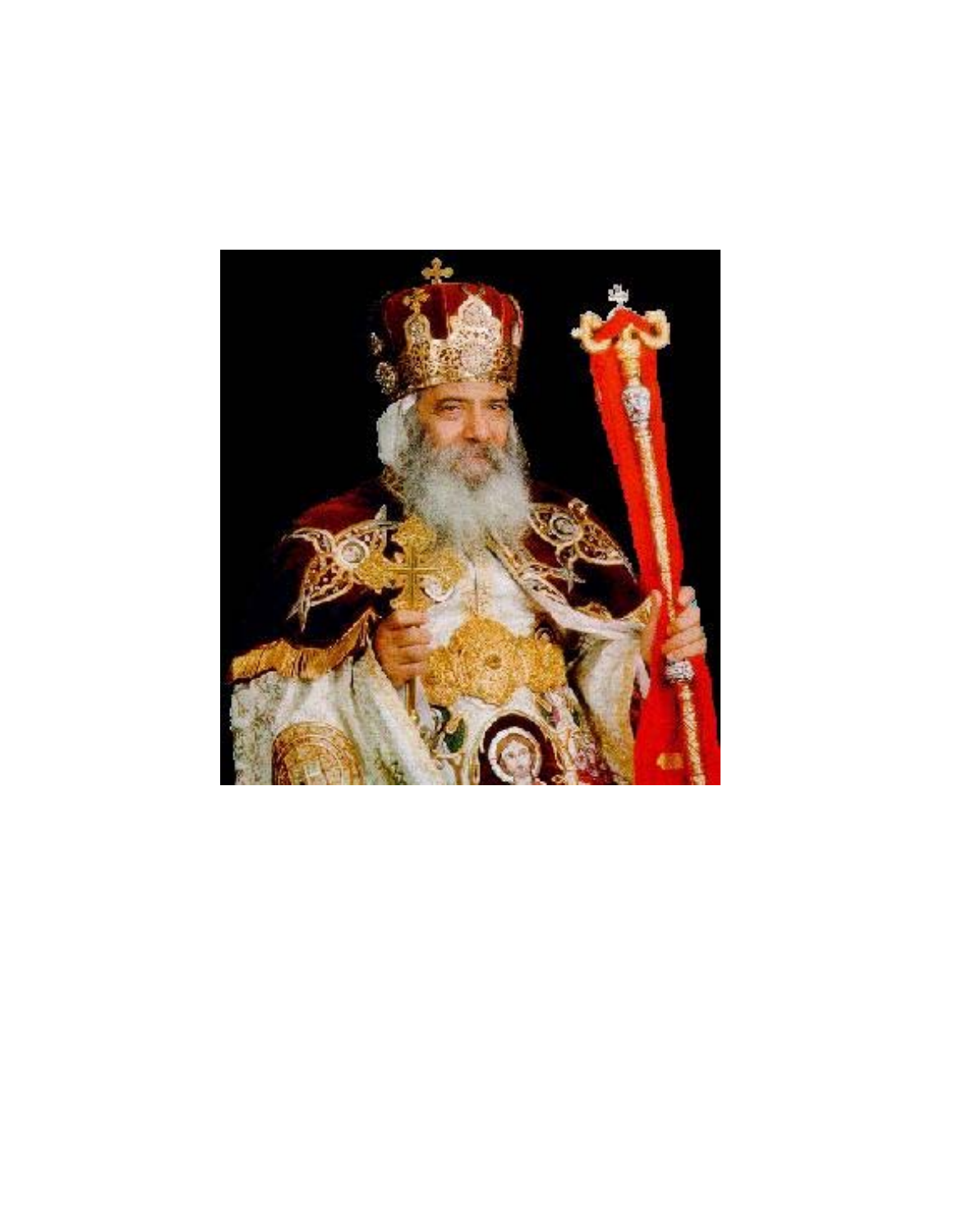# **TABLE OF CONTENTS**

<span id="page-6-0"></span>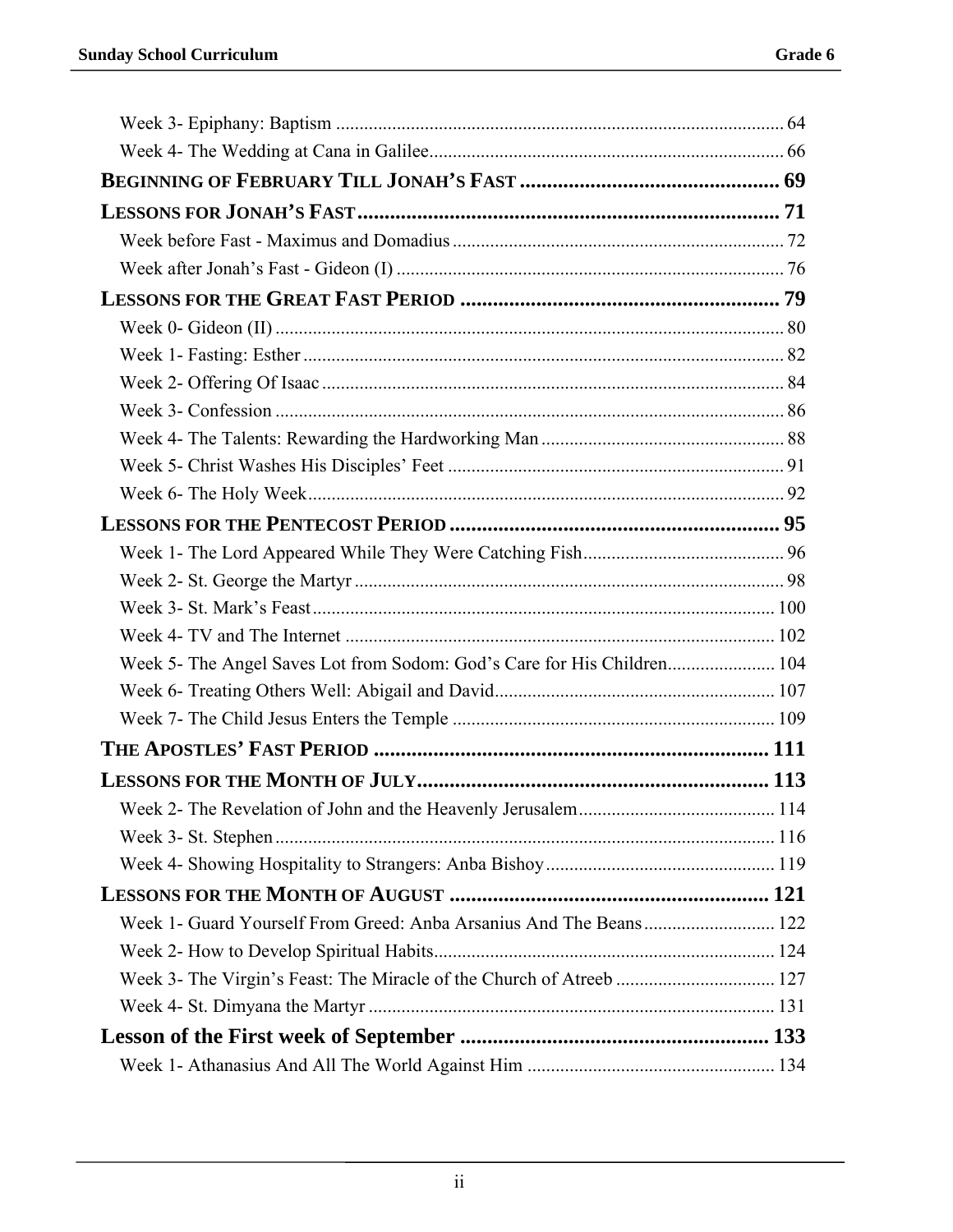

# **PREFACE**

<span id="page-8-0"></span>The Coptic Orthodox Diocese of the Southern United States, under the auspices of His Grace Bishop Youssef, felt the pressing need for a modified Sunday School Curriculum which would be better suited to address the problems and issues facing children both in America and the lands of immigration. Therefore, the efforts and time of many faithful servants have been dedicated to modify and improve the presently used English translation of the syllabus published by the Youth Services Committee of the Coptic Orthodox Patriarchate. This has resulted in the elimination of many existing lessons from this syllabus and the substitution with new lessons that are more appropriate for our youth in American society. These additional lessons give greater consideration to the differences in quality of life, education, media influence, cultural differences and the surrounding diversity of beliefs between Egyptian society and that of the west

We pray that God may bless this work for the spiritual growth of our children in the immigration countries. We also thank His Grace Bishop Youssef for his continued support, prayers and motivating guidance in this service.

May God reward every servant who offered time and effort toward the completion of this Sunday School Curriculum.

> "Thus Far The Lord Has Helped Us" (1 Samuel 7:12)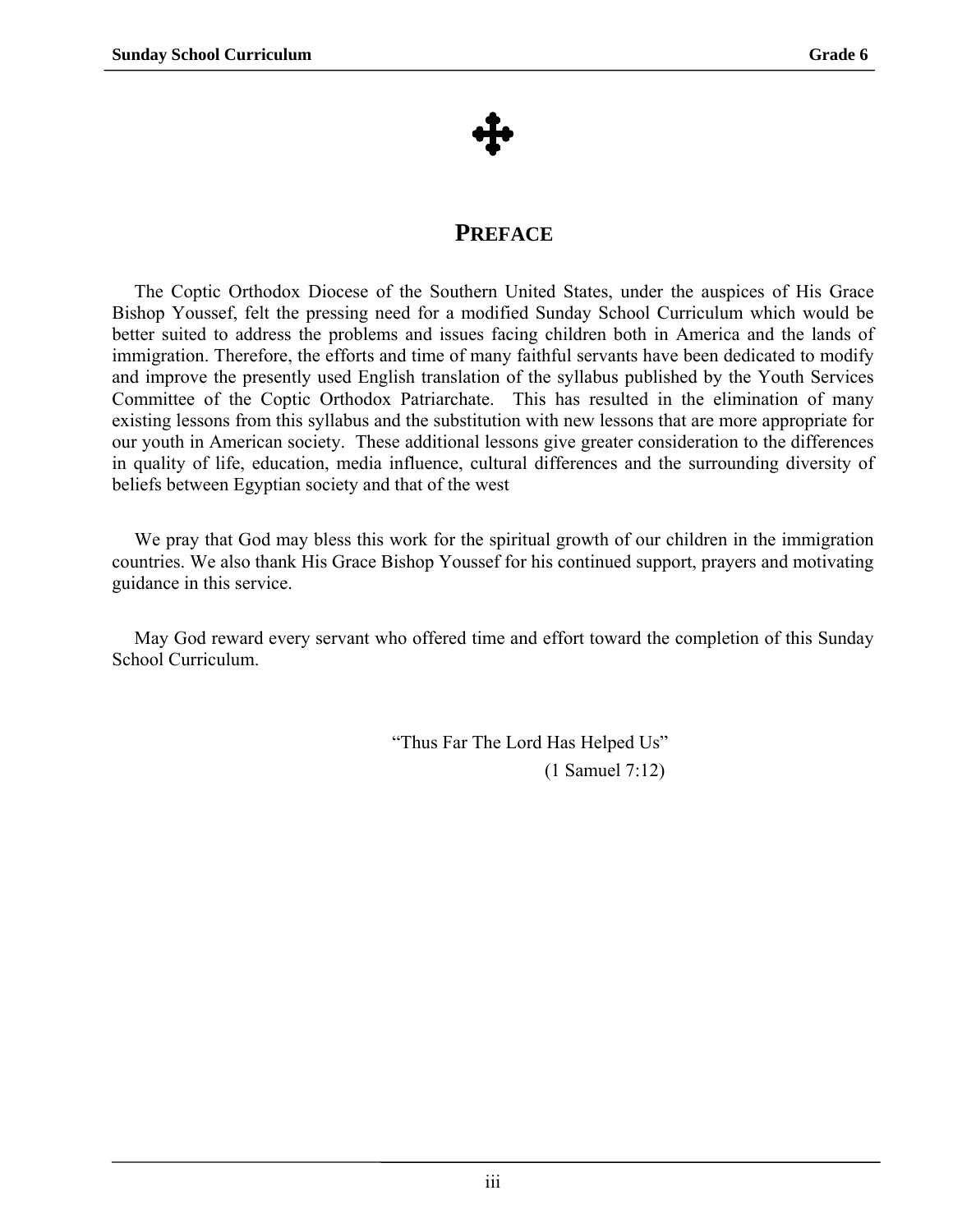

#### **INTRODUCTION**

<span id="page-9-0"></span>This grade 6 Sunday school curriculum has been modified by substituting 25 lessons from the previous curriculum published by the Youth Service Committee of the Coptic Orthodox Patriatchate with new lessons that are suitable for the youth in America. The order of the lessons has also been changed to follow the major events in the church. This resulted in the following order assuming the starting date is the first week after the Coptic New Year celebration (El Nayrouze) on September 11:

- 3 lessons for the month of September
- 4 lessons for the months of October through January
- Variable number of filler lessons for the period between the beginning of February and Jonah's fast.
- 2 lessons, one before and one after Jonah's fast
- 7 lessons during the Great Fast
- 7lessons for the period between Easter and the Feast of the Pentecost
- Variable number of filler lessons between the Feast of the Pentecost and the Apostles' Feast
- 3 lessons for the remainder of July after the Apostles' Feast
- 4 lessons for August
- 1 lesson for the first week of September

Please note that filler lessons can also be used for the occasional fifth Sunday in any month. These filler lessons are in the beginning of the book and it is preferable that they be used in sequence for the sake of unity in all the churches.

The question that faces the child at this age is "Who am I?" That is why the programs set for that age are always designed to help the student to know himself and form his relationship with the Lord Jesus. The child asks more questions about the meaning and the reasons behind the faith. He needs clear, simple and convincing answers. So the Servant of such child must note that:

- 1. The personality of the child before him is the most important sources of the lesson. Through discussion, the child can find himself and react to the Lord Jesus.
- 2. The Servant must be concerned with establishing the habits of worship, spiritual activity such as prayer, Bible study, confession, communion and the class notebook.
- 3. The Servant should give due care to the child's talents by encouraging him/her to read more.

It is advisable that the Servant should give his children some other books and stories to read.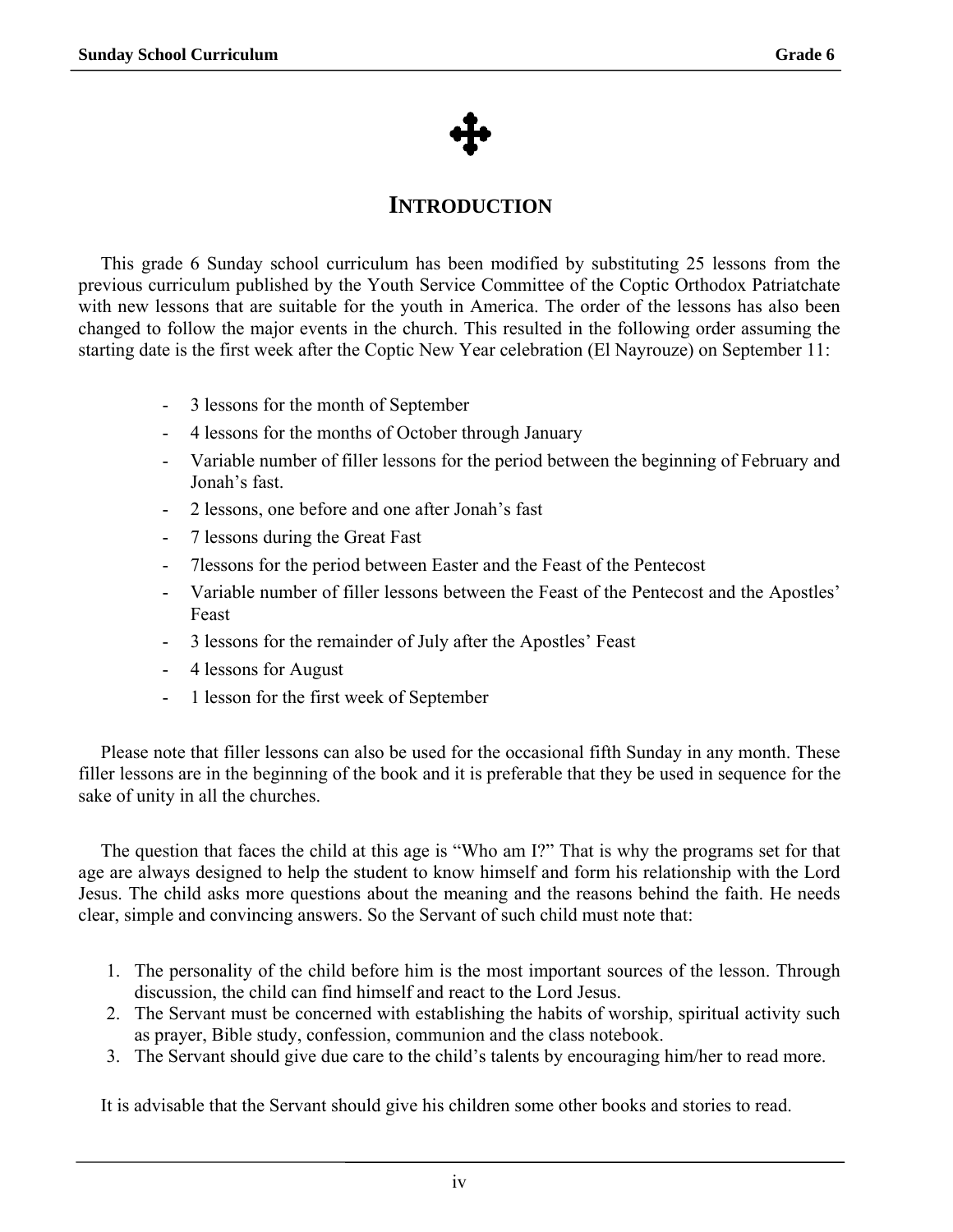The Servant's interest in both the child and the lesson and the spirit of his dedication constitute the basis of his service. Every Servant must prepare his lessons well. This Curriculum, together with the Book, "How to serve the Elementary Stage" is an attempt to help the Servants to prepare their lessons. The Servant has to make use of it as the need arises, but not to depend entirely on it. After all, this can still be considered as a preliminary modified curriculum for grade 6 that will require your feedback as a servant in order to continue the improvement process. Any inquiries or comments can be forwarded to **ssc@suscopts.org**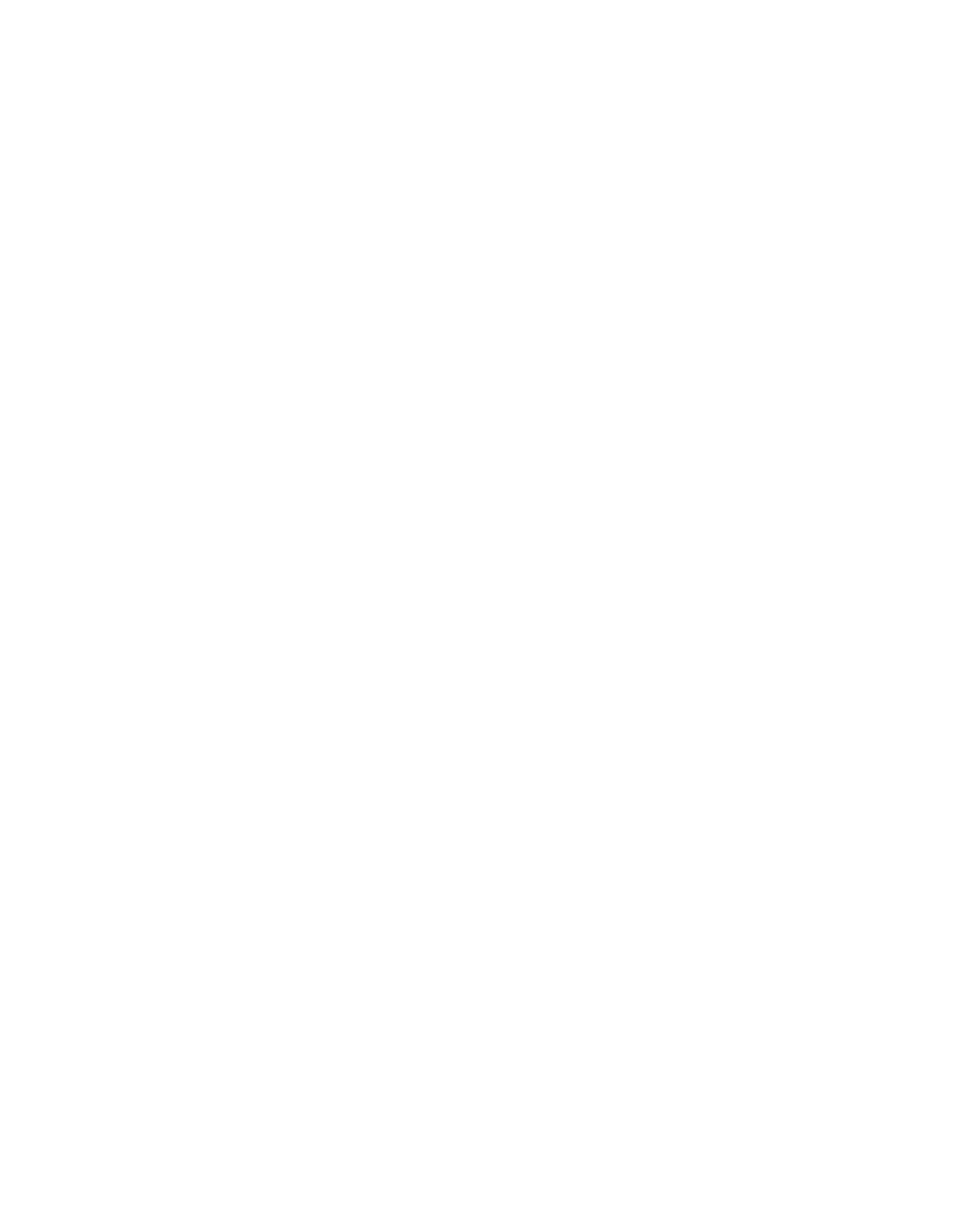# **FILLER LESSONS**

<span id="page-12-0"></span>**These lessons are to be used for the fifth Sunday in a month and to fill the empty weeks due to the changing date of the Resurrection Feast.** 

- 1. Repentance: Moses The Black
- 2. Endurance and Patience: Job
- 3. Serving Others: The Good Samaritan
- 4. St. Marina
- 5. Receiving Holy Communion
- 6. The Book of Tobias
- 7. Joseph in Egypt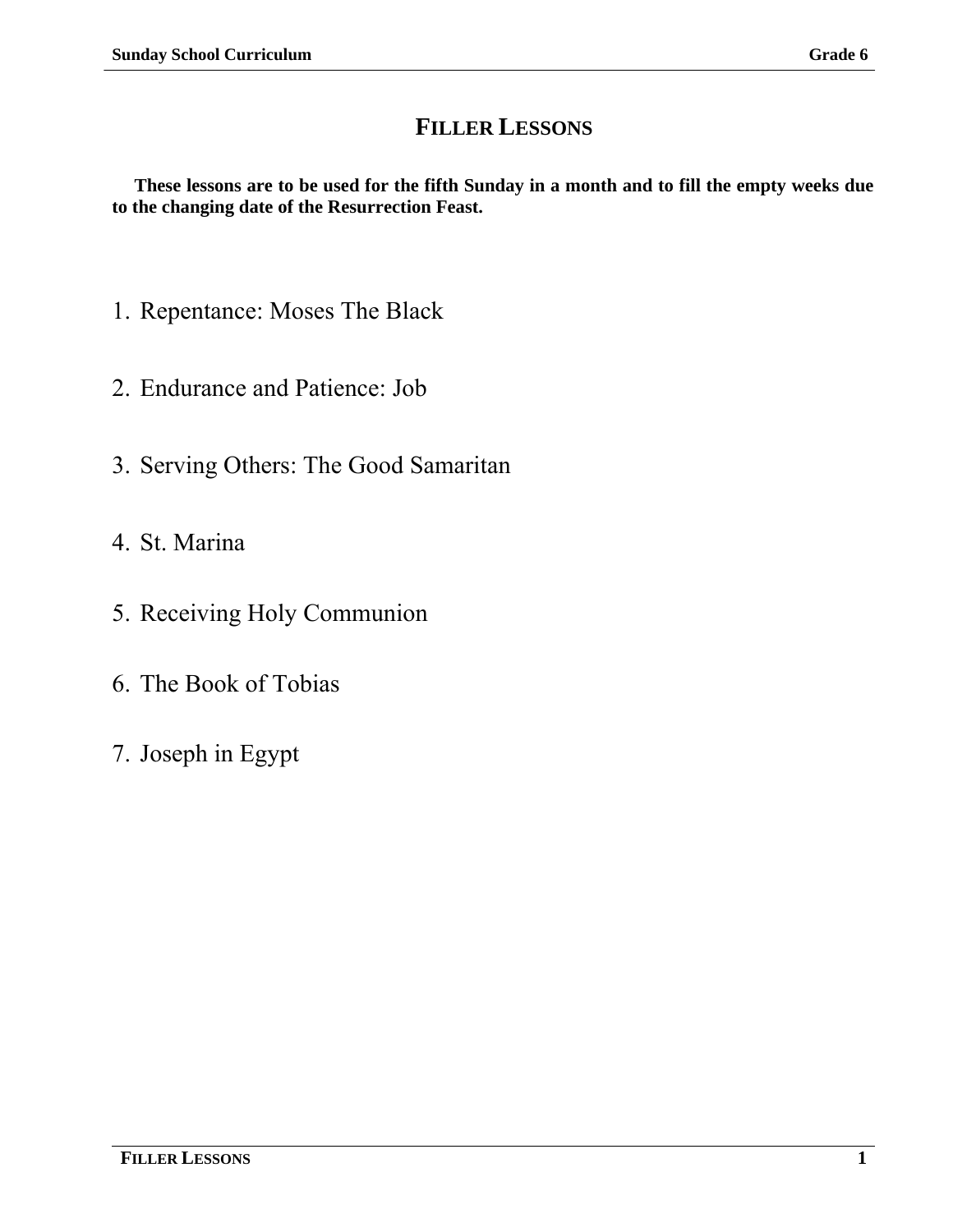# **1- Repentance: Moses the Black**

#### <span id="page-13-0"></span>**Objective**

Repentance and returning to God

#### **Memory Verse**

 $\cdot$  "Return to me, and I will return to you" (Malachi 3:7)

# **References**

- "The Precious Gem" (Al Khareeda Al Nafeessa), Part I
- \* "The fifth generation: The Story of the Coptic Church" Iris El Massry
- \* "St. Moses the Black" The Paradise of the Monks, Pages 63-68

# **Introduction**

What is repentance? It is when we realize we have done something wrong, and then we ask for God's forgiveness and determine not to do it again. Repentance has changed the nature of a slave who was an unbeliever, adulterer and apostate and turned him into a father, a servant and a priest who laid rules for monks, and whose name is mentioned on the altars and his body is buried in Al-Baramus Monastery in Egypt.

# **Lesson Outlines**

Today we are going to hear about a saint whose reputation is not good but the strange thing is that he became a saint and his name is mentioned in the mass. This holy man is Moses the Black. He was an Ethiopian… he was tall… a mighty murderer... a street man. He used to beat men, call them bad names, eat the meat of a whole lamb each meal and drink a barrel of wine. He was a slave. His master dismissed him because of his bad conduct.

He gathered a band of about seventy men of robbers around him. He worshipped the Sun and used to say to it, "If you are god tell me... and O God whom I do not know, let me know you". The Lord heard his prayer. A voice from heaven said to him, "The monks in the wilderness will tell you about Me". He held his sword and quickly went into the wilderness.

 Who can remember the names of the saints who lived in the wilderness? Maximus, Domadius, Macarius and Isothorus the priest.

When Priest Isothorus saw Moses, he was afraid. He made the sign of the cross. He had heard of Moses the Black and his gang. The monks used to pray for them. Moses greeted him and said, "I want you to tell me who God is". The priest was surprised. He laid the cross on Moses' head and said, "What made you come here?" Moses told him everything. The priest rested his head on his staff and prayed for Moses... He lifted up his eyes and found Moses weeping... He knew that those were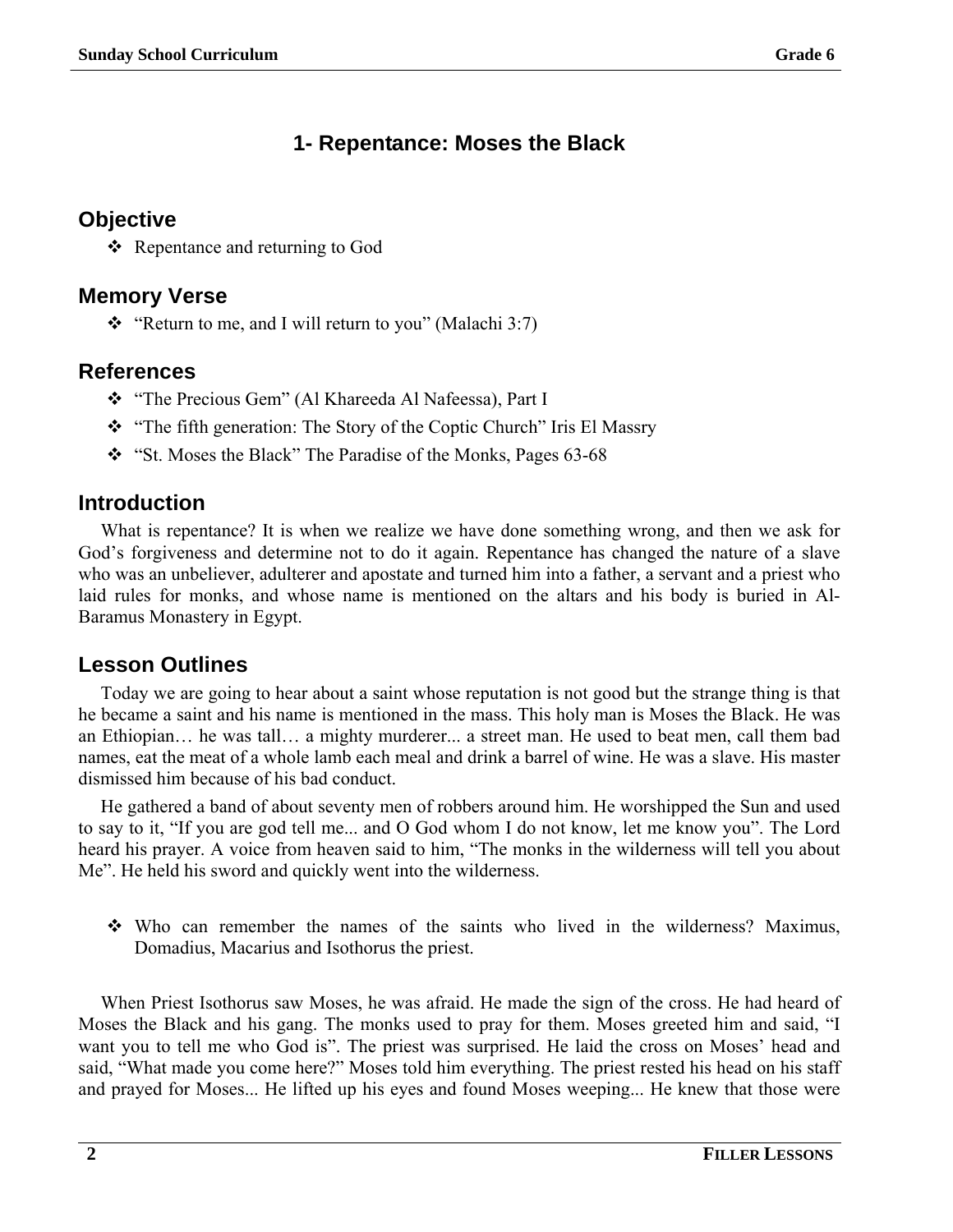- What is the name of the priest of the wilderness?
- Describe his stature and his clothes.
- Why was Moses weeping?
- $\triangleleft$  Say the verse: Return to me...

Moses bowed to the ground before the priest and confessed his sins loudly. He wept bitterly. Anba Isothorus saw a plank in the sky full of black writing (the sins of Moses) and the angel of the Lord cleaned the plank till it became white and clean. The priest sent him to Anba Macarius after praying for him... Anba Macarius was very pleased with him. He taught him, guided him, baptized him and he became Christian. He sent him back to priest Isothorus and dressed him in the monk's clothes (What are these clothes like?). He advised him to stay in the wilderness to struggle, pray, worship and read the Bible... He quickly progressed in grace till he became a saint and he had disciples of monks and he guided them. The church commemorates his martyrdom on the  $24<sup>th</sup>$  of Baunah. His body is buried in Al-Baramus Monastery. The blessings of his prayers be with us. Amen.

- Tell the story of St. Moses' repentance.
- How did he face his end?
- $\bullet$  Where is his body now?
- Let us repeat the verse: Return to me…

# **Conclusion**

- Note that the voice did not come from heaven to Moses except after Moses' earnest prayer and deep desire to know the True God.
- $\triangle$  Show that the Lord accepts sinners whatever their sin is.

- \* Read the Holy Bible regularly ...Pray all the time... Treat your parent, your brothers and your colleagues well.
- ❖ Relate the story to your parents.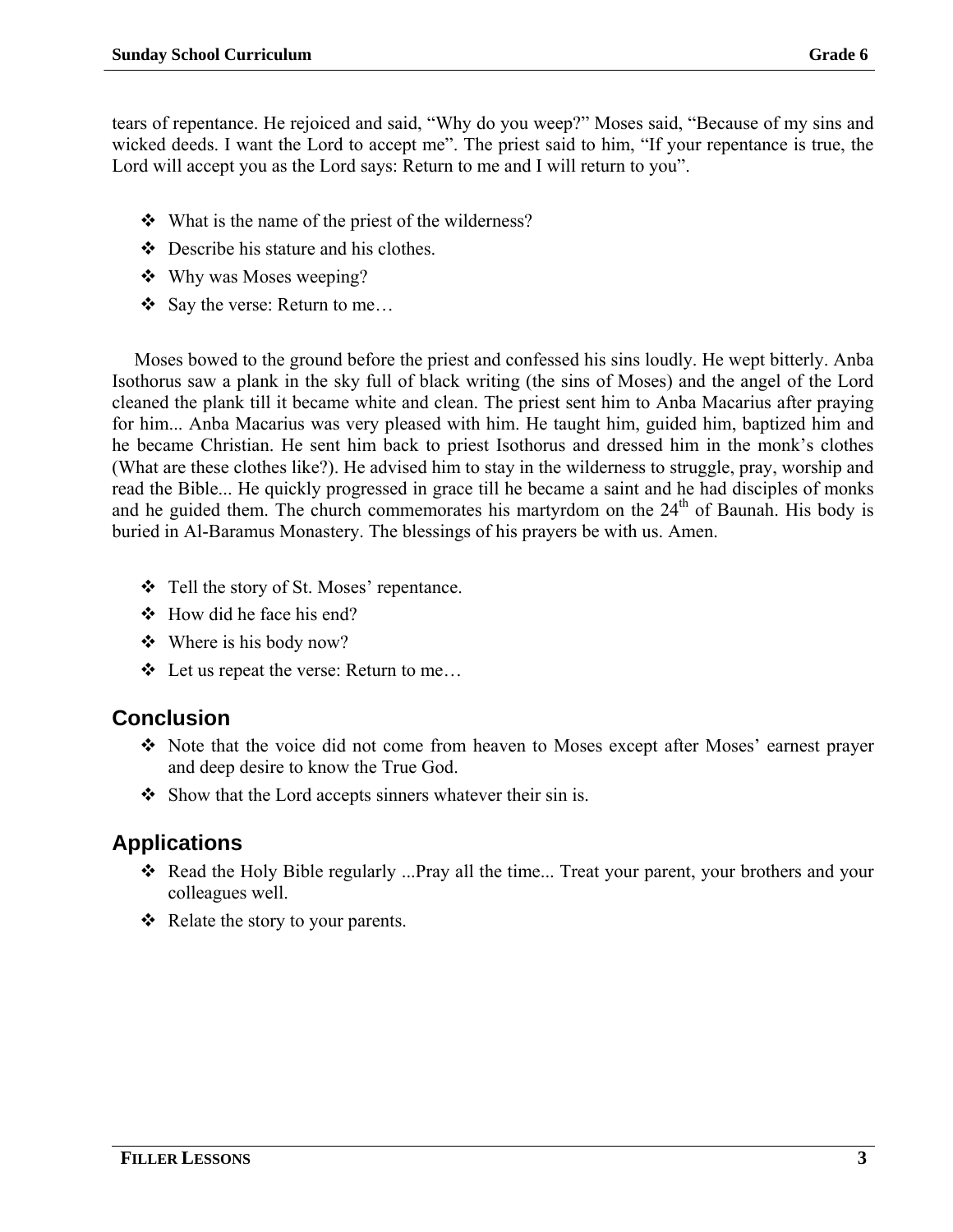# **2- Endurance and Patience: Job**

#### <span id="page-15-0"></span>**Objective**

 $\div$  To learn to be patient and have endurance

# **Memory Verse**

 $\cdot$  "Let patience have its perfect work" (James 1:4)

# **References**

- The Book of Job
- "Interpretation of the Book of Job" Sporting
- "Stories and tales from the Holy Bible" Part 10, Beirut

# **Introduction**

- Review the previous lesson with the students.
- How would you feel when you are ill and in trouble?
- \* Would you murmur against the Lord? Would your heart turn away from Him? Or would you submit to Him and endure your suffering?
- Do you feel that the Lord will deliver you from your pains and that His love for you will make your problems bearable and endurable?

# **Lesson Outlines**

Use means of illustration such as films, a magic lantern, etc. to show scenes from the story of Job will have a great effect.

Job was an upright and straight man before the Lord. He had seven sons and three daughters. He owned seven thousand sheep, three thousand camels, one thousand head of cattle and five hundred donkeys. He also had a large number of servants. Job's sons used to take it in turns to give a feast, to which all the others would come.

The Lord praised Job and his faithfulness, but Satan said that Job was faithful to the Lord because he was rich. The Lord allowed Satan to take all what Job had. News came to him that his cattle had been taken away, his servants had been killed, and all his sheep and camels had been killed. News came to him later that the house was blown down and his sons and daughters were killed. Job said, "The Lord gave and the Lord has taken away, blessed be the name or the Lord" In all this Job did not sin.

The Lord allowed Satan again to hurt his body but not to hurt his life. Then Satan made sores break out allover Job's body from the sole of his feet to the crown of his head. Job sat among the ashes. Then his wife said to him, "Do you still hold fast your integrity…Curse God and die". But he said to her, "You speak as one of the foolish women would speak. Shall we receive good at the hand of God, and shall we not receive evil?"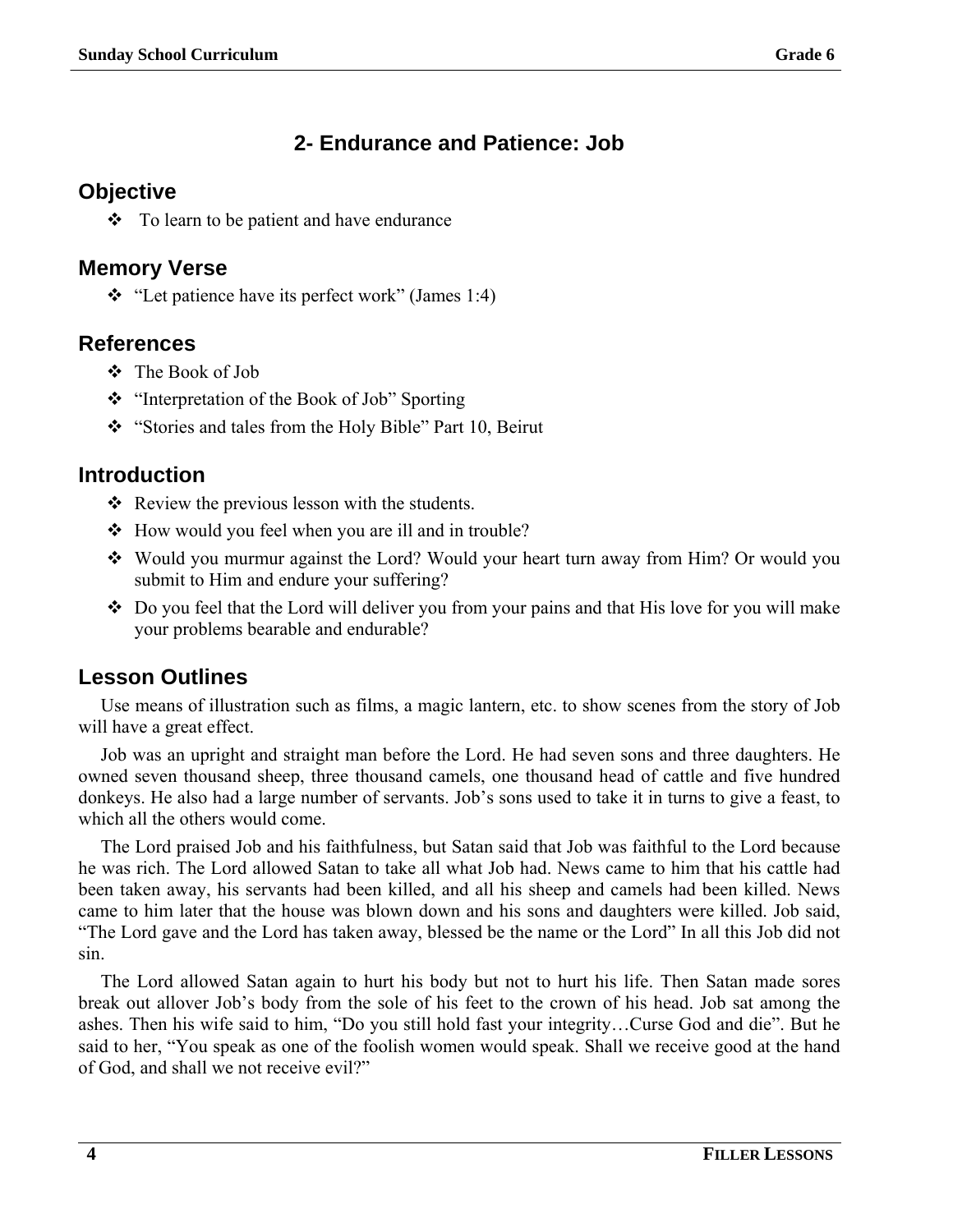Job's three friends came to condole with him and comfort him. They talked to him. Then out of the storm, the Lord answered Job and spoke to him. The Lord said, "Who are you to question my wisdom with your ignorant, empty words?" Job said, "I am ashamed of all I have said and repent in dust and ashes". Job submitted himself completely to the Lord and acknowledged his sin and weakness. The Lord said to Job's friends, "Take seven bulls and seven rams to Job and offer them as a sacrifice for yourselves. Job will pray for you and I will answer his prayer and not disgrace you as you deserve. You did not speak the truth about me as he did". The Lord restored Job to his former condition with ever-greater prosperity than before. Job owned 14,000 sheep, 6,000 camels, 3,000 head of cattle and 1,000 donkeys. He was the father of seven sons and three daughters. Job lived 140 years after this, long enough to see his grandchildren and great-grandchildren, four generations.

- Why did the Lord allow Job to be tempted?
- How did the Lord reward Job?
- Let us repeat together: Let patience have…

#### **Conclusion**

- Servant draws the children's attention to the fact that steadfastness (patience) does not mean weakness or laziness, but it means submission to the Lord's will while we work and struggle.
- The Servant and the children contemplate the following emotional situations, concentrating on the positive aspects: Job lives in peace with his family. Calamities afflict him. Job is afflicted with loathsome sores from the sole of his feet to the crown of his head. His wife deserts him. His friends annoy him with their words. In the end, he attains the crown of righteousness for his patience and steadfast love.
- The Servant should explain that the Lord did not allow Job to be tested unless he knew that temptation for Job was like fire to incense or perfumes the smell of which will spread and the Lord's name will be glorified.

#### **Applications**

Read the story of the Good Samaritan at home (Luke 10:30-37) and bring the Gospel with you next week.

#### **Recitation**

- $\div$  The children begin to study the last part of the hourly prayers "Lord have mercy on us".
- $\triangleleft$  Children use this part in their prayers regularly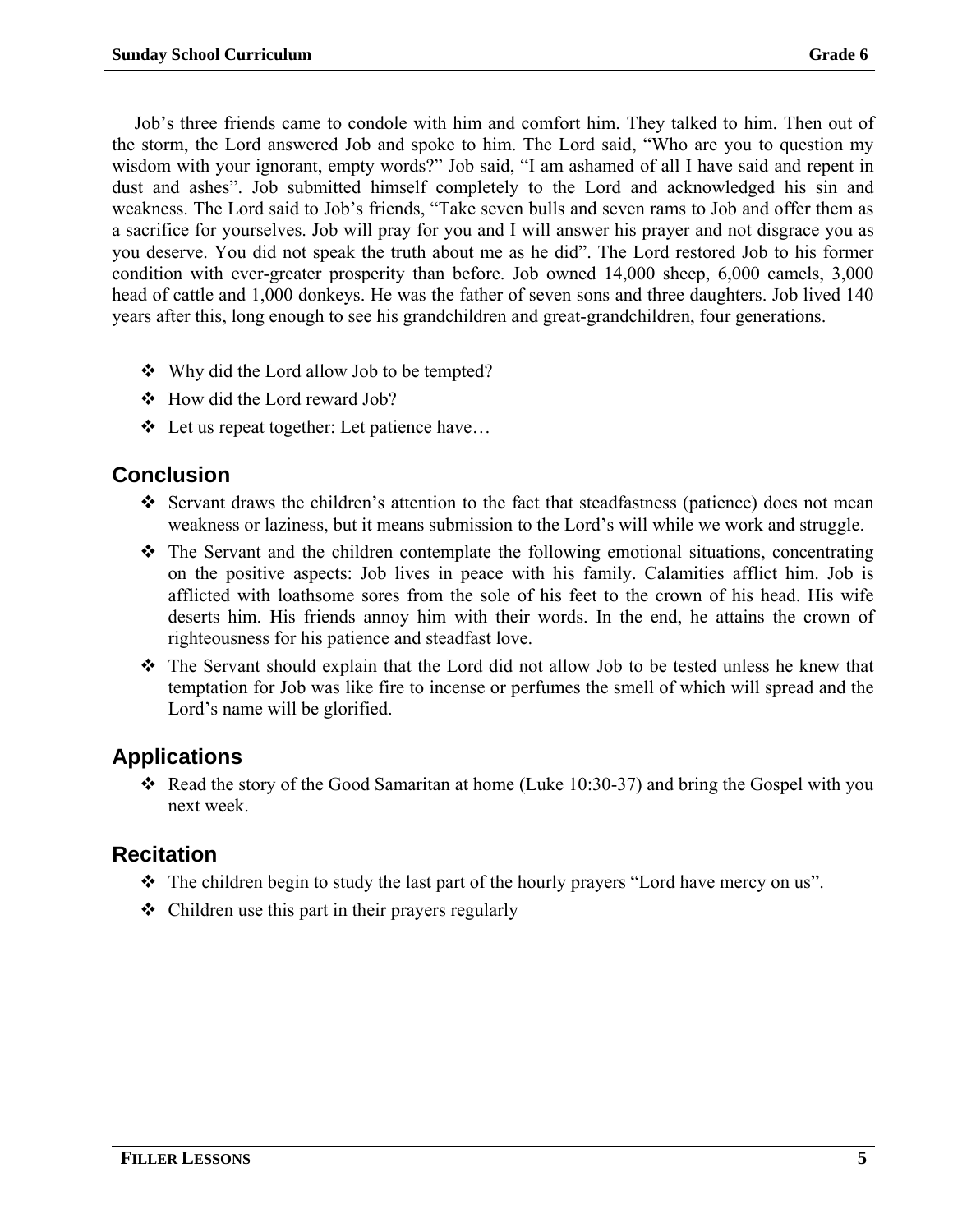# **3- Serving Others: The Good Samaritan**

#### <span id="page-17-0"></span>**Objective**

Urge the children and encourage them to love people and help them.

#### **Memory Verse**

"When He saw him, He had compassion on him" (Luke 10:33)

"You shall love your neighbor as yourself" (Mark 12:31)

# **References**

Luke 10:30-37

#### **Introduction**

- Christian life does not know selfishness nor self love.
- Christian life always searches for others to help and assist them.
- Let us ask ourselves, to what extent did we apply this motto in the past? What were the obstacles that we faced?
- $\div$  Read Ephesians 4:32 and Matthew 25:40.

# **Introduction**

#### *The Story in Pictures:*

You can teach the parable of the Good Samaritan on a blackboard. Draw four square: In the first square draw the road between Jerusalem and Jericho. Let Jerusalem appear in the upper corner of the road, and Jericho in the lower corner of the square. Draw some palm trees near Jerusalem and Jericho. On the road, draw a man walking from Jerusalem to Jericho. In the second square, draw a man falling down on the ground and five runaway robbers. In the third square, draw three men. Two of them are keeping away from the rich man and the third man stands by him. In the fourth square draw the inn and two dinariis (coins) (a line and a circle can stand for a man).

# **Lesson Outline**

If a person insults you and you see him in difficulty, how will your feeling be towards him? Which of them is better... someone you know but does not help you or a stranger who helps you? Which of them is nearer to you indeed?

One day, a man was going down from Jerusalem to Jericho. The robbers attacked him, stripped him and beat him up, leaving him half dead (Jerusalem is 830 meters above the sea level while Jericho is 276 meters below sea level so a man leaving Jerusalem for Jericho must go down). A priest and a Levite were going down that road but when they saw the man, they walked on by, on the other side. In spite of their religious mission they did not help the man. But the Samaritan cared for the wounded man although the Jews and the Samaritans were enemies. The Lord Christ advised the man who asked him to follow the example of the Good Samaritan.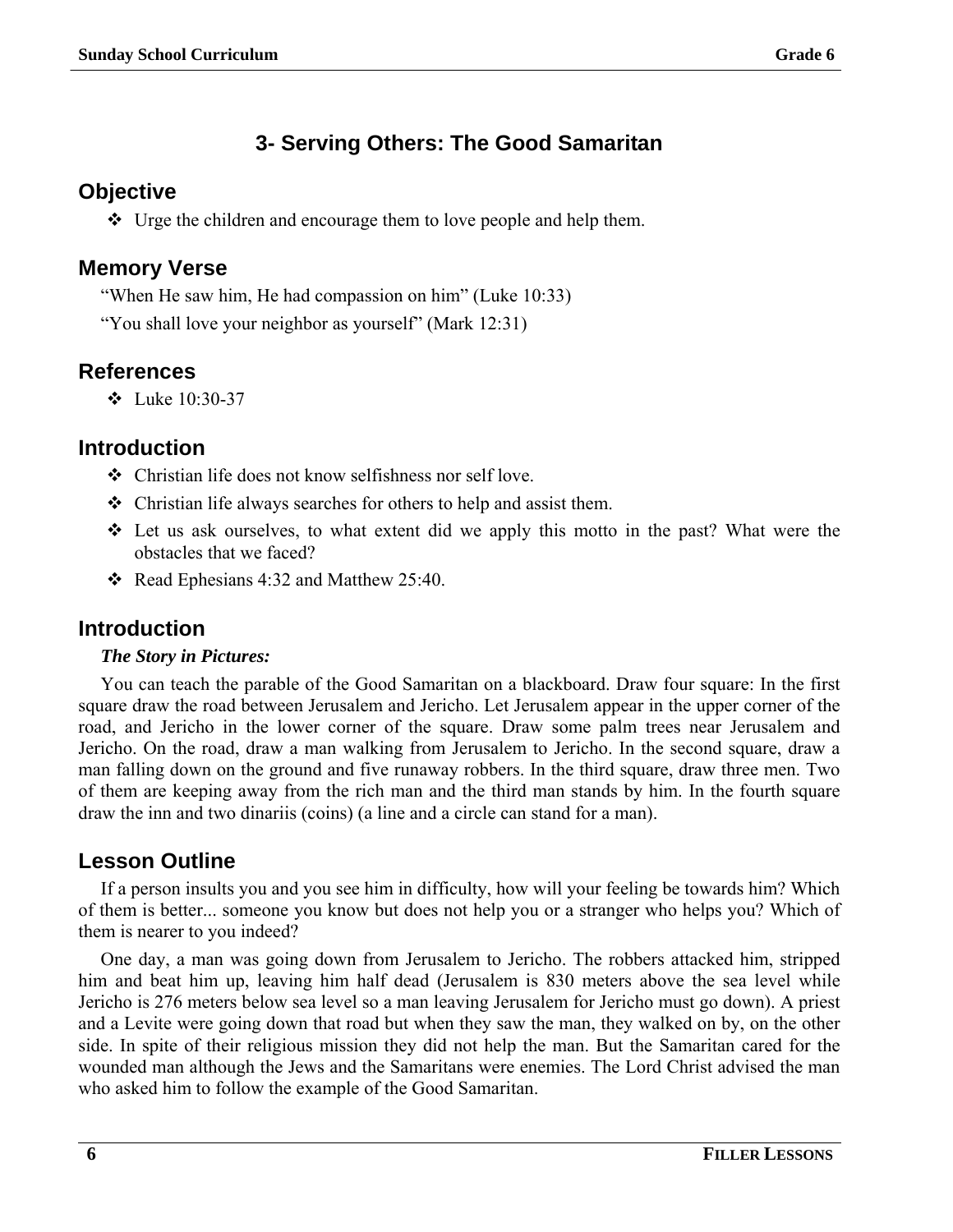Be careful. Do not emphasize the attitude of both the priest and the Levite lest the children should have little respect for priests.

#### **Conclusion**

\* The wounds could be spiritual wounds and the wounded man is that who keeps away from the church. Our service to him lies in guiding him and leading him to church and Sunday School.

- The Servant encourages the children to perform a spiritual exercise in serving others such as visiting some poor people.
- Ask some children to act the part of robbers, the wounded man, the Priest, the Levite, and the Samaritan. Ask another child to read the story while the others act their parts.
- Draw a circle before the words that show the following:
	- I can be a good neighbor if I am: angry -loving -kind -selfish -bold.
	- I can be a good neighbor to: a stranger -my friends -a citizen -a lady -a boy.
- Who is my neighbor? Make use of the following words to give the answer: mercy -who with me -make.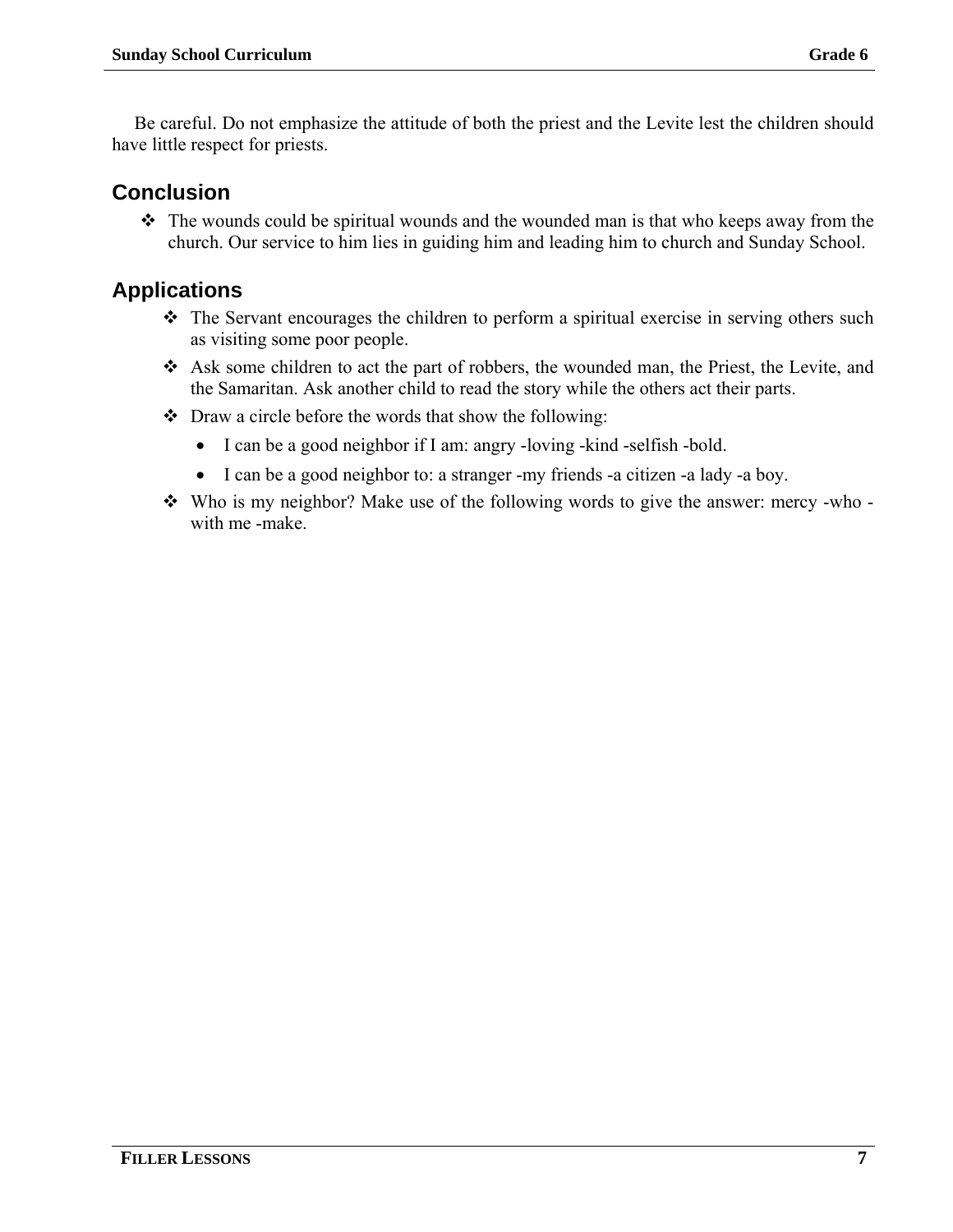# **4- St. Marina**

# <span id="page-19-0"></span>**Objective**

To teach the children how to:

- $\triangleleft$  Live the life of purity and faith.
- $\triangle$  Be able to recognize and face evil and overcome it.
- $\triangleleft$  Endure all suffering for God's name
- $\triangle$  Be the light that shines and turns many to righteousness.

# **Memory Verse**

"Those who are wise shall shine like the brightness of the firmament, and those who turn many to righteousness like the stars forever and ever" (Daniel 12:3)

# **References**

- Coptic Synaxarium
- The Book of Saints

# **Introduction**

The Coptic Church recognizes two saints by the name "St. Marina". One is St. Marina the nun whom we celebrate her departure on the  $15<sup>th</sup>$  of Misra. The other is St. Marina the martyr and the subject of our lesson today. The church celebrates her martyrdom on the  $23<sup>rd</sup>$  day of Abib.

# **Lesson Outlines**

St. Marina, the martyr, was born in Antioch in southern Asia Minor. Her parents were pagan. When her mother died, her father sent her to be raised by a nanny. The nanny who was Christian taught Marina many Christian virtues, not just by words but also by actions. She lived the true faith in Jesus Christ. At the age of fifteen Marina's father died. Marina grew to be a courageous Christian girl.

One day, St. Marina went out with her maiden servants, and on her way she passed by Lopharius, the governor, who admired her much when he saw her. Lopharius ordered that she would be brought to him. When Marina noticed that the soldiers were coming to take her to their governor, she started praying and told the soldiers that she was Christian. The soldiers went back to the governor with this news. When the governor heard that, he was troubled and vowed to change her beliefs either by persuasion or by force. He commended the soldiers to bring her in front of him.

The governor asked her, "What is your name? And where are you from?

Marina answered, "My name is Marina from the tribe of Jesus Christ"

The governor asked, "Who is your God?"

Marina answered, "My God is the Creator of heaven and earth".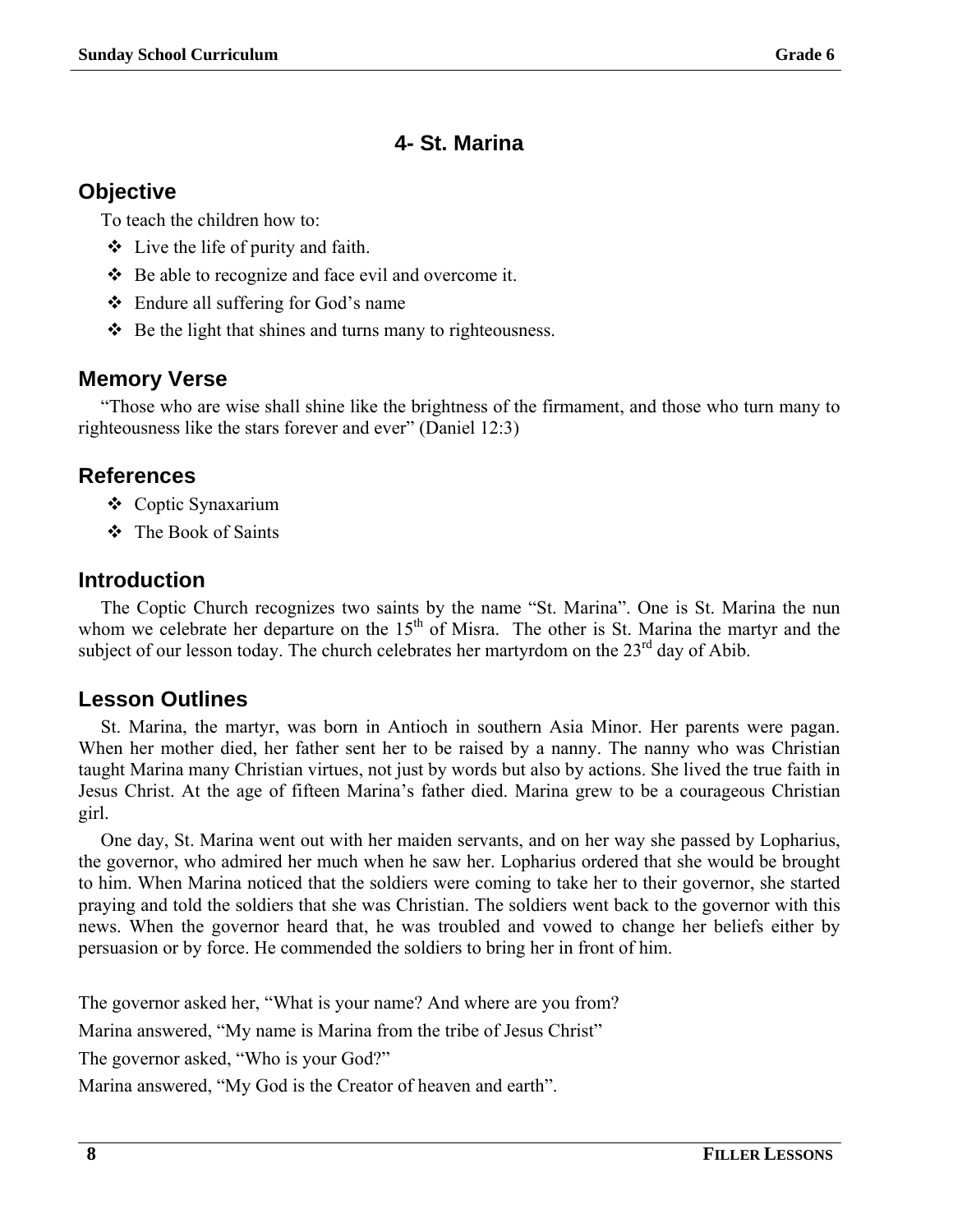The governor asked, "Then, you believe in Jesus Christ whom the Jews crucified?" Marina answered, "I call upon His Holy name, though I am not worthy. I have faith that He will save me from your atheism."

Lopharius tried to persuade her by making her promises and promising to marry her, but she did not heed him. When he could not convince her he ordered her body scraped with iron combs, then rubbed with vinegar, salt and lime. Nevertheless she endured with patience. The soldiers cast her in prison, thinking that she was about to die. Immediately the angel of the Lord came, and healed all her wounds.

The next morning, the governor ordered her brought to him. When he saw that she was well, he marveled much, and told her "Marina, your sorcery has become evident today, so listen to me, worship the gods and much good would be for you". She looked at him and the dumb idols with contempt and said, "I worship the Lord Jesus Christ, the Son of the Living God, the God of heavens and earth". The governor ordered her tied to the squeezing wheel, and squeezed very tightly. They did so, and then cast her in prison.

In prison the devil appeared to her sitting in the left corner of her cell with his arms around his knees. He said to her, "O Marina, obey the governor for your own sake for he is merciless, and he wishes to erase your name from the face of the earth". She realized that he was the devil. Immediately she caught him by his hair and started beating him. Then she bound him with the sign of the cross, not to depart from before her until he told her all about what he does to human race. The devil answered, "I put in their hearts all kinds of bad desires. I also curtail all their good deeds, so that they become blind, and won't see the nature of God and His justice. And if I do not overcome him I steer sleep and laziness against him, so he will not pray and ask for forgiveness of his sins." St. Marina straightaway expelled him.

The governor and his soldiers continued the torture; they brought a vessel full of water to drown her. When they did so, she asked the Lord to make this a baptism for her for till now she was not baptized. The Lord sent His angel in the form of a dove. She immersed herself in the water three times saying "In the name of the Father and the Son and the Holy Spirit, one God Amen." A voice from heaven called her and said, "O Marina you have been baptized in the baptismal water". She rejoiced exceedingly and all those who were present heard what had happened. Many of them believed and the governor ordered they all be put to the sword. Afterwards the governor ordered the soldiers to behead her. But the executioner said, "I can't do that, and kill the blessed servant of Jesus Christ." Then Marina begged him to carry out the order. So he killed her and also killed himself.

The Lord had manifested from her body many signs and healing miracles. May the prayers and the supplications of this great martyr St. Marina be with us all. Amen

#### **Conclusion/ Questions**

- Notice how St. Marina turned many by her steadfastness in the Lord. Does our behavior show our Christianity?
- Where was St. Marina born?
- Who taught Marina about Christianity?
- How old was Marina when her father died?
- Why did the governor torture St. Marina?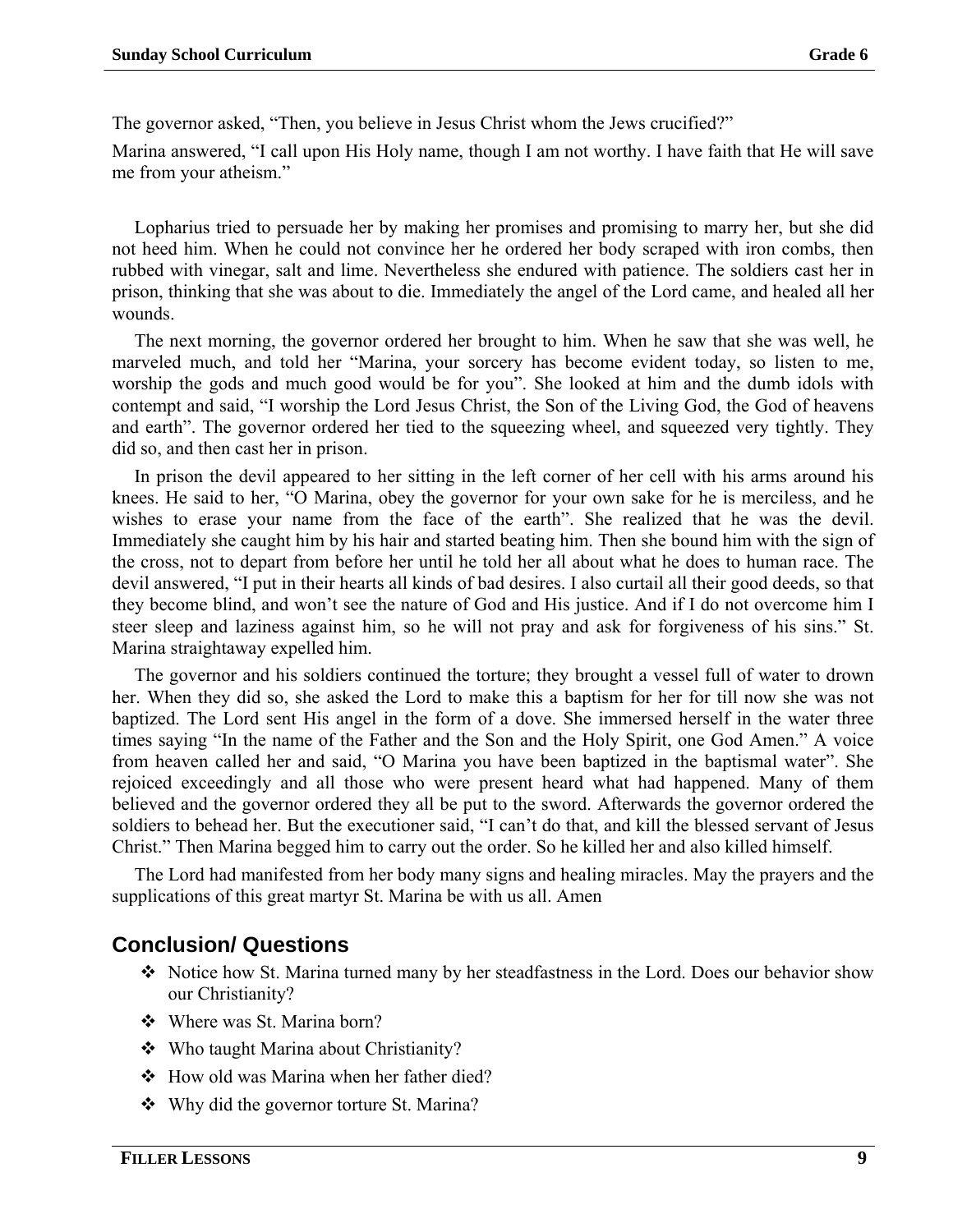- Show an icon or a picture of St. Marina. Notice her holding the cross with one hand and binding the devil with the other.
- How did St. Marina overcome the devil?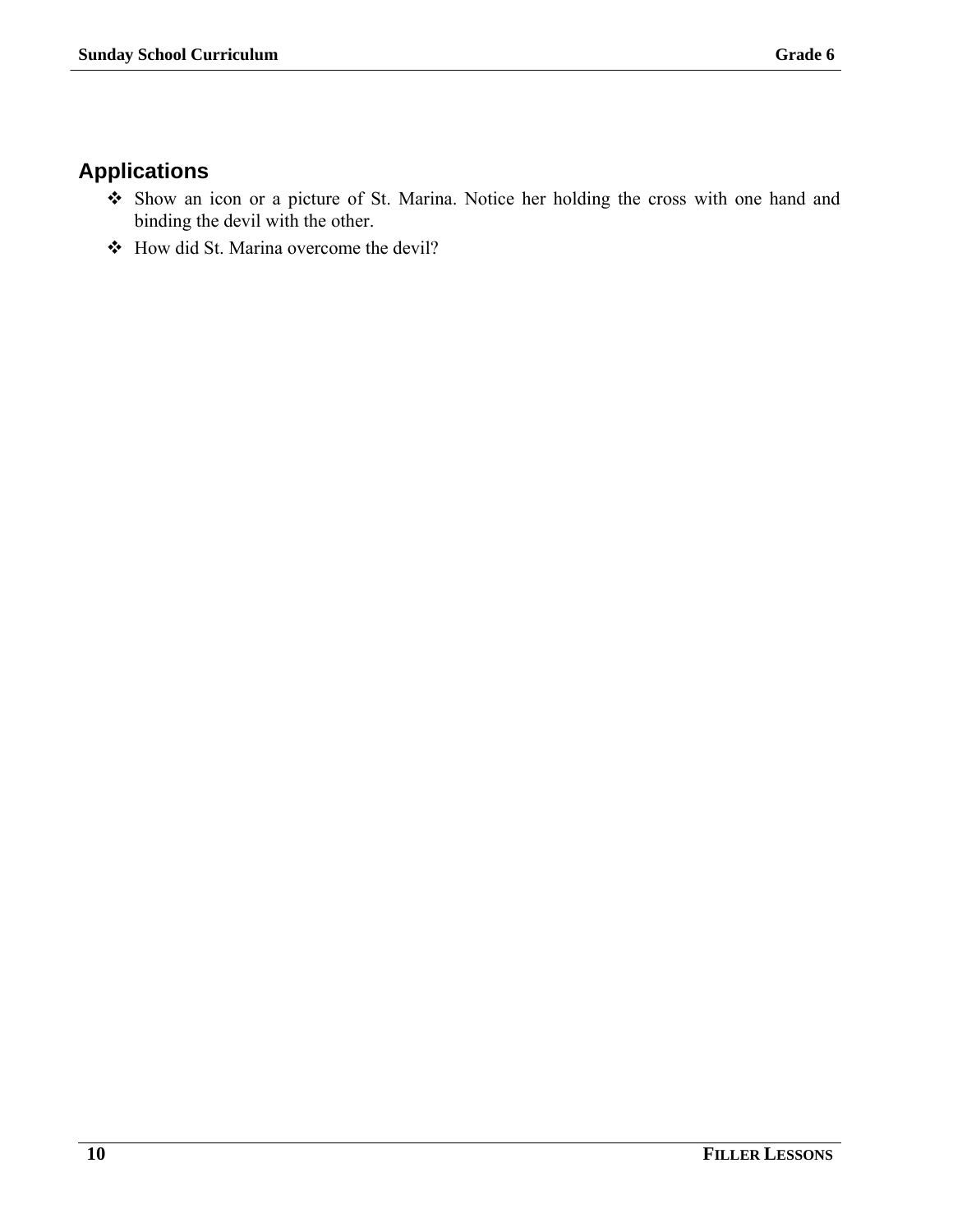# **5- Receiving Holy Communion**

#### <span id="page-22-0"></span>**Objective**

**❖** Standing firm in Christ

#### **Memory Verse**

"He who eats My flesh and drinks My blood abides in Me, and I in him" (John 6:56)

#### **References**

 $\div$  Iohn 6

#### **Introduction**

- What does "an ecclesiastical Sacrament" mean?
- $\triangleleft$  How many sacraments are there? Mention them...
- What are the conditions for the fulfillment of the sacrament?
- What are the conditions of the lawful confession?
- When did the Lord establish the Sacrament of Communion?

#### **Lesson Outlines**

The Lord Jesus established this Holy Sacrament for us in the night of His passions (on Maundy Thursday) when He held the Bread in His pure, spotless and undefiled hands, gave thanks and blessed it, and He broke It and gave It to His saintly Disciples saying: Take and eat of It you all for this is My Body... So too with the Chalice... He gave thanks and gave it also to them saying: Take and drink of it, you all for this is My Blood of the New Covenant which is shed for you and for many others. It is given for the remission or sins" (Matthew 26:26-28).

This Sacrament is necessary for Salvation. The Lord Himself said to us, "Truly, truly, I say to you, unless you eat the flesh of the Son of man and drink His blood, you have no life in you" (John 6:53).

He said "He who eats..." Let us repeat together, "He who eats..."

In practicing this Sacrament and by His sayings to us, our Lord Jesus Christ teaches us that the bread and wine after being sanctified turn into His Body and Blood. When we receive the Holy Communion, we receive the Body and Blood of Christ in the form of bread and wine. That is why believers should be prepared before they receive communion:

- They should purify their conscience through true repentance and confession to a priest.
- They should start fasting in the middle of the night.
- $\triangleleft$  They should wash their body and put on clean clothes.
- They should pray with faith before and after receiving Communion.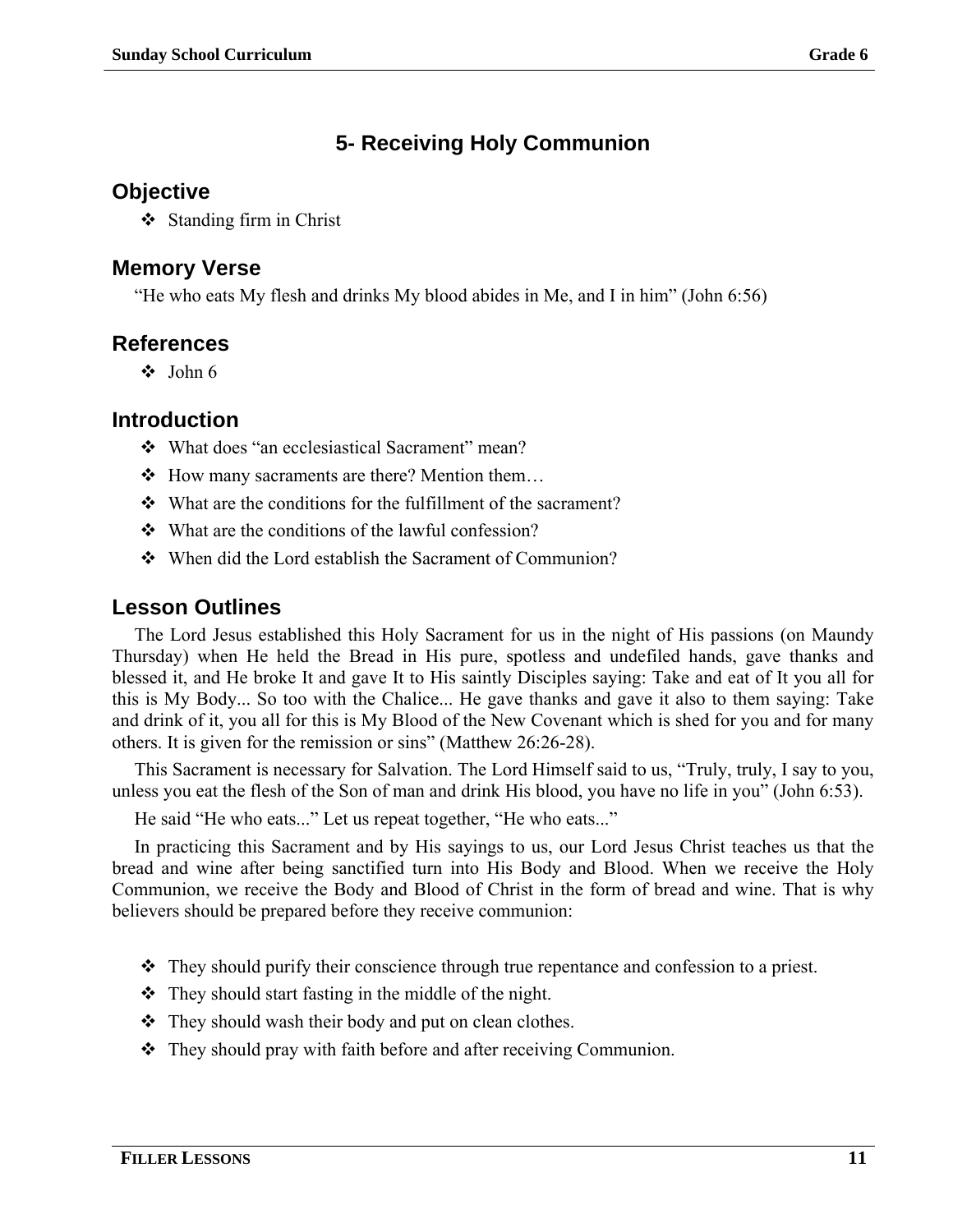# **Conclusion/Questions**

- What are the bases of the Sacrament of Communion? When? How?
- What are the conditions for receiving the Holy Communion?
- ◆ What do bread and wine turn into after being consecrated?

- Let the children write the previous questions in their notebooks and answer them at home.
- Make sure that the whole class receives communion regularly and record it in their diary.
- Read Genesis 22.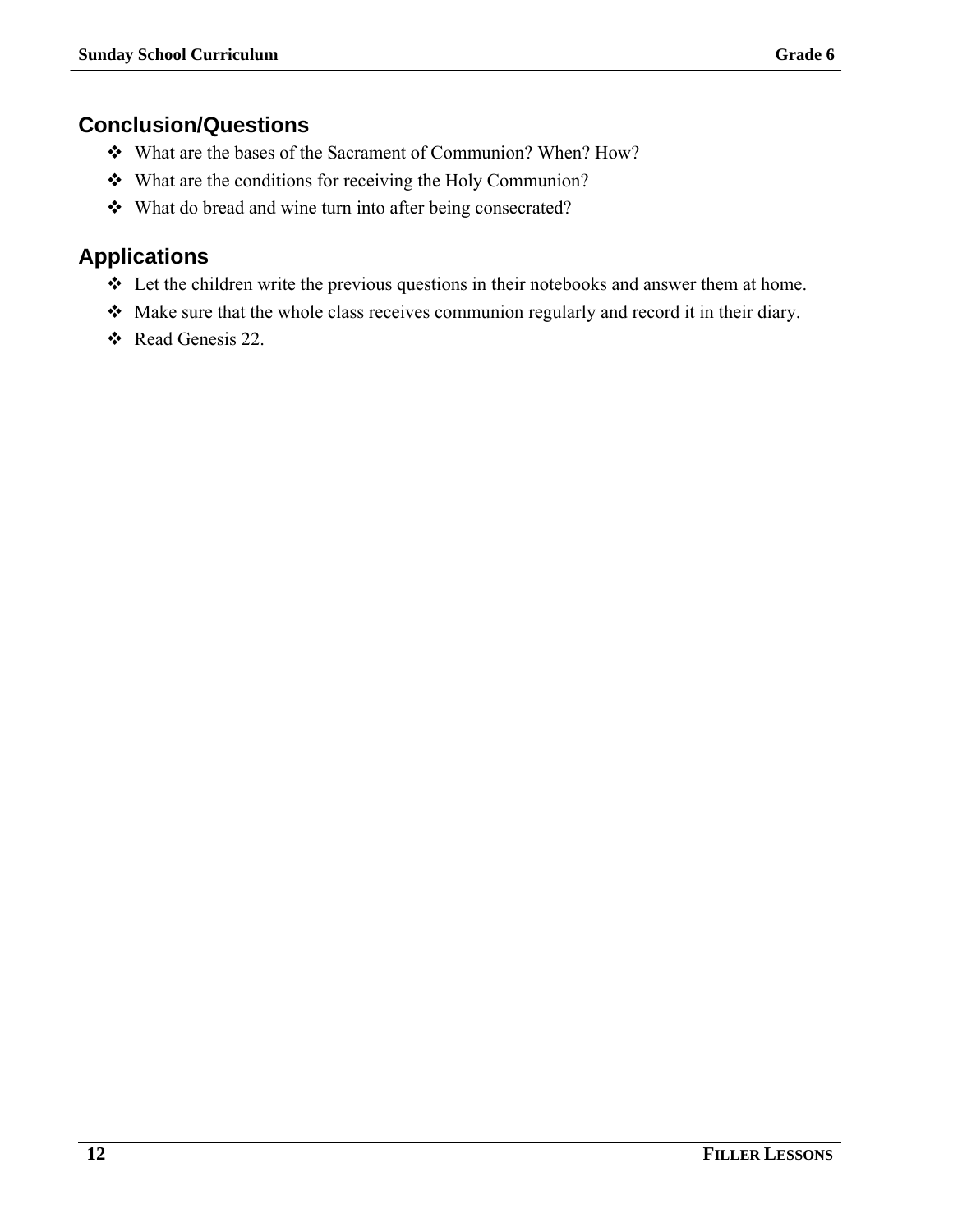# **6 - The Book of Tobias**

#### <span id="page-24-0"></span>**Objective**

- To introduce the students to the second canonical book (Apocrypha)
- To learn the story of Tobias
- To learn that the solutions to our problems always come from God.

# **Memory Verse**

"Let us pray today, tomorrow and after tomorrow for in these three days we unit with God" (Tobias 8:14)

# **References**

- $\div$  The canonical books
- Interpretation of the book of Tobias (Al Baramus Monastery)

# **Introduction**

There are 9 books in the Bible recognized by our orthodox church but are not included in the usually used protestant Bibles, which are widely available. These books are included in the Bibles printed by our church or the Catholic Church. These books are:

- $\div$  Tobias (14 Chapters)
- Yahodet (16 Chapters)
- The remainder of Esther (Chapters 10-16)
- The wisdom of Solomon (19 Chapters)
- Joshua the Son of Sirack (51 Chapters)
- $\triangleleft$  The prophecy of Paroak (6 chapters)
- $\div$  The remainder of the book of Daniel (chapters 13 and 14)
- The first Makabeen (Chapters)
- The second Makabeen (15 Chapters)

This lesson will focus on the book and story of Tobias. The name Tobias means God is kind. The book of Tobias is placed after the book of Nehemiah in the Orthodox Bible.

# **Lesson Outlines**

The events of this book falls in an environment that is similar to a great extent to what happened to our fathers Abraham, Isaac and Jacob. Between two Jews families the first was Tobias' family living in Nineveh, and the second was family living in Iraq (or Iran now).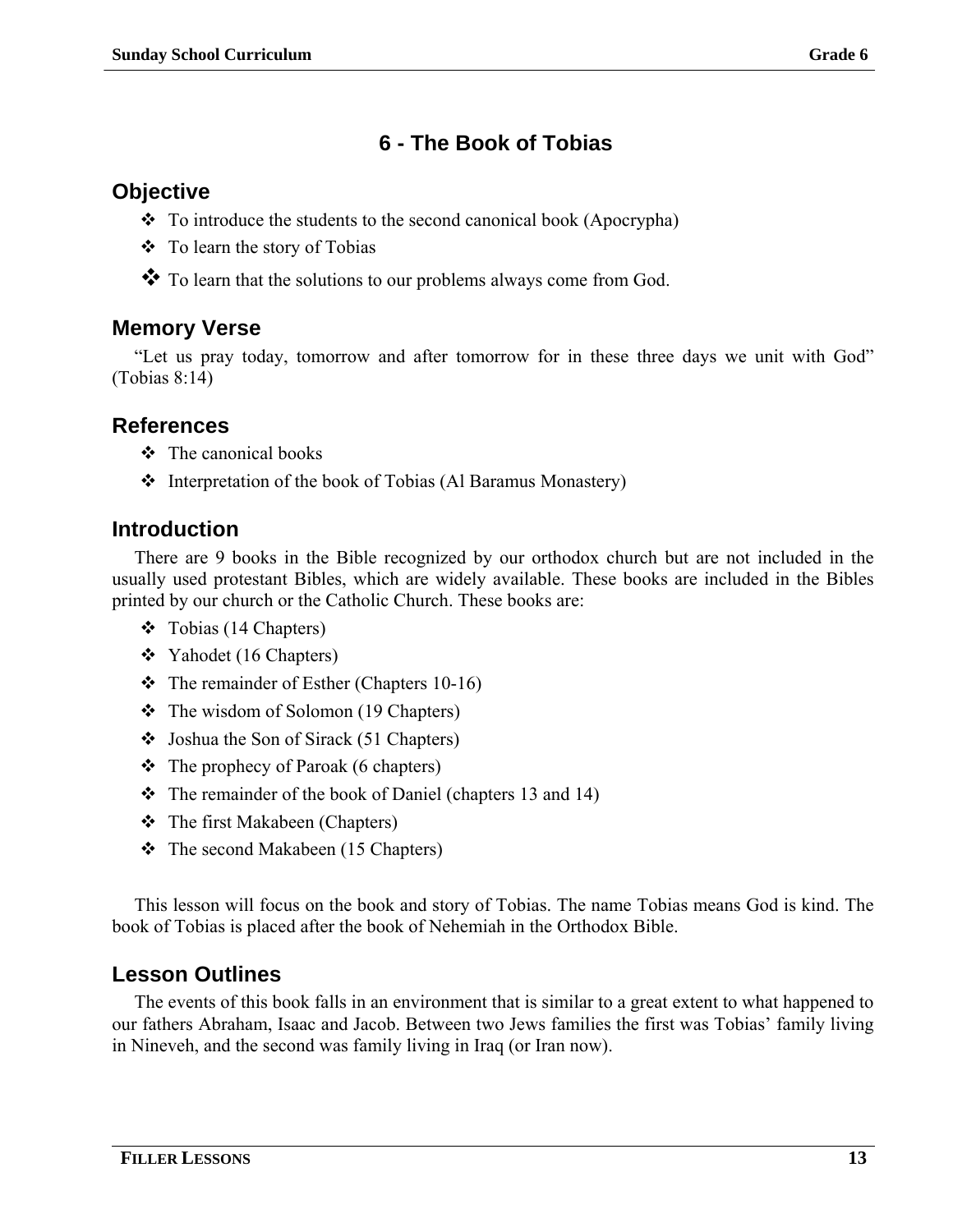The book was written in the  $7<sup>th</sup>$  century B.C. and they have different opinions about who wrote it whether Tobias the dad or the son but Tobias the son occupies the major part in the book's events.

The name Tobias is a Hebrew name meaning the good or the kind from the tribe of Tobias. The father was a righteous man lived during the exile of Babylon and he stood fast to loving the poor and having compassionate towards them.

He got married to a girl from his tribe her name was Hannah and they lived in Nineveh. God granted them their only son Tobias and they raised him in the fear of God and a lot of good virtues.

One day the father felt asleep in the back yard of his country house in hot day while his face was not covered and it happened that a bird passed over his head and rested on the wall over him and let its droppings over his eye leaving him blind. He visited a lot of physicians to cure him were they let him use a lot of anointments but unfortunately none of them helped. He became so sad and disappointed especially when he found himself need help in all his life activities because he can't see.

He started to raise a lot of prayers to God to heal him and he thought that God gave him this temptation as a punishment to something that he did wrong. But as for a spiritual man he turns to God on the time of troubles or temptation.

One day he remembered that he left certain amount of money with one of his relatives and he thought of sending his son to get this money back. They were in need of this money, especially after his wife started working cleaning people houses. So he called his son and talked to him about this issue and advised him to find a companion for him in this trip and start to go and retrieve this money back and share part of it with almsgiving. He told him "son I feel like I will die soon and my advise for you is to get married to a lady from your tribe to receive the blessings and may God multiply your sons like your forefathers Abraham, Isaac and Jacob."

He agreed to what his father asked him to do and he went out to find him someone that knows the way to this man's house and get the money back. He met a man out there and after a long conversation asking who you are and where are you from he learned that he was one of the Israelites the people of God and he is aware of the way to that city he is heading to. He felt happy and comfort to meet him and he asked him to go with him because he needed to introduce him to his dad so he can feel comfort too.

When they both returned back to him they greeted him and he gave them back the peace greeting and he asked the dad if he is doing good and he replied sadly how come when I lost my vision and my sight. So the man smiled at him and told him he'll be healed soon.

They both greeted the mom and dad and went on their way to the city. After a while when they felt hungry they went fishing and a big cod came out of the water. The man told Tobias we can eat from its meat during the journey but you have to save its heart and gallbladder and keep them aside because they can cure. He obeyed without understanding but without arguing as well.

Later on he asked what's there in them so he told him the smoke that comes out of the heart can cast away any devil spirit from anybody while the gallbladder if it is wiped over the eye of a blind person it can heal him, so it was a great hope in his spirit that he can help his dad with that.

When nighttime came they found themselves tired so the man asked Tobias if they could spend the night at a nearby house where Tobias' relatives live.

They spent the night at the house and the man told him that he is going to ask the father of the house to give him Sarah his daughter as a wife to Tobias. The father told them about her past stories that she's been married seven times before and every time after the wedding ceremony is over her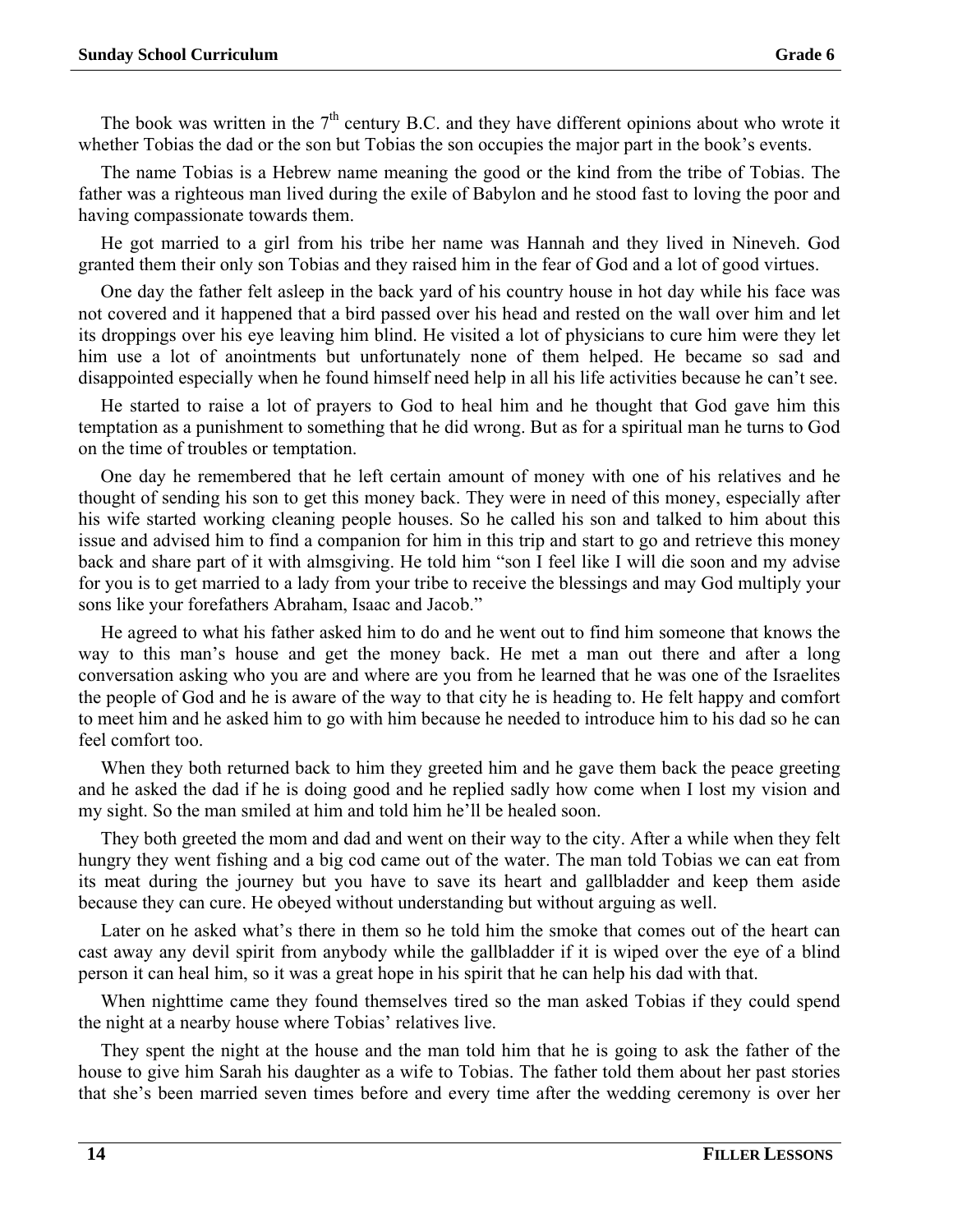groom dies because of the devil. So Tobias was scared when he heard that because he is the only son to his parents and they need him around especially after the dad became sick. So the man told him don't be afraid and raise a prayer to God that He have mercy on both of you and you take from the Cod liver and heart when you go back home and burn it over the censor. A very bad smelly smoke will come out of it and this will cast away that devil who kills the groom every time.

After they got married, her dad was scared that this might happen to Tobias like the other men so he sent his servants to prepare a burial place for him in case it happens. But Tobias did as the man commanded him and all the family rejoiced that he didn't die and they extended the celebration for seven more days. After the ceremony, he went to complete his journey and got the money back to his dad. He then asked his father in law if he can release them to go back to his parents' house and tell them that he got married so he agreed and they sent them back with lots of money and gold that they can use.

His mom was waiting for him so eagerly so when she saw him from afar she ran to meet him with a lot of hugs and weeping and the dad followed her with the help of one of his servants and he introduced his wife to them and they all rejoiced when they heard this news.

He took from the gallbladder and poured it over his dad's eye and God returned to him his vision once again and this doubled the family's happiness.

Then finally the man revealed himself to the family that he was Archangel Raphael. God sent him to them to help and they all was surprised and thanked God for His caring.

He took care of his parents until they passed away and he buried them and he asked his wife that they have to go back and take care of her parents as well and until they also died and he buried them also.

#### **Conclusion**

 The story of Tobias is a very interesting story that demonstrates the response of God to our prayers even after a long time.

- What are other situations in the Bible when angels helped people? Search as a project.
- What is the relationship between this story and weddings?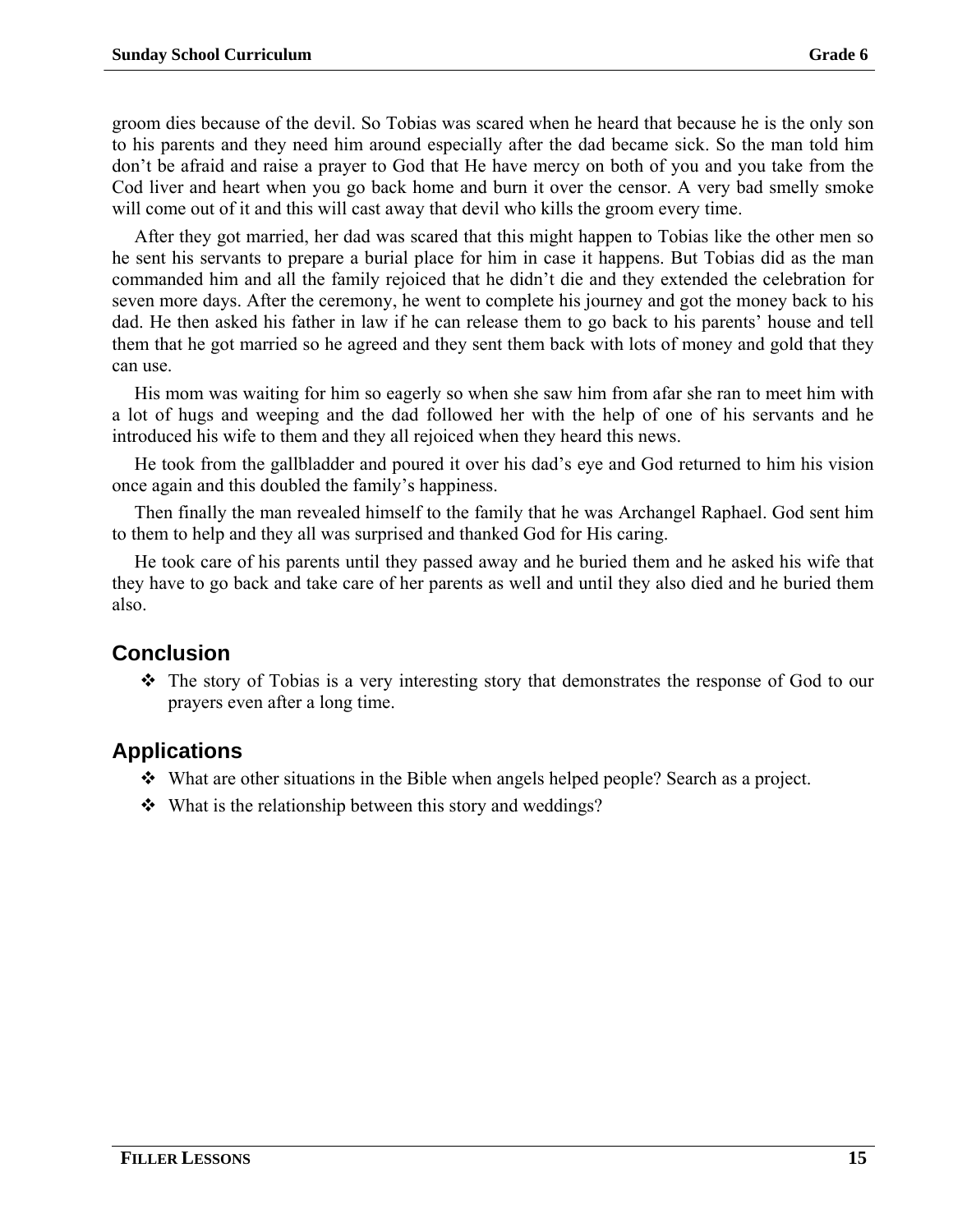# **7- Joseph in Egypt**

#### <span id="page-27-0"></span>**Objective**

- Demonstrate to children the virtues of Joseph
- Encourage the students to adopt one or more of Joseph's virtues

#### **Memory Verse**

"But the fruit of the Spirit is love, joy, peace, longsuffering, kindness, goodness, faithfulness, gentleness, and self-control" (Galatians 5:22)

# **References**

 $\div$  The new open Bible

# **Introduction**

Hand each student a piece of paper and a pen and ask the following questions to them and let them answer each question. Discuss answers after all questions have been asked.

- $\cdot$  If your brother or sister stole \$50 from you and spent it in one day without telling you, how would you feel?
- What would you do to them?
- Say that one night you had a dream and God told you that one day you would be president of America and in your dream you saw everyone doing everything you said in a heartbeat. How do you think you would react?
- Pretend that you are fasting for Lent and you went to a birthday party. At the party, there was nothing but pizza and a delicious ice cream cake!!! What would you do?
- And finally, would you still have faith in God if you were put in jail for something you didn't do?

#### **Lesson Outlines**

- ◆ How do we know that we really have the Holy Spirit within us?
- What things should we look for?

In his letter to the Galatians, St. Paul tries to convey to them what "side effects" the Holy Spirit would have on the person that it dwells inside of.

In the Old Testament the Holy Spirit was not inside everybody, like us now after baptism and confirmation. Only few people received it and may be temporarily for a certain task or message that God assigned them for. Usually it was in good kings, prophets and righteous people.

One of the greatest examples of a person who had the characteristics of the Holy Spirit is Joseph!!!

Summarize the story of Joseph (most should know about him)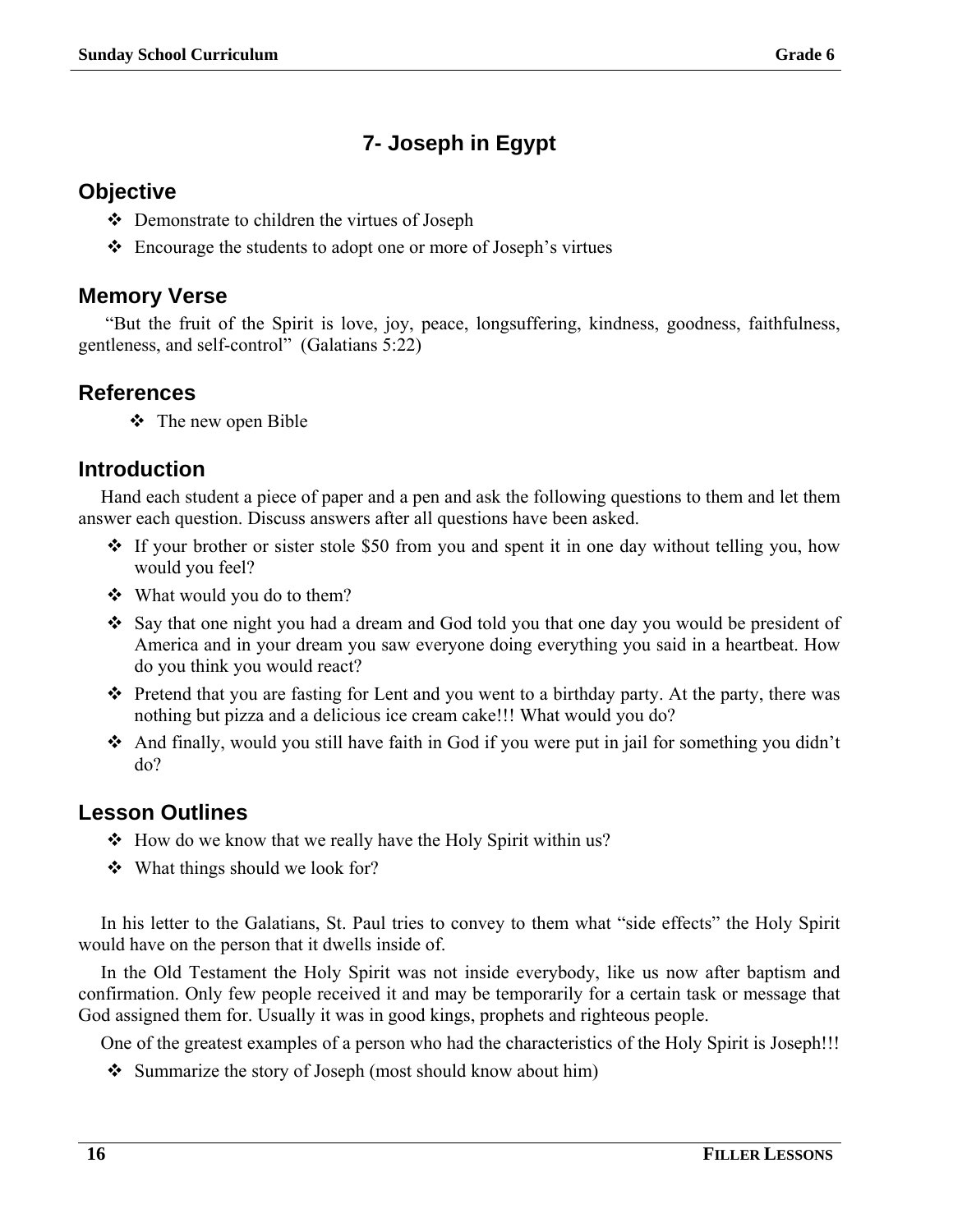Joseph was a good example of a person full of the fruits of the Spirit as mentioned in Galatians 5:22. Let us see how did he use them:

- 1.) **Love and Gentleness** If Joseph really didn't love his brothers; he wouldn't have been able to forgive them for selling him to merchants. Although Joseph had the power to have each and every one of his brothers killed, he did not. He LOVED them, provided for his family and took care of them.
- 2.) **Joy and Kindness** Not once in the Bible does it mention that Joseph yelled or complained when his brothers threw him into the deep well. Also, when Joseph saw his brothers again after so many years he was in tears of joy. How would you have felt if you saw your brother or sister after 10 years when they sold you to be a slave??
- 3.) **Peace**  Well, when Joseph had his dream, he took it very peacefully and calmly and told his family about it without fuss. The peace he had in his heart probably also stopped him from reacting badly after seeing someone who betrayed him so many years ago.
- 4.) **Self-control** Joseph was being pressured by one of the richest and most beautiful women in all of Egypt to commit sin with her, but, even with knowing that he could be punished for refusing, he FLED!!! He didn't just leave; he fled! That, my friends, is selfcontrol.
- 5.) **Longsuffering and Faithfulness** The pain and suffering that Joseph went through when he was thrown into jail for something he didn't do would have probably been unbearable for most people. He was sentenced to death!!! But Joseph took it as it was, thanked God for everything that he had and endured his time in jail. And in all, he kept his faith in God.

# **Conclusion**

 We all need to look at ourselves more closely and see where we really are with Christ. Is the Holy Spirit living in us like a raging fire or is it just a little flame barely thriving?

# **Applications**

 At this point, read over the questions again and go over the answers that were discussed. Compare those answers to the situations Joseph was in and how much more severe his were.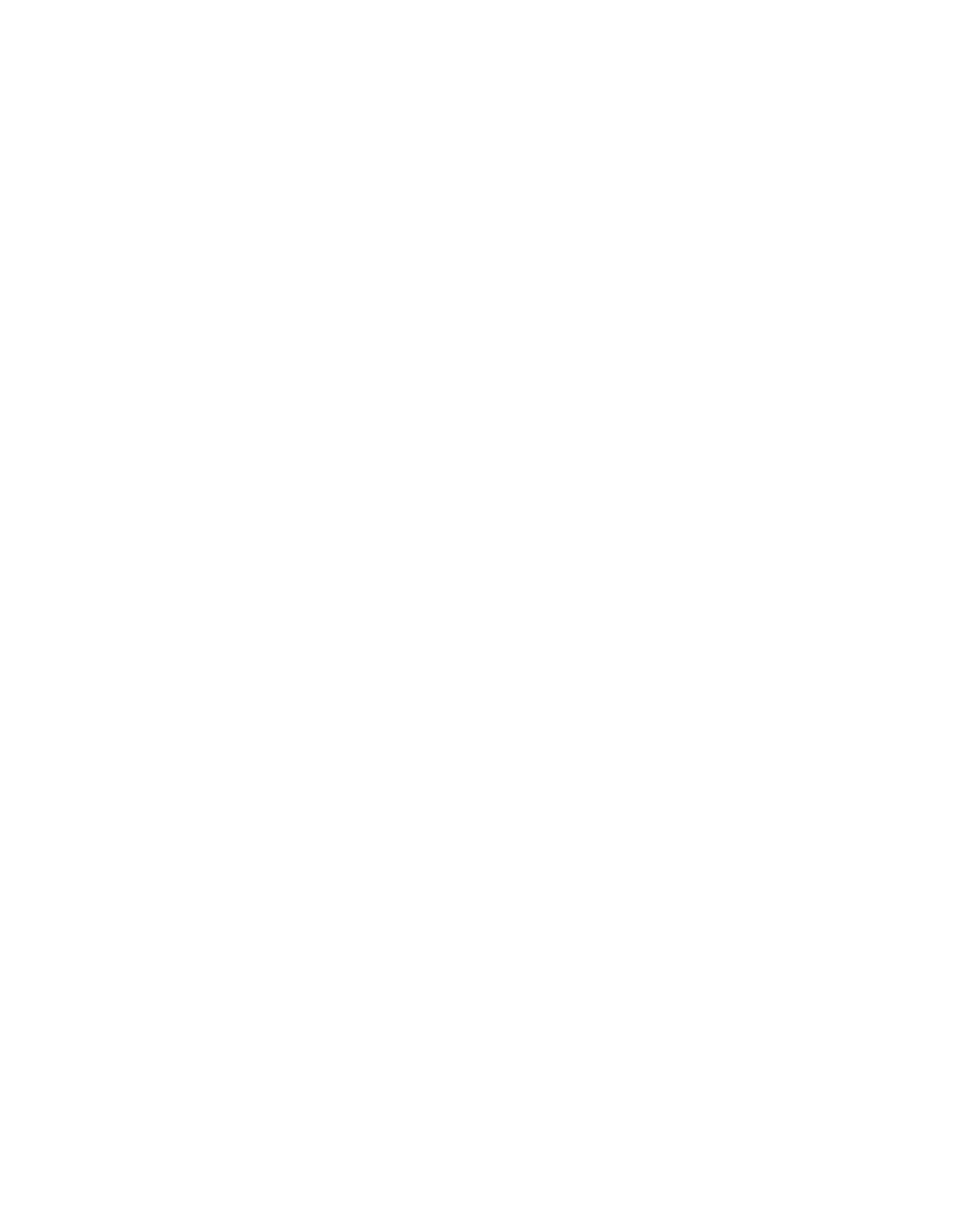# <span id="page-30-0"></span>**LESSONS FOR THE MONTH OF SEPTEMBER**

(Starting with the Coptic New Year)

- **Week 1:** Kuzman And Dimyan
- **Week 2:** An Angel delivers Jerusalem from Sennacherib
- **Week 3:** David, Solomon and the Building of the Temple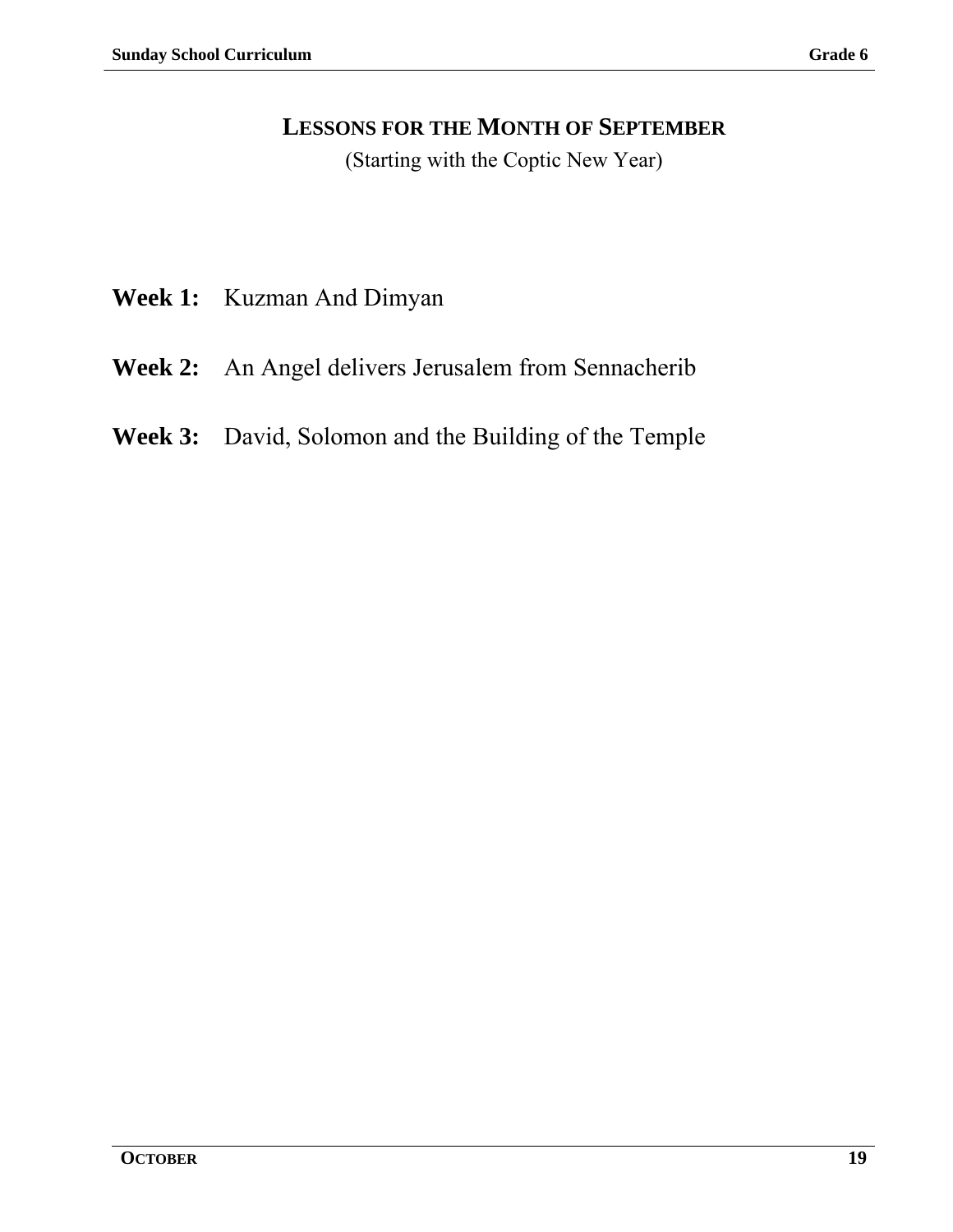# **Week 2- Kuzman And Dimyan**

#### <span id="page-31-0"></span>**Objective**

 $\triangleleft$  Standing firm in faith till death

# **Memory Verse**

 $\mathbf{\hat{P}}$  "For to me to live is Christ, and to die is gain" (Philippines 1:21)

# **References**

- The Bible: Hebrews 2
- "St. Kuzman and St. Dimyan and their brothers" Virgin Coptic Church, Alexandria
- "Some wonderful stories of martyrs" Alexandria
- \* "The Story of the Coptic New Year's Day" by Siliman Nesseem

# **Introduction**

- Candles -dates -pomegranates -guava -flowers.
	- Children go around carrying candles and flowers. The Servant uses the bell and they all chant, "Our righteous martyrs".
	- An icon of one of the martyrs is to be put before the children and lighted candles are to be put before the icon.
- $\cdot \cdot$  The Servant sets the scene by giving some questions such as:
	- What is the name of today's feast? What does the word "Nayrouze" mean?
	- Why do we buy red dates?
	- Who can think of some names of saints and martyrs?
	- How does the church honor those martyrs?

# **Lesson Outlines**

There was martyrdom in Egypt. There was martyrdom in other countries as well. Today we are going to listen to a story about two foreign martyrs, "Kuzman and Dimyan". They were twins born in Asia Minor in the third Century A.D. who came from a rich family and they had three brothers. They were ordained as monks. Their father died and their mother brought them up. Their mother was pious and she taught them the fundamentals of Christianity. Kuzman and Dimyan excelled in their studies. They studied medicine and became two clever doctors.

- What are the names of these two saints?
- $\triangleleft$  From what country are they?
- What did they study?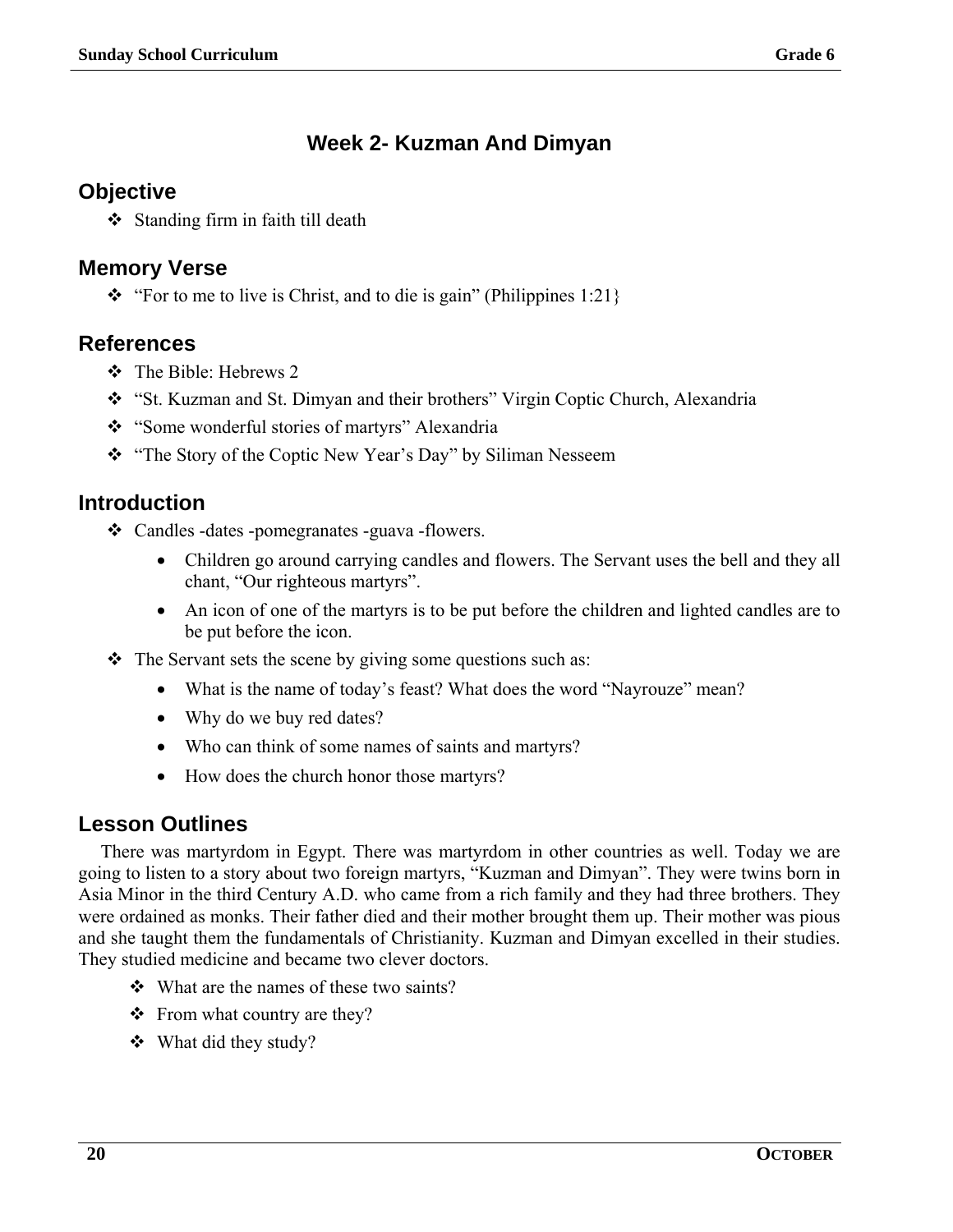Because of their deep love to Christ, they used medicine and medical treatment for the glory of Christ. The Lord supported them and healed many patients through them, not because of the effect of the medicine, but by the power of God.

When a patient stood in front of them, they sign themselves with the sign of the cross and raise a short prayer to the Lord, "O, Jesus... You are the real and true Physician... Heal him O Lord Jesus so that he may believe in you O Lord... Amen". Then they examine the patient and write the prescription. Then they continue steadfastly in prayer for the patient. In this way the two saints opened the eyes of the blind and drove out many demons. They healed many patients so a great number of pagans believed in Jesus Christ.

When the pagan ruler saw that the whole city might be converted to Christianity, he became angry with the two saints. He sent for them. When they were summoned, he threatened them and sent them away saying, "Go away now, but watch out, do not talk to people about Christianity. If you preach the Gospel again, I'll punish and torment you".

The two saints went away saying, "For to me to live is Christ and to die is gain" and they gave their full time to the work of preaching with great eagerness in spite of the ruler's threats.

- How did the two saints heal patients?
- Did you once pray for a patient and the Lord healed them? Who are they? Give thanks to God.
- Do you know any sick man? Pray for him.
- Who can recite the verse: "For to me to live…"

The governor knew that they were still preaching and healing patients and that people believed in Christ. He arrested them and ordered that their hands and feet should be tied and that they should be tormented and thrown into the sea with their hands and feet tied. But the Lord preserved them and brought them back safe to the land... they stood up and said "We are not afraid of torments because, for me to live is Christ and to die is gain".

The governor was surprised and he gave orders to crucify the two elder brothers and to stone them. As for the other three brothers, the governor ordered to tie them between the two crosses and to throw arrows at them, but the stones and arrows went back to harm and injure those who stoned the saints so they were forced to withdraw. The governor flew into a rage. He threw them into the heart of a blazing fire, but they walked out in the fire. They were singing praises to the Lord. "Our righteous martyrs" and not a single hair were singed.

The mother encouraged her five sons to stand firm in their faith in Christ... At last the governor ordered to cut off their heads. They were driven to the place of martyrdom and they were singing praises to the Lord "Our martyrs..." Many people believed in Jesus Christ... the five brothers were buried with their mother. The church celebrates two festivals to honor them on the  $22<sup>nd</sup>$  of Hatour and the 22<sup>nd</sup> of Baouna every year. There is a monastery called the Monastery of Kuzman and Dimyan at Manyal Sheeha in Guiza. May their holy prayers be with us and glory be to God at all times.

#### **Conclusion/Questions**

What are the names of the two saints of our story?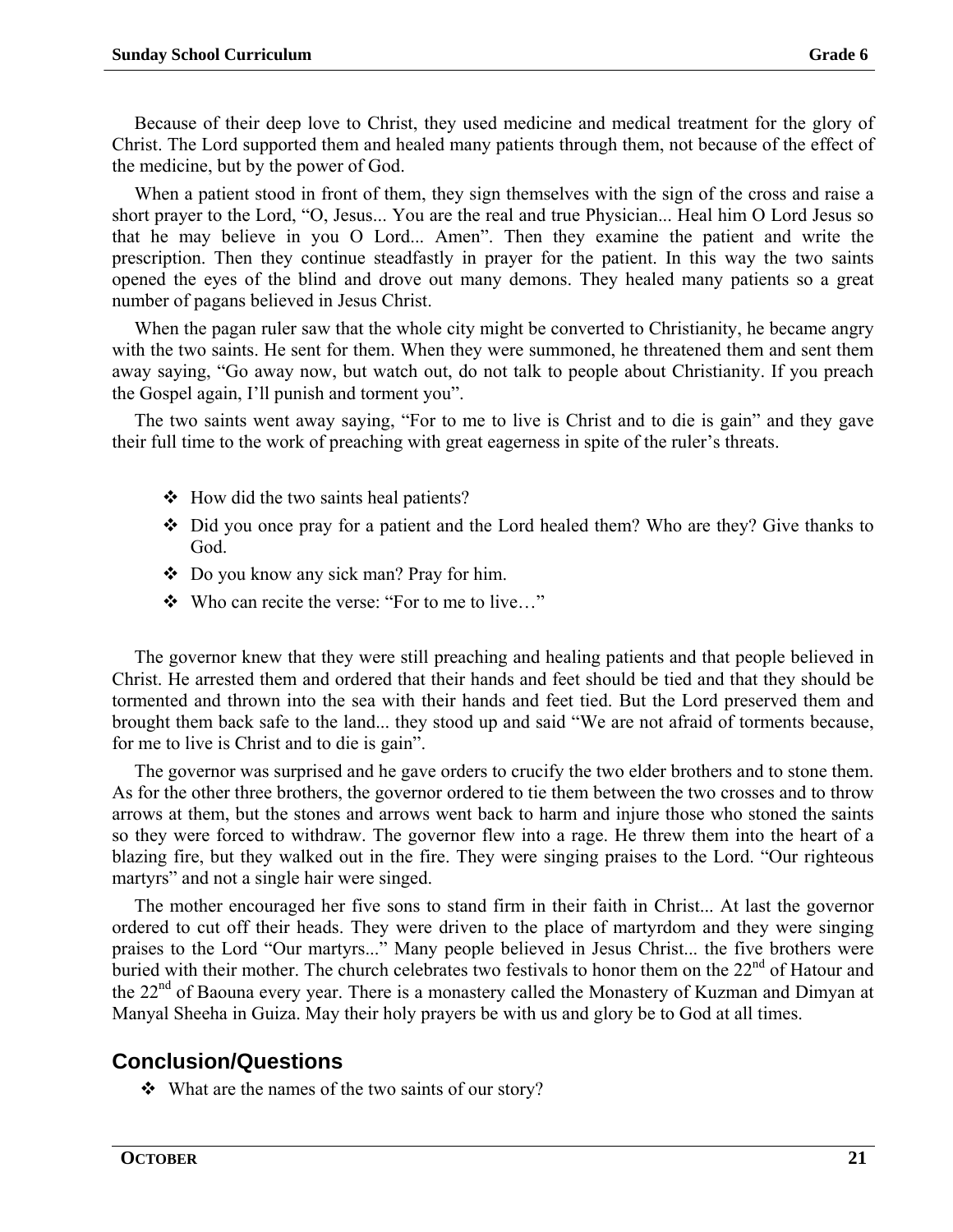- What was their profession?
- $\triangleleft$  Why was the governor angry with them?
- By the end of the lesson ask the children to go around again while chanting, "Our righteous martyrs…" and give the thanksgiving prayer.
- Distribute dates and pomegranates among the children.
- Do not concentrate on the passive aspects of murder but clarify how the saints were happy and quiet. Draw the children's attention to the light that surrounds the saints so that the children may recognize the symbols of happiness and delight.
- Note that the lesson is divided into sections and stages preceded by the sign of the cross and followed by questions. If the Servant has time or wish to change the lesson of Kuzman and Dimyan, he can teach the lesson of St. Dimyana.
- Write about all the types of persecution that the two saints had faced. Write the verse.

- $\bullet$  We pray for (so and so) who is sick. We visit him.
- Write five sentences about "How to honor saints".
- $\mathbf{\hat{P}}$  Write the sentences down in your notebook.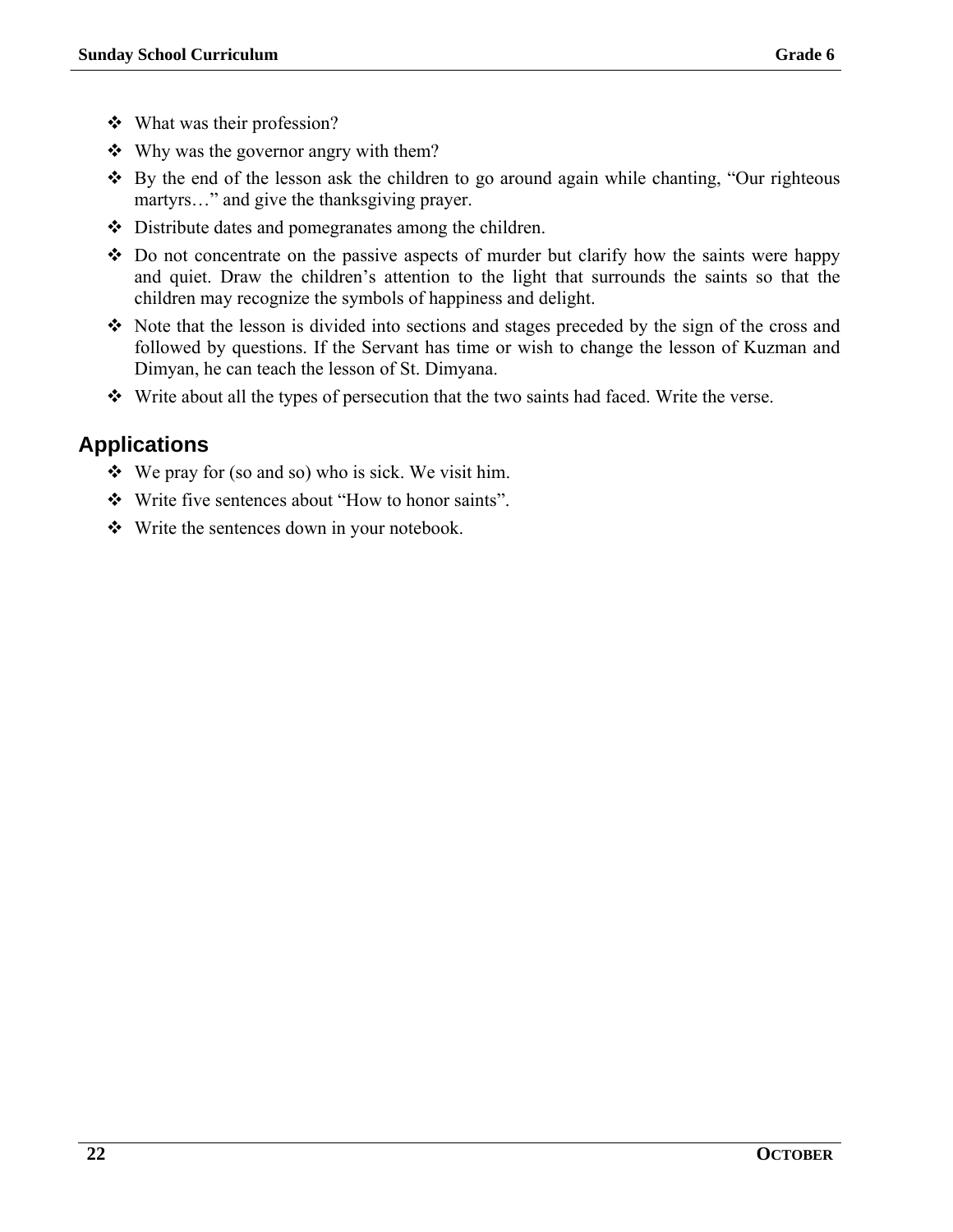# **Week 3- An Angel delivers Jerusalem from Sennacherib**

#### <span id="page-34-0"></span>**Objective**

 $\triangleleft$  The Angels guard and serve the saints.

#### **Memory Verse**

"The angel of the Lord encamps all around those who fear Him, and delivers them" (Psalm 34:7).

#### **References**

- $\div$  2 Kings 19
- $\triangle$  Dictionary of the Bible

#### **Introduction**

A picture of the guardian angel in a large size or the picture of the Holy Family in her journey to Egypt in company with the angel who guards and guides them.

- Who fed Elijah when he was staying at the river?
- $\bullet\bullet\text{ Who fed him when the river dried up?}$
- Mention the miracles that took place at Zarephath, near Sidon.
- Who can recite the verse?
- Have you read 2 Kings 19?
- What happened in the last part of it?
- ❖ How many angels killed the soldiers of the Assyrian army?
- $\cdot$  How many soldiers were killed? One angel killed 185,000 soldiers of the Assyrian army.
- The Servant reads verses 35-37.
- $\bullet\bullet\text{ Who are the angles and what is their work?}$

#### **Lesson Outlines**

King Sennacherib was king of Assyrian. This king was the enemy of Hezekiah, King of Judah. King Hezekiah was righteous and zealous. His concern was the glory of God and worshipping Him. He destroyed the pagan places of worship. The Lord was with him and he was successful in everything.

Sennacherib besieged Jerusalem and sent a letter to Hezekiah threatening him. He said, "If you do not surrender to me, I shall destroy the city. Who is that god that can rescue you?" He also warned the people of Jerusalem saying, "Do not rely on the Lord because He cannot save Jerusalem from me. So not listen to Hezekiah".

What is the name of the King of Assyrian?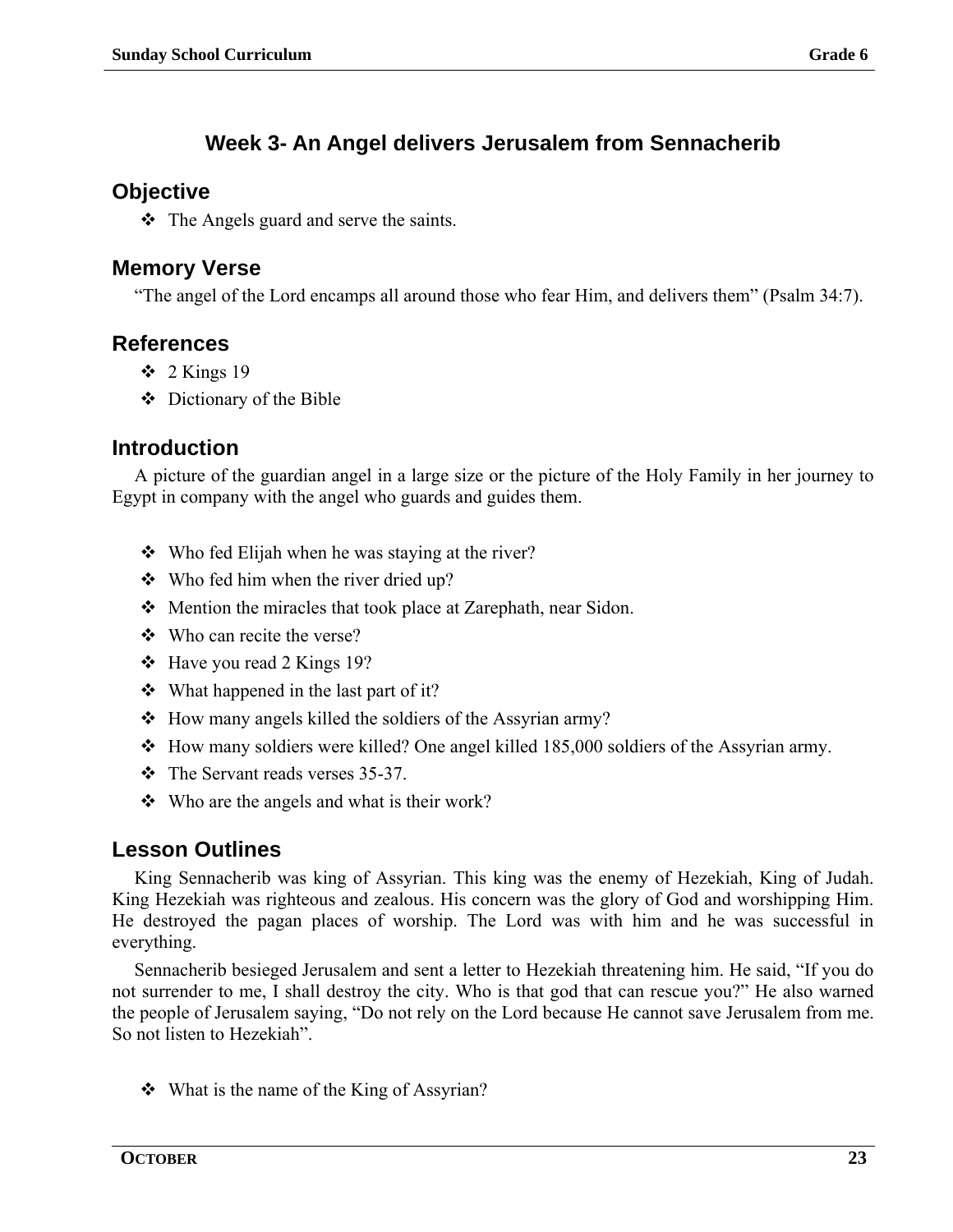What is the name of the city he wanted to besiege?

The Lord answered Hezekiah's prayer and sent him a message by Isaiah the prophet, the man of God. The message ran thus, "The Lord listened to your prayer concerning Sennacherib". King Hezekiah was comforted and waited for the work of the Lord. At that same night, while Sennacherib and his army were asleep in their tents, the Lord's angel came to the tents and killed 185,000 Assyrian soldiers. What a wonderful victory!

In the early morning, a small number of soldiers got up and found that all the other soldiers were dead... they were frightened... Sennacherib went back to Nineveh and stayed in his house. One day when he was worshipping in the temple of his god, two of his sons killed him. Thus the Lord revealed his power and granted victory to all that trust in Him.

- **❖** What is the name of the king who loved God?
- ❖ Why was he sad?
- $\bullet$  To whom did he go for protection?
- Where did he pray?
- ❖ How did the Lord answer Hezekiah's prayer?
- Did you pray for something and the Lord answered your prayer? Thank the Lord for that.

#### **Conclusion**

- St. Basil said, "Each believer is in company with an angel and the angel attends him, teaches him, guards him and guides him in his life".
- One of the saints said, "In every place you find yourself, and in every corner...respect your angel".
- St. Irenaeus also said, "How valuable the souls are; there is an angel appointed for each of them to guard each soul".

# **Applications**

- Draw a picture to show the effect of Hezekiah's prayer for Jerusalem. Show that the Lord sent an angel as a result of Hezekiah's prayers.
- Treat the children's fear, as children are afraid when they are alone. They are afraid of the darkness. They are afraid during the sleeping hours. If they feel the presence of their guardian angel, they will not be afraid. (You will see heaven opened, and the angels of God ascending and descending upon the Son of man).
- ◆ Our guardian angel sees all what we do because he is always with us, that is why we must not do anything that may grieve the Lord.

#### **Homework**

Answer the following questions:

❖ What do you know about the guardian angel?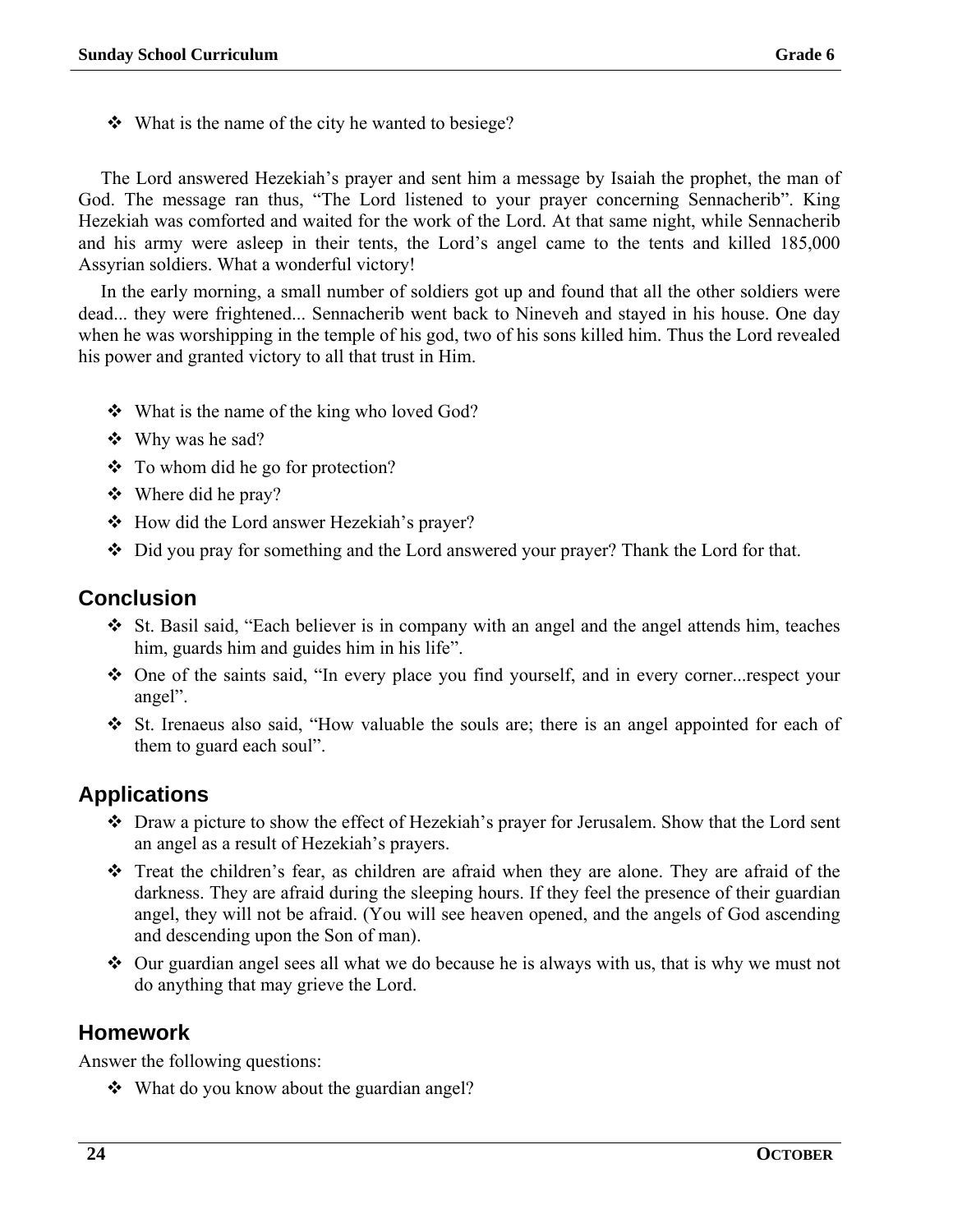- Does the Lord protect us although we are sinful?
- Write one verse to prove that angels guard us.

## **Recitation**

 Psalm 19 suits this lesson "The heavens are telling the glory of God". Children begin to use it in their prayers. It should be distributed to the children whether in the printed from or in handwriting.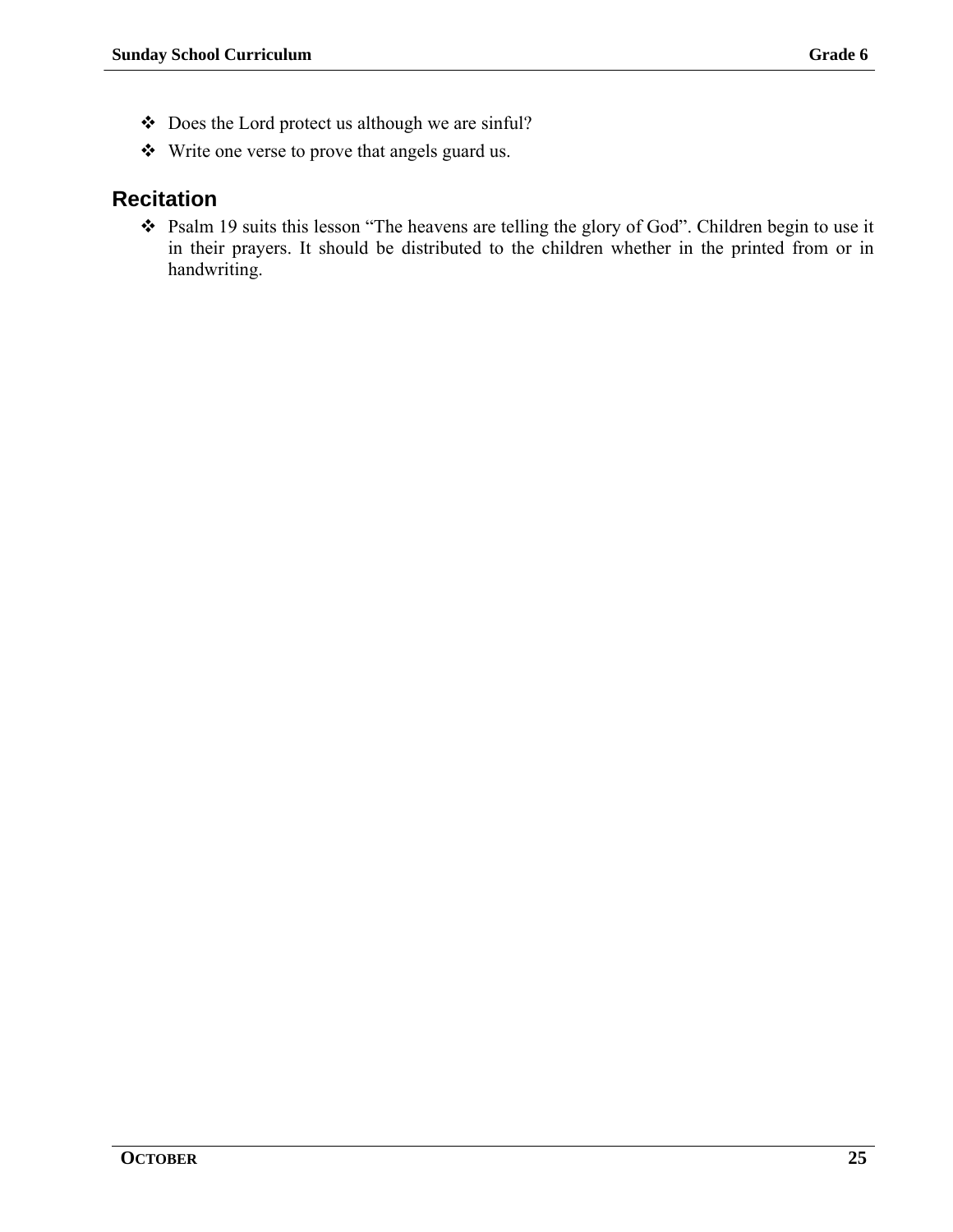## **Week 4- David, Solomon and the Building of the Temple**

#### **Objective**

 To give the children an idea about people's love for God and how their love was so deep and strong that they built a great Temple to worship God.

#### **Memory Verse**

"I have sanctified this house which you have built to put My name there forever" (1 Kings 9:3)

#### **References**

- $\div$  1 Kings 6,7,14,15,8,30
- \* "Interpretation of the First Book of Kings" Sporting, Alexandria

#### **Introduction**

Ask the children to hold a discussion about the buildings in their village or town... What makes the building attractive? Mention some of the attractive buildings.

Today's lesson is about a building that was built in seven years and cost millions of dollars and the man who built it was the greatest king on earth at that time. "Solomon" means "Peace", Solomon ruled for forty years. He was David's son who ruled after him. He was the greatest king and he was very wise and very rich.

#### **Lesson Outlines**

#### **I. The Temple**

This is the temple that Solomon built in Jerusalem. It looked like the Tent of Meetings in its structure and appearance. David had prepared the material for building the temple and Solomon started building it in the fourth year of his reign and the building was complete in the eleventh year. It was the pride of Jerusalem and the most beautiful building in the world at that time.

◆ How long did it take Solomon to build the Temple?

#### **II. How the idea of building the Temple came to Solomon's mind**

King David desired to build a temple for the Lord and the Lord was pleased but the Lord said, "Your son Solomon will build the temple". So David designed the building and chose its location. He prepared large amounts of gold, silver, copper, iron, and cedar wood for building the temple. It is difficult to evaluate such materials nowadays as they are worth millions and millions of dollars.

#### **III. Solomon builds the Temple**

When Solomon sat on the throne, he ordered his men to collect and gather building materials. It took them three years to gather the materials and in the fourth year, they started building the Temple. Solomon employed a great number of workers. 70,000 workers carried stones. The building materials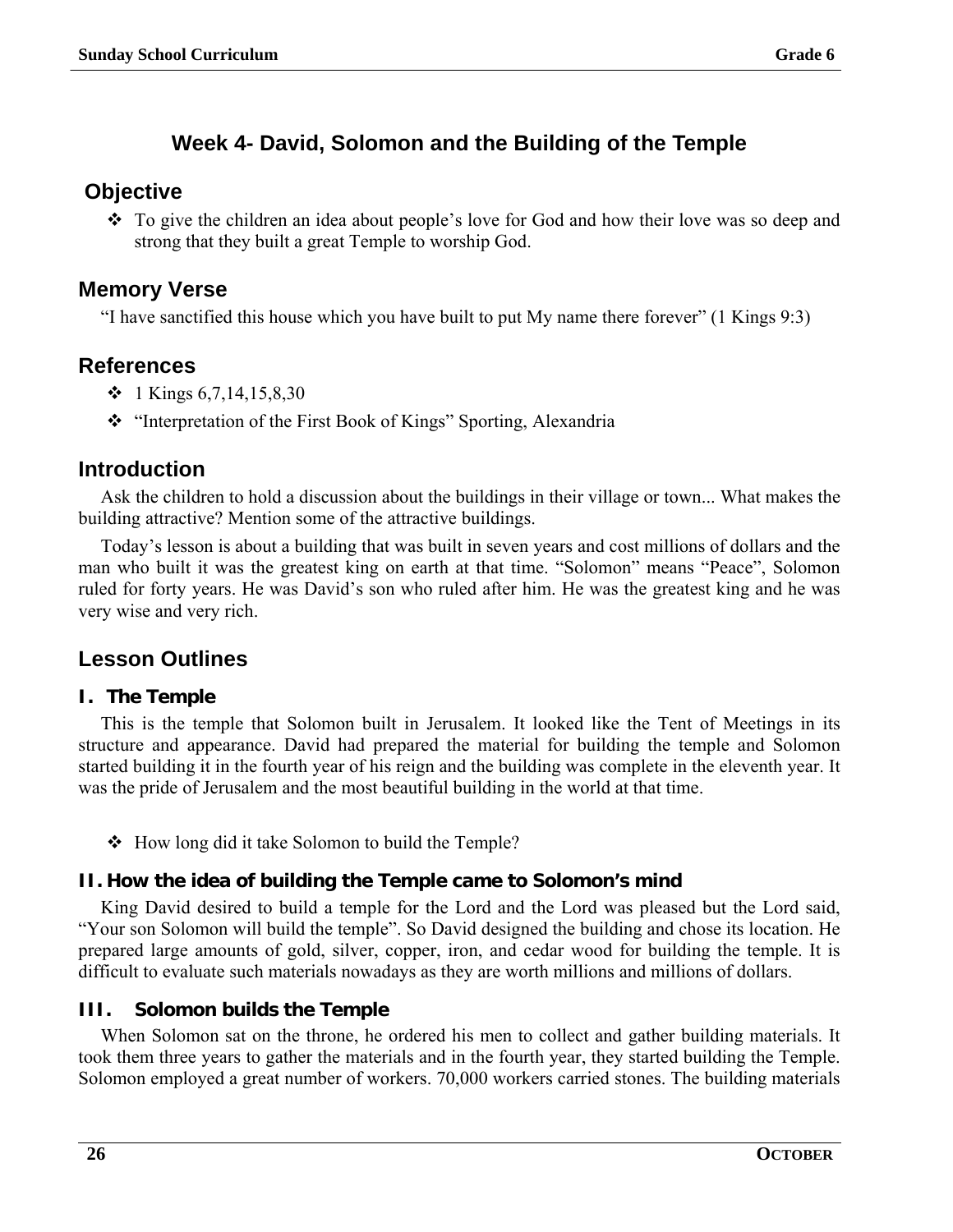were prepared in a place far away from the building itself (1 Kings 6,7). The vessels and instruments used in the temple were covered with gold.

#### **IV.The Designs of the Temple (The Servant reads 2 Samuel 7; 14-17, 1 Kings 5, 6, 7)**

People gave their offerings and took part in building the temple. Think of the things people offered for building the temple and the work they did in order to help and participate in building the temple. The first book of Kings gives us a clear picture of the numerous deeds performed by the people.

Where did the offerings come form?

We also recognize the great love of those people for the Temple, as it is the House of God. All the classes of the people volunteered to do the job. The king, the laborers, the skilled workers, all volunteered to work. This spirit should prevail, as we should offer the church all that she needs.

- $\bullet\bullet\text{ Who of the kings, thought first of building the temple?}$
- Who built it?
- $\div$  Who took part in building it?
- $\triangleleft$  How did the people offer their gifts?
- Where was the temple built?
- How can you express your love for the church?
- Do you offer your offerings (your gifts) in the church treasury?

#### **Conclusion**

The Servant holds a discussion with the children as to how they should love others.

- $\div$  They should offer their gifts to the church so that she may be able to complete her projects.
- They should give gifts to poor children on feast days especially Christmas and Easter.
- The Servant encourages the children to save some money to be offered to the church as a sign of love for the House of God.

- Study this verse by heart: "I have sanctified this house which you have built to put My name there forever" (1 Kings 9:3).
- ❖ Cross the wrong words between parenthesis:
	- a. The Temple of God was built in (Cairo -Baghdad -Jerusalem).
	- b. (Solomon -David -Saul) built the Temple.
	- c. The people gave their gifts (sadly -angrily -joyfully).
	- d. Write in your notebook 1 Kings 8:22-53.
	- e. Study the Orthodox creed by heart (the Servant divides it into parts so that it can be easily studied).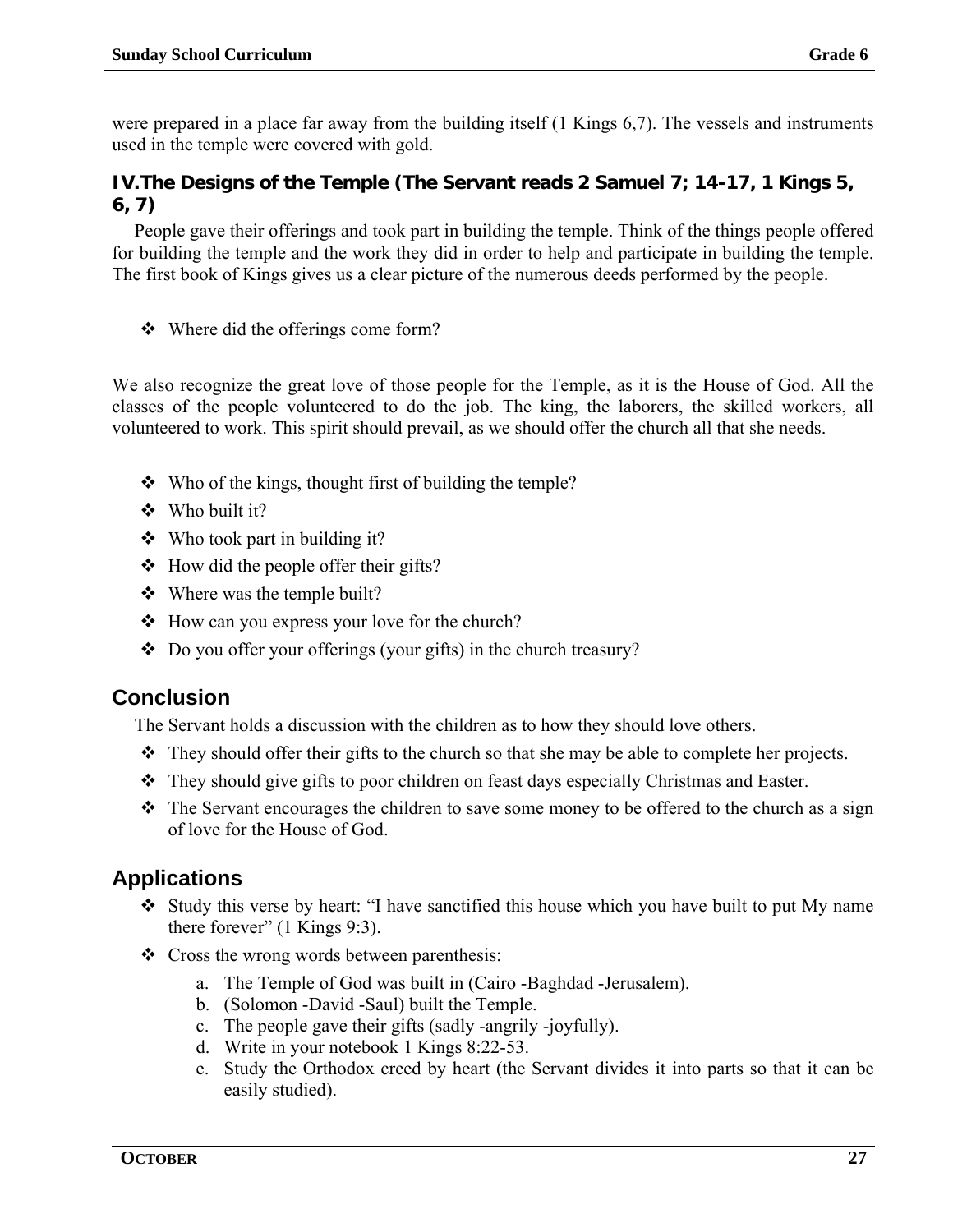# **LESSONS FOR THE MONTH OF OCTOBER**

- **Week 1:** The Lord Appears in the Temple
- **Week 2:** King Josiah and the Repair of the Temple
- **Week 3:** Elijah and Restoring the Widow's Son to Life
- **Week 4:** Nehemiah and the Rebuilding of the Walls of Jerusalem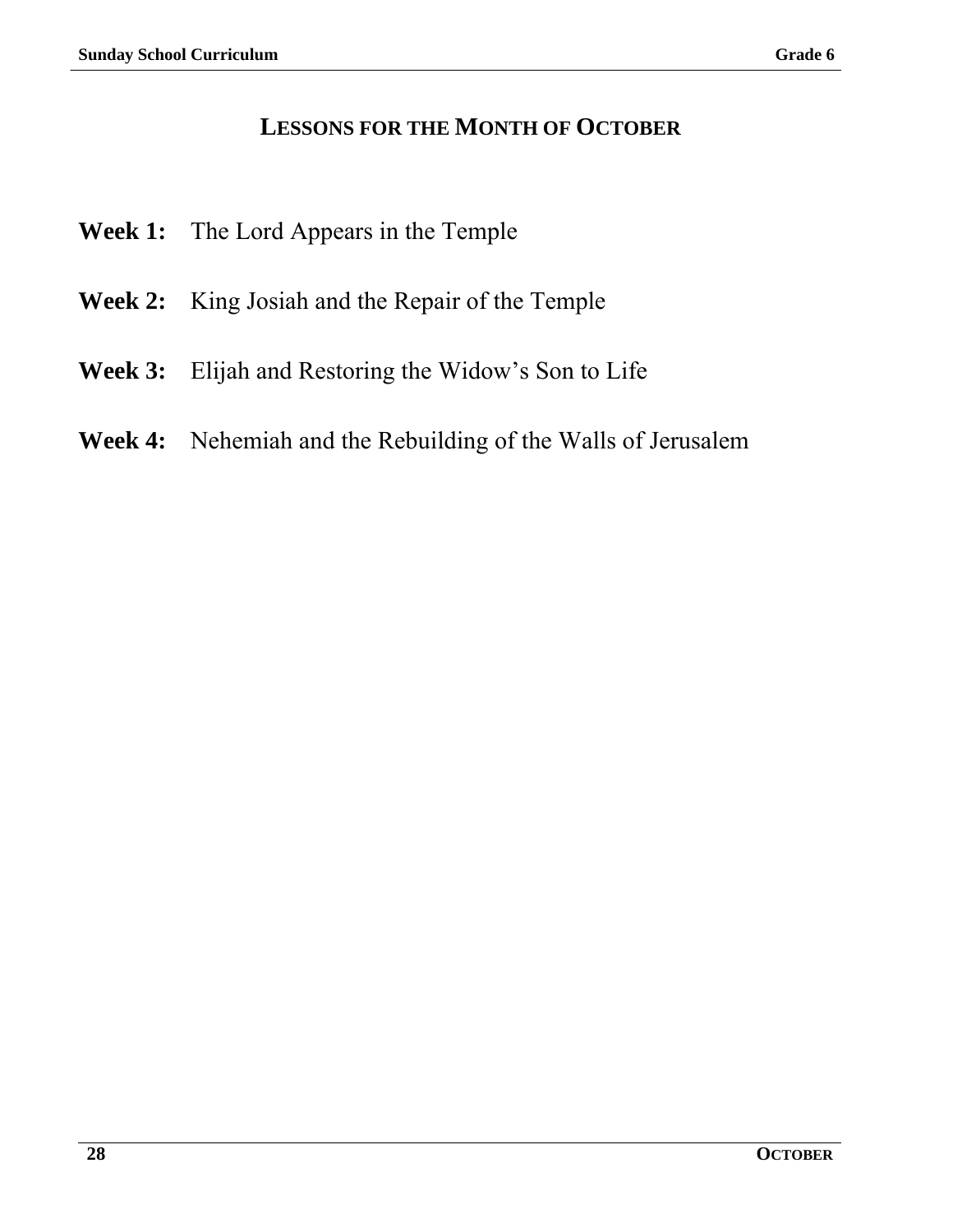# **Week 1- The Lord Appears In The Temple**

## **Objective**

 To give the children an idea about people's love for God and how their love was so deep and strong that they build a great Temple to worship God.

## **Memory Verse**

"That Your eyes may be open toward this temple night and day" (1 Kings 8:29)

# **References**

- $\div$  1 Kings 9
- "Interpretation of the First Book of Kings" Sporting, Alexandria

## **Introduction**

 $\div$  Let us read and learn well Solomon's long prayer with which he dedicated the Temple (1) Kings 8:22-53).

# **Lesson Outlines**

When King Solomon finished building the Temple, he made a great feast that the world had not seen its like. He brought the Ark of the Lord God and put it together with all the vessels used in the service in its new place. Those vessels were in the Tent of Meetings. Then Solomon dedicated the House of God and God was pleased with Solomon for all what he did. The Glory of God came on the Temple in the form of a cloud all the days of the feast. That cloud used to appear over the Tent of Meetings in the wilderness, and it was a proof that the Lord filled the Temple, people felt that the Lord still desired to dwell among his people. The age of Solomon was an age of peace.

- What did Solomon do after he had finished building the Temple?
- What does the word "dedicate" mean?
- How did the Lord show that He was pleased with Solomon?
- Let us repeat together: "That Your eyes may be open…" This verse is a part of Solomon's prayer when he dedicated the Temple.

When the Ark of the Lord was set in its place in the Temple, Solomon stood before all the people and blessed them in the Name of the Lord then he prayed and said... (The Servant reads a part of Solomon's prayer). Sacrifices then were offered on the altar of the Temple. They offered oxen and sheep. The people were in complete joy and happiness for fourteen days. Then Solomon asked the people to leave, each to go to his house. They all went home and they were happy because of the blessing they received; that blessing which the Lord promised to give to David and Solomon was fulfilled. Then the Lord appeared to Solomon once more and told him that he heard his prayers and answered them. The Lord said to Solomon, "If you will serve Me in honesty and integrity... If you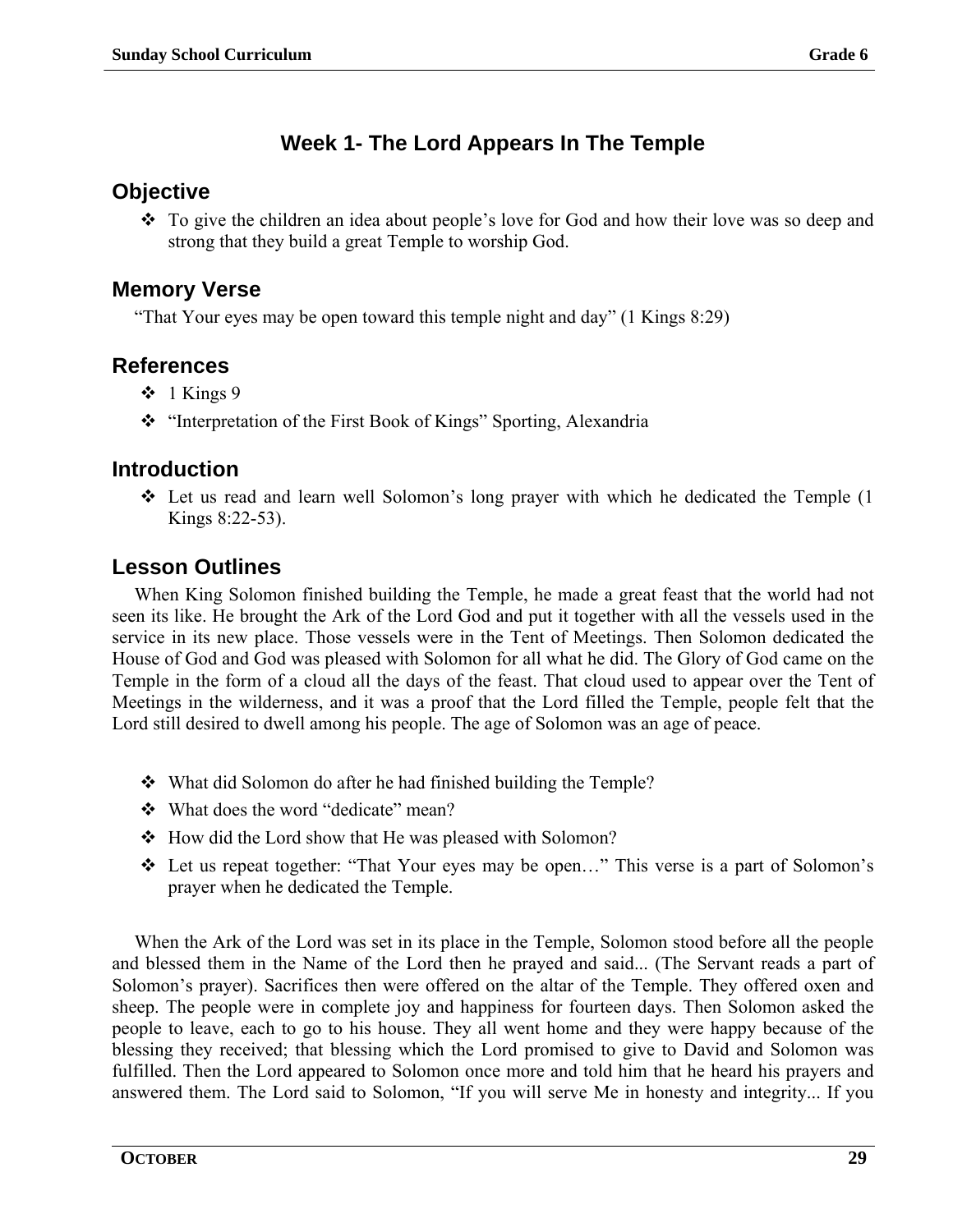obey My laws and do everything I have commanded you I will keep the promise I made to your father David when I told him that Israel would always be ruled by his descendants".

- Who attended the dedication of the temple?
- $\div$  How long did the feasts take?
- What did the Lord say to Solomon when he appeared to him the second time?
- \* Who remembers the verse: "That Your eyes may be open..."

#### **Conclusion**

 Draw the children's attention to the fact that the Lord dwells in the church so they must enter the church with reverence and awe. They must not speak inside the church because God dwells in it.

- Draw your church inside a rectangle. Color the door and the windows of the church, which you have drawn. Give them a brown color.
- $\triangleleft$  Read 2 Kings 22 at home.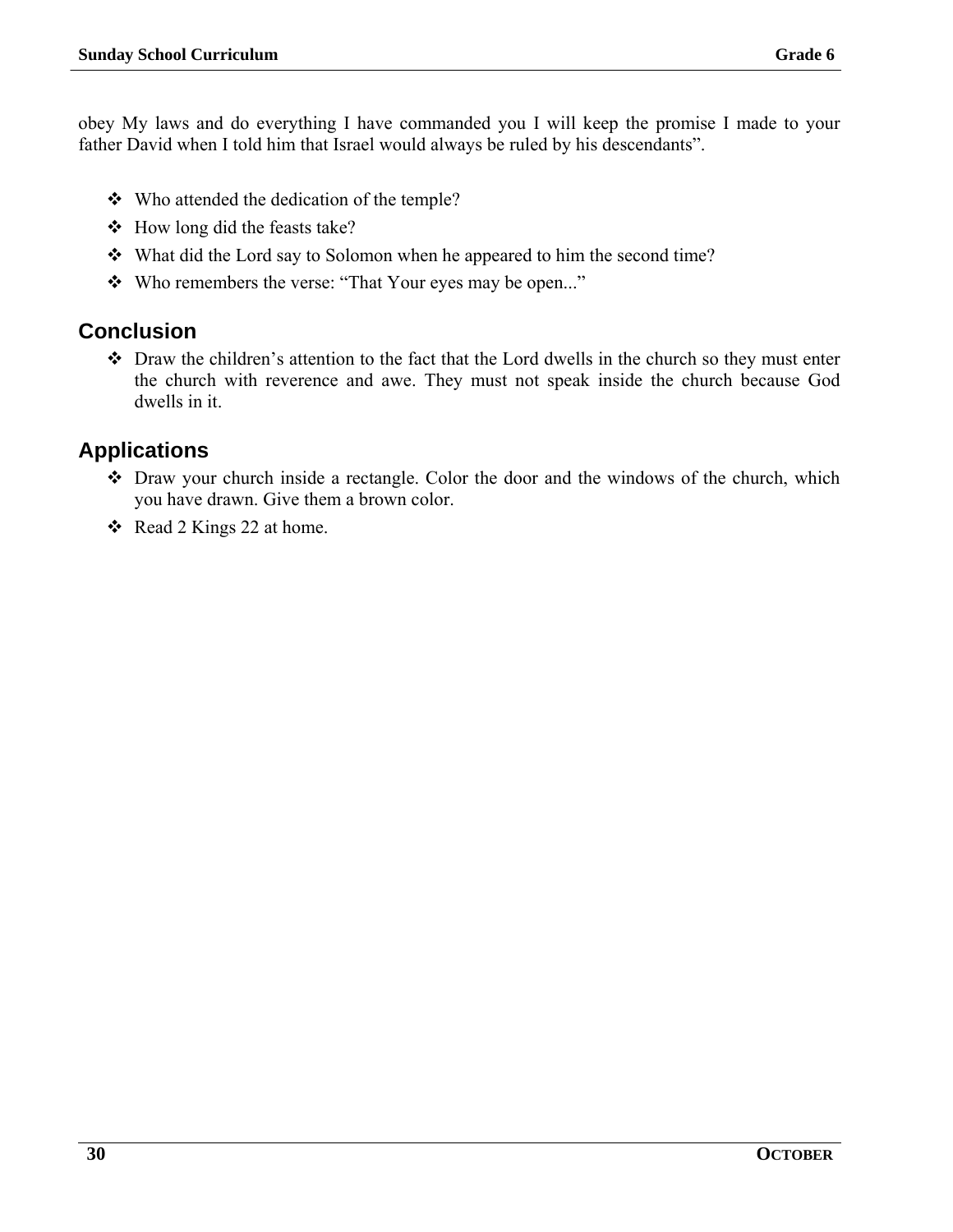# **Week 2- King Josiah and the Repair of the Temple**

#### **Objective**

 Let us help the children to understand that they can take part in caring for the House of the Lord.

## **Memory Verse**

"Blessed are those who dwell in Your House, they will be praising You" (Psalm 84:4)

# **References**

- $\div$  2 Kings 22:1-24:18
- \* "Interpretation of the Second Book of Kings" Sporting, Alexandria

## **Introduction**

 The Servant holds a discussion with the children about how a dirty place cannot help people to worship the Lord, and how people sometimes behave in the streets when they throw pieces of paper and other things here and there.

# **Lesson Outline**

Our lesson today is about Josiah, the good king who was about your age and he loved the House of the Lord and cared for it. The temple was ruined and not clean. The walls were dirty… the covering layer was removed… the stones were broken to pieces and the pieces of wood cracked. When Josiah the king saw the Temple in that sad state, he felt very sad.

- $\bullet$  What is the name of the king?
- $\div$  In what state was the House of the Lord?
- What did Josiah do?

The king consulted the priest about what they should do. The priest brought a closed box with a hole in it (an opening) and he put the box beside the door of the Temple where people used to enter and there they put their gifts in the box till it was full of money. The king and the priest gathered a big sum of money from the people and then the workers and builders came to repair the House of God. They repaired the walls, the doors, and the windows and the Temple became splendid once more.

- Who of you wants to be like Josiah and cares for the House of the Lord?
- What can you do to make the House of God clean and beautiful?
- Write this verse in your notebook: "Blessed are those who dwell…" and study it by heart.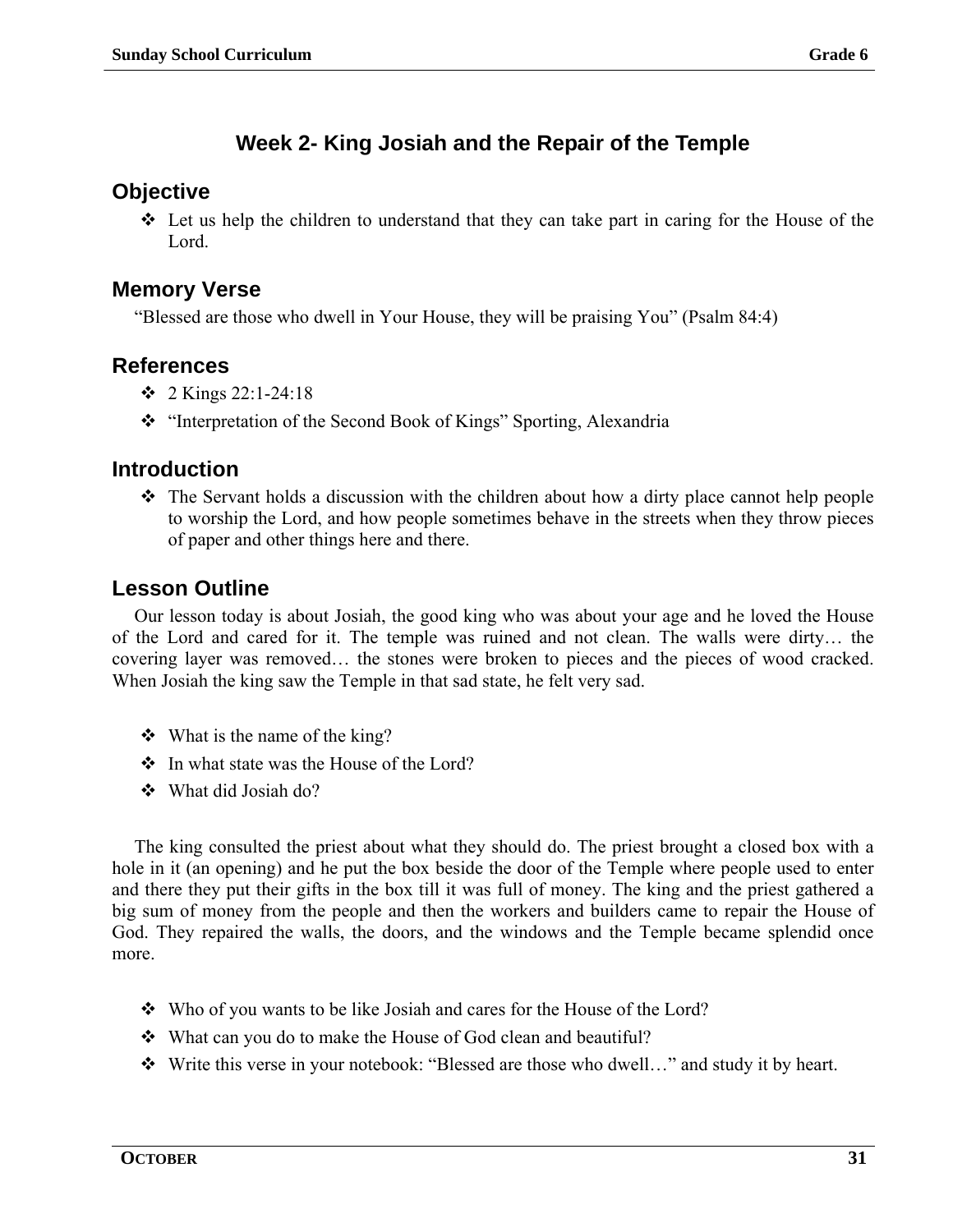#### **Conclusion**

\* Read Psalm 84. How can we care for the House of the Lord spiritually and materially?

- \* Sometimes we find that the rooms of Sunday School are not clean and torn pieces are here and there and chairs are not well arranged. Ask the children to clean and beautify the place where we worship God.
- Mention some of the things that need repair in the church and think out how you can help the children of this age in doing that.
- Ask a group of children to do the following: cleaning and lighting the church -distributing hymn books -gathering hymn books at the end of the service -opening the windows -sweeping the floor -shutting the doors -lighting the lamps -bringing the priest a cup of water -cleaning the carpets and putting them in their place -turning fans on when it is hot -shutting the windows in winter -Let them do that with activity and pleasure.
- Divide the class into groups -Some of the children perform these actions for one month then others do the same task next month and so on.
- $\triangleleft$  Read the first chapter of the Book of Nehemiah.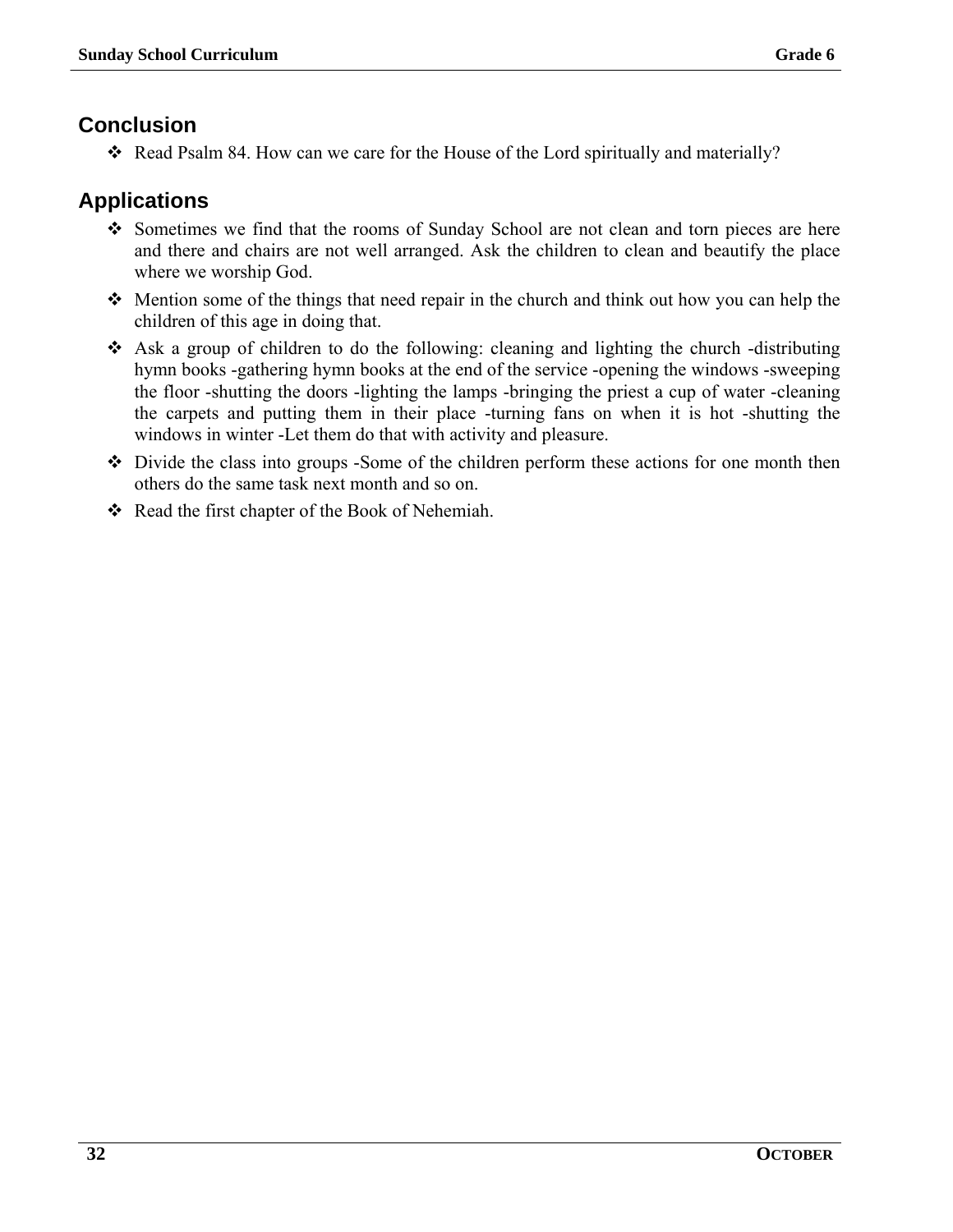# **Week 3- Elijah Restoring the Widow's Son to Life**

#### **Objective**

 $\triangleleft$  God's care for his children and people.

## **Memory Verse**

"Ask, and it will be given to you; seek and you will find" (Luke 11:9).

## **References**

- $\div$  1 Kings 17
- \* "The Life of Elijah" Translated by Fr. Marcos Daoud
- \* "Practical Contemplations on the Life of Elijah of Tishbet" Translated by Wagdi Girgis

## **Introduction**

- The picture: The Servant sets the scene by giving some questions about the previous lesson.
- The Servant then checks the children's notebooks to have a look at the previous week's homework and to encourage the children.

# **Lesson Outline**

This is an example of one of the men of God whose name is Elijah... a friend of God, he loves the Lord and he obeys Him... During the famine, the Lord sent him food with the ravens, then the Lord said to him, "Now go to the town of Zarephath, near Sidon and stay there". The Lord commanded him to live with a poor widow at Zarephath.

Who, of you, prays for the poor?

Elijah stayed with the widow. He stayed at the upper chamber (a small room at the top of the house when Elijah used to rest and to pray). The Lord sent them flour and oil according to their needs... The Lord blessed her home... Elijah told them tales from the Bible.

One day the widow's son was playing outside the house. When he came back he was very ill. The boy was crying because of pain. His mother ran to him... took him and laid him in bed. She hoped that the boy would get better but the days passed and the boy's health did not improve... his illness was serious... his temperature rose up... the boy died... his mother wept bitterly... he was her only son... the verse came to her mind... "Ask and it will be given to you". She stood up... carried the boy and took him to Elijah the prophet and said, "My son has died... I beg you to pray for him and I am sure that the Lord will answer your prayer and restore the boy to life".

Elijah was sad because the boy died. He took the boy from his mother's arms. He carried him to the upper room and laid him on the bed on which Elijah used to sleep. He bowed down to the earth…then he raised his eyes and hands to heaven and prayed "O Lord, you said: Ask and it will be given to you. I implore You to bring this boy back to life". Elijah stretched himself out on the boy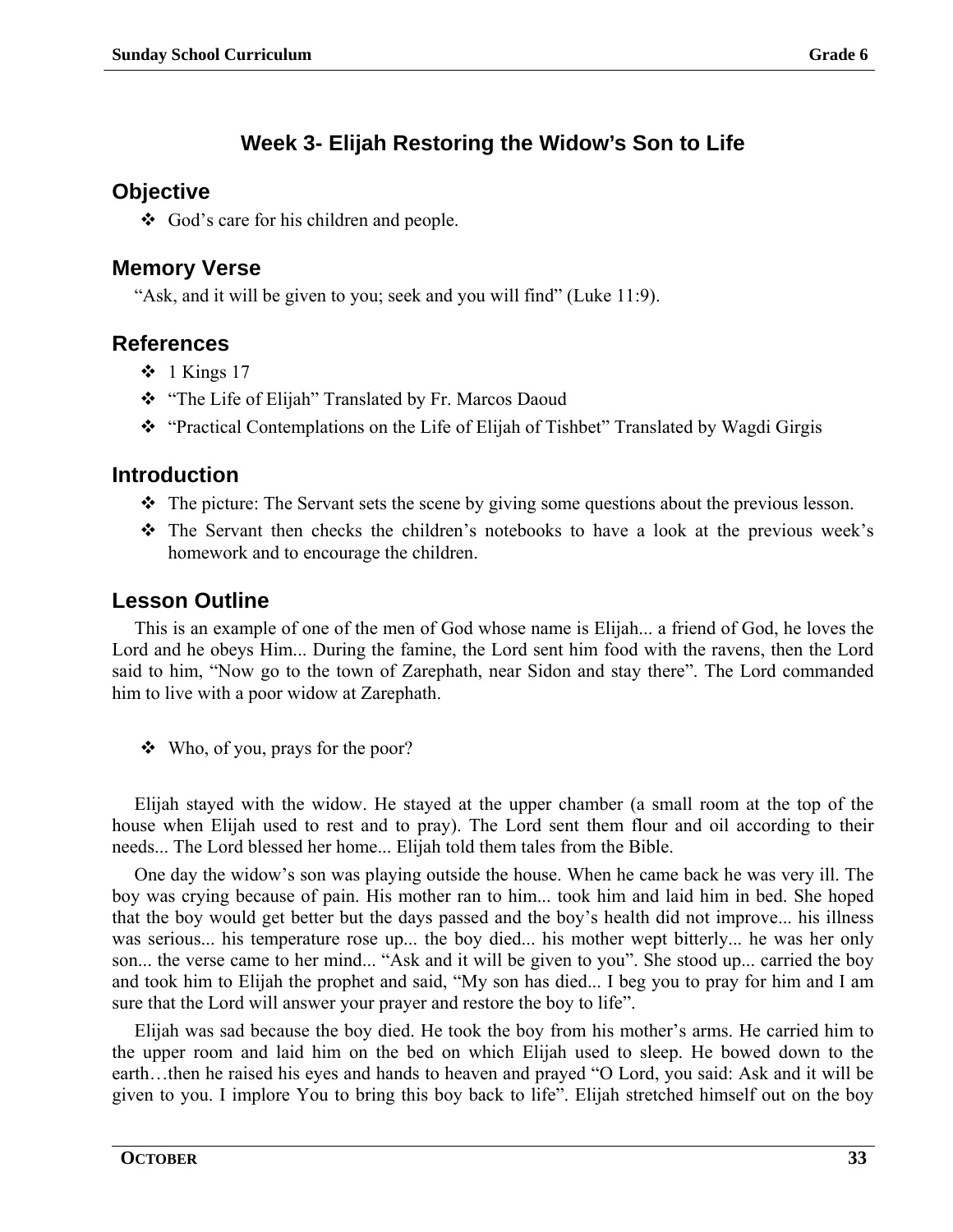then bowed to the earth in prayer and repeated the same words three times... The child started breathing again and revived... the boy opened his eyes... stood up…wonderful! Who heard of a man who died and then came back to life? No one...God cares for us...and He said: "Ask and it will be given to you, seek, and you will find".

- What is the name of God's prophet?
- $\bullet\bullet\text{ Who fed Elijah during the fame?}$
- Who sent him food?
- Who can recite the verse?

Elijah carried the boy to his mother and said to her, look your son is alive... the woman was very happy... she knelt down and worshipped God. She thanked God and said to Elijah, "Now I know that you are a man of God. I believe in God". The child chanted, "When I am ill…" Elijah took courage because the Lord performed this miraculous deed by his hands.

## **Conclusion**

Elijah teaches us the following:

- Satisfaction: He lived on very small resources of a poor widow. Those resources were not enough for the daily needs.
- Patience and self-control in time of danger: When the widow said to him, "Have you come to me to bring my sin to remembrance, and to kill my son?" all he said was, "Give me your son" (1 Kings 17:18-19).
- Struggling in his solitary place: He took the boy from her arms, carried him upstairs to the room where he was staying, and laid him on the bed. Then he prayed aloud.
- Modesty: He stretched himself out on the boy three times and he did not lose hope.

- Draw a picture of Elijah in a situation that stimulates your admiration.
- $\div$  Read 2 Kings 19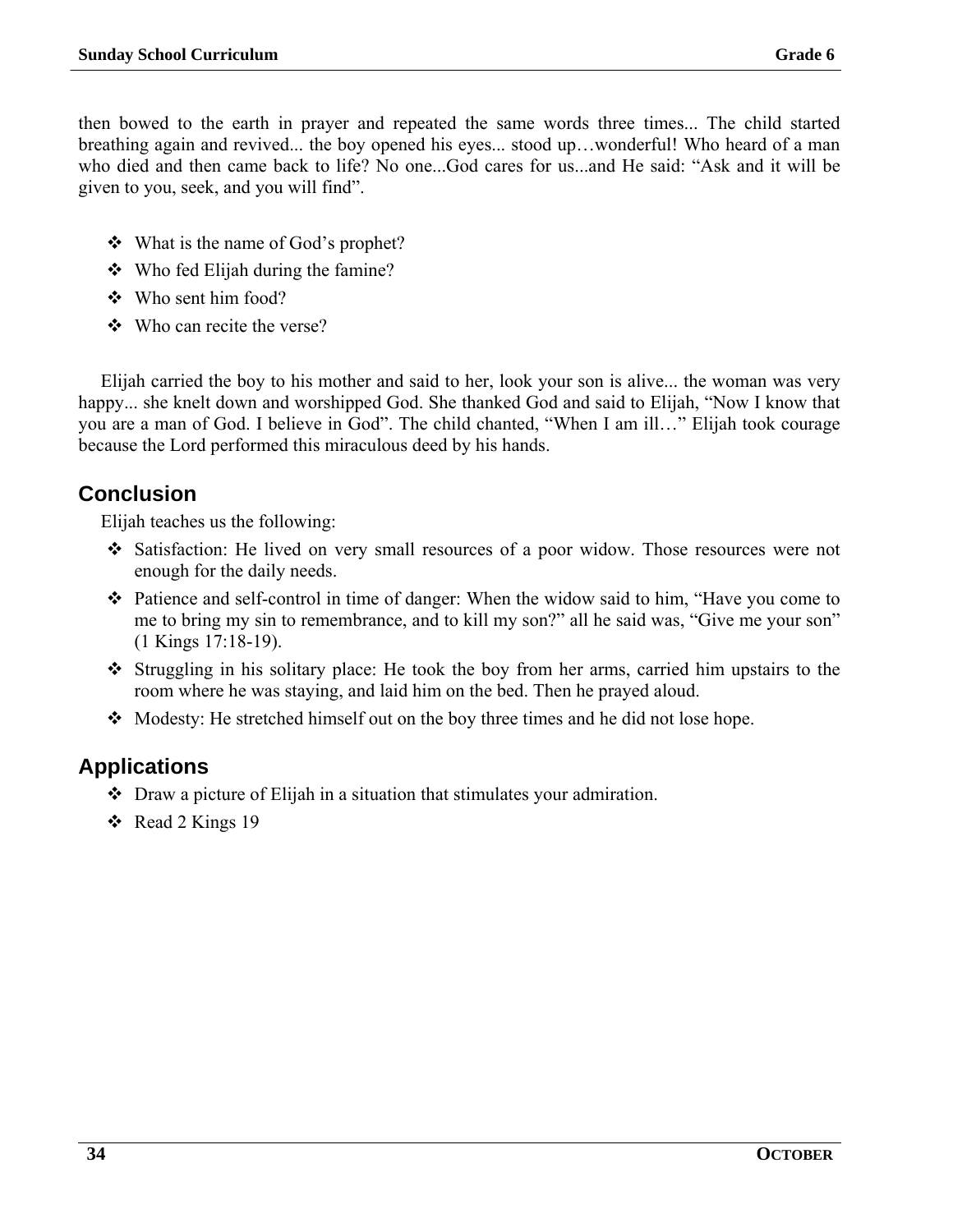# **Week 4- Nehemiah and the Rebuilding of the Walls of Jerusalem**

## **Objective**

 $\triangleleft$  Jealousy for the glory of God and his church

## **References**

- The Book of Nehemiah
- "Interpretation of Ezra and Nehemiah" Sporting, Alexandria
- "Nehemiah's Work and Struggle" Edward Dennett
- "Stories and Tales from the Holy Bible" Part 10, Beirut

# **Memory Verse**

"Come, let us build the wall of Jerusalem, that we may no longer be a reproach" (Nehemiah 2:17)

# **Lesson Outlines**

Nehemiah was a servant in the Court of the King of Persia... He was the King's wine steward, i.e. he served him drinks. He was a pious man who loved God and God's people who were in Jerusalem... He heard that the people in Jerusalem were in difficulty because of their enemies and that the walls of Jerusalem were broken down and cannot protect the city. He was sad. He sat down and wept for the Holy City Jerusalem then he thought, "My tears for the city will not build her walls... The best thing to do is to pray to the Lord". So he prayed, "O Lord, we are sinners but we return to you... My Lord, listen to my prayers... and grant me mercy in the sight of the king".

- What is the name of the servant?
- $\div$  What is his job?
- What news did he hear about Jerusalem?

He waited for a suitable chance to ask the king to allow him to go back to Jerusalem. One day when Nehemiah was pouring wine in a cup to give to the king, he felt that the king was watching him and they started this conversation:

King: Why are you looking so sad, seeing you are not sick?

Nehemiah: May your Majesty live forever. How can I help looking sad when the city where my ancestors are buried is in ruins and its gates have been destroyed by fire, and its walls need someone to build it?

King: What is it that you want?

Nehemiah prayed to God and said to the king; "Let me go to Jerusalem the city of my ancestors to rebuild it".

King: How long will you be gone?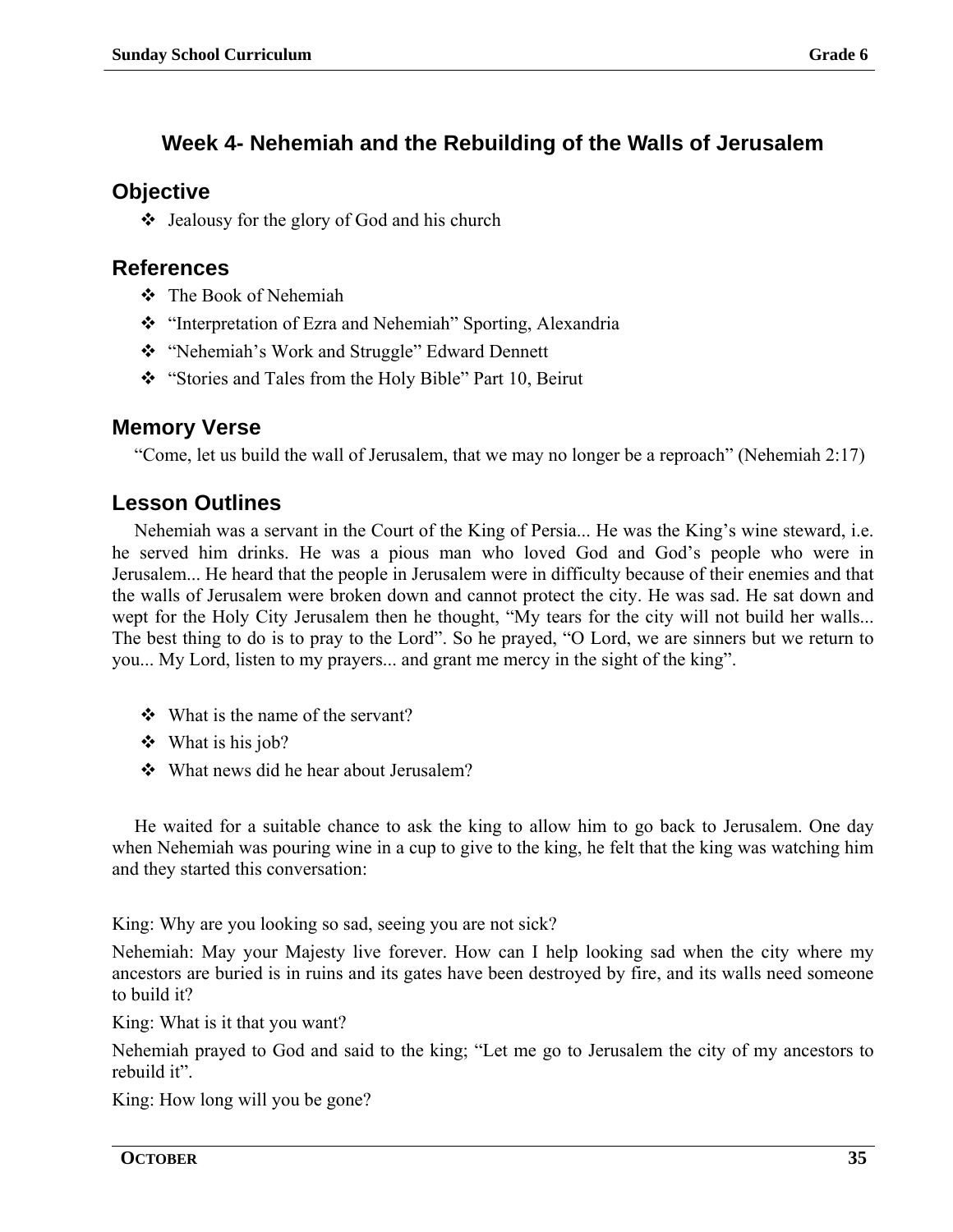Nehemiah felt secured and he thanked the Lord who granted him mercy in the eyes of the pagan king. Nehemiah told the king how long he would be gone. The king allowed him to travel and gave him letters to the governors of the provinces through which he would pass to help him in his mission. He also gave him a letter to deliver to the keeper of the royal forests instructing him to give Nehemiah timber needed for building and for the house he would live in. (The children can act actively the dialogue between the king and Nehemiah).

Nehemiah happily went to Jerusalem. The king sent some army officers and a troop of horsemen with him... He arrived at the city... he took rest for three days. One moony night he went out to have a look at the walls of the city. They were completely ruined. Even the doors were burnt with fire. The remains of the walls were only heaps of broken stones, dust and ashes. It was clear that nothing could protect the city from the enemies. He went back to the city. He called the elders of the people and said to them, "Come, let us build the wall of Jerusalem". Some enemies stood against him but Nehemiah's faith was deep and the Lord strengthened his heart. In a short time, all the people decided to build the wall. Although the enemies mocked him, the work continued and half the wall was built. When the enemies saw this, they decided to fight Nehemiah and his people. When Nehemiah knew their plots against him, he ordered his men to carry arms. He divided his men into two groups: The first group carried arms to guard them and the second group carried their swords and continued building the wall. Some men stood on the wall and others watched the enemies. Some of them blew trumpets when they saw the enemies drawing near. When the enemies knew that their plan was known, they retreated. The men worked for fifty-two days from sunrise to sunset. The Lord blessed them and helped them in answer to Nehemiah's prayer. The wall was built at last and the city was well fortified and its inhabitants were secured and lived in peace inside it.

- $\triangleleft$  How many days did it take people to build the wall?
- $\div$  Who took part in building the wall?
- Who tried to fail the plan?
- How can you overcome the devil?
- Let us repeat together: "Come, Let us build the wall…"
- $\triangleleft$  Let us sing a hymn together: O Soldiers of the church...

#### **Conclusion**

 We have to take care of our church and make sure that everything in it is in the best shape and condition. We have to be careful not to damage or destroy anything in the church.

- Tell the story in a lively way and pay attention to situations of strong feelings, describe them in detail... indulge yourself completely in the situation.
- When you meet anyone this week that troubles and annoys you, pray for him so that the Lord may turn him into a good man.
- $\div$  Fill in the spaces: Come, let us ... the wall of ... that we may no longer suffer ...
- Read Chapter 1 from the Book of Ezra.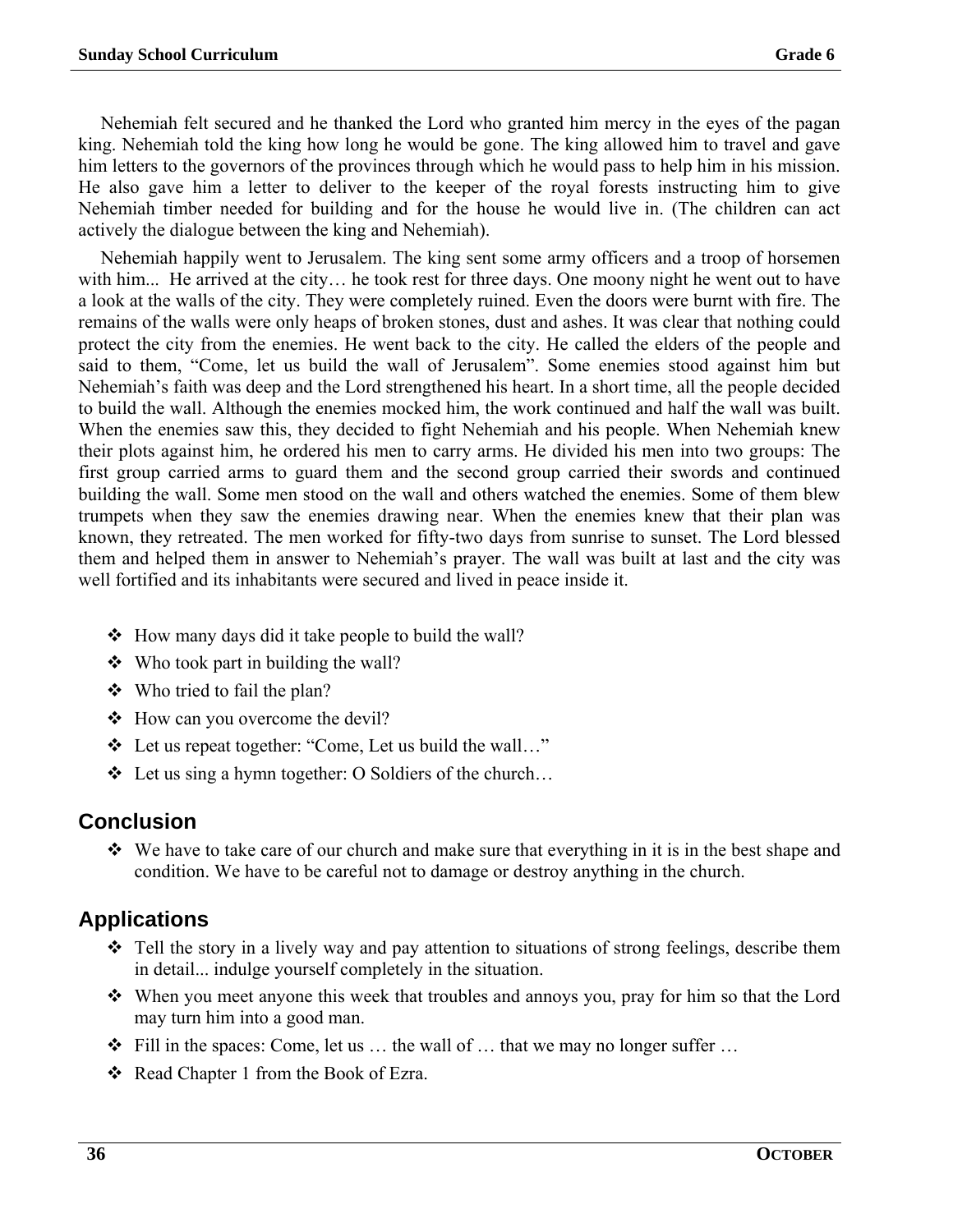# **LESSONS FOR THE MONTH OF NOVEMBER**

- **Week 1:** Ezra the Priest
- **Week 2:** Jesus Heals blind Bartimaeus
- **Week 3:** Jesus Heals A Paralytic
- **Week 4:** The Great Flood: the Ark of Noah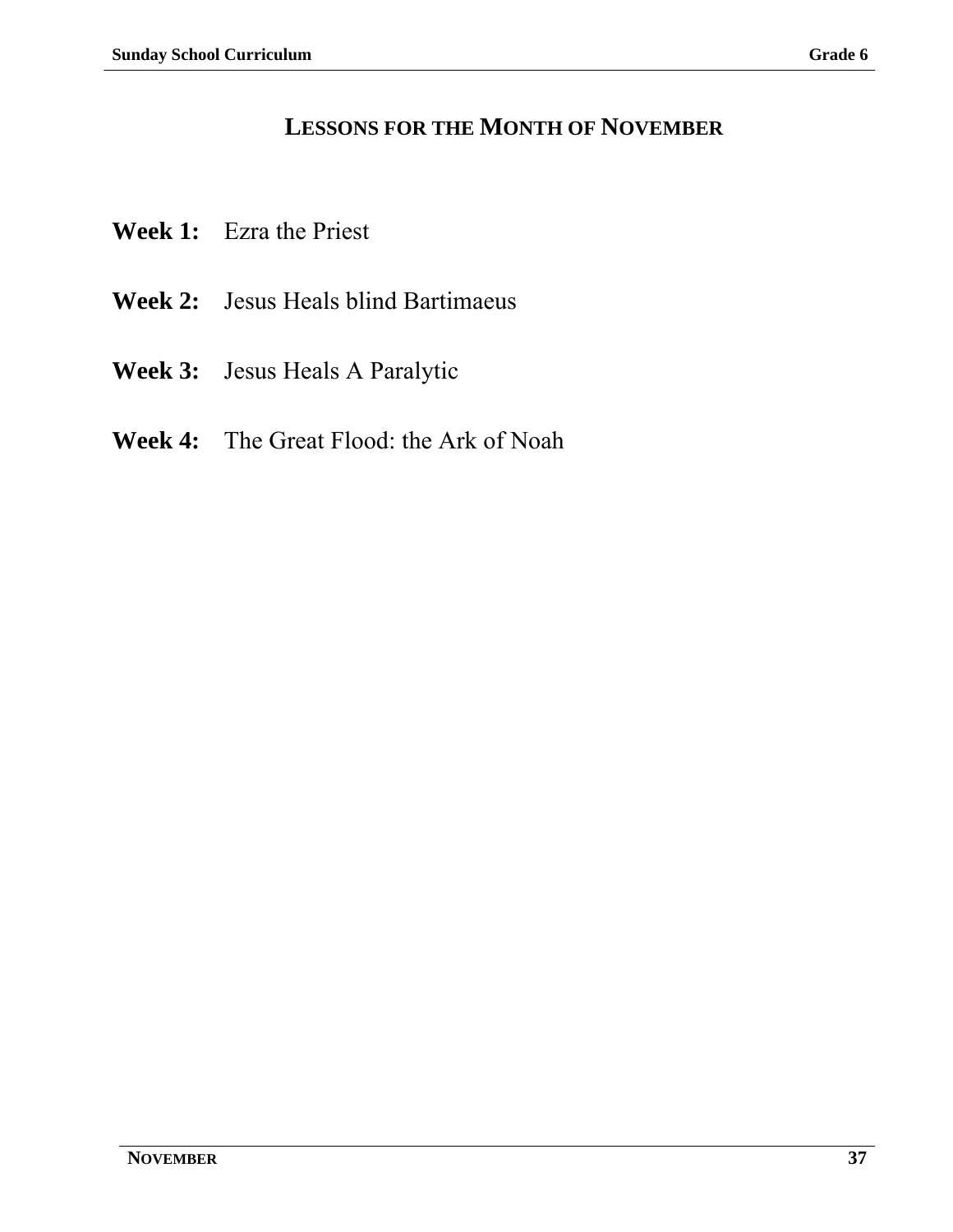#### **Week 1- Ezra The Priest**

#### **Objective**

Caring for the House of God.

#### **Memory Verse**

"Oh, give thanks to the Lord, for He is good, for His mercy endures forever" (Psalm 136:1)

#### **References**

- The Book of Ezra
- "Interpretation of Ezra and Nehemiah" Sporting, Alexandria

## **Introduction**

Ezra was a descendant of Aaron. He did not practice his lawful job because of the exile, but he kept the law of the Lord and prepared his heart to seek it and practice it. He became a skilful writer of the Law. He did not expect that one day he would be a leader of his people during their second return to Jerusalem. And, you, my dear friend, do not despise yourself being still young as it is the Lord who works in man.

# **Lesson Outlines**

Ezra was a man of knowledge and wisdom. He tells us about what happened during the reign of Cyrus, the king of Persia. That king sent a letter to the people of Babylon saying: "The Lord, the God of heaven ordered me to build a temple for him in Jerusalem in Judah. May God be with all of you who are his people. You are to go to Jerusalem and rebuild the Temple of the Lord your God". All the believers were filled with joy and obeyed the king's command. Their pleasure grew greater when they knew that Cyrus had given orders that all the gold and silver vessels taken by Nebuchadnazzar from the Temple of Jerusalem to be returned to the Temple.

- Who was Ezra?
- What was the name of the King of Persia?
- What was the letter he sent to the people of Babylon?
- $\cdot \cdot \cdot$  Who obeyed the king's command?
- **❖** What increased their happiness?

About 50,000 men of the people of God carried gifts and made for Jerusalem. They built an altar there and offered their sacrifices twice each day as their custom was before the exile. But the altar was small so it was necessary for them to build the House of God in Jerusalem. Thus, those men found themselves in Jerusalem after seventy years of exile. They hurried and quickly bought cedar wood from Lebanon, and after setting the foundation of the House of God, each one of them cried with joy because work began. They all sang hymns of praise "O Give thanks to the Lord, for He is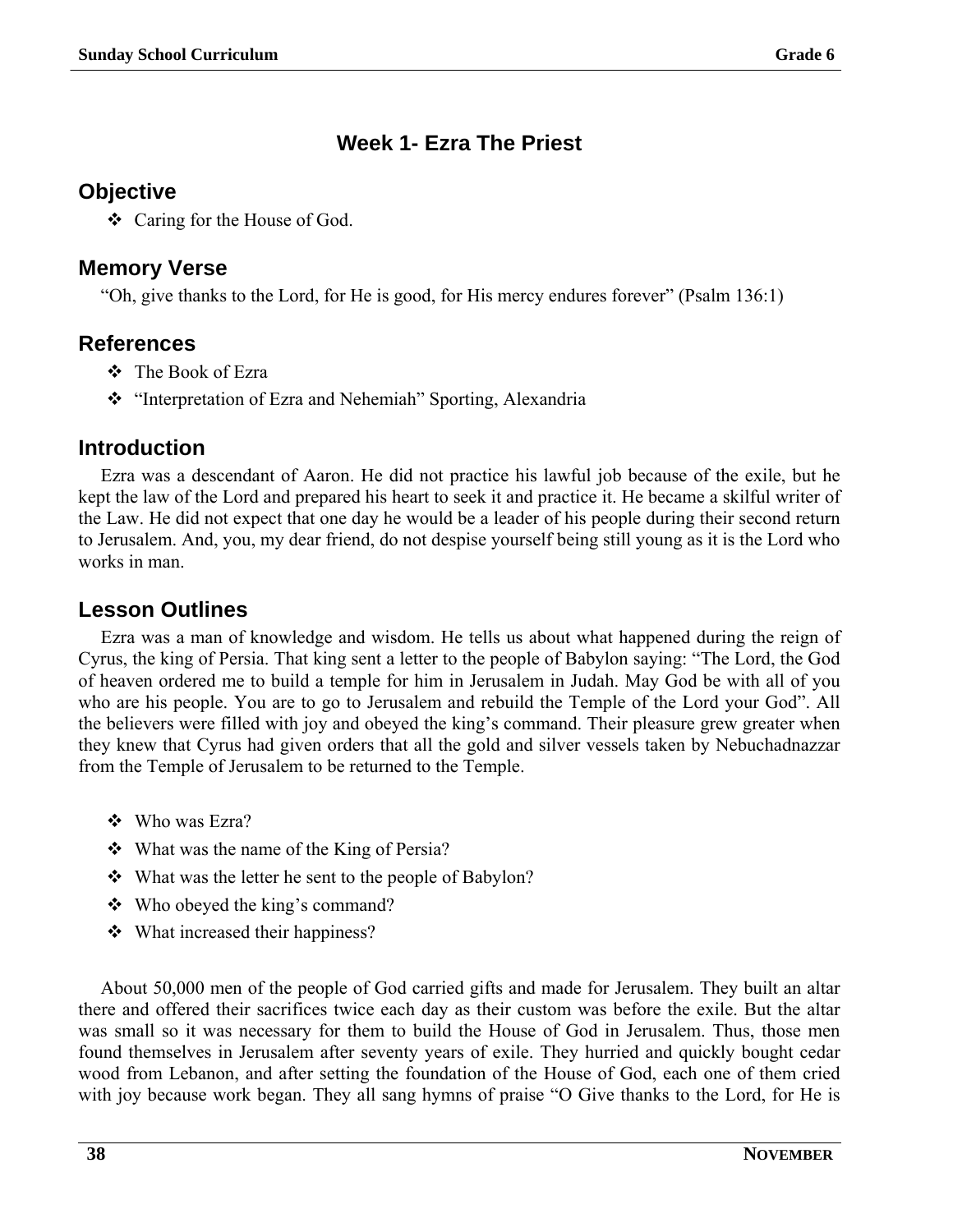good, for His steadfast love endures for ever". They cried, "Give thanks to God". The old men wept when they remembered the glory of the first house and how God's fire used to come down from heaven and burn the sacrifices. They remembered the manna and Aaron's staff which they could not bring back. Prophet Haggai came to the builders and told them that the glory of the house they were building would be greater than that of the first one, as the Messiah whom they were waiting for would come to that temple in heavenly glory. These words made the elders rejoice. No one thought of the glory that would come to Jerusalem when Lord Jesus came to Jerusalem, walked in its streets and taught in the Temple.

- How many men went to Jerusalem?
- What did they do when they arrived at Jerusalem?
- $\bullet$  How long did the ancient people stay in exile?
- Mention the verse, "O Give thanks to the Lord…"
- Why did the elders weep? Who comforted them?

While they were building the House of God (the Temple), the Samaritans came to Jerusalem and deceitfully offered to help the Jews in building the temple. They wanted to stop the great work. Those people had inhabited the land after the exile to Babylon. The Samaritans said, "Let's help you", but Zerubbabel, who knew them well, refused saying, "No, we build the Temple for the Lord our God as king Cyrus ordered us to do". The Samaritans became very angry and tried to keep the Jews from building the Temple. They kept on annoying them till they stopped working to avoid problems. The building of the Temple took 16 years.

During this period, the rich built houses for themselves but they neglected building the Temple. Prophet Haggai and prophet Zechariah came and encouraged people to go on building the Temple. They trusted the Lord and built the Temple and then built the walls of their city.

- ❖ Why did they stop building the Temple?
- $\triangleleft$  How many years did they stop work?
- Who of the prophets encouraged the people to continue the work?
- When did they finish building the Temple?
- Let us repeat together: "O Give thanks to the Lord..."
- Let us sing a hymn together: "O Soldiers of the church, arise…"

#### **Conclusion**

Who is Ezra? He was a descendant of Aaron... He could not practice his lawful job because of the Exile, but his heart being filled with Divine love for his God, refused to keep away from the way of the Lord. He kept the Divine Law and became a skilful writer of Law. To correct the people's way of living, Ezra took the following steps:

 $\bullet$  Not to depend on men (Ezra 8:22).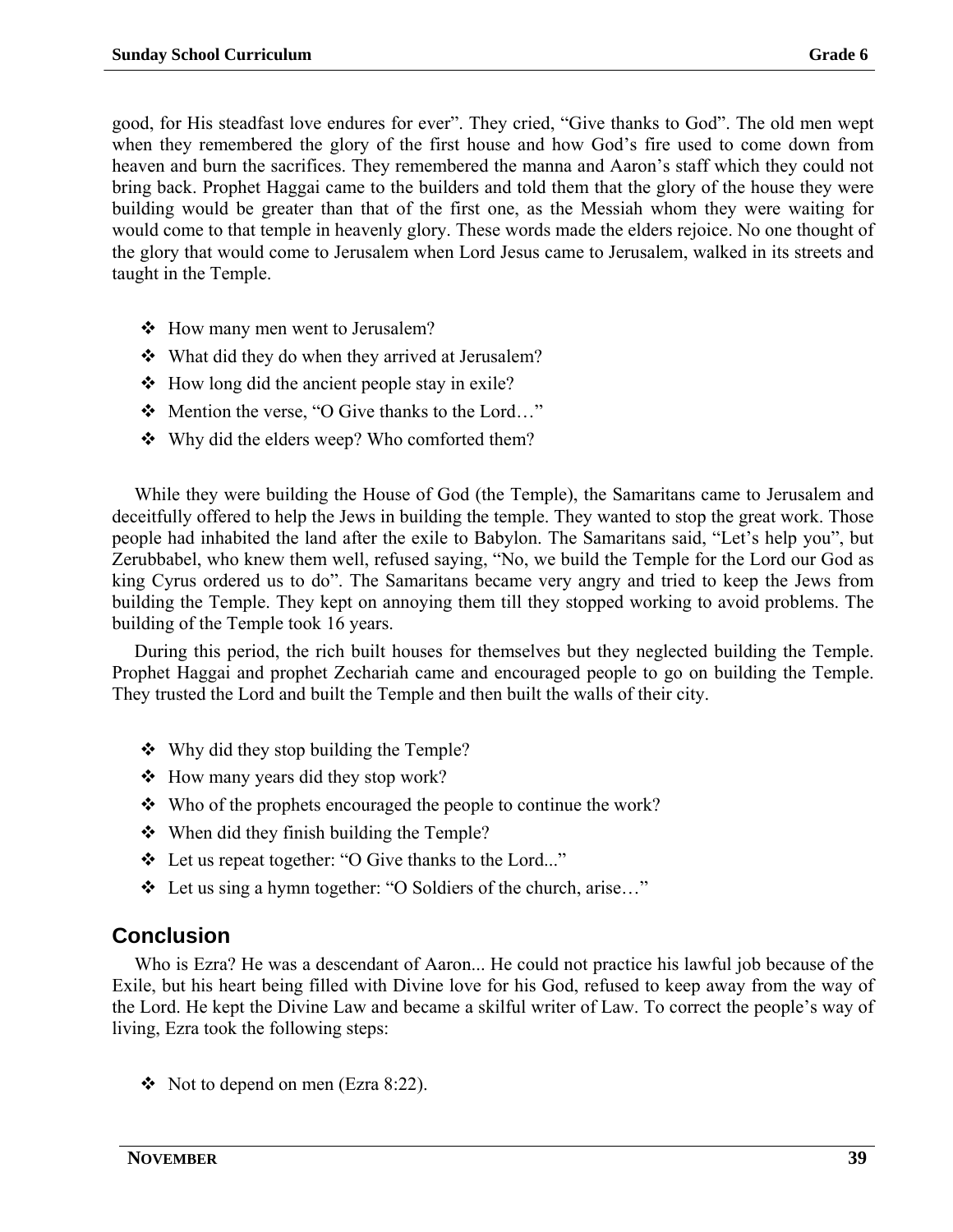- Calling for fasting although the way was long and the journey was difficult (Ezra 822).
- Being crushed with grief and being humbled before the Lord (Ezra 9).
- \* Keeping away from evil -confessing the sins and the sins of his people -people repented then Ezra could gather the people (Ezra 10:11).

## **Applications**

Children write short notes about Ezra the priest and writer in their notebooks.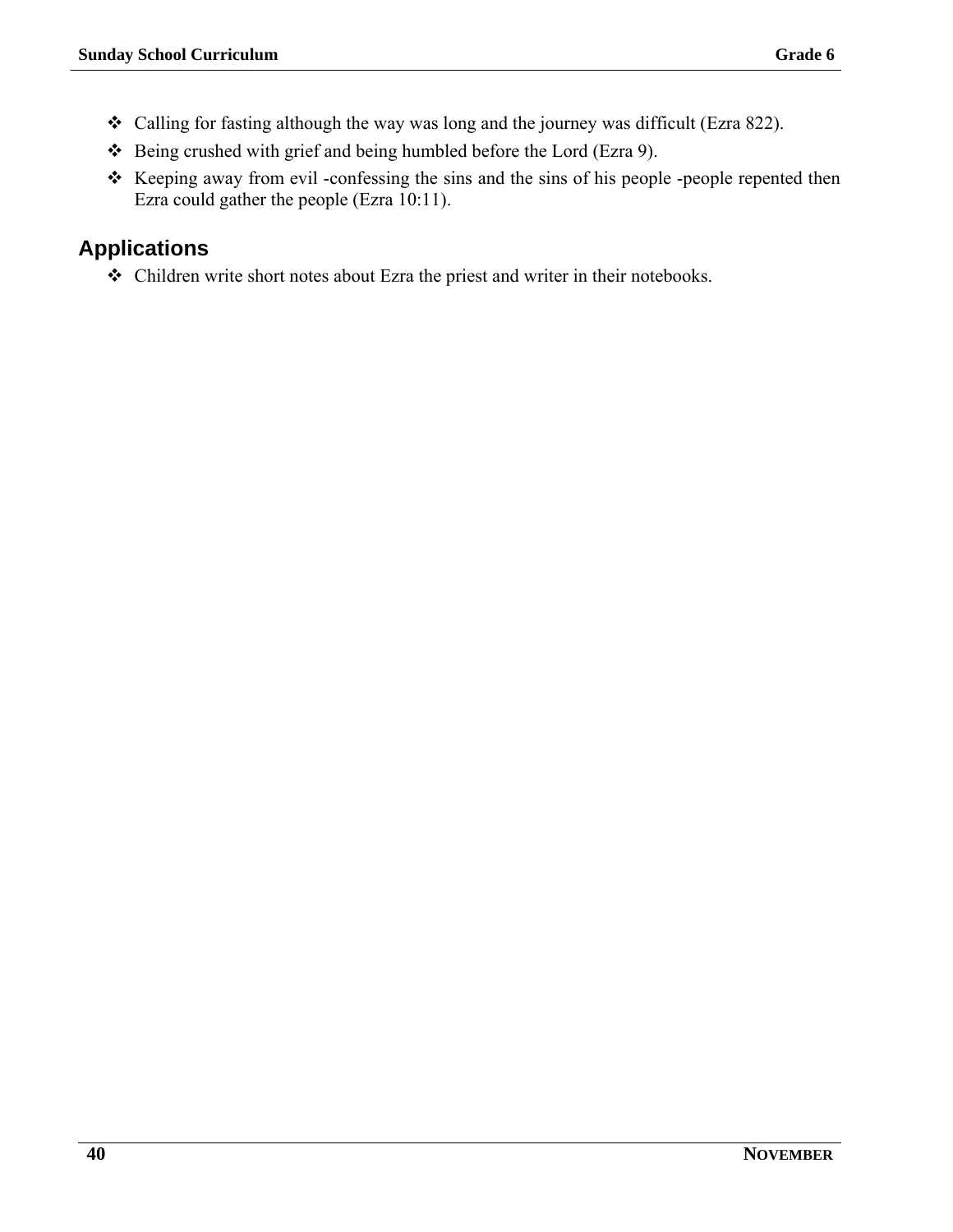# **Week 2- Jesus Heals The Blind Bartimaeus**

## **Objective**

 $\triangleleft$  Christ's ability to heal.

## **Memory Verse**

"Jesus, Son of David, have mercy on me" (Mark 10:47)

## **References**

- Matthew 20:29-35
- $\div$  Mark 10:46-52
- $\div$  Luke 18:35-43
- \* "The Gospel According to St. Matthew" Fagala, Page 88
- \* "The Gospel according to St. Mark" Page 81-82
- \* "The Gospel according to St. Matthew" Guiza

# **Introduction**

- Contemplate the system of the planets and the movement of the sun and remember the wisdom of God in His work.
- Contemplate the plants' system and the power of life, the colors of roses and the smell of flowers and thank God for the grace of eyesight and the other graces the Lord has given you.
- The dearest grace to us is that Christ is the light of the world. We follow Him in everything and we have trust and faith in Him.
- $\bullet$  "For we walk by faith, not by sight" (Corinthians 5:7).

# **Lesson Outlines**

There was a poor man whose name was Bartimaeus. He lived in Jericho. He lived in the fields and rural districts where flowers grew and trees are numerous. But he could not enjoy looking at the beautiful flowers neither could he see his relatives or friends. He could not do so because he was blind. He felt his way with his staff. He walked very slowly. Every day, he sat by the road under a tree and stretched his hand to the passers-by hoping that he would take something from them. People had pity on him and gave him alms to help him buy his food.

- ❖ What was the name of the blind man?
- What did he hold in his hand? Why? Where did he sit?

Bartimaeus the Blind could recognize the sound of things. He could recognize the different steps of people near him. For example he knew whether the children were running, jumping, playing or quarrelling. He felt the rays of the sun on his back and the rain when it fell on his face. He heard the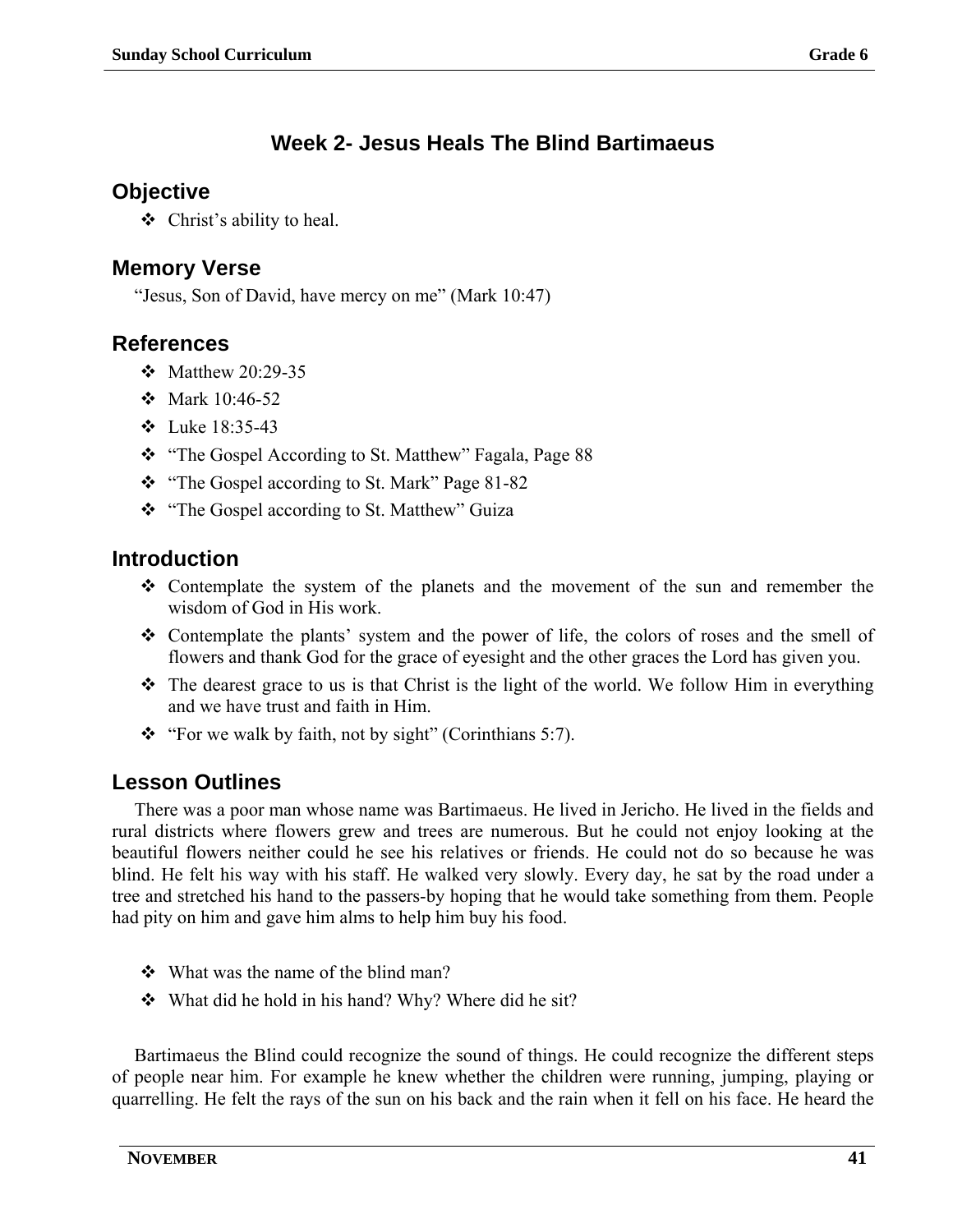sound of the Wind and the songs of swallows, the steps of horses or camels that walked slowly before him. To him day and night were the same, as he saw nothing but darkness all his life.

One day, Bartimaeus sat under a tree as usual. He listened attentively. He said to himself, "I hear the sound of many feet. A crowd of people is passing in front of me. They are laughing and speaking. Who is coming?" A little child of your age heard him, so he drew near to him although he was running to join his friends. The child said to him, "Yes, Uncle Bartimaeus" and Bartimaeus said, "My child, I can see nothing, tell me what the matter is. Who is coming?" The child told him that it was Jesus who was coming. Jesus is coming! Jesus of Nazareth is here in our town?"

- Who told Bartimaeus that Jesus was coming?
- What was the name of the town?

Jesus was passing Jericho. The people of Jericho gave Him a warm welcome. They were shouting in a loud voice. The grown ups were crying, "O Jesus, the Son of David, have mercy on us". The children were shouting and singing hymn: You love us… You love us… You love us our Lord…That is why you came to us… You came to where we are…

People said: Welcome, welcome, welcome our Lord Jesus Welcome, welcome, welcome our Lord Jesus. The children said: All people love you and so do we… The happiest day in the universe is the day of your happy birth. Each day you are with us O Lord, is a feast for us. Bartimaeus desired to see Jesus as he heard that Jesus healed many people so he cried loudly, "O Jesus, the Son of David, have mercy upon me". Then he said to himself, "O Lord... I hope that Jesus will help me... There is no doubt that He will help me, if I ask him to do so". Then he took hold of his staff and rose crying, "O Jesus, have mercy on me... O Jesus heal me..." But his voice was not loud enough because of the crowds that surrounded Jesus. Bartimaeus cried more loudly than he did before, "Jesus, the Son of David, have mercy on me". The people were angry with him and asked him to keep silent and stop crying... You disturb us and you disturb Jesus. But the blind man did not care and continued crying, "O Jesus, have mercy upon me. Jesus heard his cries. He stopped and said to those around him: "Bring him to me". Some children ran to Bartimaeus and said to him, "How lucky you are uncle Bartimaeus, Jesus call you, come with us". They took hold of his hand and led him to Jesus. Because of his great happiness, he jumped, his cloak fell down but he left it on the ground and went to Jesus. Jesus gently asked him, "What do you want?" Bartimaeus said, "Lord, I want to see". Jesus put His hand on the eyes of the blind man and said to him, "Go your way, your faith has made you well" and immediately he received his sight. The blind man's eyes opened and he saw the gentleness of Jesus. He saw the sky and the herb... he saw the people's faces. He saw light. Bartimaeus loved Jesus and followed Him and became His disciple.

- What is the name of the town where Bartimaeus lived?
- Who led the blind man to Jesus?
- What did Bartimaeus say?
- How did Jesus heal him?
- $\cdot \cdot$  If you are ill, what should you do?
- $\triangleleft$  How can you help a blind man?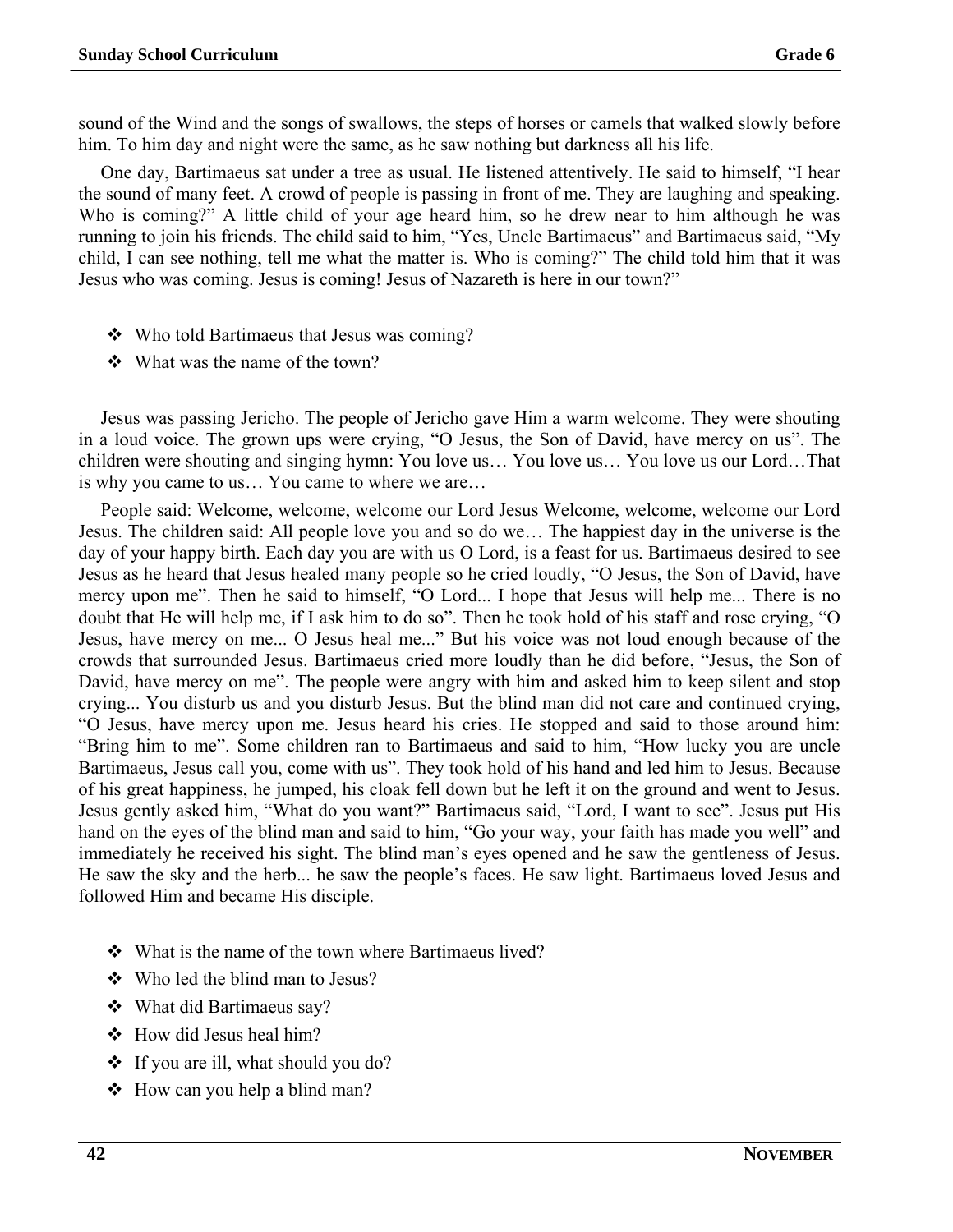#### **Conclusion**

 God is the healer of all our sicknesses and the helper when we are in trouble. We just have to ask for His help and He will always help.

## **Applications**

 Study this passage from the Morning Prayer and write it in your notebook and use it in your morning prayers: The true light that enlightens every man was coming into the world. O Lord, you came to the world through your love for men and when you came, all the creation rejoiced... When you came, you saved Adam, our father from the seduction or the Serpent. You saved Eve, our mother from the pains of death. You gave us the spirit of prophecy. We worship You, and bless You saying: Zoxapatri…glory be …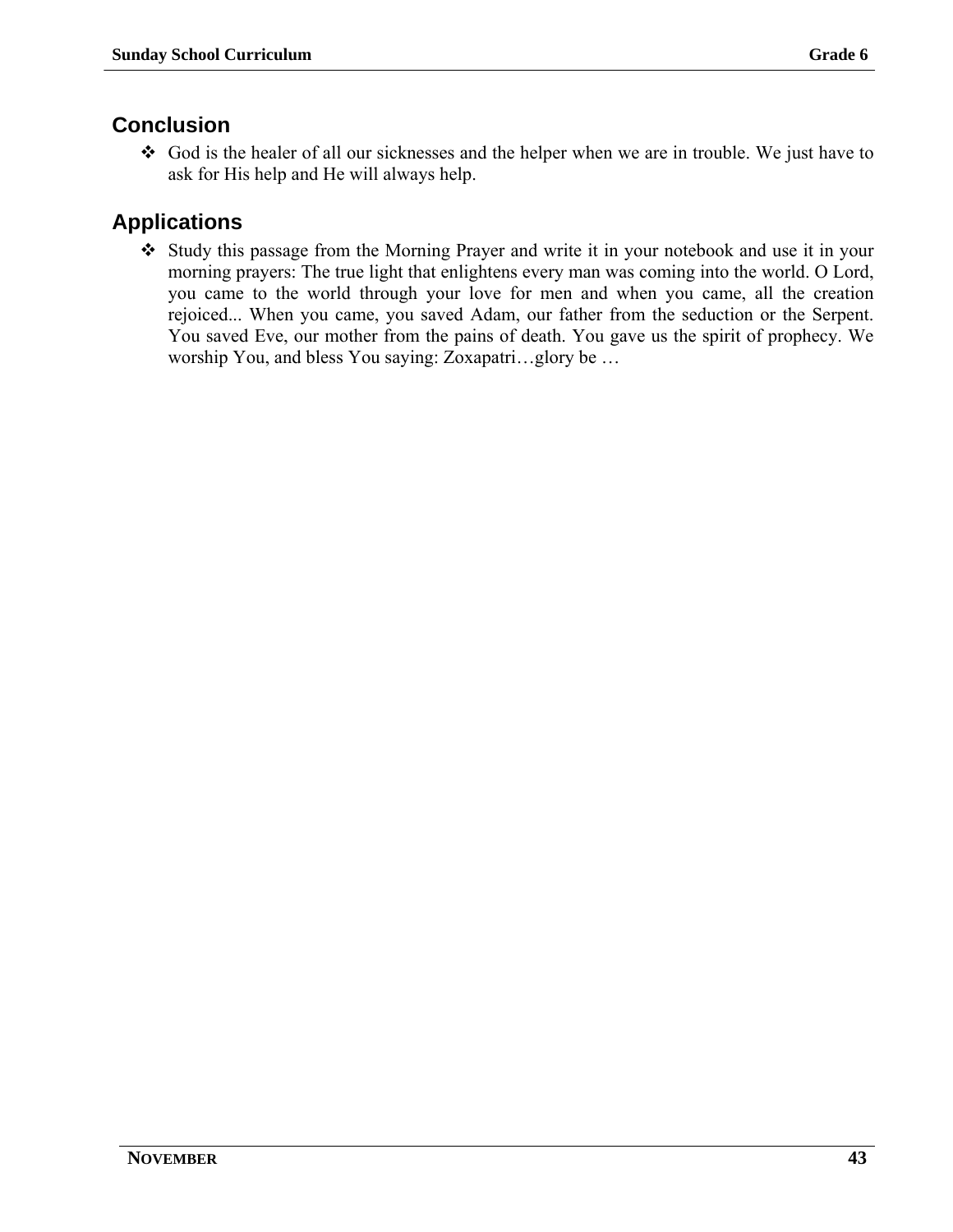## **Week 3- Jesus Heals A Paralytic**

## **Objective**

 $\triangleleft$  The power of faith

#### **Memory Verse**

"Son, be of good cheer, your sins are forgiven you" (Matthew 9:2)

## **References**

- $\div$  Matthew 9.1-8
- $\div$  Mark 2:1-12
- \* "Studies in the New Testament: Matthew" Pages 41,42, Fagala.
- \* "Studies in the New Testament: Mark" Pages 18,19, Fagala.

## **Introduction**

- Review previous lesson with children. After examining the children's notes, the Servant distributes the picture of the new lesson.
- What do you see in this picture?
- $\triangleleft$  How many men are at the top of the picture?

They brought their friend to the Lord… they broke part of the ceiling and lowered their sick friend. He was paralyzed and could not walk... Do you see his bed? This man was paralyzed... What does "paralyzed" mean?

## **Lesson Outlines**

One day Jesus entered a house at Capernaum... Many people gathered around Him... sick people and people who love Him. The Lord received them and welcomed them all. The house became crowded with people... There was a man in Capernaum who had been ill for a long time... This man and his relatives heard that Christ was coming to the city and that He was in one of the houses. The paralyzed man said to his friends, "Have mercy upon me... take me to Jesus to heal me". Four of his friends put him on a mat because he was completely paralyzed and could not move neither his hands nor his legs. All the way they were praying, "O Lord, heal our brother and friend because he is paralyzed".

- $\triangleleft$  What is the name of the city?
- Where did Jesus go?
- **❖** Who carried the paralyzed man?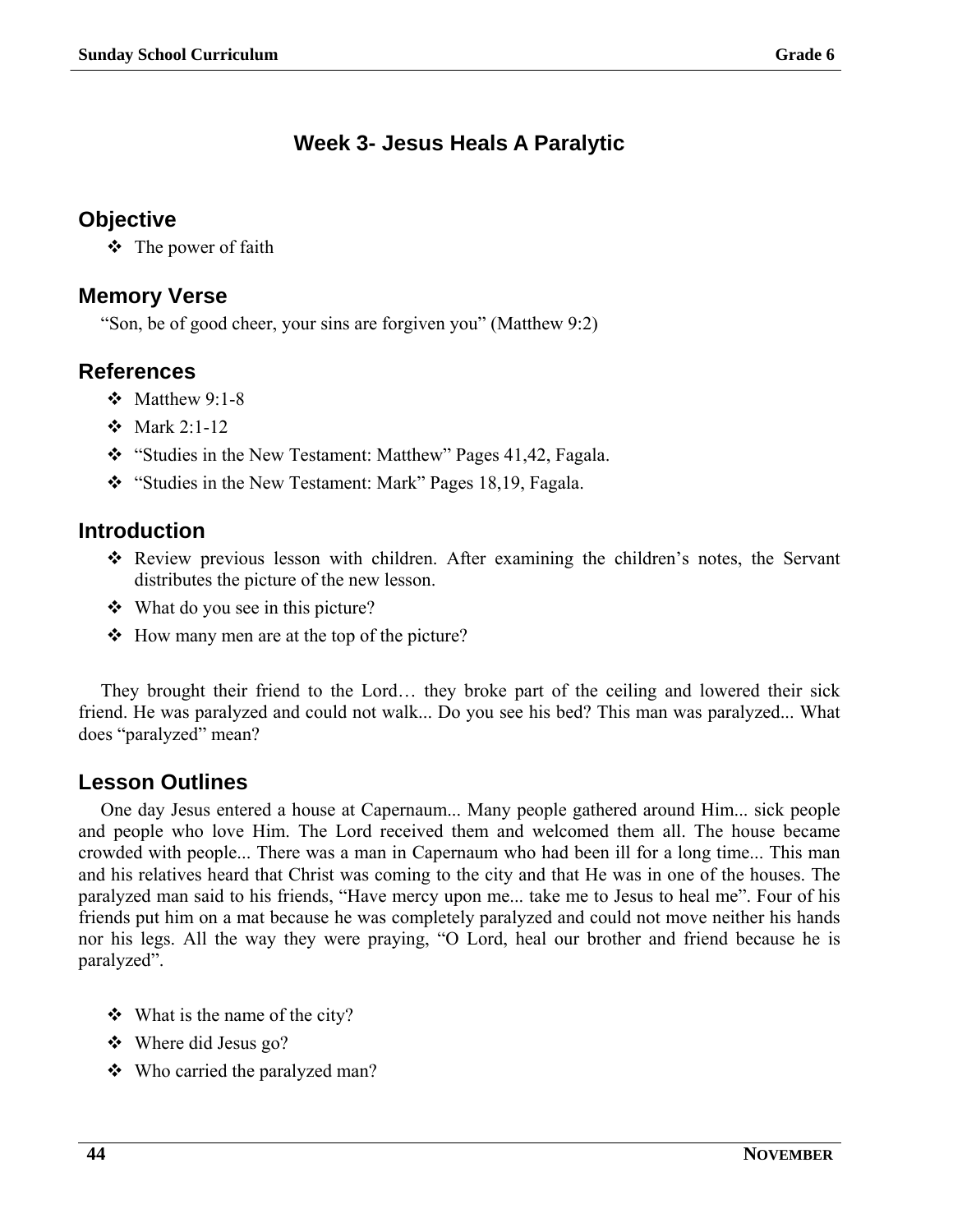The friends found that the house was very crowded both inside and outside... They climbed up a ladder to the top of the house where they put the man. They made a hole in the ceiling. They succeeded in making an opening to lower their friend through it. They tied their friend with ropes. They lowered him till he reached the ground. Jesus looked at him then he looked up... He smiled... He loved them. He looked at the paralyzed man and said, "Son, be of good cheer, your sins are forgiven you".

The people who were present murmured and said to themselves, "God is the Only One who can forgive sins". The Lord Jesus knew what they were thinking and He said to them, "Is it easier to say to this paralyzed man, "Your sins are forgiven", or to say, "Get up, pick up your mat, and walk?" They did not answer. They kept silent.

- How was the paralyzed man brought to Jesus?
- Who brought him down?
- Why did the people murmur?
- What did they say?
- What did Jesus say to them?
- Let us say together, "Son be of good cheer..."

Jesus said to the paralyzed man, "Get up, pick up your bed, and go home". These words sent a wonderful power into the body of the paralyzed man... He stood up… thanked God… picked up his bed and went home happily and singing hymns, "When I am sick..." His friends went home happily... but the people who saw the miraculous deed wondered greatly and glorified God... One of them said, "The Lord says a word and healing occurs immediately"... complete healing... another said, "The man was carried before us and went out carrying his bed". All the people said, "We have never seen such a thing".

- What did Lord Jesus say to the paralyzed man?
- $\div$  How did the man go home?
- What did the people say?
- Are there any sick people in our family?
- What service can you offer them?

#### **Conclusion**

- Teach the children that God gave us life and that He answers our prayers in an appropriate which is unknown to us and that He knows what is good for us more than we know.
- Prayer with faith performs miracles, as "For with God all things are possible".

- ❖ Complete the following sentences:
	- a. The priests baptize babies according to the faith of ……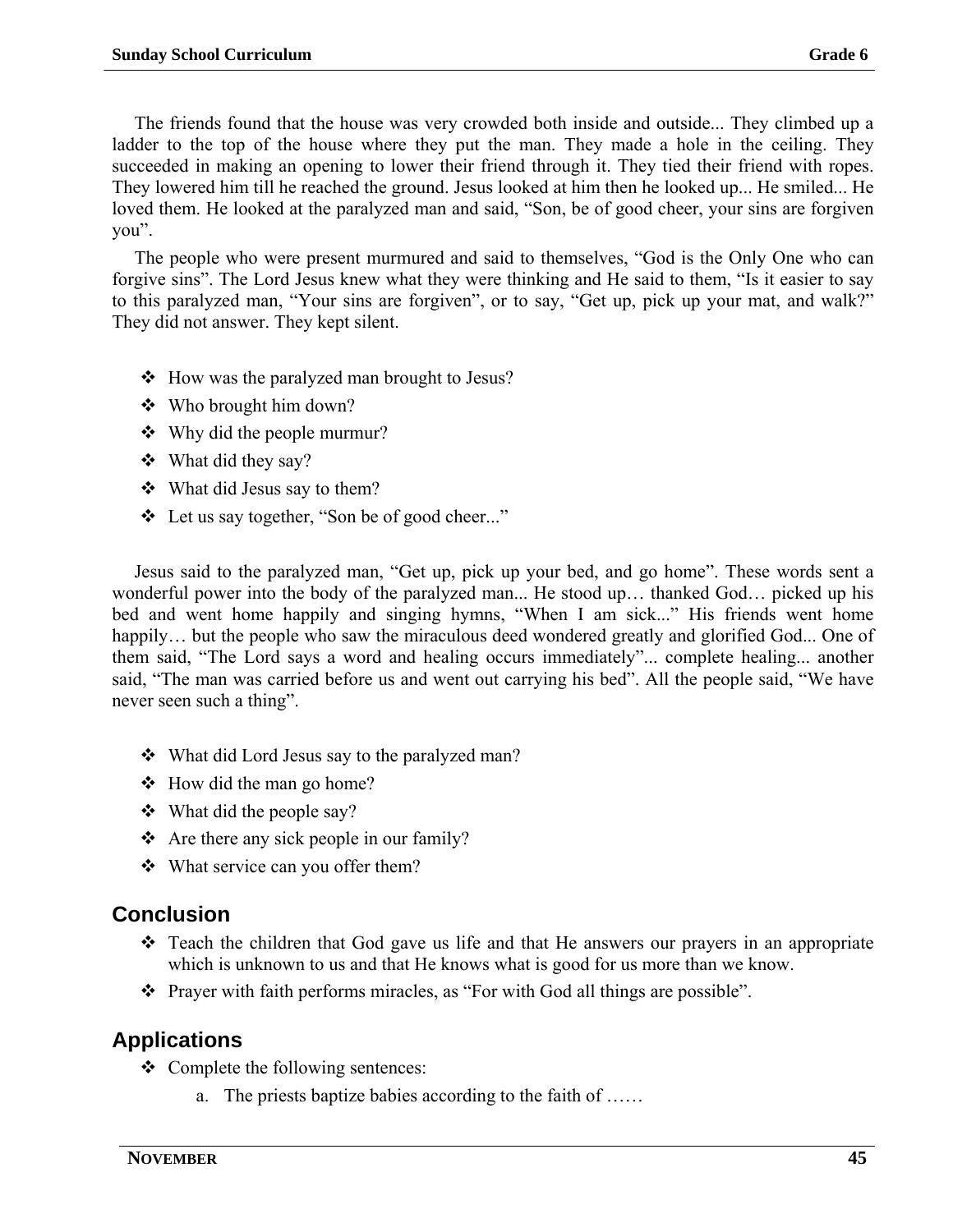- b. The Lord Jesus showed mercy to the paralyzed man and said to him ... …
- c. The Lord Jesus performed many miraculous deeds in Capernaum such as ……
- \* Together with your students pray to the Lord for the names of some persons that He may guide them to His way. Intercede with the saints. God guides those brothers in answer to the sincere prayers of the saints and your prayers.
- \* Form a friendship between you and the saints so that they may help you with their prayers and intercessions and bring you to the Lord in times of affliction and suffering.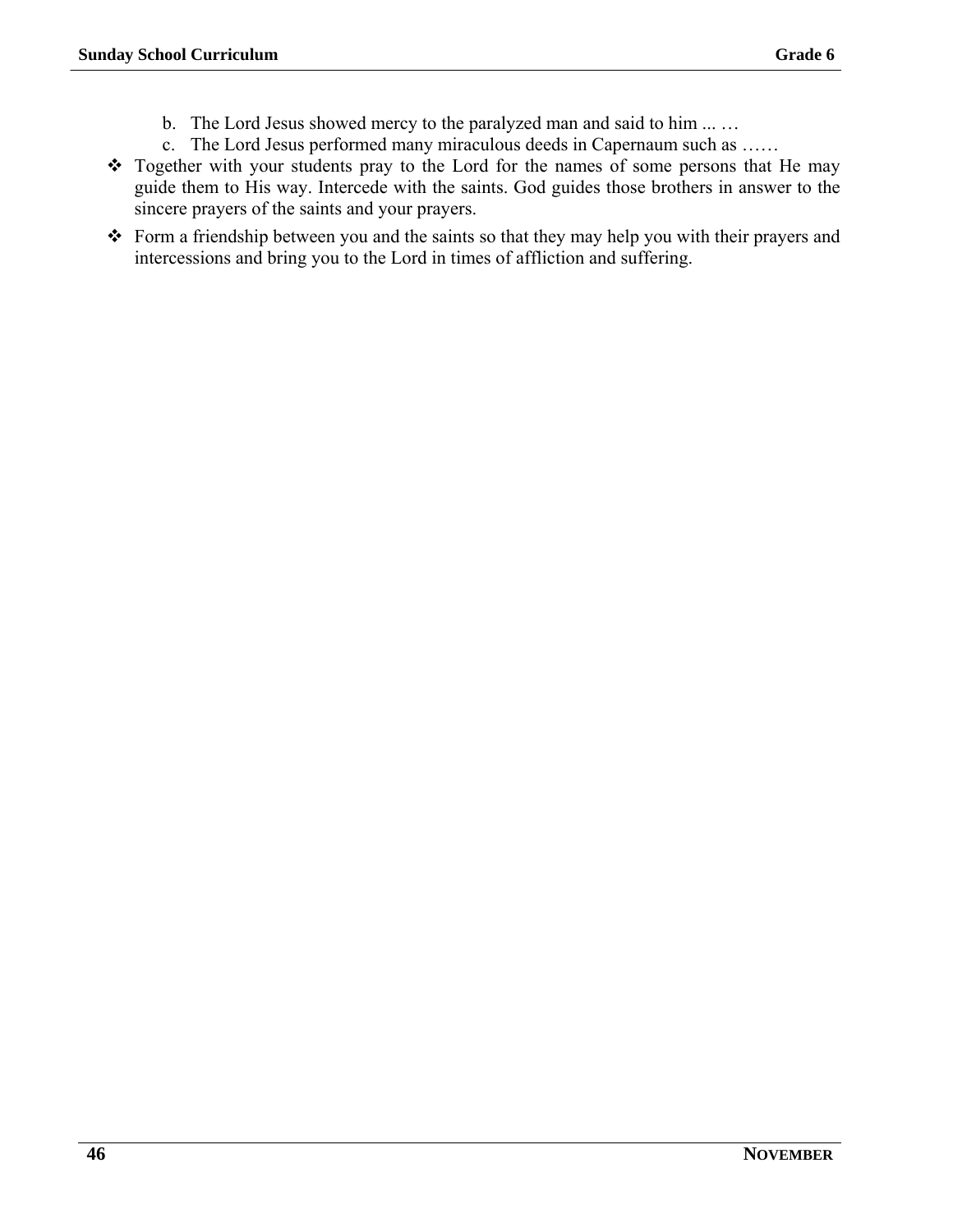# **Week 4- The great Flood: the Ark of Noah**

## **Objective**

 $\bullet$  Noah the Righteous is rewarded for his obedience

#### **Memory Verse**

"The Just shall live by faith" (Romans 1:17).

## **References**

- $\div$  Genesis 6,7
- The Bible Dictionary

## **Introduction**

Use pictures of a flood or a picture of a dove, a crow and a branch of an olive tree

- Does God accept wrong doers and sinners?
- $\div$  How is a wicked man punished?
- $\div$  How are saints rewarded in the end?

# **Lesson Outlines**

Adam and Eve lived outside the Paradise of Eden and people increased in number. But sorry to say, evil spread and most people walked with the devil and after many years, there was only one house that worshipped God. God was not pleased with all the people as all what they did was wrong. The Lord said to Noah, "Noah... You are a good-hearted man and I am pleased with you because you are faithful and sincere. Make yourself an ark of three decks". Noah and his sons worked hard and made that big ship. Wicked people asked Noah about what he was doing and Noah told them that God would destroy the world with floodwaters if the people did not repent. The people laughed at him and mocked him saying that he was mad, "Noah is building an ark in the center of the Town. Of course he is mad… he has deceived us and lied to us. Noah do not waste your time".

- What did the Lord order Noah to do?
- Why did God choose Noah in particular?

Noah went on in his work till he finished making the ark and the day appointed for the flood came (By the way, it took Noah and his sons 120 years to build the ark so imagine how big the ark was!) Then God said to Noah, "Go into the Ark, you and all your household... Take with you seven pairs of all clean animals, males and females; and a pair of the animals that are not clean; and seven pairs of the birds of the air also, to keep their kind alive upon the face of all the earth". And Noah said to the Lord, "How can I gather all these animals and birds?" And the Lord said to him, "Stand by the door of the Ark and I will send you all the animals and birds". When they all went into the Ark (the eight persons and all the animals and birds)… Noah requested and warned the people to repent but the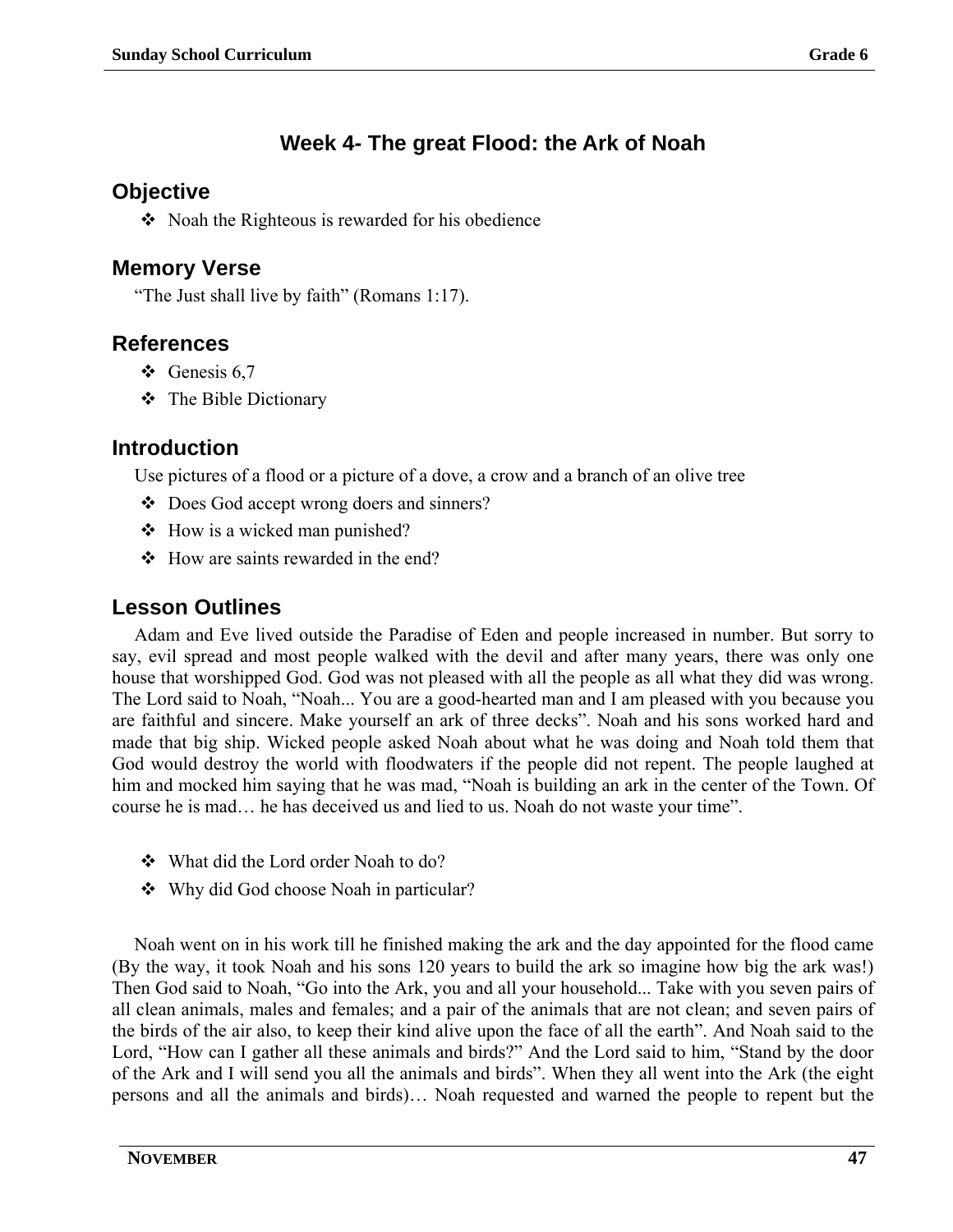people were indifferent and did not care. The Lord then shut the door of the Ark so no one could either enter or go out. Rain began to fall... All the outlets of the vast body of water beneath the earth burst open, all the floodgates of the sky were opened and rain fell on the earth. The water became deep enough for the ark to float. The water became deep and the ark drifted on the surface. People ran to the ark but the Lord had shut the door of the ark. People looked for a place to protect them but in vain, neither high buildings nor mountains... nor... nor... anything could shelter them. And the flood continued for forty days.

- ❖ How did Noah gather all beasts, animals and birds?
- $\div$  How many persons went into the ark?
- Who shut the door of the ark?

Noah sent out a raven after a long time, but the raven did not come back (why?). Then he sent out a dove and it returned to him as it could not find a place to alight. Then he sent out the dove once more and it returned to him with a fresh olive leaf in its beak. Then he sent out the dove again but this time it did not come back, so Noah understood that plants appeared. And the Ark came to rest on the mountain of Ararat.

- **❖** Why didn't the raven go back to Noah?
- What do you think of the two doves' behavior?

#### **Conclusion**

Obedience is essential to prove our faith and to strengthen our relationship with God.

- $\bullet\bullet\text{ What is the relationship between the Ark and the church? What are the similarities?}$
- What happened to those who followed the advice of the man of God and what happened to the others?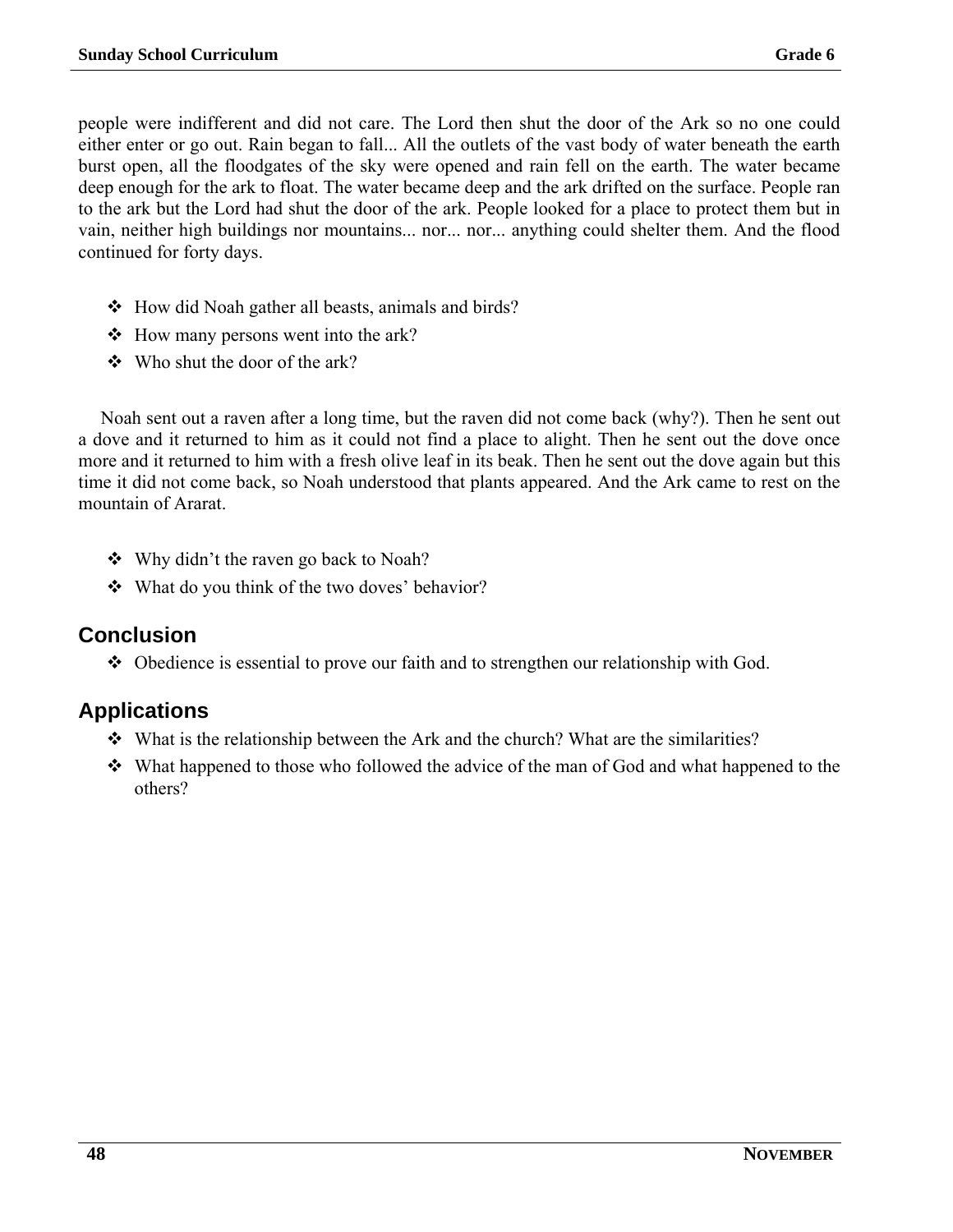## **LESSONS FOR THE MONTH OF DECEMBER**

- **Week 1:** St. John Chrysostom
- **Week 2:** Jacob And Esau: Begging For Blessing
- **Week 3:** Isaac Blesses Jacob
- **Week 4:** Jacob Loses His Son Joseph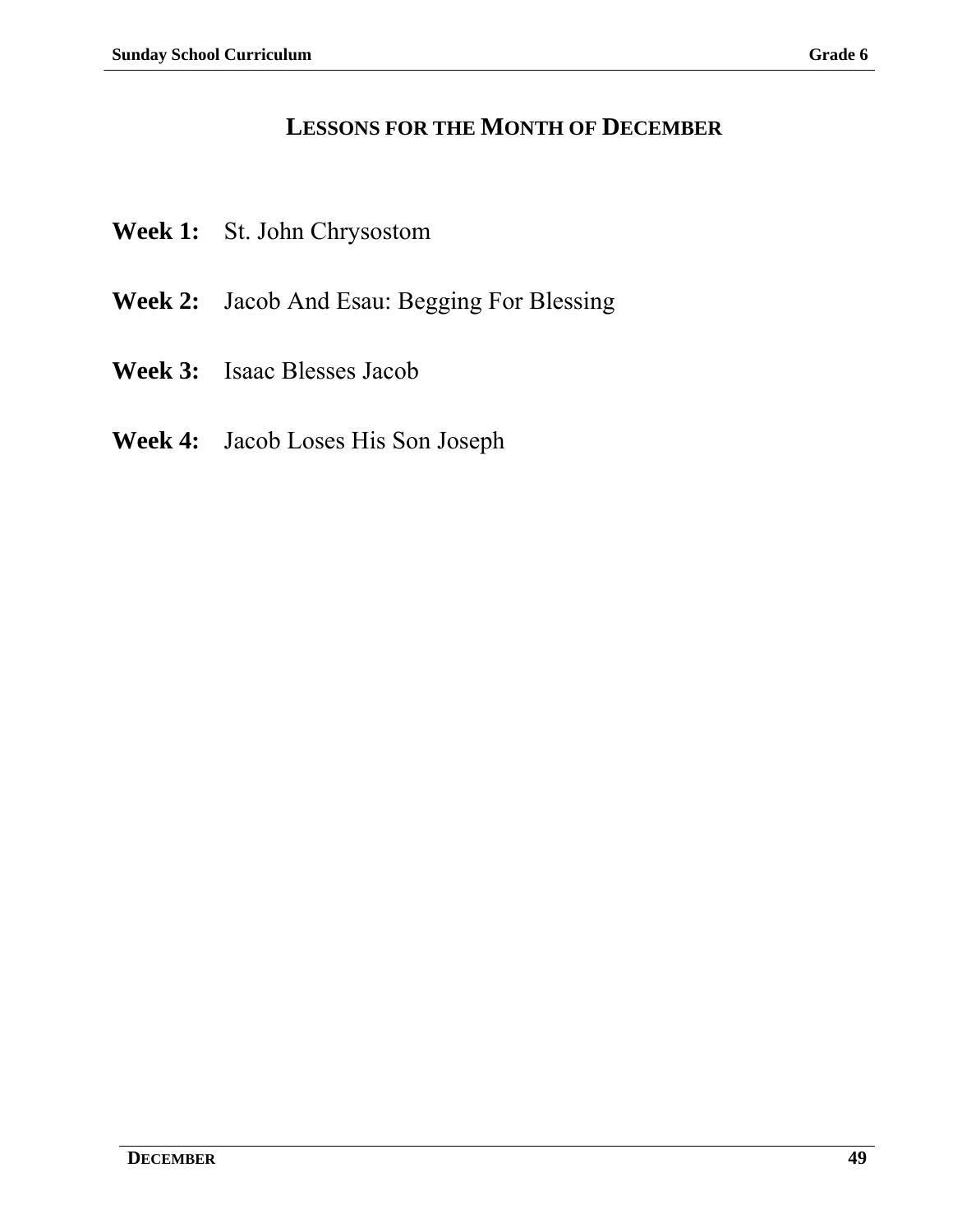## **Week 1- St. John Chrysostom**

#### **Objective**

❖ Showing courage in announcing truth.

#### **Memory Verse**

"Yes, and all who desire to live godly in Christ Jesus will be persecuted" (2 Timothy 3:12)

#### **References**

- \* "The Precious Gem" (Al Khareeda Al Nafeessa), Part 1, Page 265
- "The Egyptian Church" Page 54

#### **Introduction**

- Review the previous lesson with the students.
- Who knows the name of the Patriarch of this picture?

(The Servant distributes the pictures among the children as a means of illustration)

#### **Lesson Outlines**

John Chrysostom was not Egyptian, but he was a foreign scholar whom the church loved and valued in the whole world. He was born in Antioch and was soundly brought up. Thanks to his mother who instructed him in the holy instructions and orthodox faith. He was famous for his virtue, piety, righteousness and boldness in telling truth and courage. He was called the Second John the Baptist. He was ordained deacon and then he was chosen to be Patriarch of Constantinople.

- Where was St. John born?
- $\triangleleft$  Who brought him up?
- Why was he called the Baptist?
- Where was he ordained a Patriarch?

We know that the children of God who are honest and sincere always meet with temptations and persecution and the Scripture says: All who desire to live a godly life... the devil fights them making use of different means and persons. This is what happened to St. John Chrysostom. Empress Indoxia was furious with him because he reproached her for her recklessness and her actions that were not suitable. Let us give some examples.

Empress Indoxia passed by a widow's field and she admired it. She took it to herself. The widow complained to John Chrysostom and requested him to restore her field back to her from the empress. The saint wrote to the queen but she did not answer him. He sent some people to request her to give the field back to the widow but she refused. John intended to punish her by using the authority of the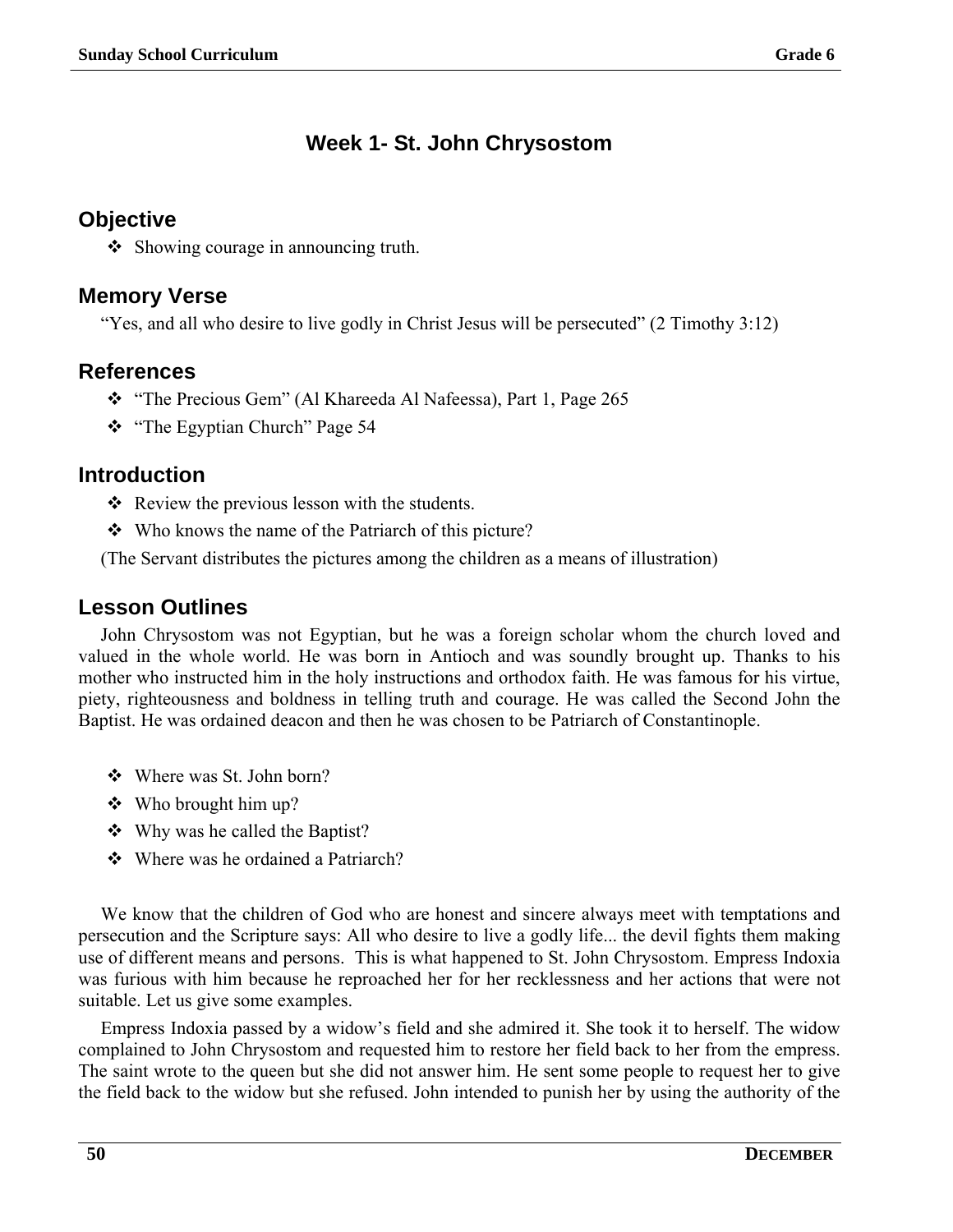church. So when she came to the church on the Cross Day to attend the Holy Mass he stood by the door and prevented her from entering. One of her guards drew out his sword to kill him but his hand became paralyzed and the queen returned to her palace.

This saint suffered from many persecutions that caused his death. John was eloquent and fluent in preaching that is why he was called Chrysostom. He wrote many beautiful writings such as essays, preaching, interpretations of the Bible and several letters. The blessing of this saint be with us all, Amen.

- Why was he given the title "Chrysostom"?
- $\triangleleft$  Why was the queen angry with him?
- $\triangleleft$  How did the Pope punish her?
- What are the works of this saint?
- Who remembers the verse?
- $\triangleleft$  Let us repeat together: All who desire to live...

#### **Conclusion**

 $\div$  St. John Chrysostom was known for his nice words that enriched the church for long time till the present time. We can learn to watch what we say and make sure that our words are constructive and beneficial to others.

#### **Applications**

Fill in the spaces with a suitable word:

- ❖ Pope John Chrysostom was ordained Patriarch of ……
- St. John was given the title Chrysostom because he was ...... and was called the Second John the Baptist because he was ……
- $\triangle$  All who desire to live a godly life in Christ Jesus will be .....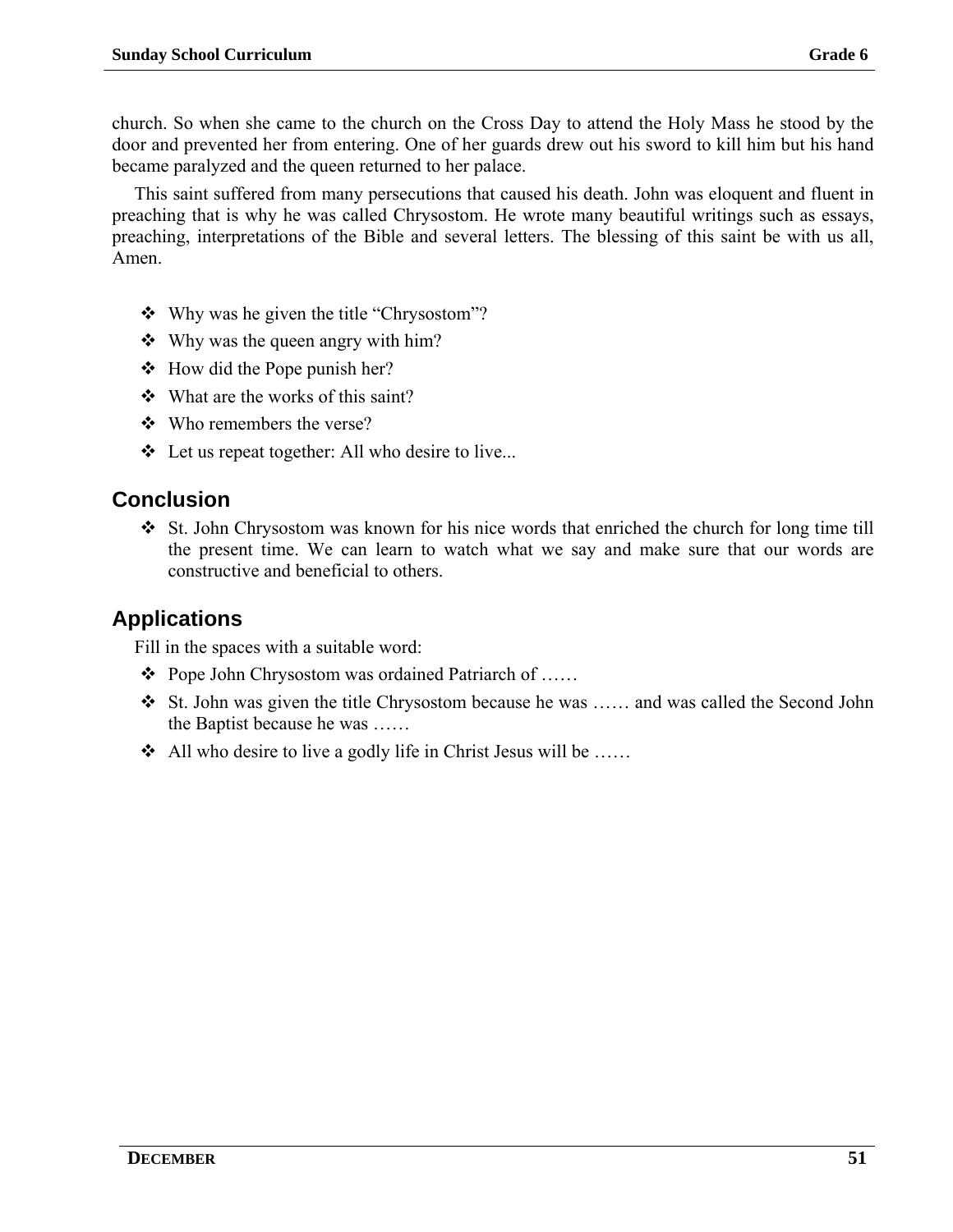## **Week 2- Jacob And Esau: Begging For Blessing**

#### **Objective:**

 $\triangleleft$  Recognizing the value of the blessing.

#### **Memory Verse**

"Looking diligently lest anyone fall short of the grace of God" (Hebrews 12:15)

#### **References**

- $\div$  Genesis 25-27
- "The Life of Jacob" by F. B. Mayer
- "Stories of the Fathers and the Prophets: Jacob and Esau" by Fr. Louis Barsoum

## **Introduction**

The Servant checks the homework and the verse and sets the scene for the new lesson as follows:

- What is Abraham's most important characteristic?
- ❖ What is the name of Abraham's wife?
- Who is the son of both Abraham and Sarah?

## **Lesson Outline**

We know that Abraham is Isaac's father. Isaac married Rebecca. Rebecca became pregnant and then gave birth to twin sons. The second was weak and slim. He was born holding tightly to the heel of Esau, the red son. The first was given the name Esau and the second was given the name of Jacob.

- What are the names of Isaac's sons?
- $\div$  How were they like?

The two children grew up together but their ways of living were different. Esau became a hunter, but Jacob was a quiet man who stayed at home and bred animals. Isaac preferred Esau because he enjoyed eating the animals Esau killed and because Esau was his first-born son. But Rebecca preferred Jacob because he was quiet and dwelt in tents (Concentrate on the concept of birthright and its importance).

- The fist born becomes a leader among his brothers.
- $\triangleleft$  He inherits the blessing.
- $\div$  The Spiritual heritage is his.
- $\triangleleft$  Christ is descended from the first born...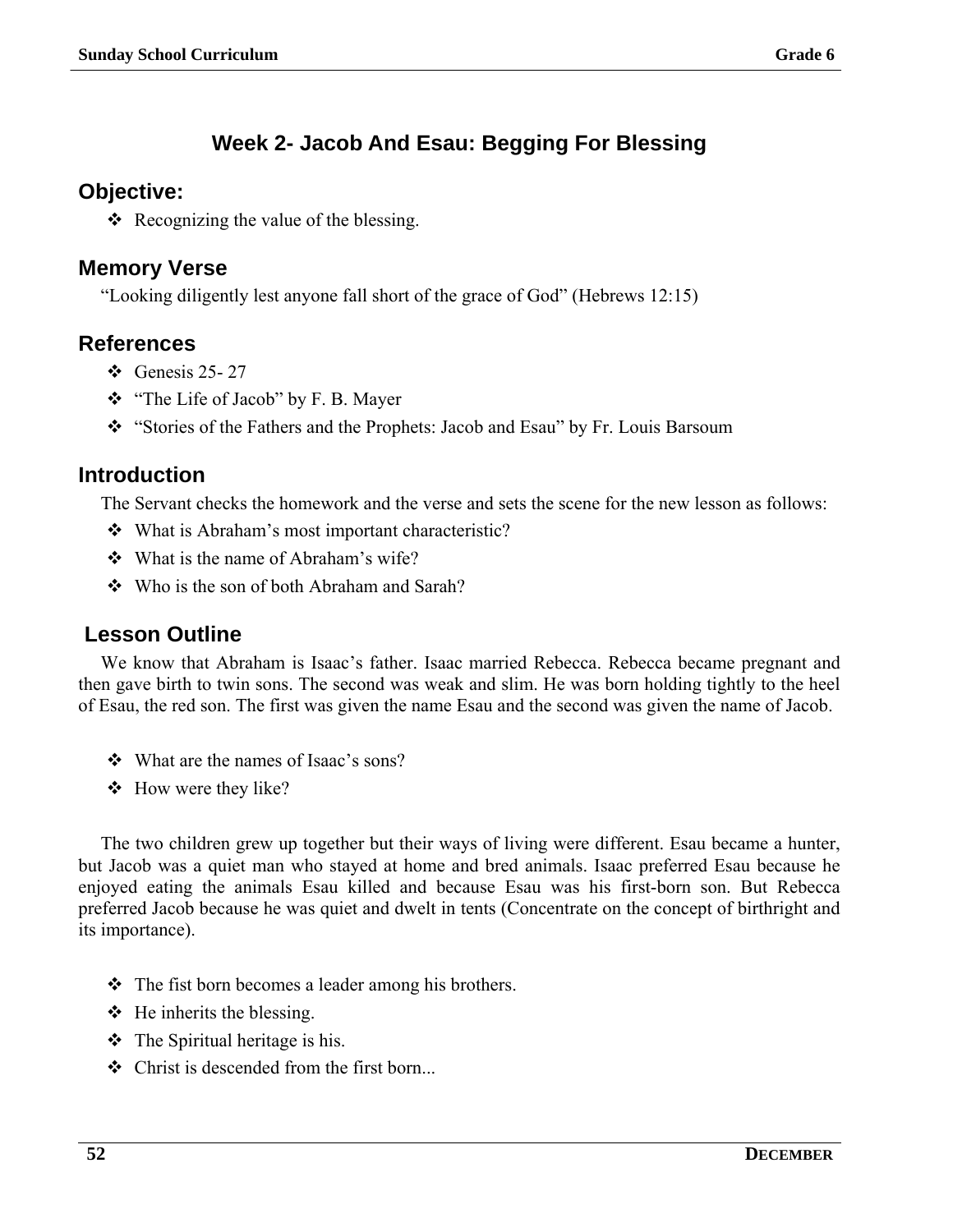So the birthright is a very good heritage. Esau did not care for birthright and he did not care for the blessing... He came in from hunting… he was hungry and tired... he asked Jacob to give him a pottage of lentils and declared that he was ready to sell him his birthright. Thus Esau despised his birthright and deprived himself of the blessing.

- What are the advantages of birthright?
- Compare between Esau and Jacob.

#### **Isaac Blesses Jacob**

- ❖ Read Genesis 27
- What did Jacob's mother do so that Jacob may receive the blessing?
- Where did Esau go at that time?

Jacob's characteristics and the promise… Jacob deserved the blessing... The story of Jacob and his mother and how he deceived his father… The blessing is Jacob's… We know why Isaac was convinced that Jacob was the son who deserved the blessing. Isaac ate the food Jacob offered him and gave him all the blessings... and then Esau came but there was no blessing left... This is a punishment for his recklessness and carelessness.

- Why was Jacob accepted and Esau rejected?
- What will Esau do when he knows what Jacob has done?

#### **Conclusion**

- You can be blessed like Jacob and you can get rid of Esau's defects when you lift your eyes sincerely and truthfully to the Lord Jesus, with you heart full of faith.
- $\div$  Jesus will give you the new nature and the spiritual blessing through the Holy Spirit.
- $\bullet$  Do not be in a hurry, be patient as the blessing is coming to you so long as you deserve it.

- In your notebook write the words of blessing with which Isaac blessed his son Jacob (Genesis 27,28,29)
- Children act this story.
- Rearrange the words of the following verse and study it: God -so -of -to -grace -it- the -that no one -obtain -to –fail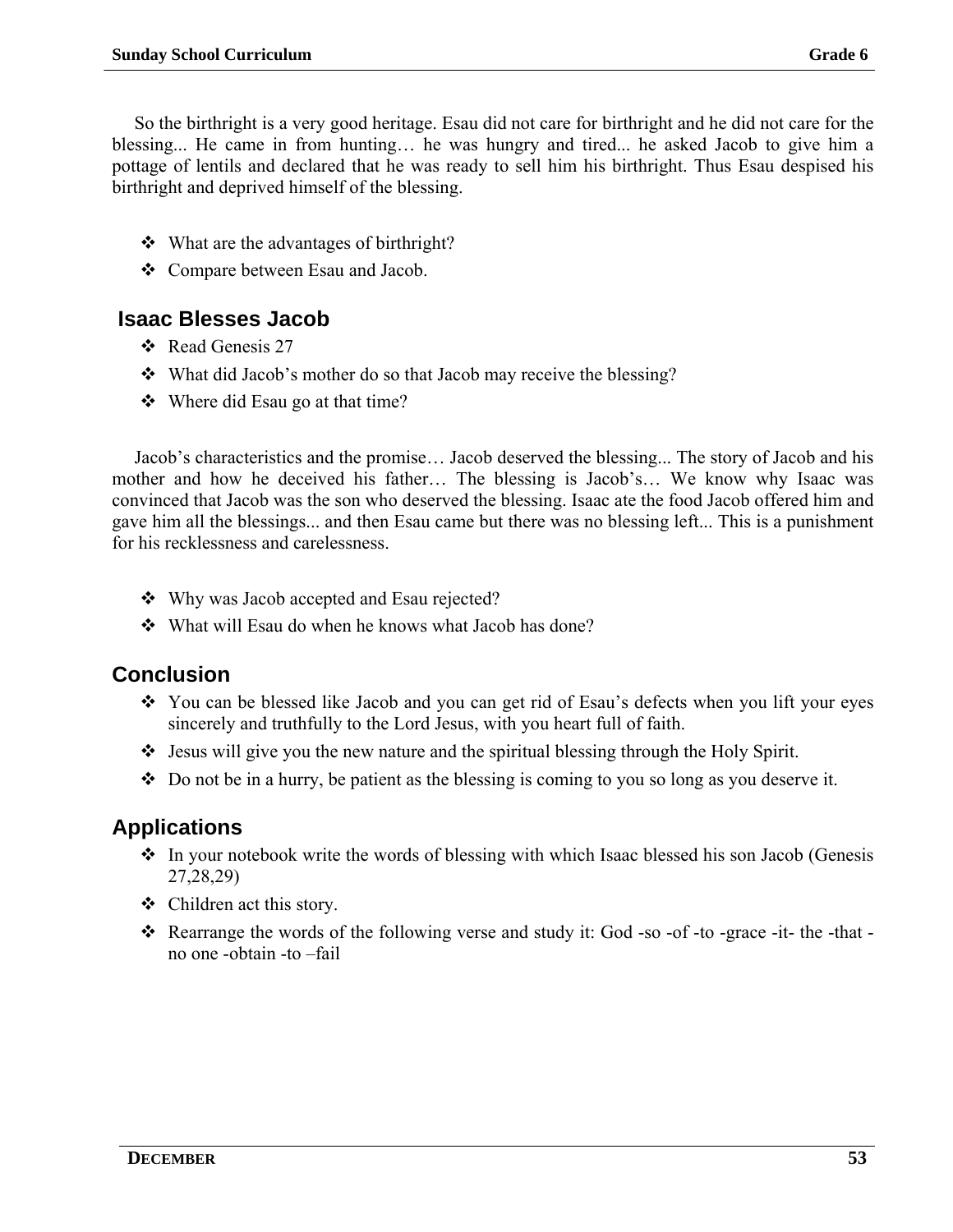## **Week 3- Jacob Works With His Uncle Laban**

#### **Objective**

Good work saves its doer.

#### **References**

- ❖ Genesis 29
- "Studies on the Book of Genesis" Sporting, Alexandria

#### **Memory Verse**

"I am with you and will keep you wherever you go" (Genesis 28:15)

#### **Introduction**

- $\triangleleft$  Review with the children the previous lesson.
- How did Jacob receive the blessing and how did he behave when he knew that Esau was angry with him?

## **Lesson Outline**

On the way ...When Jacob left Beersheba for Haran so that Esau might be calm... and he went on in his way with the help of God and through the blessings of his parents... he went on walking till dark fell and he raised his blessed prayer and promised the holy promise and slept between the hands of God and saw the wonderful dream… the ladder... a stairway from earth to heaven with angels going up and coming down in it.

- **❖** Why did Jacob pray and what did he promise?
- $\div$  What was the dream that he saw?

*Beside the well at Haran:* Jacob arrived at the well and sat there... he watered his uncle's sheep... His uncle Laban knew him through his daughters. They invited him to stay with them.

- $\cdot \cdot \cdot$  Why couldn't the girls take water from the well?
- What did Jacob do?
- How did Laban know that he was his relative?

*Jacob the Shepherd:* Because of Jacob's wisdom and God's blessing Laban's sheep increased in numbers... Laban asked Jacob to stay with them at Haran. Jacob was a very clever shepherd.

 $\triangleleft$  How many years did Jacob stay with Laban?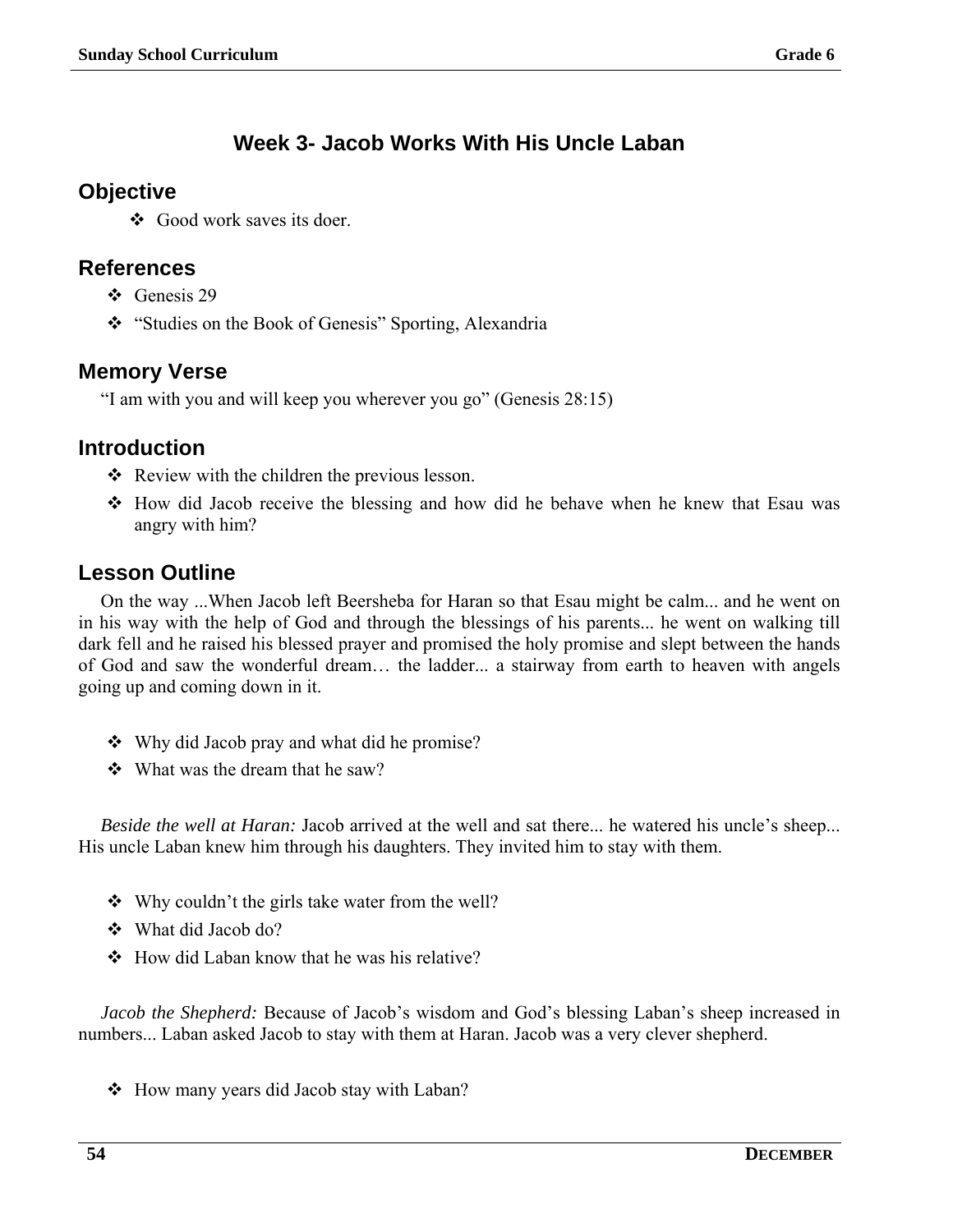Why did Laban love him?

#### **Conclusion**

- $\cdot \cdot$  In times of trouble, do not fall into despair but be sure that God is near.
- How awesome is the church! Do not forget that it is the gate to heaven and the house of angels so always direct your heart to Christ, as the church is his.

- The Servant gives the children questions to be answered in their notebooks.
- Studying vespers that suit this lesson: "We thank You, O our merciful king..."
- Children use it in their prayers till the end of this term... Vespers should be distributed either in print or the children could copy it from books and the Servant can run competitions.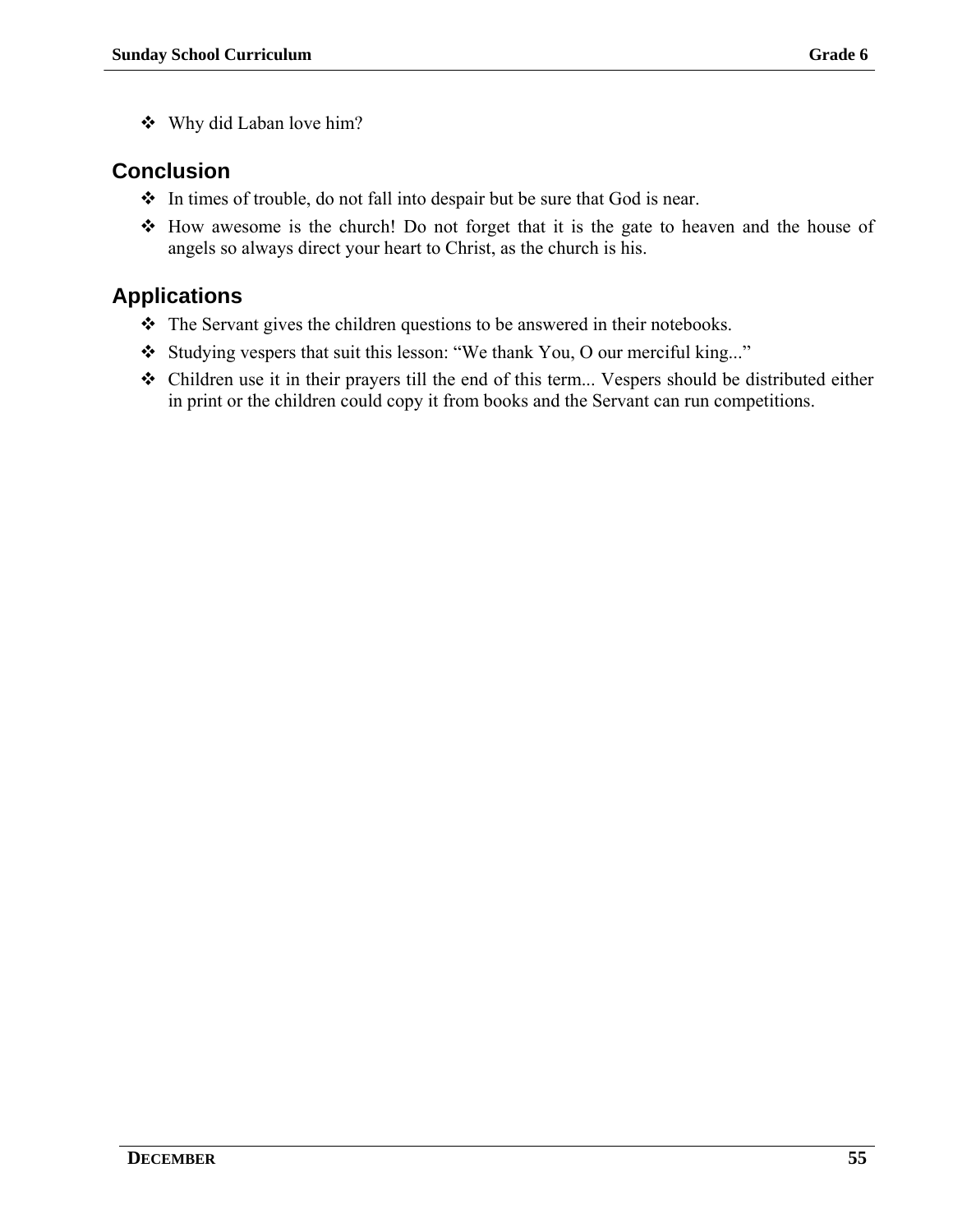## **Week 4- Jacob Loses His Son Joseph**

#### **Objective**

To learn from Joseph's obedience, love, sacrifice, self-denial.

#### **Memory Verse**

"He made him a tunic of many colors" (Genesis 37:3)

#### **References**

- Genesis 37
- $\triangleleft$  "The Life of Joseph" by F. B. Mayer
- "I'll see if my brothers are safe" by Fr. Youssef Asaad

#### **Introduction**

The Servant checks the homework and gives some questions to set the scene for the new lesson.

- What is the name of Abraham's son?
- What are the names of Isaac's two sons?
- ❖ Who was the elder?
- Who received the blessing?

#### **Lesson Outline**

Jacob's sons had gone to take care of his flock. They spent several days out so Jacob was anxious. He waited for his children to come back but they did not come. His anxiety grew more.

*Jacob sent Joseph:* Joseph was ready to go to his brothers. He carried food to his brothers. He searched for them. He was tired… at last he met them.

*The plot against Joseph:* Joseph's brothers took revenge. They decided to kill the dreamer... The well... the Ishmaelites... the wolf... the colored robe.

- In what were Joseph and Christ similar? (Father's love -brothers hated him -both were sold conspiracy - murder -forgiveness).
- Mention the pains Joseph suffered and endured.

## **Conclusion**

- God cares for every soul and for every person. He also cares for you. He cared for Abraham, Jacob and Joseph and He still cares for you.
- He helps us in times of trouble. His angels guard us and He cares for our future "I am with you and I will keep you wherever you go" (Genesis 28:15).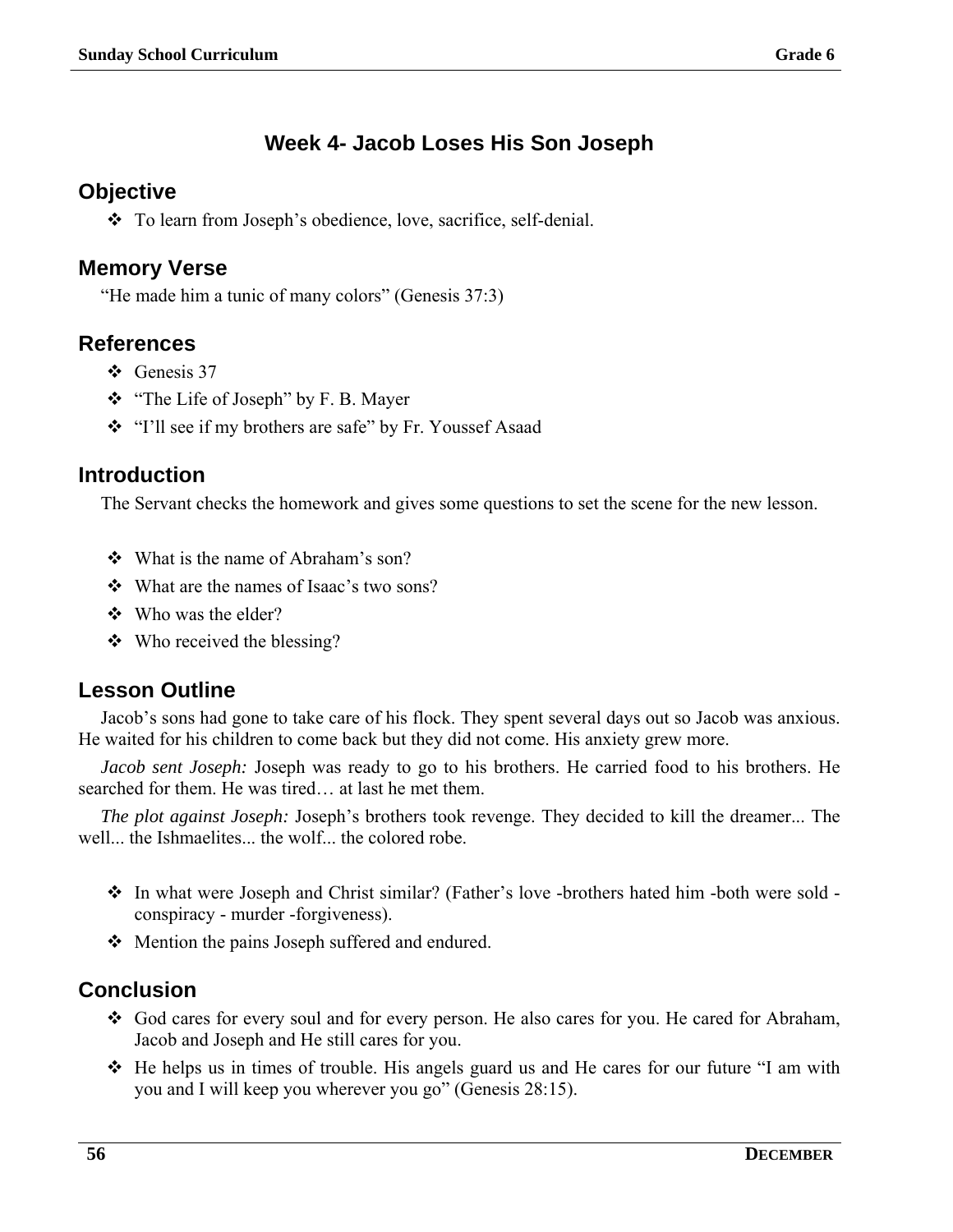# **Applications**

The children write the aforementioned questions in their notebook and answer them.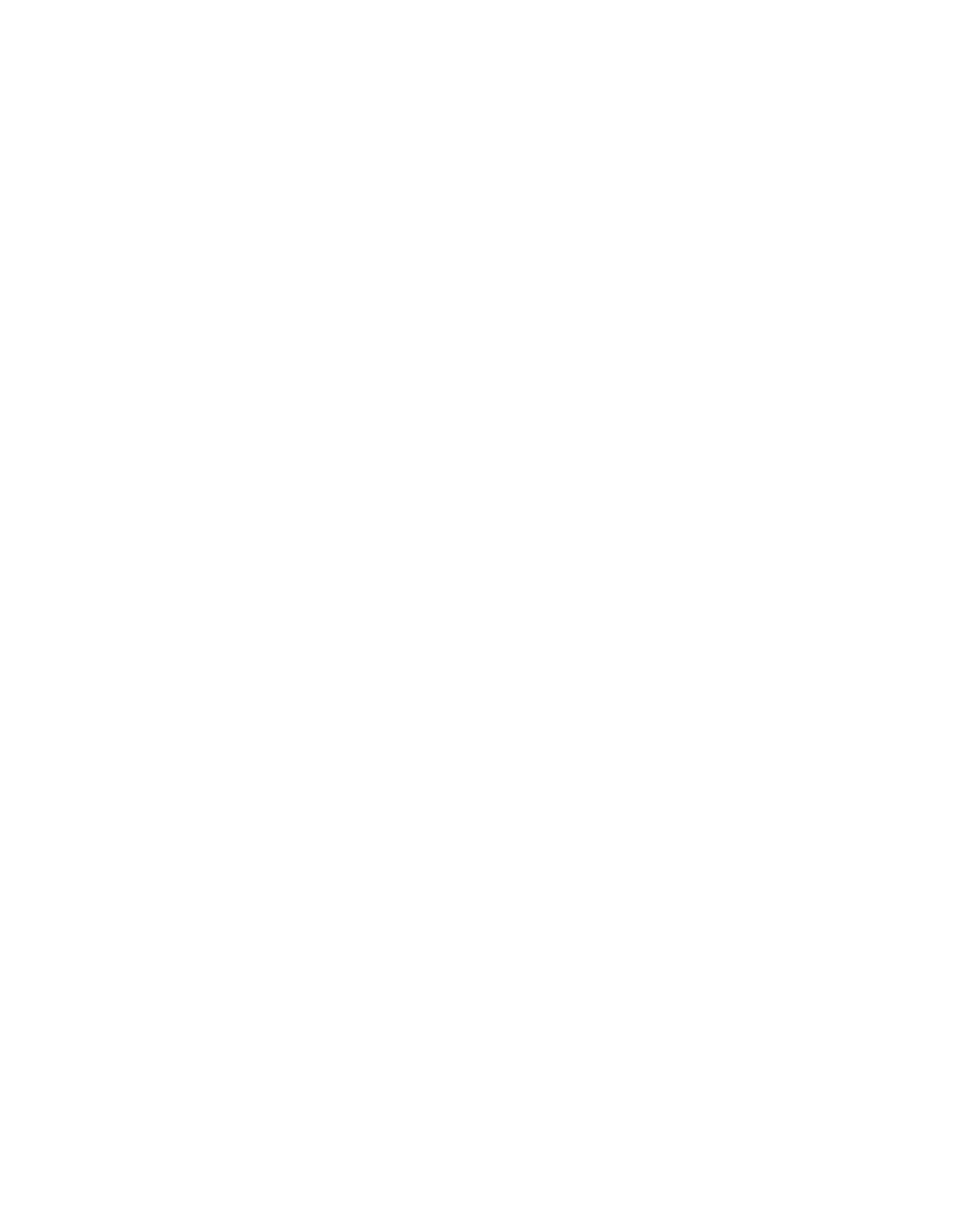# **LESSONS FOR THE MONTH OF JANUARY**

- **Week 1-** Simon the Elder and Prophetess Anna
- **Week 2-** Why Christ is Incarnated
- **Week 3-** Epiphany: Baptism
- **Week 4-** The Wedding at Cana in Galilee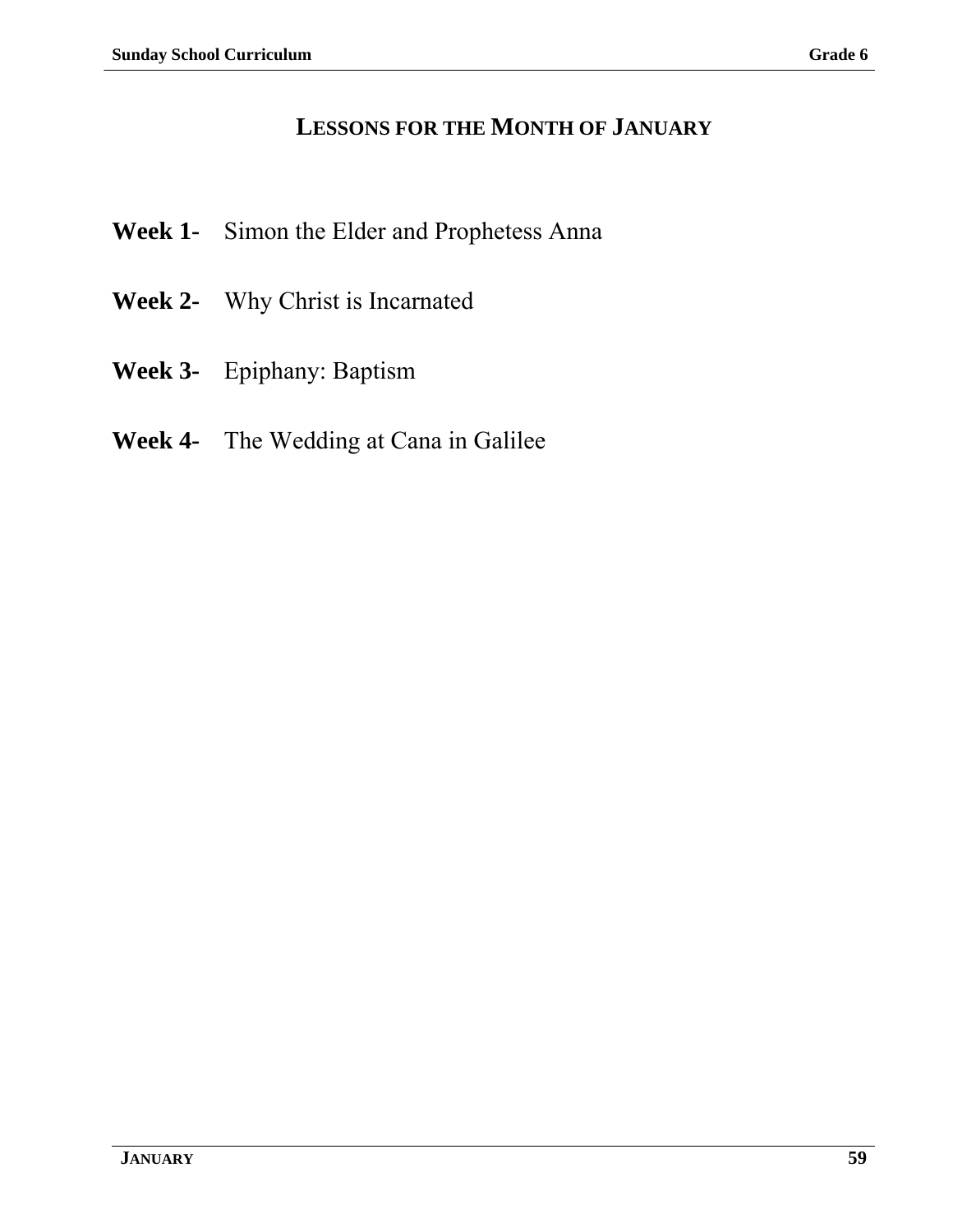## **Week 1- Simon the Elder and Prophetess Anna**

#### **Objective**

God's humbleness

#### **Memory Verse**

"Behold, a virgin shall be with a child, and bear a son, and they shall call His name Emmanuel" (Matthew 1:23)

## **References**

- ❖ Matthew 1
- $\div$  Luke 1,2

#### **Introduction**

 Jesus was born in a humble manger to comfort the poor "Blessed are the poor in spirit, for theirs is the kingdom of heaven"

## **Lesson Outlines**

Joseph and Mary went to Bethlehem... as a decree was sent out for all citizens to register themselves for the census. Everyone went to register himself, each of his own town... The time for Christ to be born drew near... They searched for a place to dwell in but they could not find any place... Mary gave birth to her first son, wrapped him in cloths and laid him in a manger... There was no room for them to stay in the inn.

- Where was Christ born?
- Why hasn't he born in a house?

Some shepherds were spending the night in the fields taking care of their flocks. An angel of the Lord appeared to them, and the glory of the Lord shone over them. They were terribly afraid, but the angel said to them "Do not be afraid, for behold, I bring you good tidings of great joy which will be to all people. For there is born to you this day in the city of David a Savior, who is Christ the Lord. And this will be the sign to you: You will find a Babe wrapped in swaddling cloths, lying in a manger. And suddenly there was with the angel a multitude of the heavenly host praising God and saying: Glory to God in the highest, and on earth peace, goodwill toward men!" (Luke 2:10-14). The Shepherds were happy to hear the good news of the Savior's birth and went to the manger to see the newborn baby. Let us repeat the angels' song of praise together: "Glory to God... "

Prophets of old prophesied of the coming of the Lord Jesus to the world. There were two sincere people waiting impatiently for Him to come. Those people were Simon the Elder, who was pious and righteous and the old Prophetess Anna who never left the temple; day and night she worshipped God, fasting and praying. Simon was a good priest who always went to the temple and read the Scriptures. One day Simon the Elder read the verse: "Behold a virgin shall be with child". He could not believe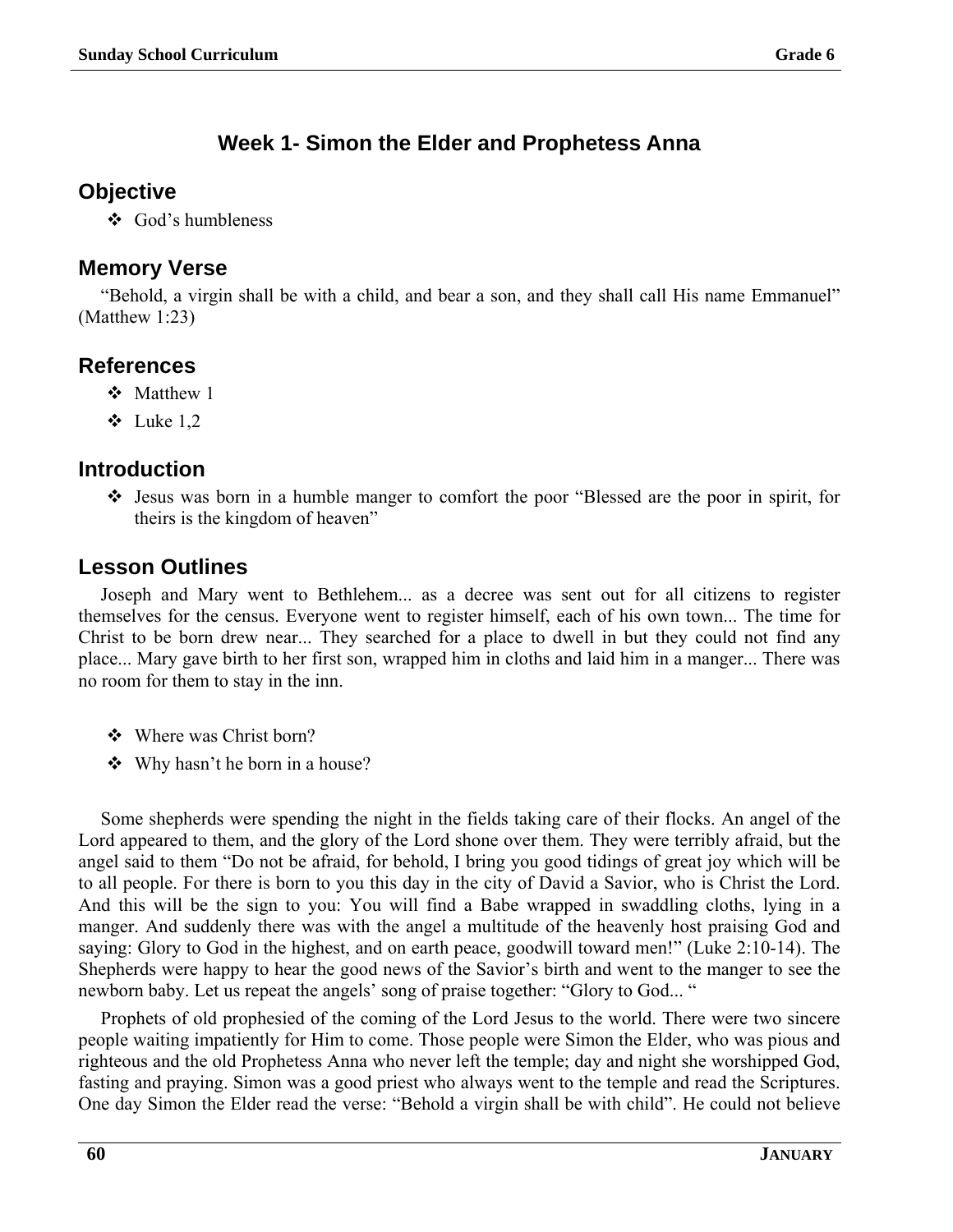what he read and he doubted the truth of the words. The Lord said to him, "You will not die until you see the truth of this verse". Simon waited and waited a week after a week, and a year after a year till he became very old. He was about 250 years of age. That is why he was called the Elder. One day, when Simon was in the temple, he saw Joseph and Mary bringing the child Jesus into the temple. Jesus was forty days old at that time. According to the Law, the firstborn child was offered to the Lord and the child's mother was to offer a thanksgiving sacrifice to the Lord. Simon's heart was filled with joy as he knew that the child who would be born of a virgin as the scripture said, was Jesus. Simon took the child in his arms and said, "Now, Lord, you have kept your promise. And you may let your servant go in peace. For with my own eyes, I have seen your salvation". That same night, Simon the Elder died.

- Who sent the good news of the Lord's Nativity to the shepherds?
- Mention the Angels' song.
- Why did Joseph and the Virgin go to the Temple?
- When did they go to the temple?
- What was Simon the Elder doing in the Temple?
- What was the Lord's promise to him when he did not believe the scripture?
- Why was Simon called the "Elder"?
- What did Simon the Elder say when he took the child in his arms?

#### **Conclusion**

 The Lord Jesus Christ desired to correct the mistakes that prevailed among human beings. Therefore, He came to us and brought us a model to follow.

- The children write the previous questions in their notebooks and answer them.
- Always bear in mind that your aim is to introduce Christ to the children clearly so that they may know Him and have a true knowledge of Him. The baby Christ here blesses the babies... The child Christ blesses the children. He is always with them and they must be always with Him.
- Act some scenes to show the joy in heaven (angels) and the pleasure on earth (Shepherd) when the Savior was born.
- The children should make a Nativity Cavern under the Servant's supervision. This is a good idea and the children like it as it clarifies the notion of Nativity to them. Encourage them to bring the parts of the Nativity Cavern (of the Nativity Tree) small statues of sheep, shepherds, a babe, a manger, straw, candles, pieces of colored paper, etc. and give due concern to how the angels appear in the cavern.
- $\cdot \cdot$  The children could act a simple play about the virgins, the child Jesus and Joseph when they went into the Temple and when they met Simon the Elder.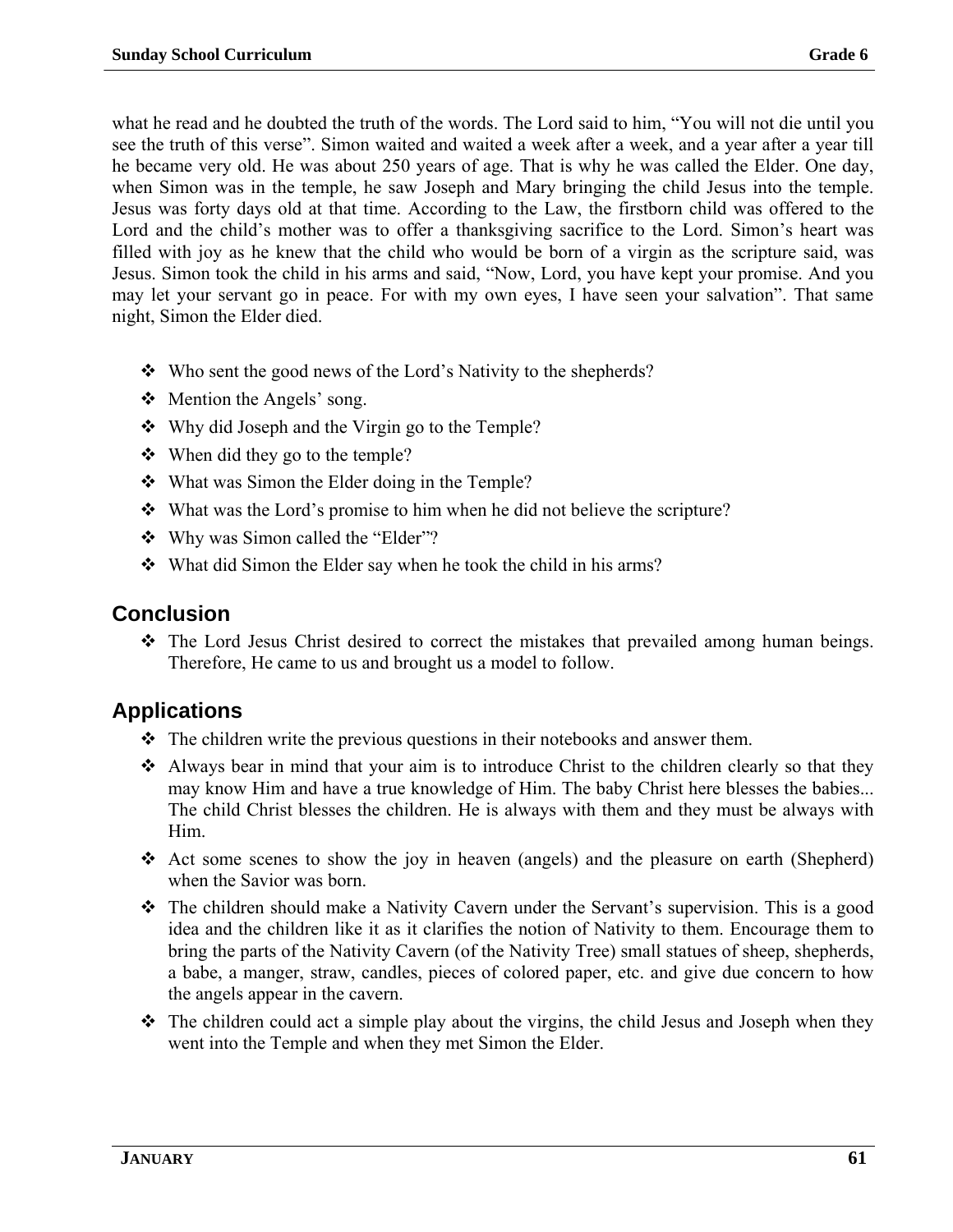## **Week 2- Why Christ is Incarnated?**

#### **Objective**

- To understand the greatness of the love of our Lord Jesus Christ to us through the story of incarnation.
- To understand the church belief about the incarnation.

#### **Memory Verse**

 $\bullet$  "For God so loved the world that He gave his only begotten son" (John 3:16)

#### **References**

- \* "The Nature of Christ" by Pope Shenouda III
- \*\* "Athanasius On the Incarnation", http://www.gty.org/~phil/history/ath-inc.htm

#### **Introduction**

As we approach the nativity, we have to understand the reasons behind the incarnation and its purpose. The word incarnation means to take human form. Thus God came down from heaven in a human form and became man. He is still God with all His characteristics but in the form of man with all the characteristics of a man (Luke 1:26-38). As a strong and mighty God He was able to calm the sea and perform miracles and raise the dead. On the other hand as a man He hungered, wept and slept.

#### **Lesson Outlines**

The story of incarnation can be traced back to the fall of Adam and Eve in sin (Genesis 3:1-24). God has commanded Adam and Eve not to eat from the tree in the midst of the Garden of Eden but the serpent tempted and deceived Eve to eat from the tree. Eve also gave Adam and he ate from the tree. Thus Adam and Eve were disobedient to God and they sinned against Him. They also became knowledgeable of good and evil after they ate from the tree. Therefore, God sent Adam and Eve out of the Garden and prevented them and their descendants from entering again. However, The merciful God wanted to restore man to his original place in heaven to enjoy the company of God again. So, He promised that out of the woman seed a Savior would come who will save us from the bondage and authority of the serpent.

#### **I. The Characteristics of the Savior**

A suitable Savior to reverse the sin of Adam and Eve must have the following characteristics:

- Must be born of the woman seed, i.e. a man.
- $\triangleleft$  Must be without sin to be able to triumph against the evil serpent.
- $\div$  He must die to be able to go to Hades and free all the righteous people waiting there.
- $\triangleleft$  He must be unlimited because the sin against God was unlimited.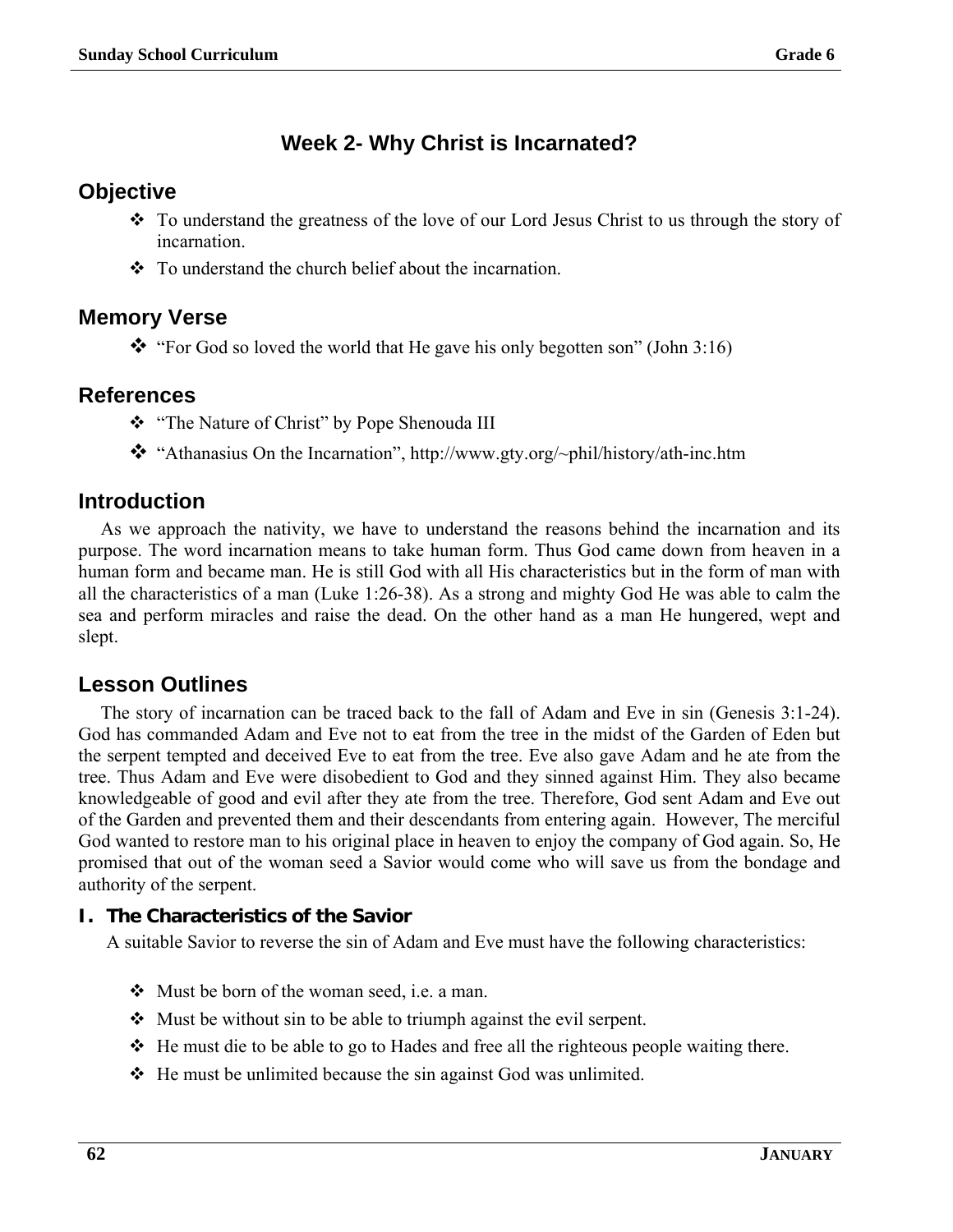The only suitable Savior to meet these characteristics would be God but born from a woman in the form of a man (the incarnated God). Thus God Himself became man and came to earth as the only suitable Savior for the human race.

#### **V. The Blessings of Incarnation**

- $\triangleleft$  The paradise was opened again for the righteous.
- God Himself became man and a real example for us to follow.
- He gave us His blood and body in communion as a continuous process for forgiveness of our sins.
- $\triangle$  He left on the promise of preparing a heavenly place for us.

## **Conclusion**

 God came as a man to save us from the hand of the devil and to open paradise again for us. He has done all of this for us because He loves us.

## **Applications**

Draw a manger with all the characters that were around the birth of the baby Jesus.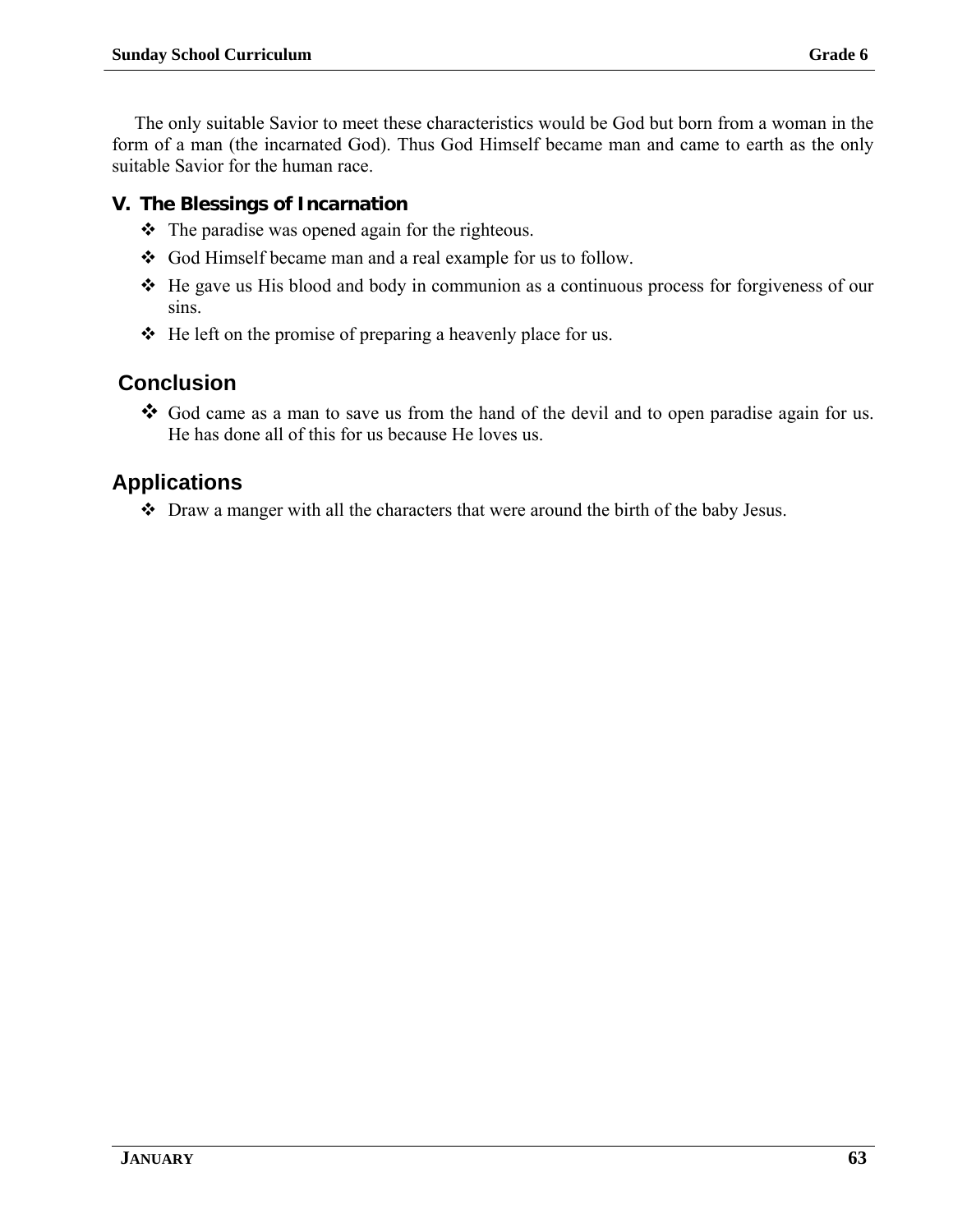## **Week 3- Epiphany: Baptism**

### **Objective**

 $\triangleleft$  Baptism is the new birth.

## **Memory Verse**

"This is my beloved Son, with whom I am well pleased" (Matthew 3:17)

## **References**

- ❖ Matthew 3
- John 1
- \* "The Sacrament of Baptism" Road El Farag
- "Stories and Tales from the Holy Bible" Part II, Beirut

## **Introduction**

- Review the previous lesson.
- Bring the children to the icon of Jesus' baptism at the Front of the church (A picture of Orthodox tradition). If this is not possible, we recommend using means of illustration such as the picture of John the Baptist baptizing Christ if the children cannot get direct experience.

## **Lesson Outlines**

- Where was Christ baptized?
- Why was He baptized? How?
- $\cdot \cdot$  Is it necessary for us to be baptized?
- Who of you attended the baptism of a child?
- Do you see the Holy Spirit coming on the water?
- $\bullet$  Did you see the priest anointing the child with the holy Myron (Chrism)?
- Did you see the Holy Spirit coming on the child? This is a mystery. We called it a mystery because we cannot see the Holy Spirit when He sanctifies the heart, but he works.

#### **I. Baptism and Chrism (Myron)**

- 1. What do you usually do when your body is not clean? You wash.
- 2. Then what will you put on… clean clothes or dirty clothes?
- 3. What would happen if I did not take a bath and put on clean clothes?
- 4. What would happen if I took a bath and put on dirty clothes? Baptism means washing the heart and the nature of man, and Chrism is the coming of the Holy Spirit and this means that we receive a new nature inside us, "For as many of you as were baptized in Christ have put on Christ" (Galatians 3:27).
- 5. How can we make ourselves clean from every sin?
- 6. Can this be done by our deeds or the deeds of others? "Not by works of righteousness which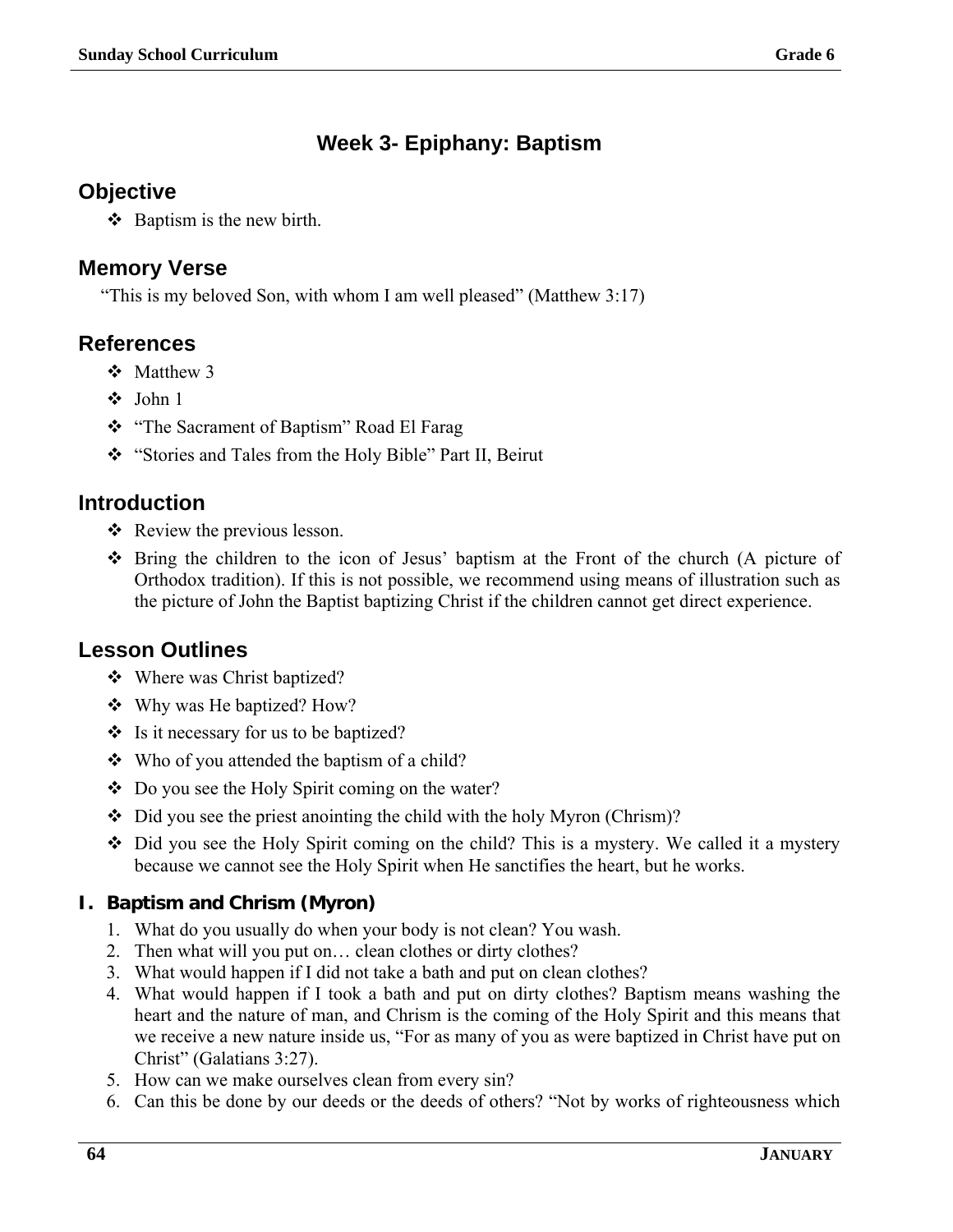- 7. Is our baptism the same as the Baptism of John? (The Servant tells the children the story of John's Baptism) (Acts 19:1-6).
- 8. Does the Holy Spirit come on children? (The Servant tells them the story of the Virgin's visit to Elizabeth and the coming of the Holy Spirit on John when he was in his mother's womb).

#### **II. What is Baptism like? What can we compare it with?**

It is like Noah's Ark. It is like the crossing of the Red Sea. Water surrounded the people and there was a cloud over them. So it is performed by immersion.

❖ How was Jesus baptized in the Jordan River?

#### **VI. The Story of Chrism (Myron)**

The apostles practiced it first by laying hands as we read in the Book of Acts. Then they found a suitable material, i.e. the ointments which were on Christ's body and which were prepared by the women who went to the grave on Sunday morning. These ointments were used by the apostles in anointing the newly baptized persons "But you have an anointing from the Holy One" (1 John 2:20).

- $\bullet$  Show a video of Baptism of one of the church children.
- It is recommended that the children attend a baptism celebration so that they see for themselves how this sacrament is practiced and to take part in the prayers.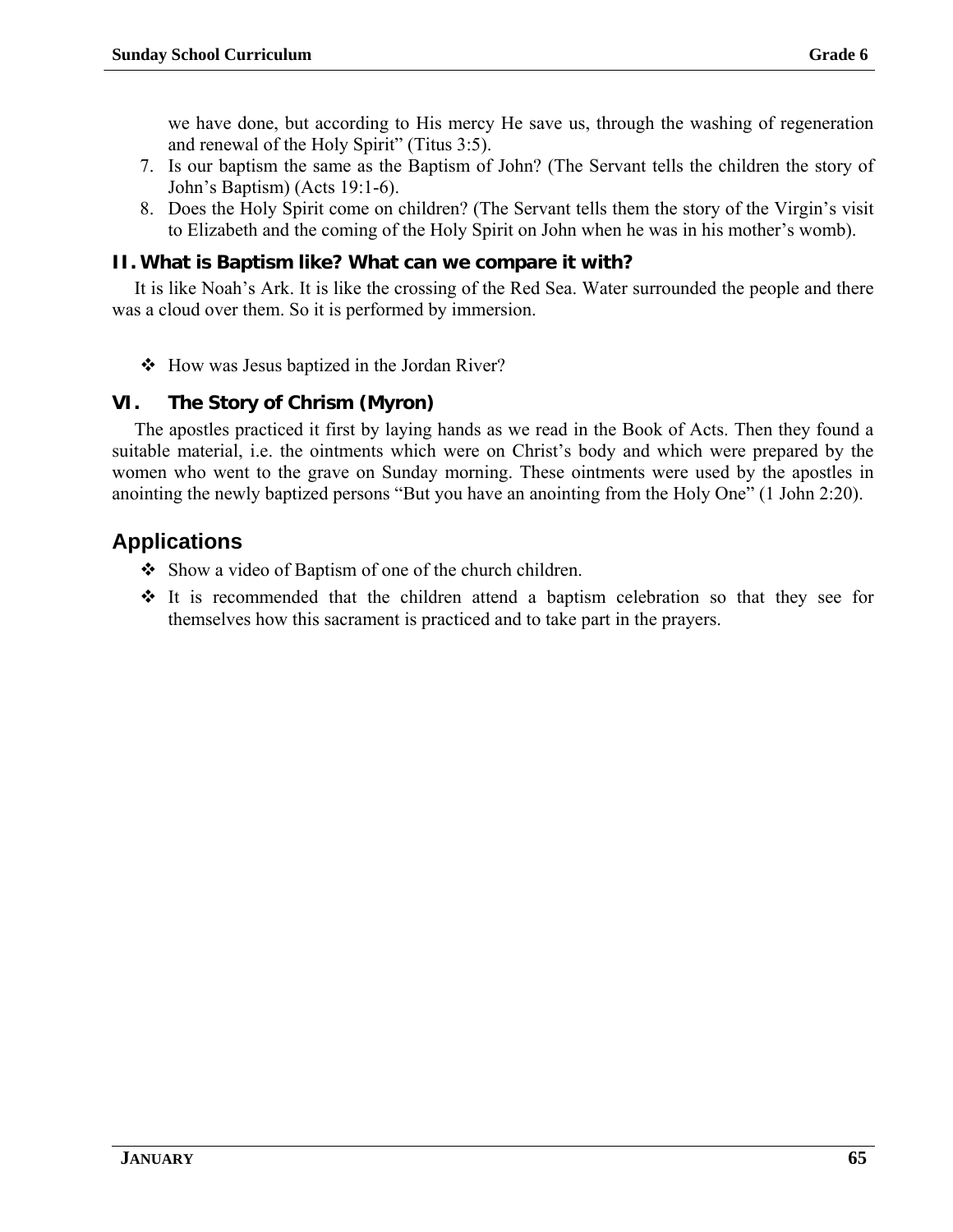## **Week 4- The Wedding at Cana in Galilee**

#### **Objective**

 $\triangleleft$  Sharing the people their joys and sorrows is a religious necessity.

#### **Memory Verse**

"Rejoice with those who rejoice, and weep with those who weep" (Romans 12:15)

#### **References**

John 2:1-11

#### **Introduction**

- Who remembers a miracle performed by Christ?
- $\triangleleft$  Where did he perform it?
- Use the picture of the Wedding at Cana for demonstration.

#### **Lesson Outlines**

There was a wedding in the village of Cana in Galilee near Nazareth. Mary, the mother of Jesus was one of those invited. St. Mary went to the wedding party to share them their joys as the verse says: "Rejoice with those who rejoice, and weep with those who weep". Jesus also came with His disciples. The Lord Jesus always shared people their joys and grief.

They entered the house. There at the door were six big jars filled with water. People washed the feet of those who entered and offered them water to drink. In one of the rooms, some men were drinking wine. It seems that those people were poor. The wine was all drunk up and there was no more wine to drink. People began to whisper and the people celebrating the wedding felt ashamed, as they could not offer wine to the guests and to their neighbors. But Virgin Mary was sure that Jesus, her Son could do everything, so she whispered in His ear saying, "There is no wine". Jesus looked at her and knew that she wanted Him to perform a miraculous deed. But Jesus had not started making miraculous deeds yet...of course He had started teaching and preaching and He had disciples but the time for performing miracles had not come yet and the time for showing and declaring His power to the people had not come yet. But St. Mary knew that Jesus loved her and that He would do something so she went immediately to the servants and said to them, "Do whatever He tells you". And St. Mary waited for the miracle to happen.

- $\triangleleft$  What happened to the wine? Why?
- Complete to verse: "Rejoice with those who…"

Lord Jesus Christ does not like drinking wine, neither does Virgin Mary ...He saw that the people were poor and ashamed so He wanted to give them something better than wine. Jesus said to the servants, "Fill those jars with water". The servants obeyed Him and filled the jars up to the brim.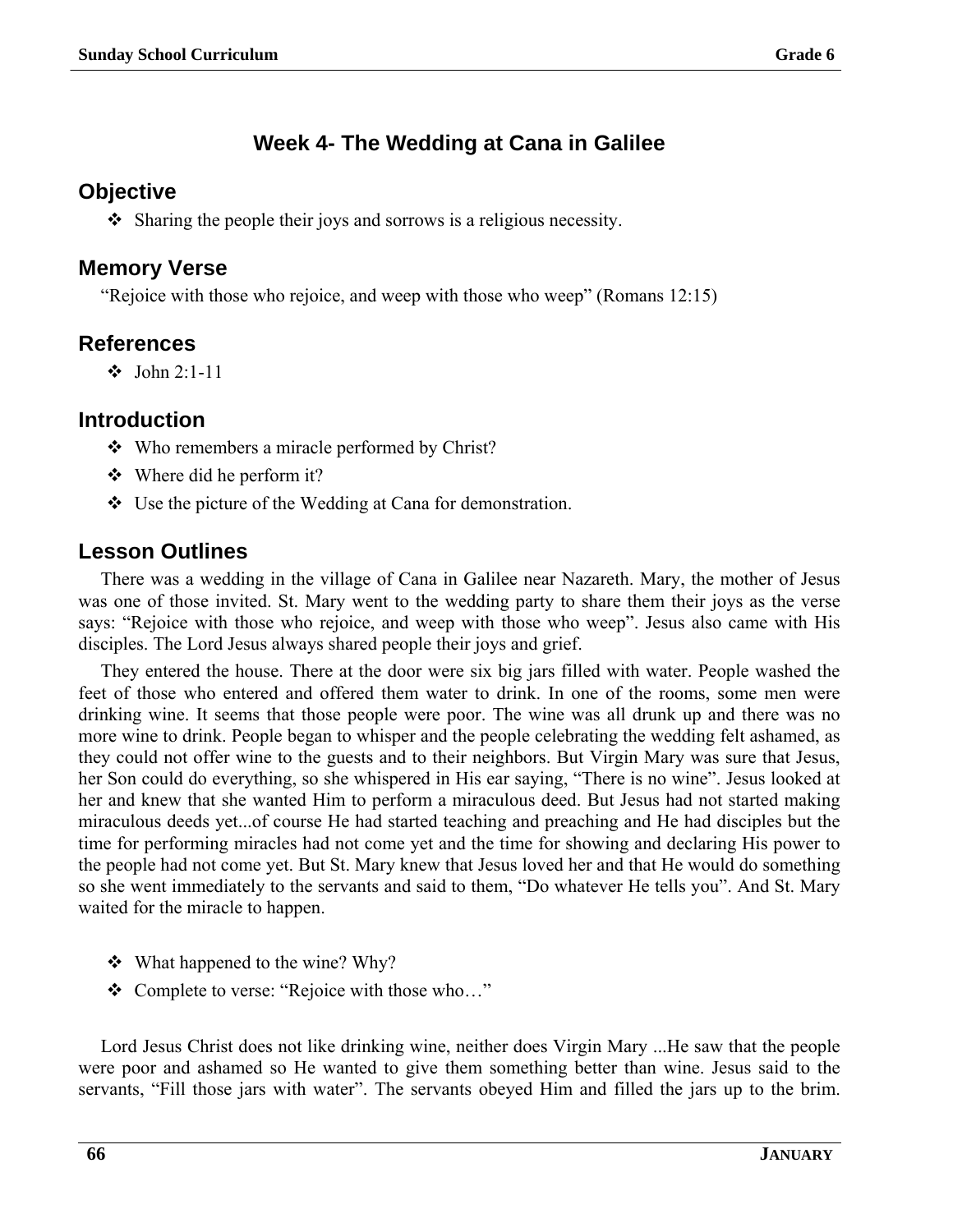Jesus said to them, "Now draw some out, and take it to the steward of the feast". So they took it. The miracle happened... the water turned into wine. But the wine, which Jesus made, was good wine and it made the drunkards come back to their minds, as it was good different kind of wine. When the steward tasted the water that was turned into wine, not knowing what happened, he was astonished as the wine tasted very nice and he said, "Why did the bridegroom keep this good wine till the end of the wedding? This good wine should have been served first, then the poor wine should have followed.

- Who performed the miraculous deed?
- What sort of wine did Jesus offer?
- Who told Jesus that the wine gave out?
- Why did the Lord perform this miracle?
- Let us say together: Through the Intercession of the Mother of God…

The Servant must clarify that when Christ blessed the wine, He did not mean to encourage people to drink wine, as that wine was juice in taste and power. The Lord Christ obeyed Virgin Mary and He performed this miracle although He had not yet begun the time of making miracles. The Servant must also emphasize Christ's attitude on every occasion and the child must be responsive and cooperative in the society in which he lives. He must share other people in their joys and grief without fanaticism.

#### **Conclusion**

 Jesus performed His first miraculous deed to honor Virgin Mary. So resort to her... ask for her protection. Ask her to pray for you... and intercede with her Son to give us what we need.

- Write this prayer in your notebook and study it... Recite it before you eat: O Lord bless us... Let your right hand bless this food, which we are having and give food to the hungry.
- Recite the following prayer after you eat your meal: We thank You O Lord as you are merciful to us and you offer us all good things. We pray to you to give us a share in the heavenly meal. Amen.
- The Servant divides the class into groups and these groups should visit patients and pray for them. They also visit those in grief and pray for them.
- The Servant asks the children to bring St. Mark Gospel with them and read chapter 10:46-52.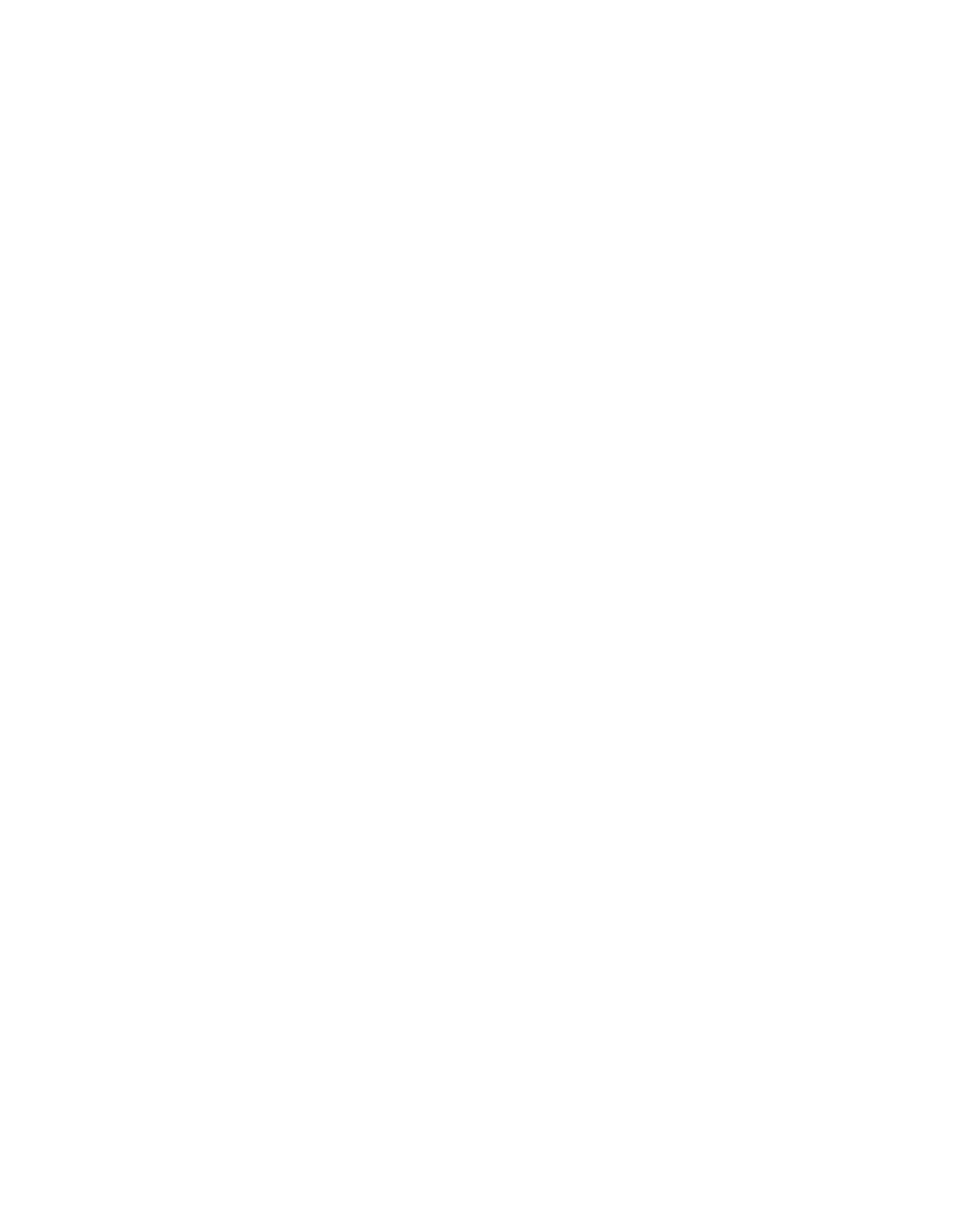## **BEGINNING OF FEBRUARY TILL JONAH'S FAST**

**Use Filler Lessons (placed at the beginning of the book) until the Sunday before Jonah's fast.**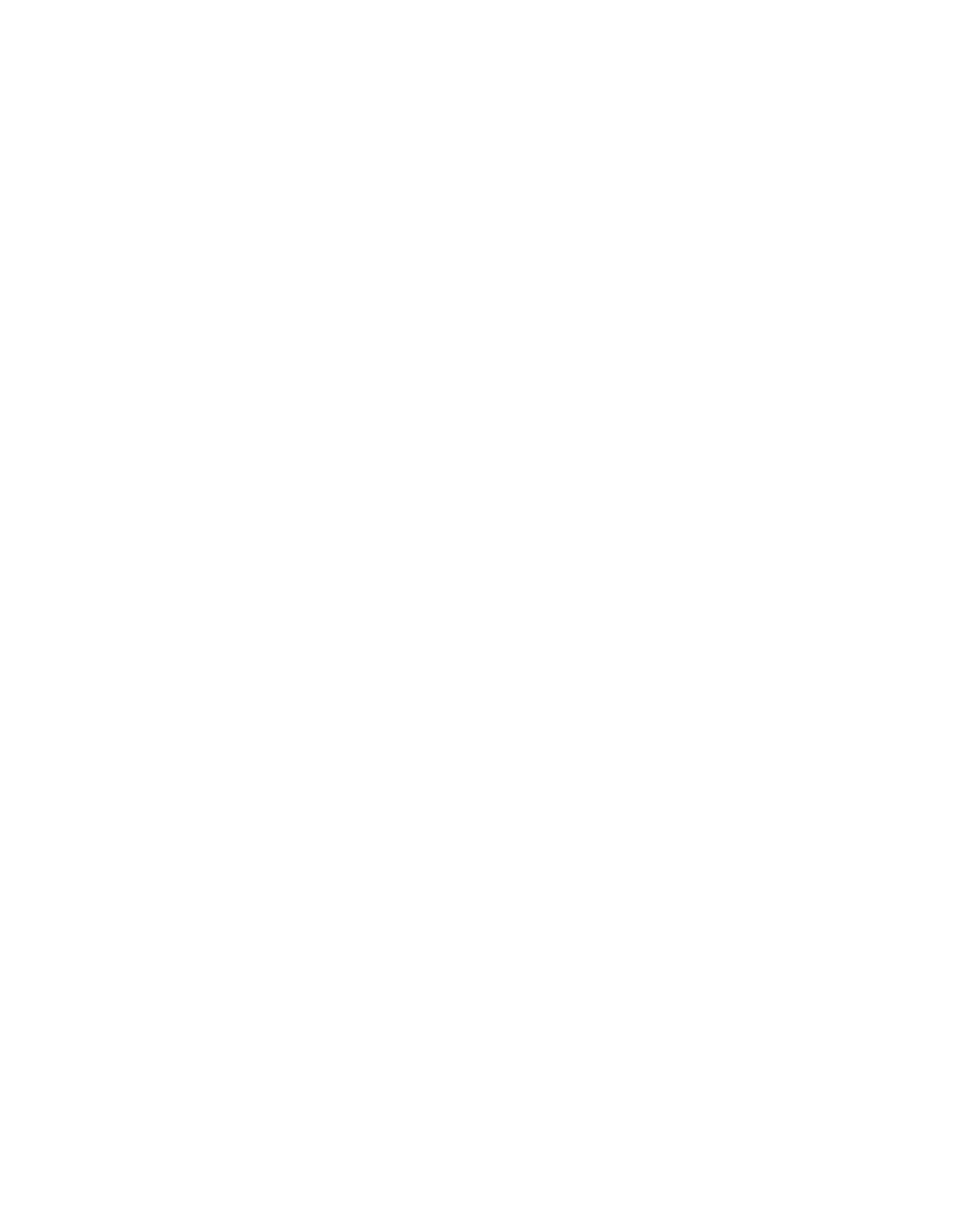# **LESSONS FOR JONAH'S FAST**

Jonah's fast comes two weeks before the Great Fast on Monday, Tuesday and Wednesday. These lessons are for the Sunday before and the Sunday after Jonah's fast.

## **Week before Fast: Maximus and Domadius**

**Week after Fast: Gideon (I)**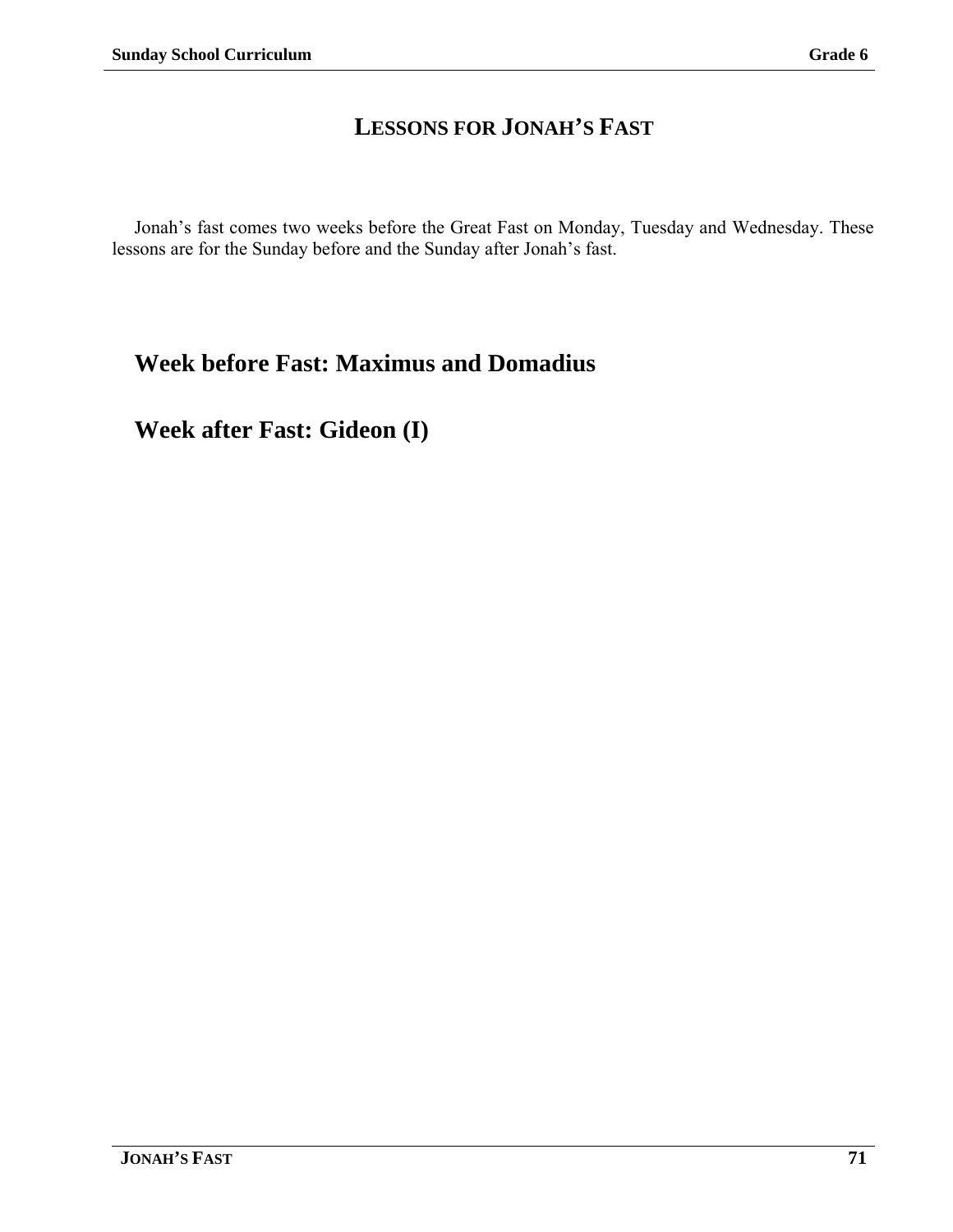## **Week before Fast - Maximus and Domadius**

### **Objective**

Continuous prayers…prayer all the time

## **Memory Verse**

"Always ought to pray and do not lose heart" (Luke 18:1)

## **References**

- "The Precious Gem" (Al Khareeda Al Nafeessa), Part I
- \* "The Fifth Generation: Maximus and Domadius" Alexandria, the Garden of the Monks.

## **Introduction**

- $\triangleleft$  Review the previous lesson.
- Who of you has ever visited a monastery?
- $\triangleleft$  How many monks live there?

## **Lesson Outlines**

#### **I. Their Childhood**

This is the picture of two monks. They are two saints. Their names are Maximus and Domadius. Their father was King Phalintianus (Lauindius) King of Rome. Their father brought them up well and instructed them in Christian faith. They used to pray as the Scripture says: "Always ought to pray". They used to fast all the year around breakfasting only on feast days. They used to celebrate the Saints' days. Maximus grew up and when he was 17 years old, he had a small beard. Domadius at that time was 25 years old. They both loved the Lord and decided to become monks. The two brothers prayed: "Jesus, we love you. We desire to become monks. Guide us to the holy place. Amen". After they had prayed, they said to their father, "Allow us to visit the Monastery Church". Their father agreed...The two brothers thanked God, "Lord, we thank You because You have answered our prayer". The Lord guided them to a Monastery in Syria where they met Father Aghabius.

- $\div$  What are the names of the two saints?
- What is the name of their father?
- What did they pray for?
- Did their father agree?
- $\bullet$  Where did they go?
- What is the name of the Priest of the Monastery?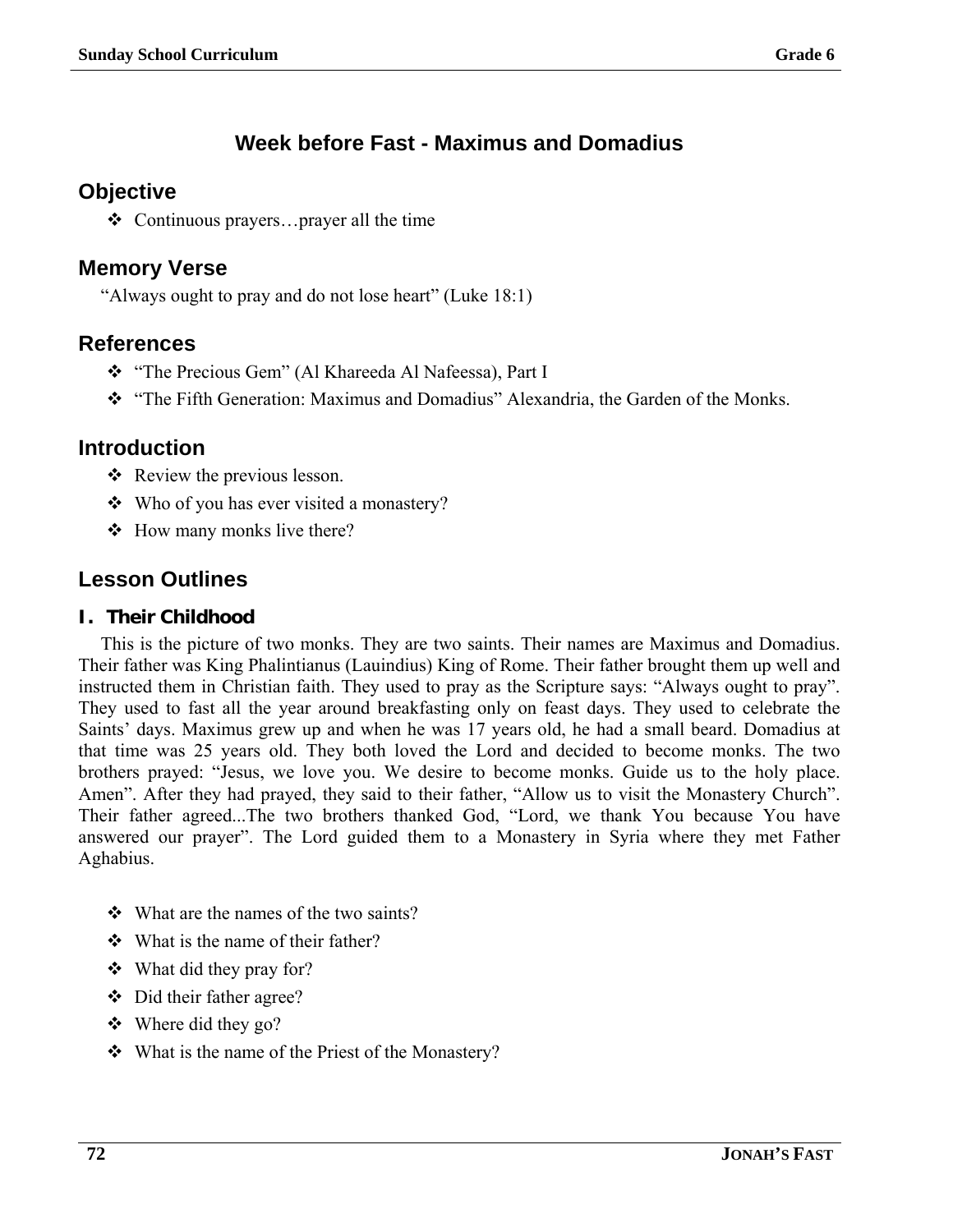#### **II. With Father Aghabius**

They reached the monastery in Syria and met Father Aghabius...They bowed to the ground... then they said to him, "We want to become monks". The priest said, "The monks' life is difficult. You cannot bear it as I see you are accustomed to the life of luxury". They said, "May God strengthen us and we are ready to work by our hands and pray as the Scripture says: Always ought to pray...We are also ready to fast". Father Aghabius was glad to hear this and dressed them in the monk's clothes, which is a long black cloak. He taught them how to work with their hands and make sails for ships. The saints became famous. King Lauindius looked for them everywhere but in vain. He was in great grief. One day, one of his officers was traveling on a ship and he saw that there was a big cross on the sail and the two names Maximus and Domadius were written on the cross. The officer kept silent, as he was surprised. Then he said to the sailor, "What are these names?" The sailor said, "These are names of saints and they live in our town". The officer said, "What are they like?" and the sailor said, "The younger has a short beard and the elder has a long beard. The two are dressed in black but they seem to be princes". "Is this their ship?" said the officer. "No, it is mine" the sailor answered, "but I bought the sails from them and when I discovered that they are good hearted people, I wrote their names on the sail of my ship as a blessing". The officer asked, "Where do you come from?" "From Syria", the sailor answered. The officer said, "Could you guide me and lead me to their place because their father is a king and he has been searching for them for a long time?"

When the officer knew where they were, he informed King Lauindius, who together with the queen and their daughter visited the saints and tried to make them go back with them but they refused and preferred the life of a monk to that of a prince. Their father was pleased with them and asked them to pray for him and for the palace. They promised to do so and he left the place.

- Who led the king to the place where his sons were?
- $\triangleleft$  Let us say the verse: Always ought to pray...

#### **III. With Father Macarius**

Father Aghabius advised them to go to Egypt to stay with St. Macarius as he himself would depart soon. They stayed with him till he died. They went to St. Macarius. They bowed to him and the following conversation ran between them:

Two Brothers: Peace be to you.

Anba Macarius: Peace and grace be to you.

Two Brothers: Guide us because we want to be your disciples.

Anba Macarius: The monks' life is difficult.

Two Brothers: Jesus will give us power. You advise us and we shall obey you.

Anba Macarius: Go and dig a hole for you to live in and bring palm leaves from the forest and make a roof for your cell and stay there (He said this and he thought that they would leave).

Two Brothers: What shall we do for our living?

Anba Macarius: Make baskets and give them to the night guard and he will sell them and buy you food (He showed them how to make baskets).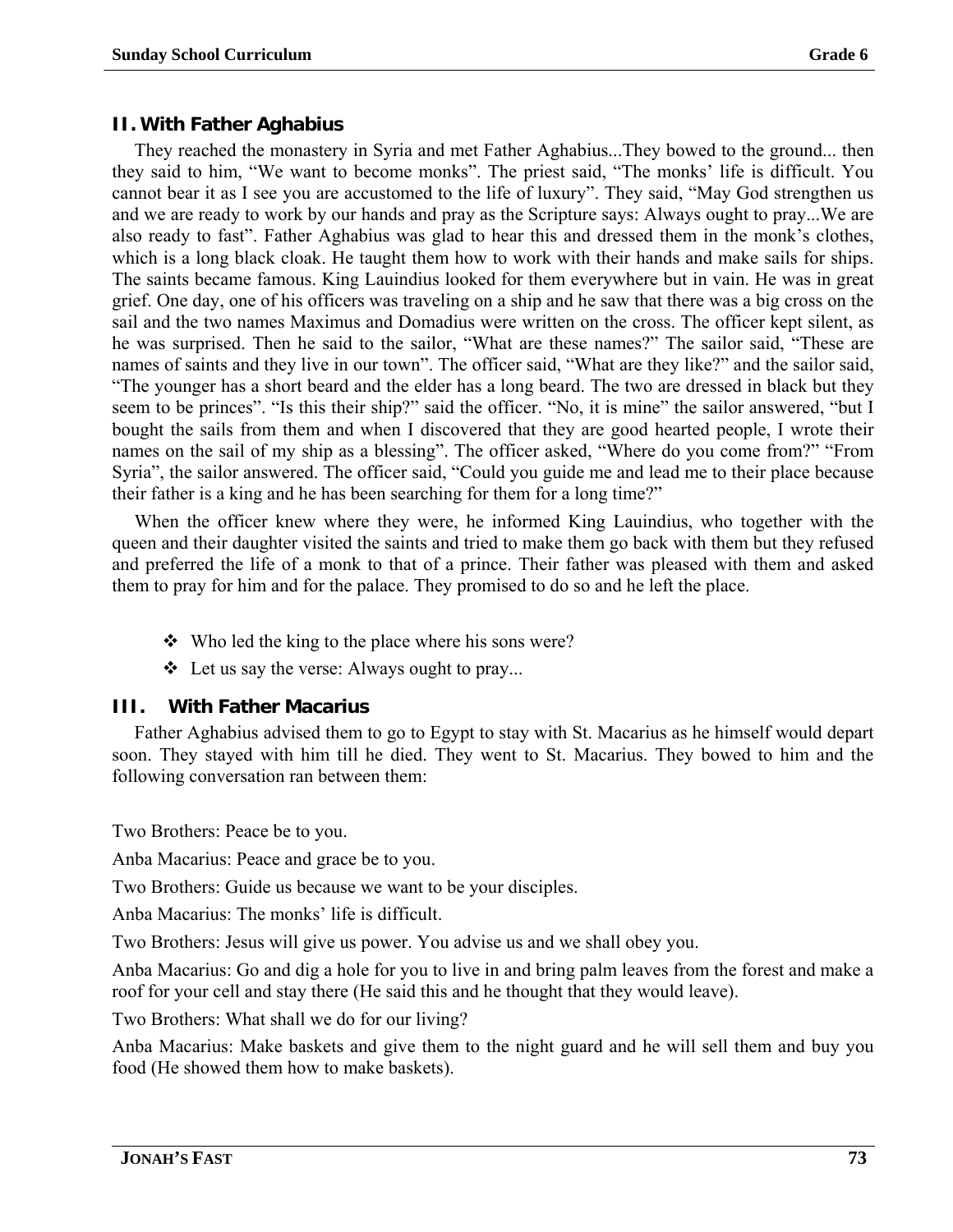- **❖** Who became their father in Egypt?
- $\triangleleft$  How did they earn their living in Syria?
- $\triangleleft$  How did they earn their living in Egypt?
- What did they eat?
- $\div$  How did they prepare their cell?

#### **VI. Their Life in Egypt**

They used an axe and made a hole in the rock and continued digging till they made a cell. They covered it with palm leaves and made an opening for light to enter. They spread two mats on the ground and made a wooden cross and raised it to the top of the door of their cell. They spent three years in that place. They spoke to no one. They left the cell only to go to church. St. Macarius was anxious so he went there to visit them to know how they lived. They welcomed him and were pleased to see him. They bowed to him and kissed his hands. They wove the palm leaves. At three O'clock, St. Macarius laid the table. He put three loaves and a jug of water on the table. St. Macarius prayed: "O Lord, bless this food. We pray you give the needy their food. Amen".

When night came, St. Macarius said, "I shall spend the night with you". They spread out a mat for him beside the wall. St. Macarius brought a brick of stone and put his cloak on it and made the sign of the cross, shut his eyes and pretended that he was asleep, but in fact he was praying: "O Lord, let me know everything about these two saints". The two saints also pretended to sleep, and when they saw that St. Macarius had closed his eyes, the two saints stood up and prayed. They made the sign of the cross and continued praying all the nightlong.

What does the Scripture say?

They bowed down and St. Macarius opened his eyes and saw the cell lit up as if it were daytime and he saw angels around the saints holding swords to drive demons away... The two saints went on praying till the next morning. They threw themselves to the ground and slept and St. Macarius pretended that he was fast asleep and then he got up rubbing his eyes. The two saints also rubbed their eyes and stood up again to pray. After they had finished their prayer St. Macarius greeted them and said to them: "Remember me in your prayers". They said to him, "The Saints' prayers and your prayers father" and they bowed to him.

- **❖** What did St. Macarius see at night?
- Where did he sleep?
- $\triangleleft$  What were the angels holding in their hands?

#### **V. Their End**

A few days later, the elder brother fell ill...What is his name? The younger brother went to St. Macarius to call him...he came. He prayed for him but that was the sickness of death...He died. St. Macarius prayed for him and buried him. After three days the younger brother died and St. Macarius prayed over his body and buried the body. Their pure bodies are buried in an old church sanctuary in the Baramus Monastery. There is a cavern in the Monastery called the King's Sons' cavern...May the blessing of their prayers be with us...Amen.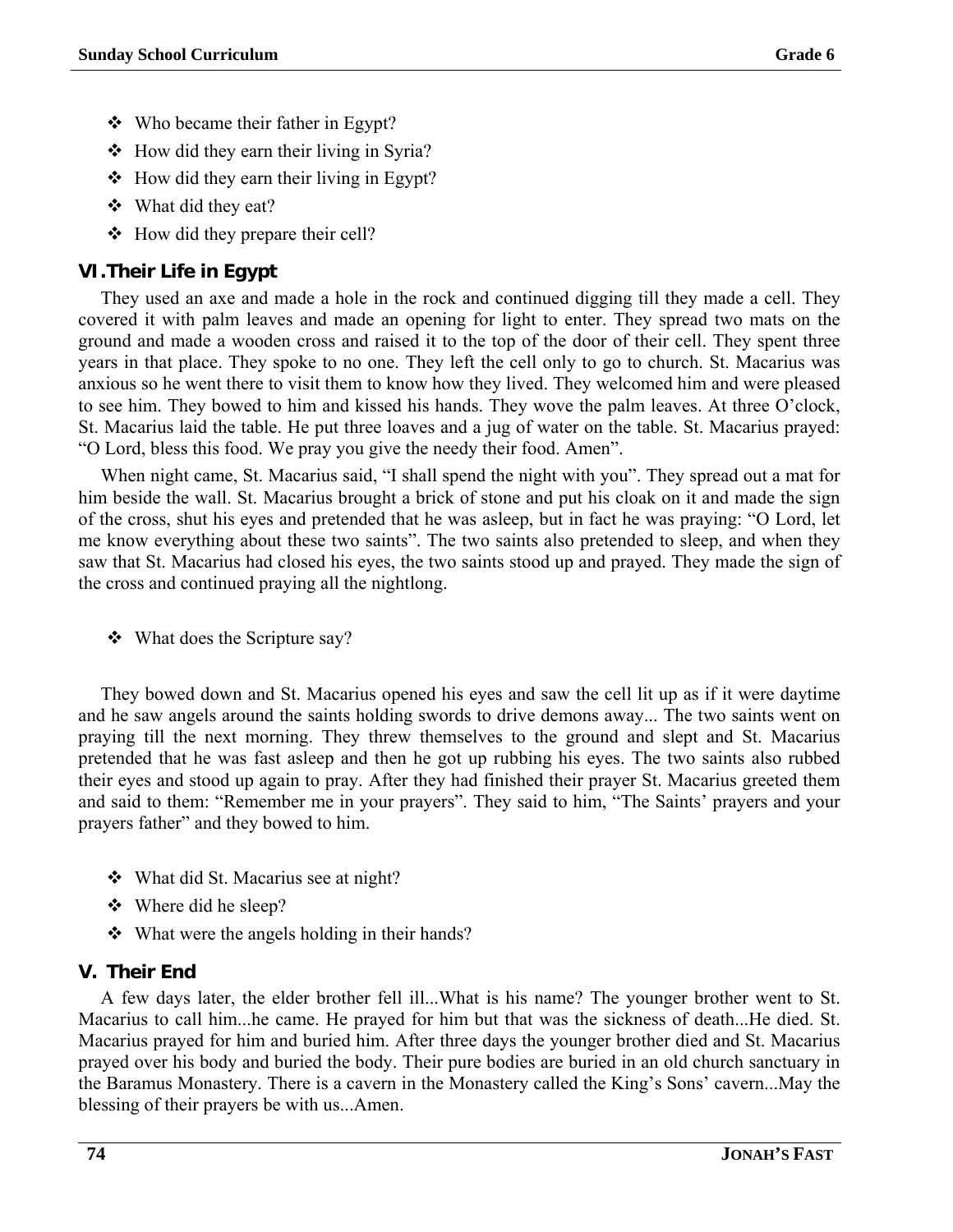- What are the names of the saints?
- Who was a father to them in Syria? And in Egypt?
- Where were they buried?

#### **Conclusion**

- We are in need of prayer for our soul like food for our body
- Prayer is more enjoyable if we contemplate the prayer before reciting it.
- Have you tested the power of prayer and its effect in your life and how the Lord answers your prayer? The Scripture says: "Knock and it will be opened to you". Try to pray more earnestly.

- Let us pray for our friend (name) who is sick.
- Let us pray so that the Lord may keep us from evil.
- Make a review of the texts of recitation as a preparation for the next lesson.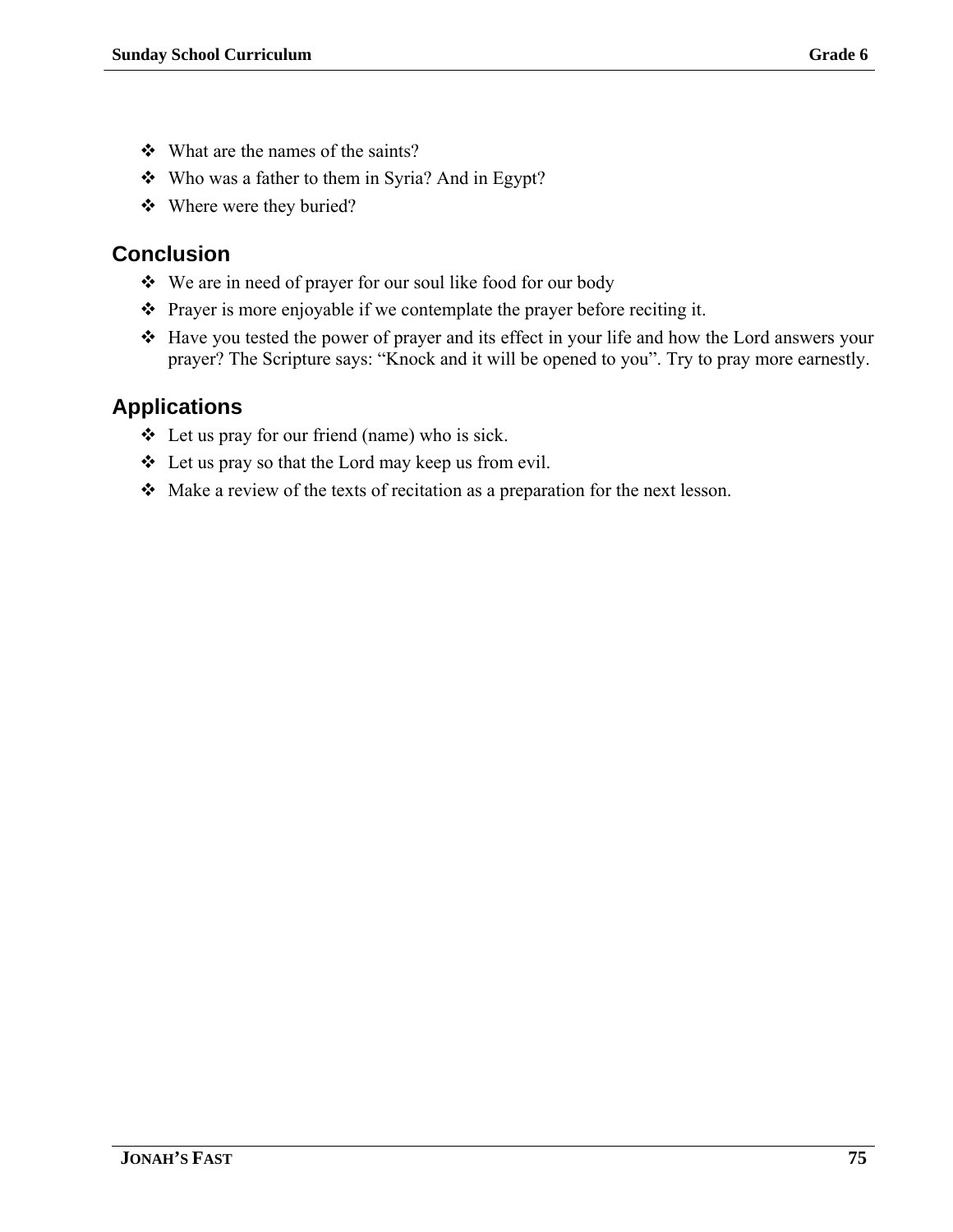## **Week after Jonah's Fast - Gideon (I)**

#### **Objective**

- ◆ To learn about Gideon and his story in the Old Testament.
- To learn that God can change the weak person into a strong mighty man and the doubt into certainty.

#### **Memory Verse**

"Surely, I will be with you" (Judges 6:16)

#### **References**

- Sunday School book for grade 5 from the Greek Orthodox Church.
- \* "The Book of Judges" By father Tadros Y. Malaty
- "The Book of Judges" The New Open Bible

## **Introduction**

After King David and his son king Solomon died, Judges guided the Israelites. A Judge was someone with wisdom, courage and guided by the spirit of God to lead and judge among the Jews at that time. Samson, Gideon and Deborah were the most famous judges. In this lesson we will learn about Gideon and how he met with God.

## **Lesson Outlines**

After getting into the Promised Land the Israelites forgotten the great things that God did for them. They started worshiping idols and statues. Even, Gideon's father had an altar to Baal and a wooden image beside it to worship it. So, their enemies (the Midianites) stole their land, animals and crops. The children of Israel asked God for help to save them from their enemies. Surely, God would never turn down His children's request and He would rush to help them.

One day God came and sat under a tree in the land of Gideon's father (Joash). Gideon was working on their wheat in the winepress place. He was hiding his father's crop from their enemies. God appeared to Gideon and greeted him and said: "The Lord is with you, you mighty man" and Gideon said to Him: "if the Lord is with us why then all this has happened to us?" (Judges 6:12-13). God told Gideon that he would be the man to save his people from their enemies. He encouraged him and told him "Surely, I will be with you".

Gideon wanted to be sure that this is a message from God so he asked God to wait until he brings him something to eat. Gideon prepared a young goat and unleavened bread. When he brought the goat and the bread to the Lord to eat, the Lord instructed him to put the meat and the bread on a rock. Then, the Lord touched the meat and the bread with a staff that He had in His hand and fire rose from the rock and consumed the meat and the bread. The Lord also disappeared instantly. So, Gideon was amazed and was sure that he had seen God. Gideon built an altar to the Lord in this place.

The Lord had asked Gideon to destroy Baal's altar and the wooden image in his father's house. He also asked him to take a bull and to offer it as a sacrifice. In the same night Gideon took ten men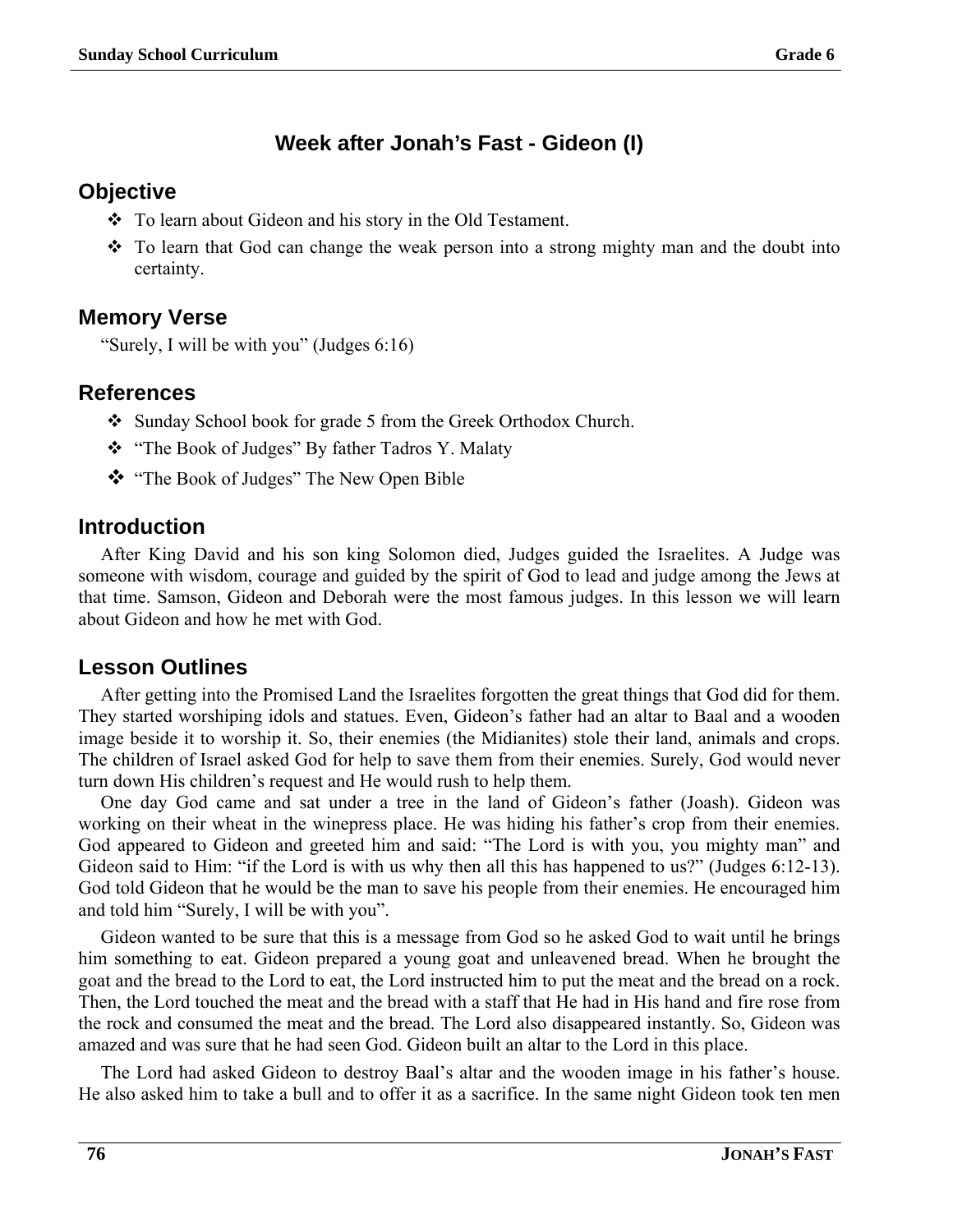with him and broke Baal's altar, burned the wooden image and sacrificed the bull as God told him. In the morning when people woke up and found out what he did, they wanted to kill him. But his father defended him and told them that if it is a true God, he should defend himself. So, all the enemies of Israel gathered together against Gideon and his people because he broke the altar of Baal. Gideon sounded the trumpet and gathered the tribes of Israel with him to go in war against the enemies.

 Whom do you think will win the war Gideon and his followers or the enemies? We will find out the answer next lesson.

#### **Conclusion**

- God came immediately to the help of His children the Israelites once they asked for His help.
- This is the same way that He treats us. If we ask for His help, He will always be there to help us and save us from all evil things.

- Look in the book of Judges for the names of other judges for Israel.
- Study the story of one more Judge and write it down in 1-2 page project.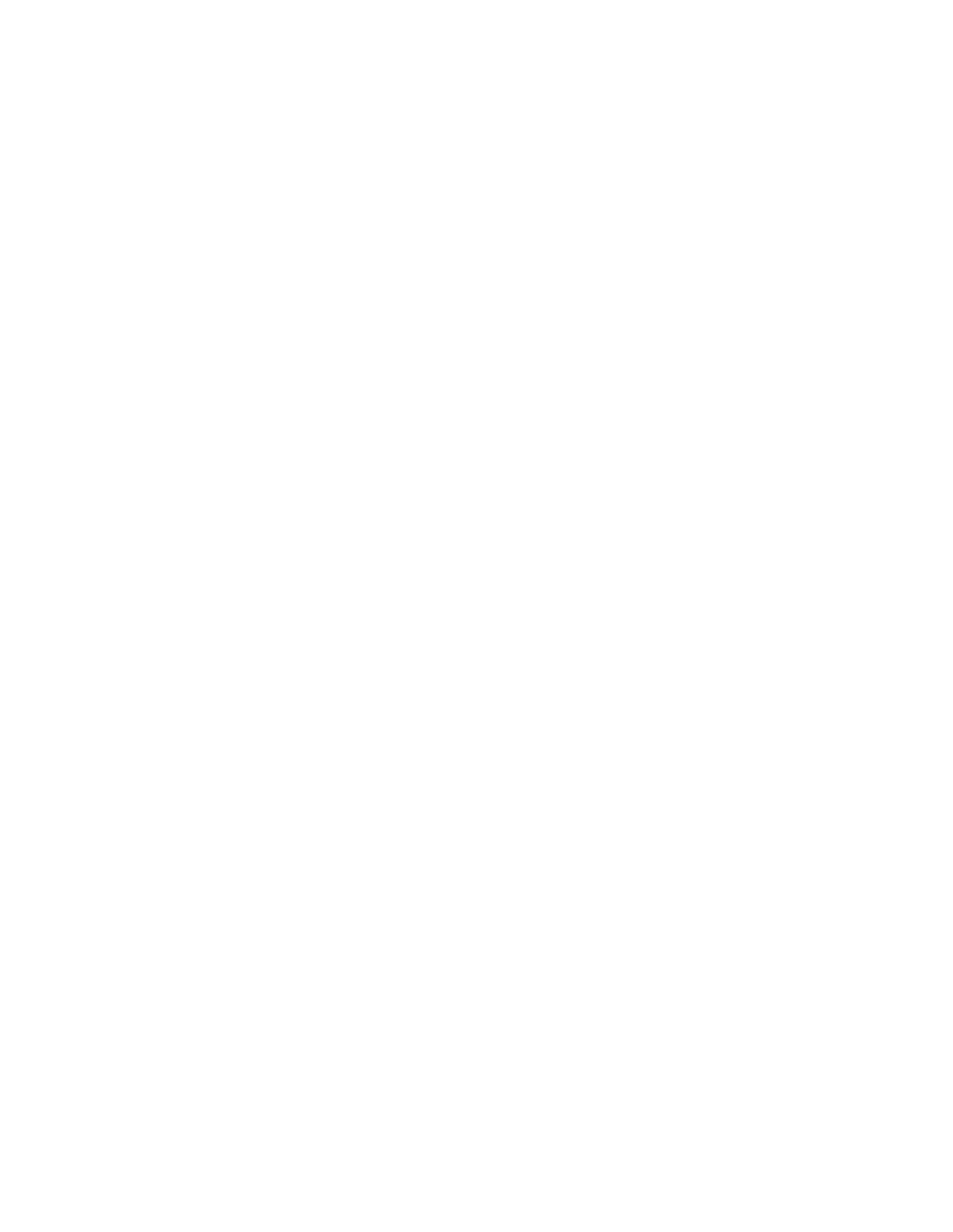## **LESSONS FOR THE GREAT FAST PERIOD**

- **Week 0: Gideon (II)**
- **Week 1: Fasting: Esther**
- **Week 2: Offering Of Isaac**
- **Week 3: Confession**
- **Week 4: The Talents: Rewarding the Hardworking Man**
- **Week 5: Christ Washes His Disciples' Feet**
- **Week 6: The Holy Week**
- **Week 7: No Lesson**
- **Week 8: (Resurrection Sunday) No Lesson**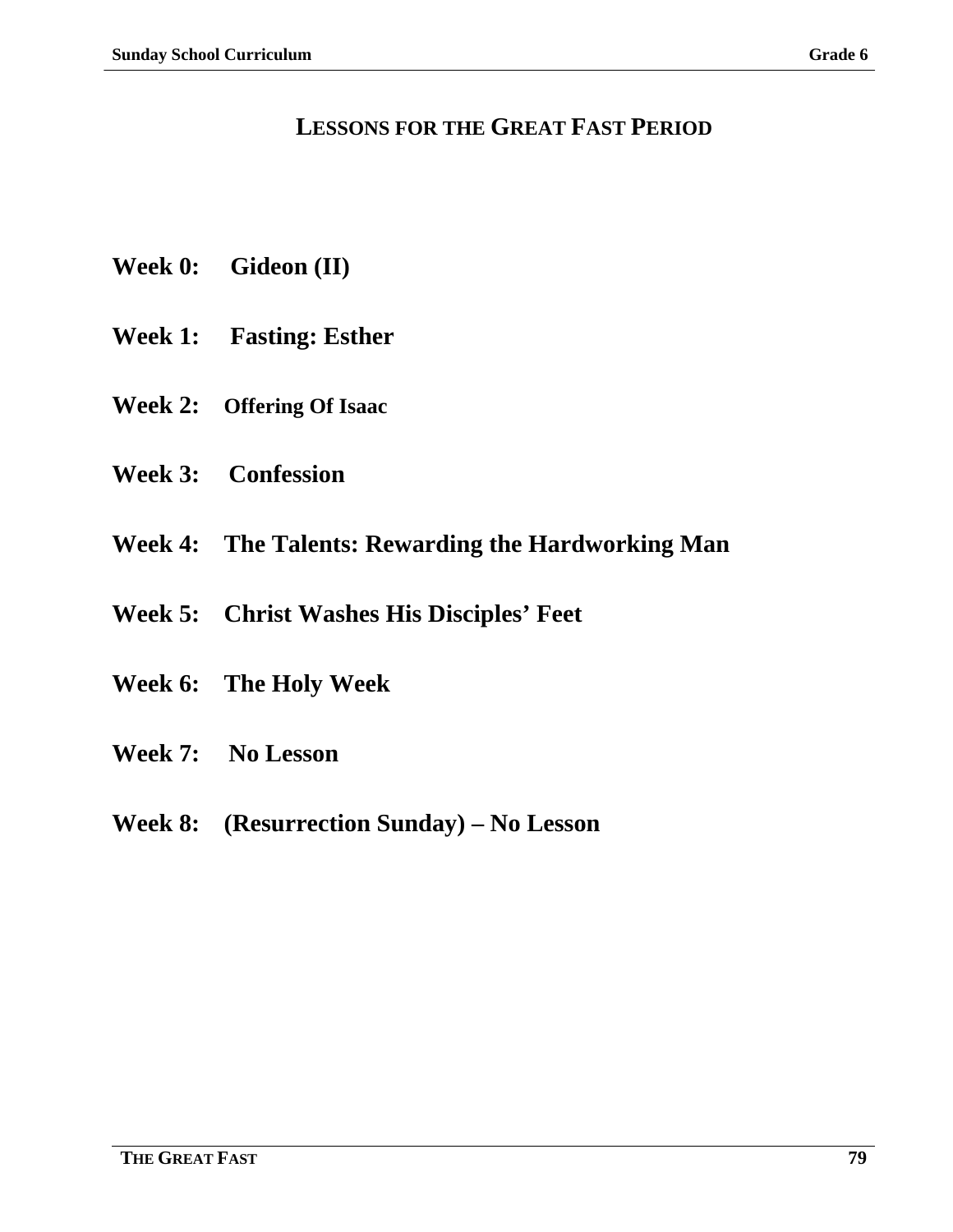## **Week 0- Gideon (II)**

#### **Objective**

- To learn that God gives victory to His children
- $\triangleleft$  God can win with a small number of people

#### **Memory Verse**

"The people who are with you are too many for Me" (Judges 7:2)

#### **References**

- ❖ Sunday School book for grade 5 from the Greek Orthodox Church
- \* "The Book of Judges" By father Tadros Y. Malaty
- \* "The Book of Judges" The New Open Bible

## **Introduction**

- Review the previous lesson about Gideon and how he saw God. Check if they remember where the previous story of Gideon ended?
- Gideon was surrounded by his people to enter into a war against the Midianites because he broke the altar of Baal and burned the wooden image.

## **Lesson Outlines**

Gideon wanted to be sure that God is with him and He will help him to win the war against the enemy. He asked God to show him a sign. He placed fleece of wool outside and asked that God would make it wet when all the ground around it would be dry. So, it happened just as he requested. Then he asked God again to make the fleece of the wool dry when all the ground around it would be wet. So, in the morning the fleece of wool was dry when all the ground around it was covered with dew. Then, Gideon was sure that God is with him and will save Israel with his hand.

When God saw that there were too many people gathering around Gideon for the war, He told Gideon that He need to decrease the number so they would know that God is the one who helped them to win not their own large number or power. Gideon asked anyone who is afraid to return back to his home. So, twenty-two thousands of the people returned. Yet, God thought that the people left is still too many so He told Gideon to take them down to the water to drink and then said to him, "Everyone who laps from the water with his tongue, as a dog laps, you shall set apart by himself; likewise everyone who gets down on his knees to drink. And the number of those who lapped, putting their hand to their mouth, was three hundred men; but all the rest of the people got down on their knees to drink water. Then the Lord said to Gideon: By the three hundred men who lapped I will save you, and deliver the Midianites into your hand. Let all the other people go, every man to his place".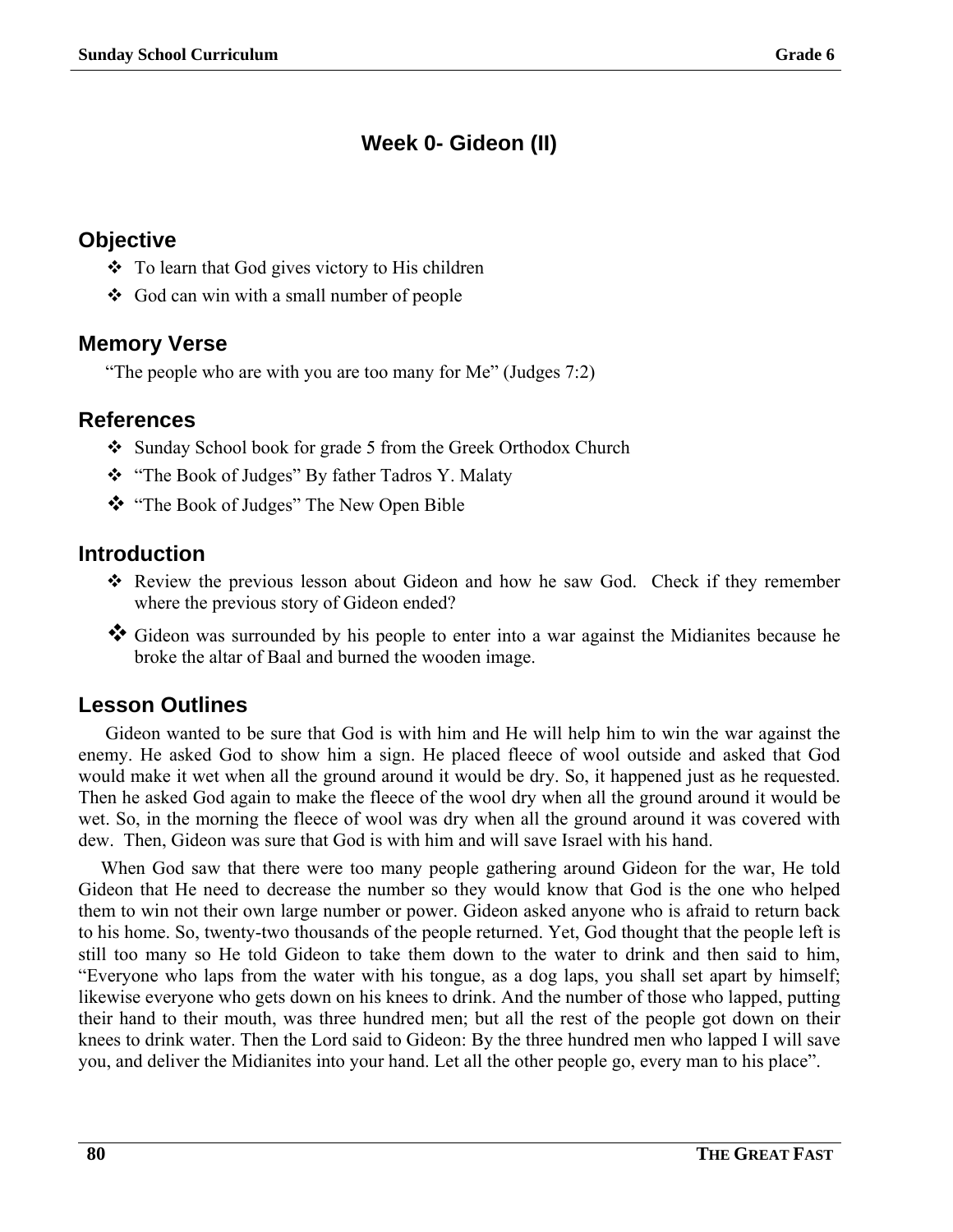And it happened on the same night that the Lord said to him, "Arise; go down against the camp, for I have delivered it into your hand. But if you are afraid to go down, go down to the camp with Purah your servant, and you shall hear what they say; and afterward your hands shall be strengthened to go down against the camp. Then he went down with Purah his servant to the outpost of the armed men who were in the camp. Now the Midianites and Amalekites, all the people of the East, were lying in the valley as numerous as locusts; and their camels were without number, as the sand by the seashore in multitude. And when Gideon had come, there was a man telling a dream to his companion. He said: I have had a dream: To my surprise, a loaf of barley bread tumbled into the camp of Midian; it came to a tent and struck it so that it fell and overturned, and the tent collapsed. Then his companion answered and said: This is nothing else but the sword of Gideon the son of Joash, a man of Israel! Into his hand God has delivered Midian and the whole camp." And so it was, when Gideon heard the telling of the dream and its interpretation, that he worshiped. He returned to the camp of Israel, and said: Arise, for the Lord has delivered the camp of Midian into your hand".

Gideon gave every man of the three hundred a trumpet and a torch inside an empty pitcher. They all surrounded the camp of the enemy. Then Gideon blew the trumpet in his had and all the men below the trumpet and broke the pitchers and they cried " The sword of the Lord and Gideon. Their enemy got scared and they fled. So Gideon wan the war just as the Lord told him.

## **Conclusion**

 God is the one who gives triumph and victory to his children. He chose Gideon and was with him all the way till he won the war with very small number of fighters, only 300 men.

- Write a story of one of the other judges of Israel.
- $\cdot$  Read the story of Gideon in the Bible in Judges 6-8.
- ❖ Search the web for things related to Gideon.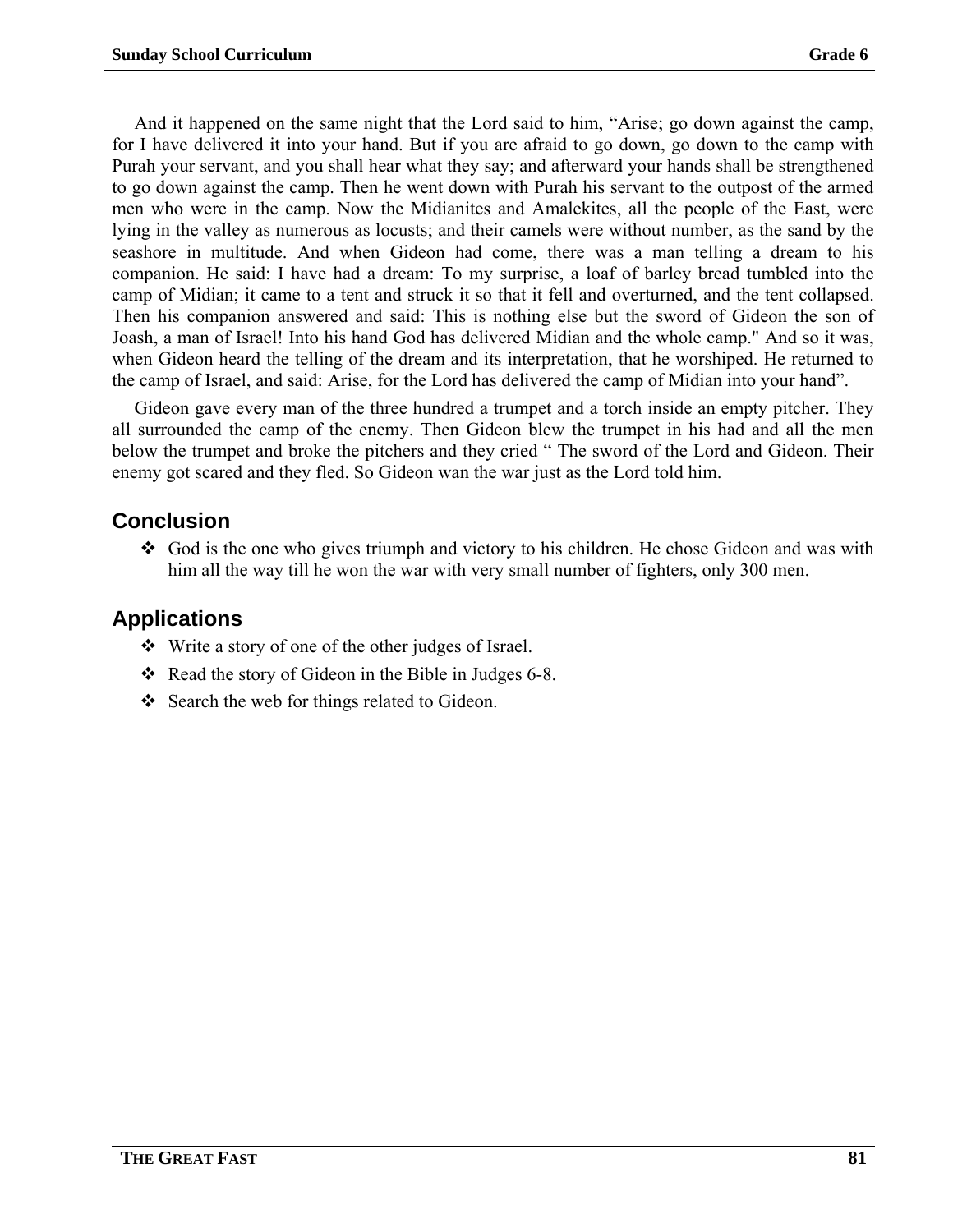## **Week 1- Fasting: Esther**

#### **Objective**

❖ Fasting strengthens our worship

#### **Memory Verse**

"Consecrate a fast call a sacred assembly" (Joel 1:14)

#### **References**

- The Book of Esther
- \* "The Interpretation of Esther" Sporting, Alexandria

## **Introduction**

- Where can you find the Book of Esther in the Holy Bible?
- Do you know who is Esther? And what did she do for her people?

## **Lesson Outlines**

Xerxes, king of India and Persia gave a banquet for all his officials. For 180 days he made a show of the riches of the imperial court with all its splendor and majesty. The king sent for his wife, as he wanted to show off her beauty to all the officials and all his guests. But the queen refused to come. This made the king furious. He issued a royal proclamation that Queen Vashti may never again appear before the king. The king made a search to find some beautiful young virgins to choose one of them to be queen instead of Vashti. Mordecai brought Esther his cousin to the king who admired her beauty and chose her to be queen instead of Vashti. Two of the palace eunuchs plotted to assassinate the king. Mordecai told the queen and the queen told the king. This good deed of Mordecai was written down in the official records of the empire. The king had appointed Haman a minister and ordered all his officials in his service to show their respect for Haman by kneeling and bowing to him. Mordecai refused to bow to Haman. Haman was furious when he realized Mordecai was not going to kneel and bow to him. He ordered all his servants to bow down to him they all bowed to him except Mordecai and Haman became very furious. Haman decided to kill all the Jews and took permission to do that.

A proclamation was sent to all rulers, governors and officials. It contained the instructions that on a single day all Jews were to be killed. When Mordecai learned of all that had been done, he tore his clothes in anguish. Then he dressed in sackcloth, covered his head with ashes... wailed loudly and bitterly. There was loud mourning among the Jews. They fasted, wept and wailed. Mordecai explained the situation to Esther and asked her to go and plead with the king and beg him to have mercy on her people. Esther advised Mordecai and the Jews to fast and pray for her, and not to eat or drink anything for three days and nights.

Esther entered the King's room and invited the king and Haman to a banquet she was preparing for him. The king and Haman accepted the invitation. Haman had the gallows built to have Mordecai hanged on it. The same night the king could not get to sleep, so he ordered the official records of the empire to be brought and read to him. The part they read included the account of how Mordecai had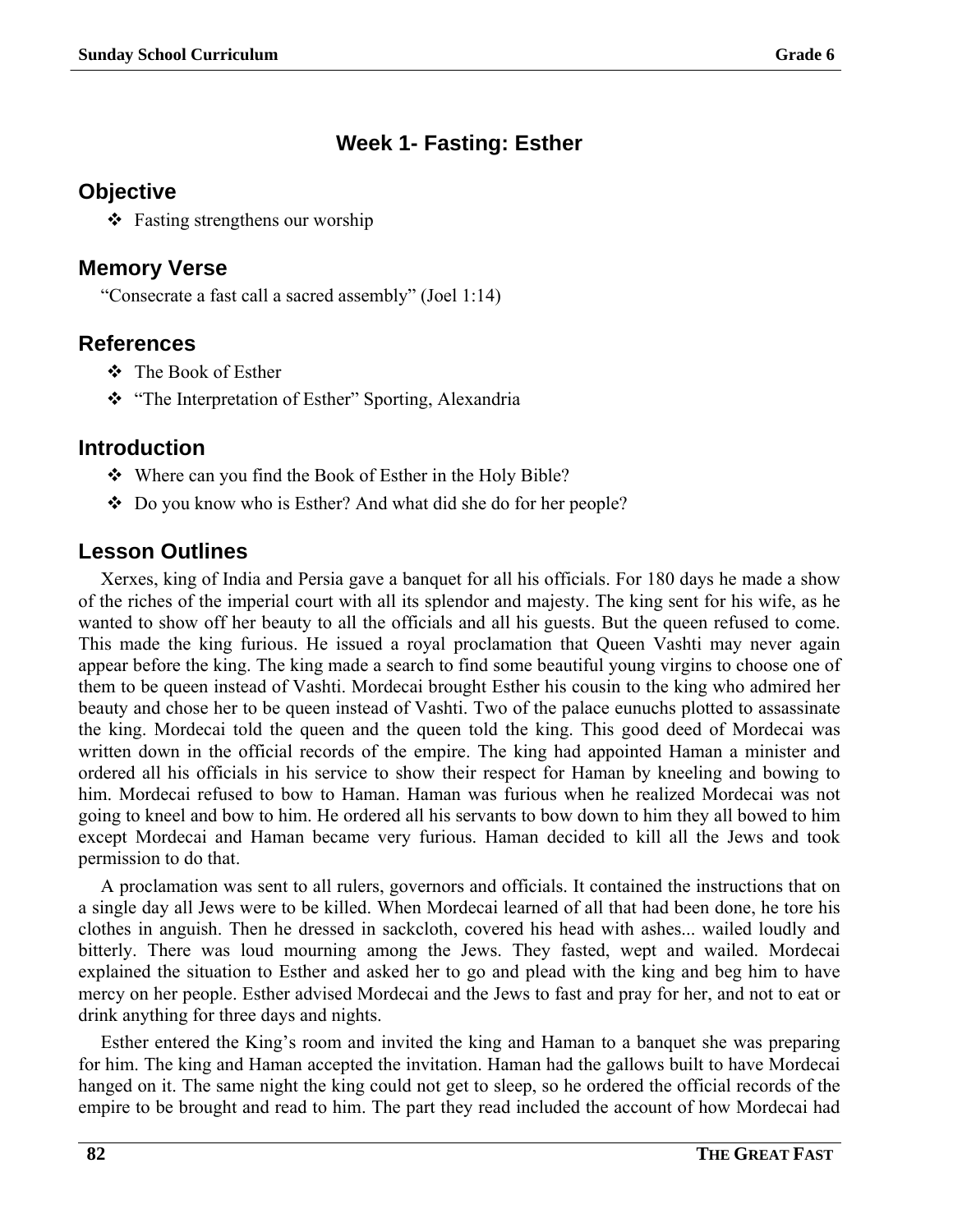uncovered a plot to assassinate the king. The king ordered Haman to get the royal robes and a horse, the royal crown and provide these honors to Mordecai. So Haman got the robes and the horse, and he put the robes on Mordecai. Mordecai got on the horse, and Haman led him through the City Square, announcing to the people as they went, "See how the king rewards a man he wishes to honor". Esther invited the king and Haman to another banquet. The king said to Esther, "Tell me and you shall have it. I'll even give you half the empire". Esther told the king about what Haman wanted to do with her and her people.

The king was furious and ordered that Haman would be hanged on the gallows which he prepared for Mordecai. The king gave his ring with the seal on it to Mordecai who quickly wrote letters and sent them to all towns ordering rulers and governors to protect the Jews and not to destroy them. The Jews observed the fourteenth and fifteenth days of Adar as holidays every year. These were the days on which the Jews had rid themselves of their enemies: They called the feast the Festival of Purim.

- The Servant should draw the children's attention to the fact that Esther the orphan girl could not deliver her people except by fasting and prayer. The case is also true with us, no matter how young we are, we can deliver the church if we fast and pray with submission.
- $\cdot \cdot$  He who digs a hole for his brother falls in it. This is a fact, which is always true. The children must apply this to their practical life.
- $\hat{\mathbf{v}}$  The children learn from the events of the lesson that when the church is in trouble, the members of Sunday School must begin their work by fasting and praying. The church nowadays is in need of people who can bear responsibility…those people who devote their life for worship, those people who have zeal like Esther, zeal without worship is useless.
- $\cdot \cdot$  In your lesson use a picture of the cross on which Mordecai was going to be hanged on.
- Let the children repeat the lesson's verse with you.
- $\div$  Read the details of the story in the Holy Bible. When you say that Esther advised her people to fast, encourage the children to fast Wednesday and Friday.

#### **Conclusion**

 By fasting and prayers demons go out, your self-control becomes strong, your worship becomes supported and you can attract many people to God.

#### **Applications**

 What do you know about: Esther, Xerxes, Haman, and Mordecai (this question should be answered in the notebook).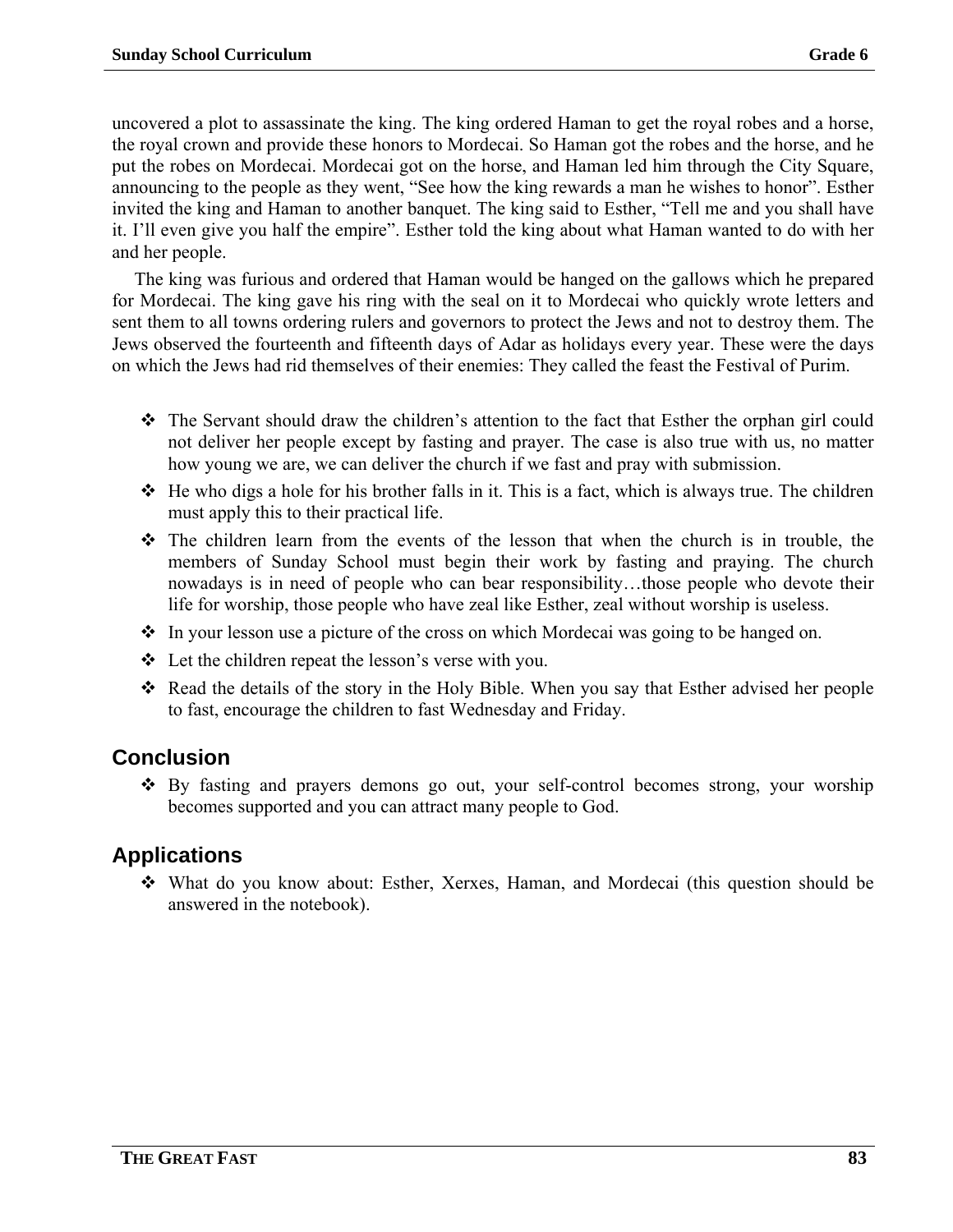## **Week 2- Offering Of Isaac**

### **Objective**

Obedience to God

## **Memory Verse**

"You shall love the Lord your God with all your heart, and with all your soul, and with all your strength and with all you mind" (Luke 10:27)

## **References**

❖ Genesis 22

## **Introduction**

- What is the name of Abraham's only begotten son?
- $\div$  What is his wife's name?
- When was Isaac born?

## **Lesson Outlines**

Abraham loved Isaac his son very much. The Lord tested Abraham by saying: "Abraham, Abraham, take your only begotten son whom you loved and offer him to Me as a sacrifice".

What did the Lord order Abraham to do? Why?

Abraham loves the Lord and knows the verse "You shall love the Lord your God…" He called to Isaac his son. The boy went to him quickly as he was obedient to his parents. He said to him, "Isaac, carry the wood for the sacrifice and walk with me to the mountain to offer a sacrifice to God". That happened in the early morning. Abraham ordered the servants to cut the wood, put it on his donkey and he, his son, and the servants went on a long journey that took three days. On the third day, they reached the mountain. Abraham ordered his servants to wait. He said to them, "Stay here... the boy and I will go over there and worship and then we will come back to you". Abraham made Isaac carry the wood for the sacrifice and he himself carried a knife and live coals for starting the fire. As they walked along together, Isaac said, "Father". He answered, "Yes, my son?" Isaac asked, "I see that you have the coals and the wood, but where is the Iamb for the sacrifice?" Abraham answered, "God Himself will provide one".

- Who carried the wood?
- $\triangleleft$  Who would provide the lamb?
- Who remembers the verse?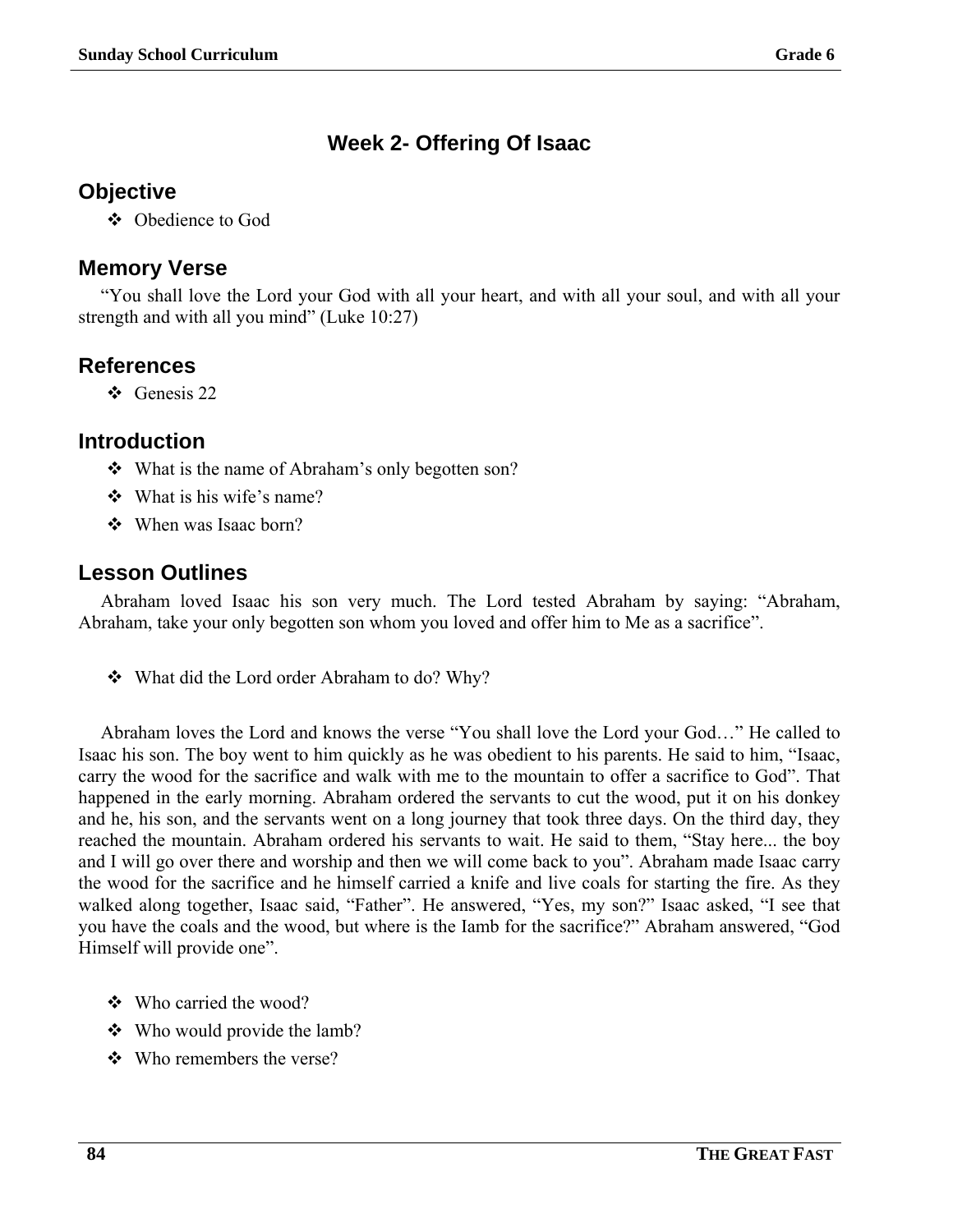Abraham built an altar and arranged the wood on it. Isaac looked around but the lamb was not there, but he was sure that God would provide the lamb. Then Abraham declared, "You my son, are the sacrifice". Isaac neither refused nor escaped. He was sure that the Lord is good and what He desires is good. Abraham tied up his son and placed him on the altar, on top of the wood. Then he picked up the knife to kill him. But the angel of the Lord called him from heaven, "Abraham, Abraham". He answered, "Yes, here I am". "Do not hurt the boy or do anything to him" he said. Now I know that you honor and obey God because you have not kept back your only son from me". Abraham looked around and saw a ram caught in a bush by its horns. He went and got it and offered it as a burnt offering instead of his son. Abraham and Isaac, his son went back happily. Isaac was a symbol of our Lord Jesus Christ who offered Himself as a sacrifice on the cross to redeem people.

- $\triangleleft$  How did the Lord test Abraham? Why?
- Whom did Isaac stand for?

#### **Conclusion**

• God is the most important thing in our life and he should be obeyed above all our feelings, desires. He should also be obeyed above all other men.

- $\bullet$  Give something you like to a poor child to learn the spirit of sacrifice.
- Write the story of offering Isaac as a sacrifice and read it to your parents and brothers.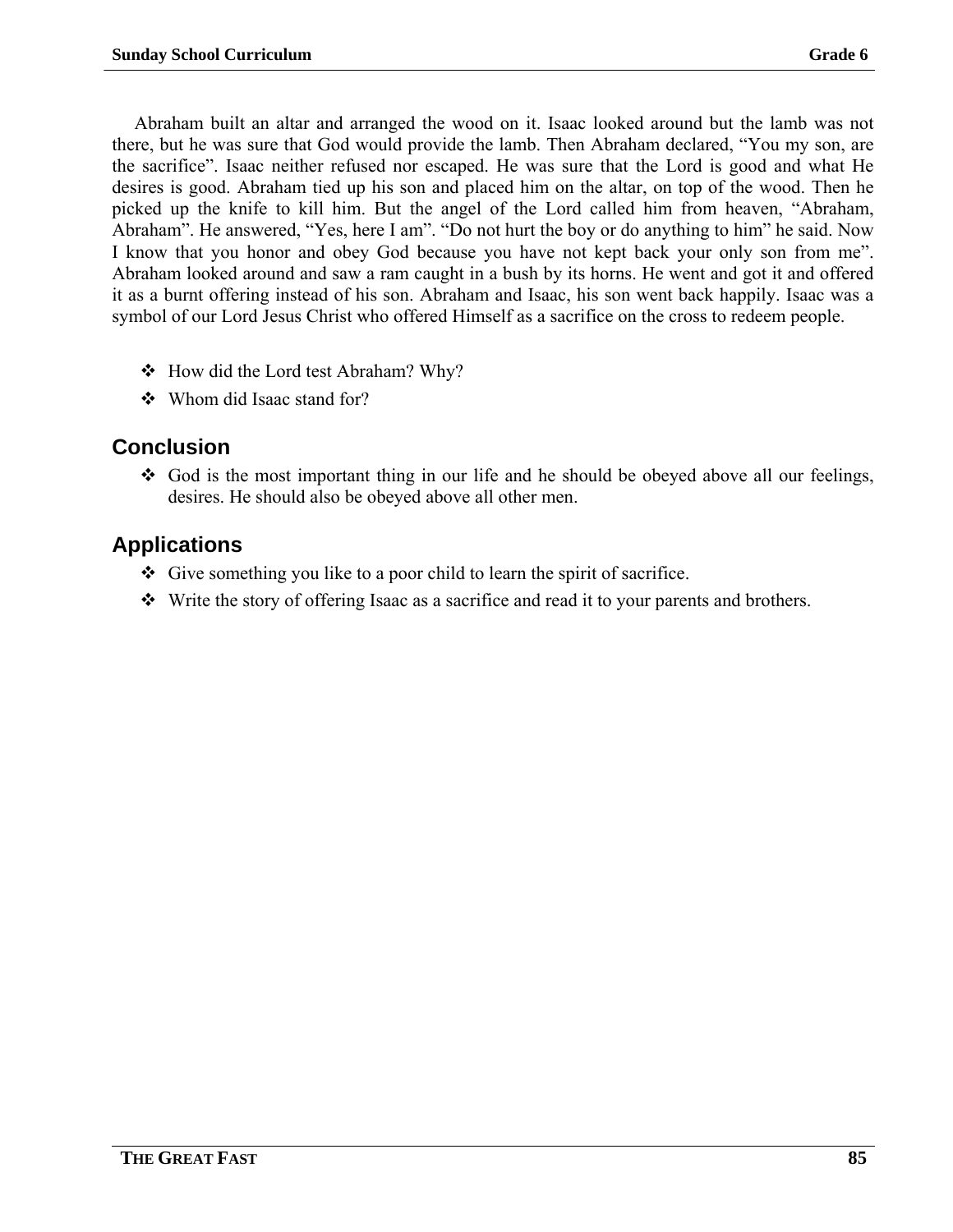## **Week 3- Confession**

#### **Objective**

 $\triangleleft$  Standing firm in Christ.

## **Memory Verse**

"If we confess our sins, He is faithful and just to forgive us our sins and cleanse us from all Unrighteousness" (1 John 1:9)

## **References**

\* "Let us go to church together -Repentance and confession -My Lord, I confess to You" booklets from Sporting, Alexandria

## **Introduction**

- As a Servant, list all your sins precisely, pray and remember what you should confess, go to confession and receive communion.
- What is a sacrament?
- What is the meaning of an ecclesiastical Sacrament? It is a consecrated work through which a believer receives an invisible grace through visible material.
- How many sacraments are there?
- How is a sacrament fulfilled? A lawful priest utters some holy words, which are known, and uses a known material such us water in Baptism.

# **Lesson Outlines**

In the lesson about Baptism, we know that we through Baptism acquire a new nature, but we live in the world so we may make mistakes. How can we clean ourselves from these mistakes? Through new washing and clean clothes... Tell the children the story of the washing of the disciples' feet. (John 13).

During the Last Supper, on Maundy Thursday, the Lord Jesus Christ poured some water into a vessel and asked His disciples to draw near so that He might wash their feet. Peter said, "No, Lord…" but Jesus said to him, "If I do not wash your feet, you will no longer be My disciple". Peter said, "Lord... then wash my hands and head too". All of you are clean... whoever has taken a bath is completely clean, and does not have to wash himself, except for his feet, to clean himself from the dust of the world, i.e. sin "If we say we have no sin we deceive ourselves and the truth is not in us". Sin is like pus in the wound... If we do not clean it, it will corrupt the wound and then you have to put a cleansing material on the wound. Thus you have to confess and then receive the Holy Body and Blood of Christ.

#### **I. What Makes Confession Lawful?**

- 1. Confession should be to a priest (John 20:23).
- 2. You must examine your conscience and count your sins, which you made against the Lord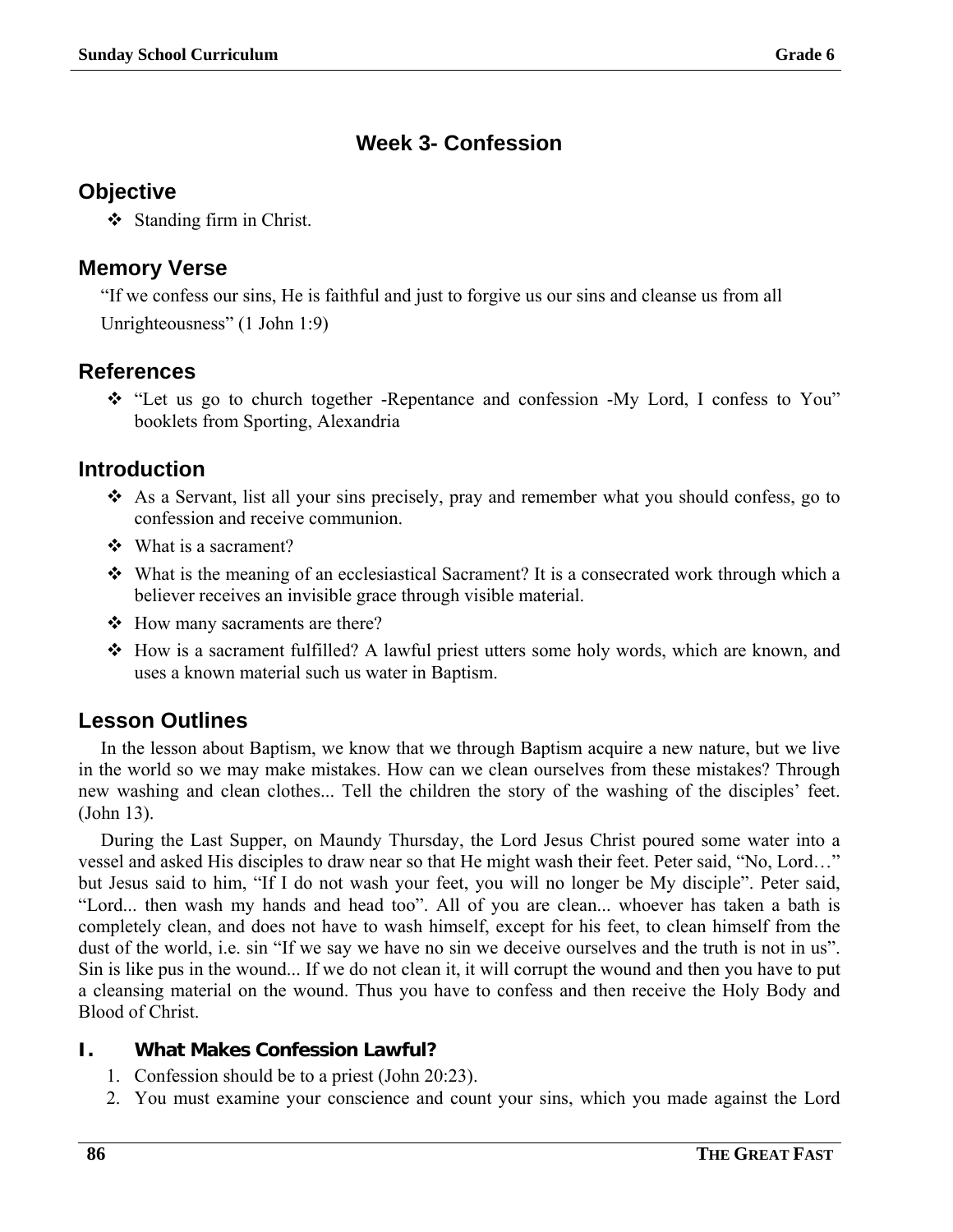and against your neighbors.

- 3. You should feel how ugly and horrible sin is. You should repent and have the intention of not returning to it through the grace of God.
- 4. You should come to the priest, bow before him, make the sign of the cross, say the Lord's Prayer, and confess your sins precisely without hiding any sin.
- 5. You must not mention any names during confession lest you should reveal their mistakes.
- 6. You should obey the priest and follow his advice.
- Why was the sacrament of penance and confession set?
- Why did the Lord take flesh and became man?
- When and how did our Lord lay the foundations of this Sacrament?
- $\div$  What are the conditions that make confession lawful?
- $\div$  Mention the verse: If we confess our sins

#### **Conclusion**

 Like washing our cloth regularly to be clean, so is confession to the soul. It is a regular washing process from our sins so that we are spiritually clean and ready for communion.

- 1. The children should practice the following:
	- Prayer
	- Reading the Word of God
	- Attending the Holy Mass in the early morning
	- ❖ Not to swear
	- $\div$  Not to call others names
	- Repent, confess ad receive communion.
	- Read John 6 as a home assignment for next lesson.
	- Confess at least once a month.
	- Create a spiritual diary for the students to follow on their regularity in these spiritual habits.
- 2. The servant should accompany the children to confession at least once a month.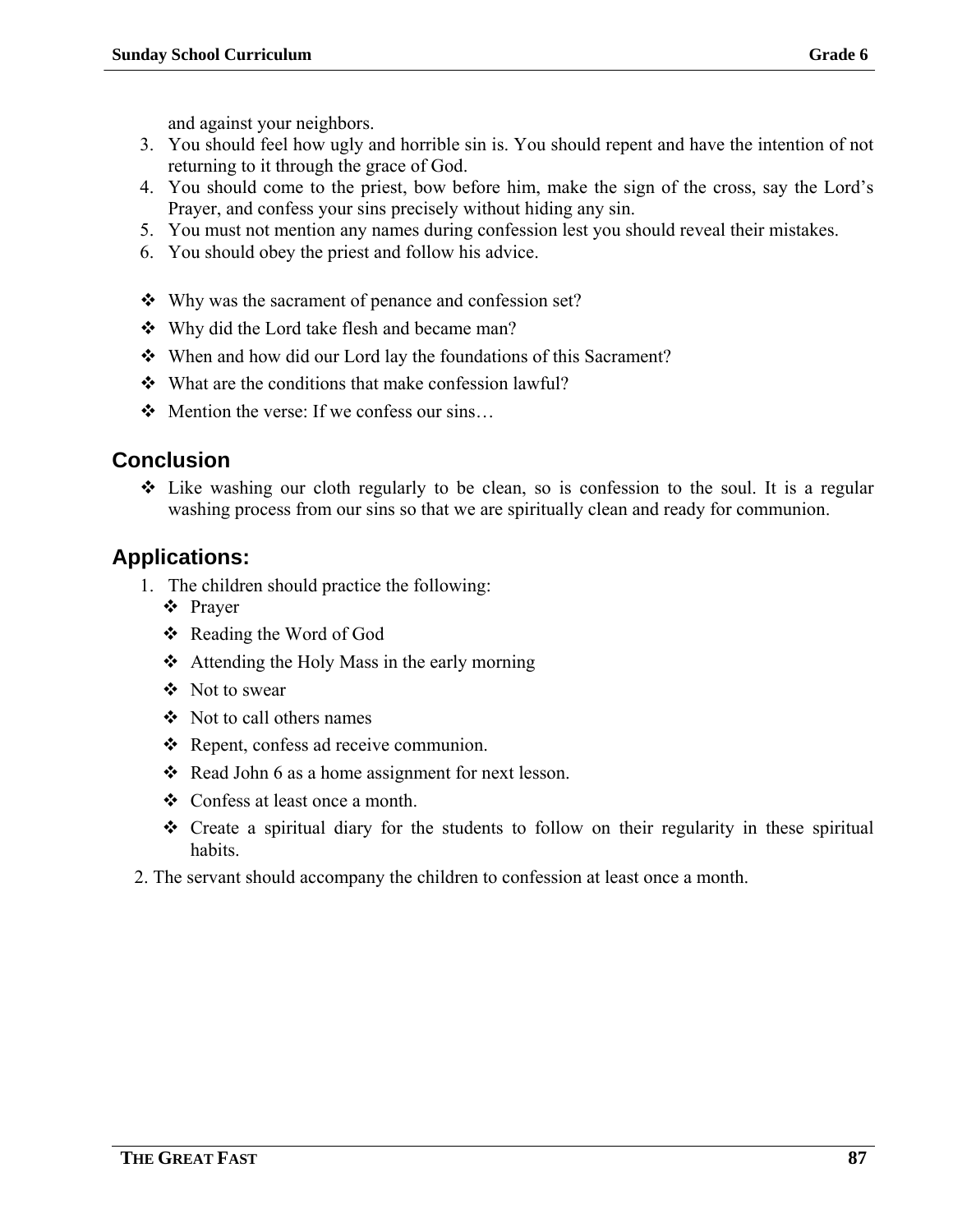## **Week 4- The Talents: Rewarding the Hardworking Man**

#### **Objective**

 Encourage the children to use their talents in serving God and refer to the lazy man who is punished for hiding this talent in the dust.

### **Memory Verse**

"Give an account of your stewardship" (Luke 16:2)

## **References**

- $\div$  Matthew 25:14
- \* "St. Matthew's Gospel" Fagala, Page 106,107

#### **Introduction**

- Review the previous lesson.
- $\cdot \cdot$  The Servant reads the parable of Talents in Matthew 25:14-30 then he asks about the points of this parable. Of course you will feel ashamed if somebody calls you a servant, but what we mean by "servants" is people who are loyal to their masters.

## **To The Servant**

- 1. You have been entrusted with a precious property, i.e., the children whom you have to serve. They need your effort and care. This is the property of which you will hand in a complete account... Examine yourself... did you trade with them and win other children or did you leave them as they are or did you neglect what the Lord had given to you?
- 2. Remember each one of them when you pray... Be a good model for them. Woe to him by whom temptations come.
- 3. Consider the talents that God has given you and see how you traded with them (Knowledge health -time - the members of your body).
- 4. Contemplate the case of the Dishonest Steward who invested what would be taken from him in order to prepare a happy living for himself later on. Compare this with the matters pertaining to this world, which will be taken from us after death, and consider how we must trade with them in the hope that we may gain eternal life (Luke 16:1-13).

## **Lesson Outlines**

One day, the master of some servants had to travel. He called his servants and entrusted them his property. To one he gave five talents, to another two, to another one (A talent of silver equals thirty Egyptian pounds). The master wanted his servants to work and trade and because when he comes back they would "Give an account of your stewardship" (Luke 16:2).

What are the talents?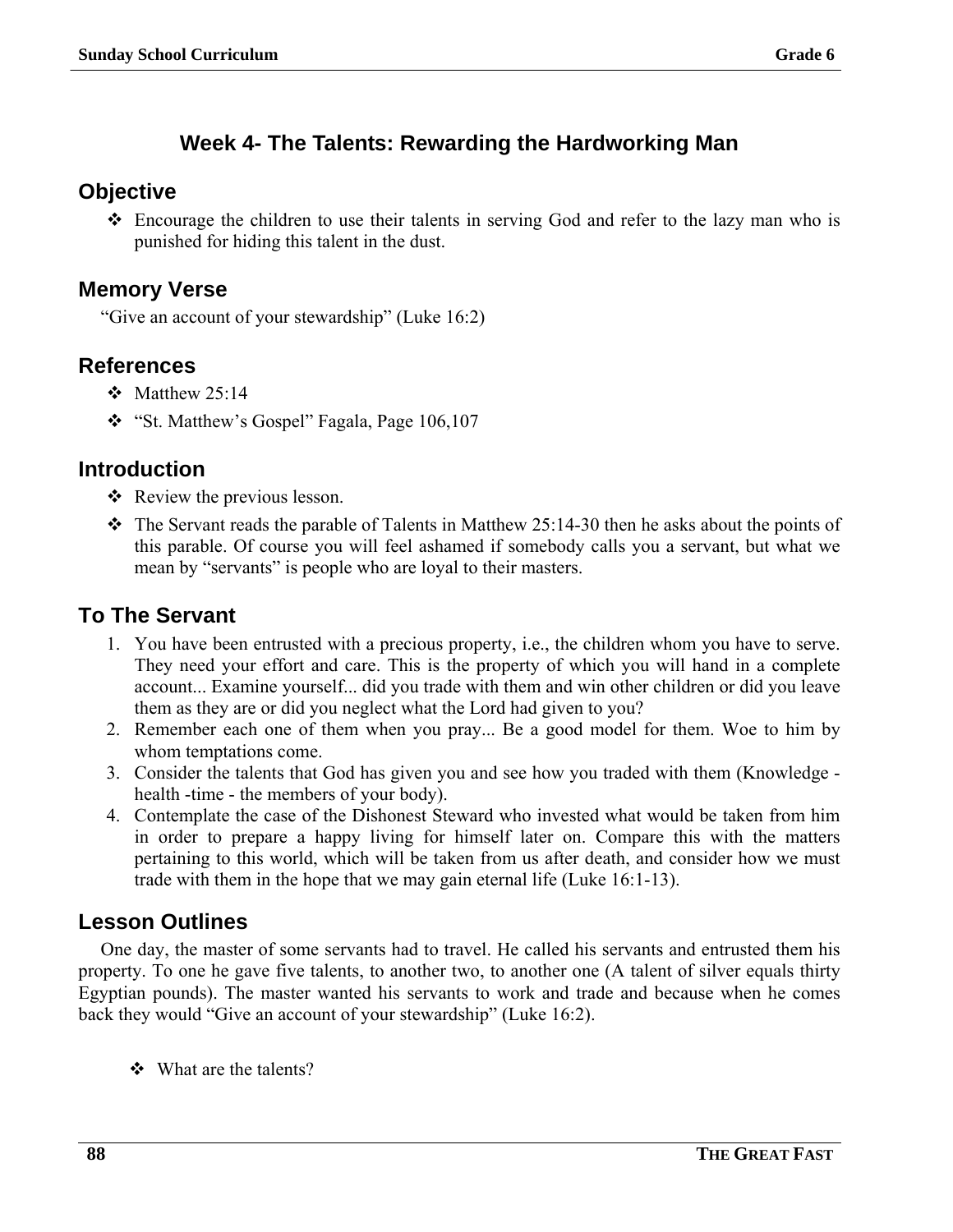Talents are gifts like wisdom, thinking, discrimination, will, arts, science (knowledge), etc. It is also found in each member of our body. As for us, has the Lord given us talents? The Lord does not give us property all the time, but sometimes He gives us potentialities.

- What is your talent?
- $\div$  The Servant helps the children to discriminate their talents and potentialities, which God gave each one of them.

We can all pray and prayer is the most important talent, as through prayer, the gates of heaven open. Prayer is the means through which we get food for our life. Samir can deliver a speech; Monica can play the piano; John is intelligent; Peter and Andrew are clever at playing basketball; all of us have the talent of reading as we joined schools and we can read.

- How many talents did the first servant receive?
- ❖ How many talents did the second servant receive?
- ❖ How many talents did the third servant receive?
- Let us repeat together: Give an account of your stewardship.
- What did the servant who took the five talents do? He worked hard and sincerely. He was honest...

The money increased. The servant who took the two talents struggled honestly and the money increased. But the servant who took one talent dug the land and hid it. He is a lazy servant.

- What do you think of a Sunday School child who takes the alms money from his parents and spends it?
- $\triangleleft$  What do you think of a child who neglects his homework?

Many people began with a small simple business, but through honesty, hard work, and almsgiving, they became great traders. Many technicians began by establishing small workshops, but through good manners and honesty, they became rich and great technicians. Many children love reading books and reading a lot helped them to become scientists.

- $\cdot$  What is the good manner necessary for the simple worker, the Christian trader, the child…
- We are the servants who serve our Lord Jesus Christ.

#### **Conclusion**

We shall stand before Him one day to give account for what we did, and He will ask us about each talent He gave us. He will say to us, "Give an account of your stewardship". If we are honest, He will say to us, "well done".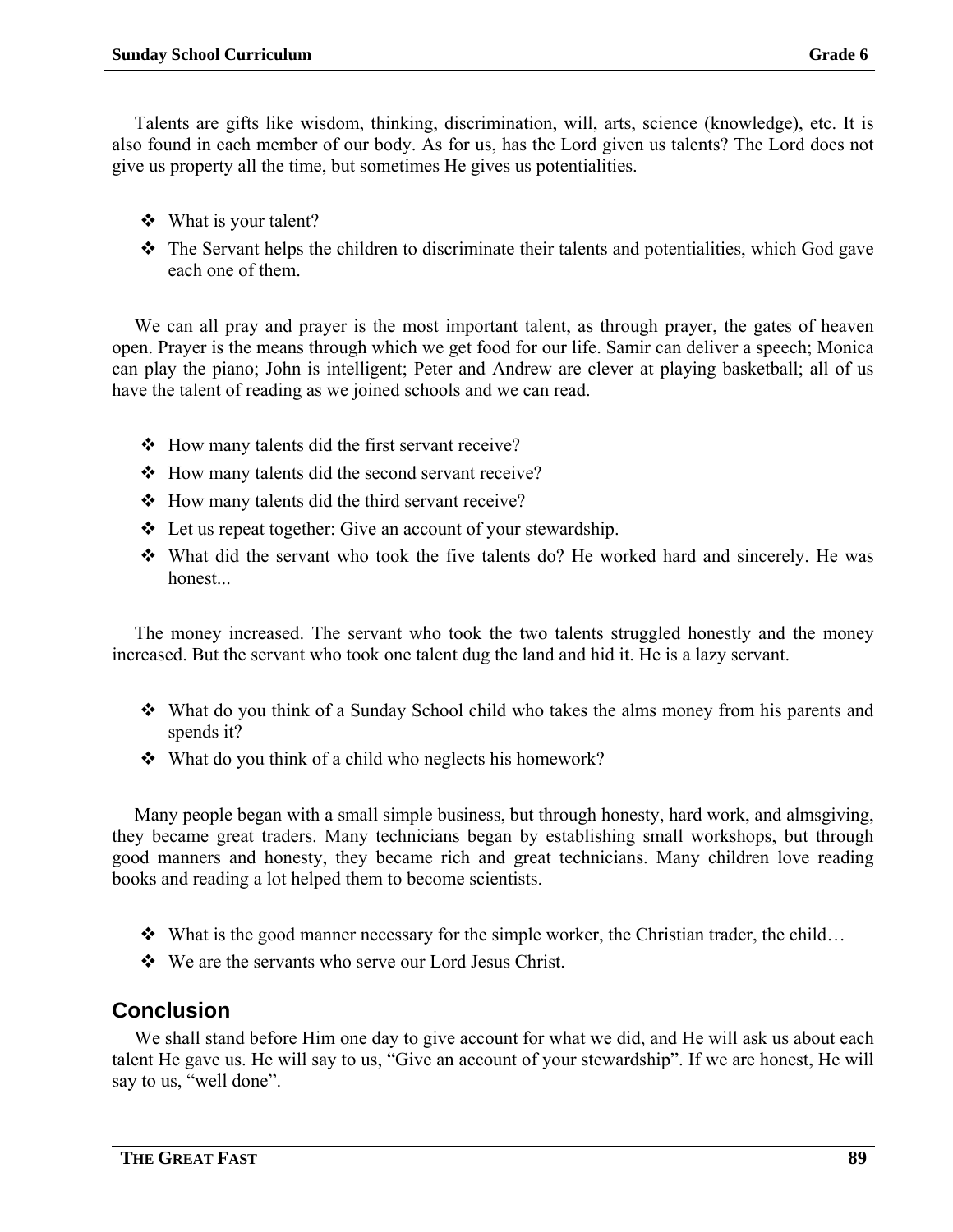- Which one of the three servants traded and won?
- \* How many talents did the first win? The second? The third?
- Say the verse…

- 1. Place the mark X (wrong) before the talents or the gifts that lose or use it wrongly and the mark  $\sqrt{(right)}$  before the talents you use to glorify God.
	- $\div$  I befriend bad people ()
	- $\cdot \cdot$  I read a story for my younger brother ()
	- $\div$  I tease my friend ()
	- $\div$  I sing hymns ()
	- $\div$  I help the poor ()
	- $\div$  I write neatly ()
	- $\div$  I spend money foolishly ()
	- $\div$  I am happy ()
- 2. Rearrange the following words:
	- Stewardship -Give -your -of -an -account
	- Much -over -you -set -will -I -little -a -over -faithful -been -have -you.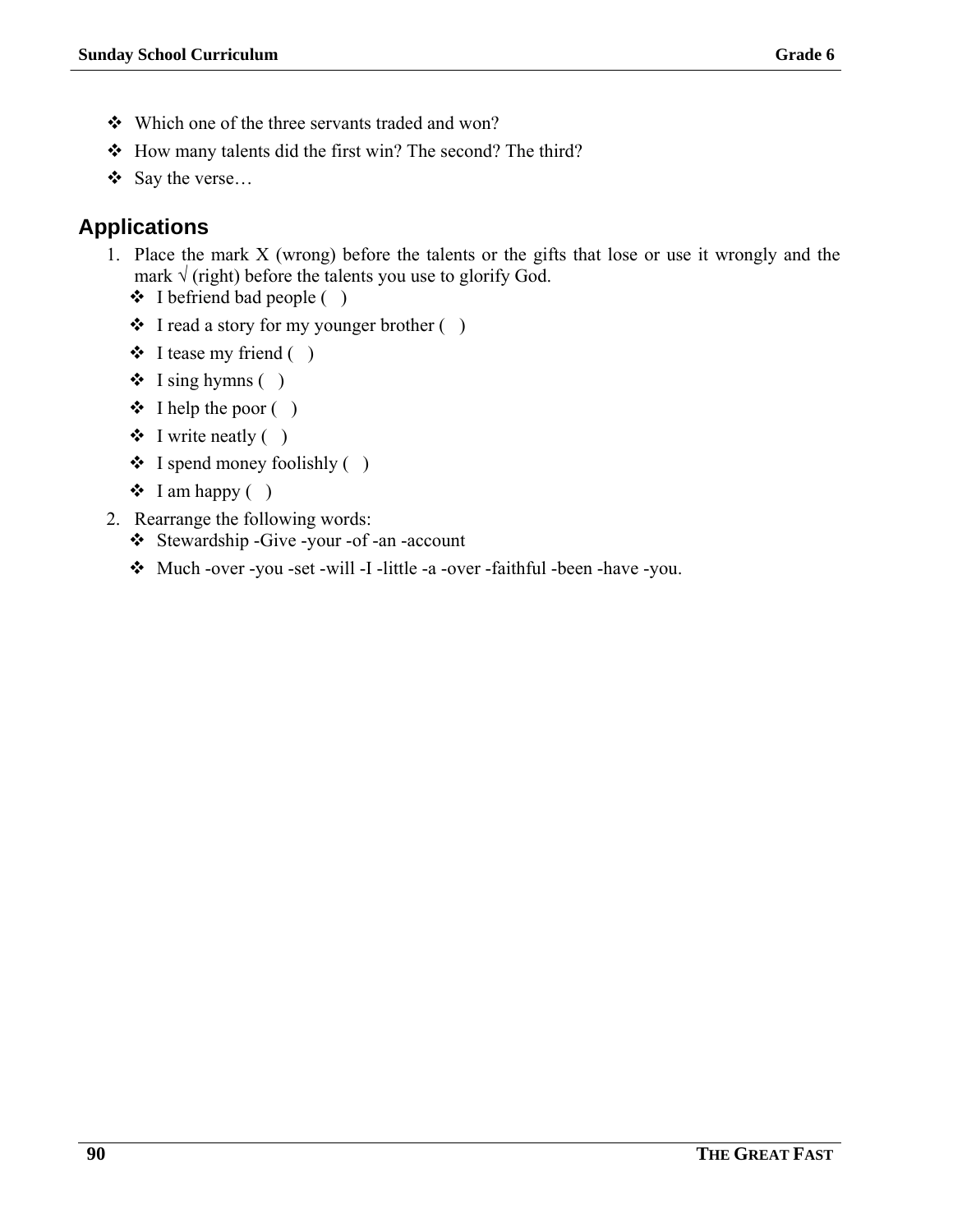## **Week 5- Christ Washes His Disciples' Feet**

#### **Objective**

Christ's modesty and self-denial.

#### **Memory Verse**

"A new commandment I give you, that you love one another" (John 13:34)

#### **References**

John 13

#### **Introduction**

- Where did the Lord Jesus and His disciples meet the day before the Passover Festival?
- ❖ Why is this Festival now called Maundy Thursday?

#### **Lesson Outlines**

The concept of Christ's washing His disciples' feet: "Do you understand what I have just done to you?" He asked. You call me Master and Lord, and it is right that you do so, because that is what I am. I, your Lord and Master, have just washed your feet. You, then, should wash one another's feet". A new Commandment "All of you are clean... all except one". We know, for sure that He meant Judas, as it was Judas who betrayed his Master. Although the Lord knew this, He washed his feet...

- Do we have this standard of love?
- Do you want to be a disciple to Christ? Serve others... Remember what Jesus did…

## **Conclusion**

- Christ, the Lord of heaven and earth, the Lord of hosts, washed the feet of His disciples to teach us how to be humble.
- So to what extent are we humble with those we live with following the example of the beloved Jesus?

- $\clubsuit$  Rearrange the words of the verse: another -a -one -new -love -commandment. you -I -that you -give.
- Answer the following question: What are the deeds that you can perform to make all the members of your family happy?
- Read Luke 22.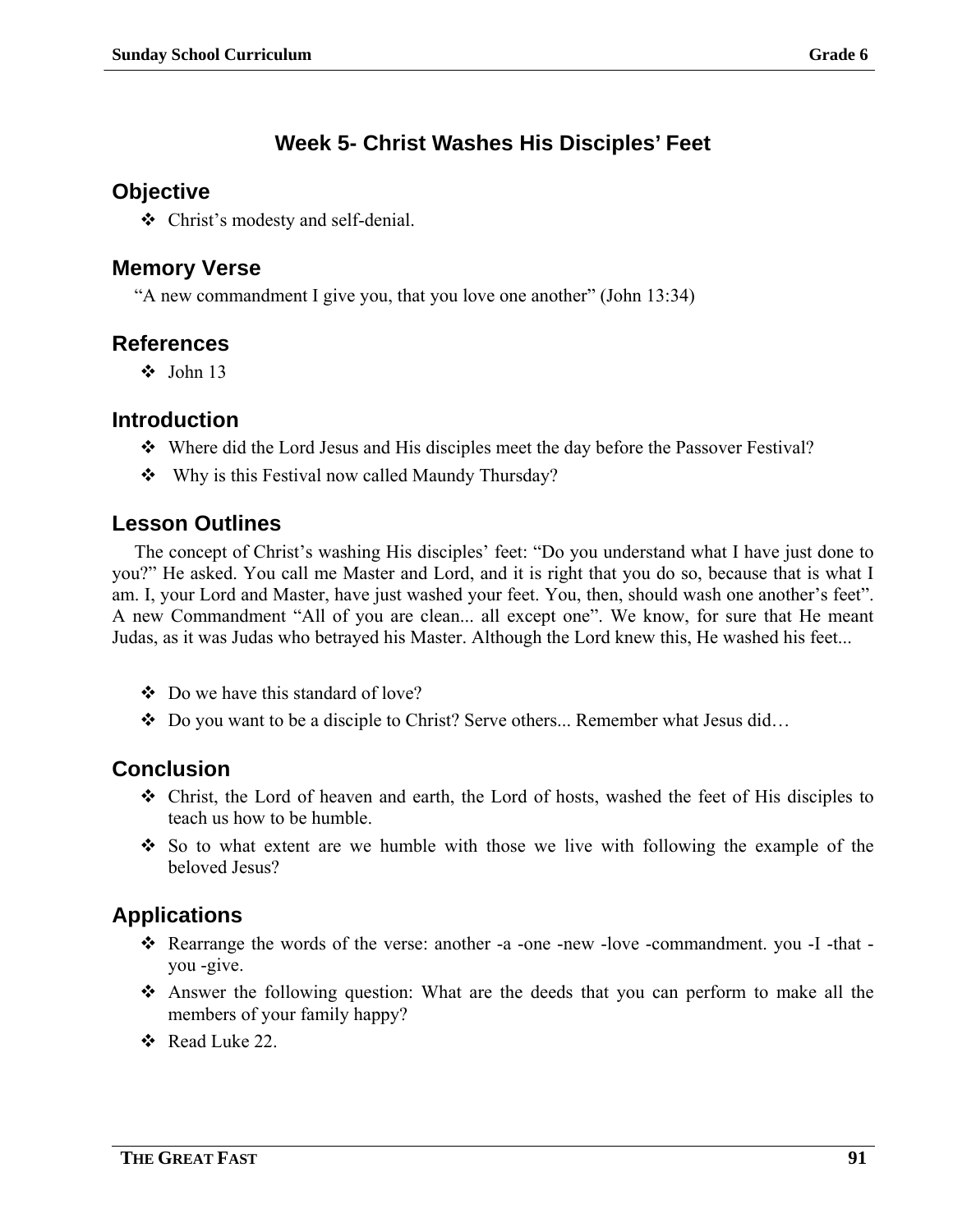## **Week 6- The Holy Week**

## **Objective**

 $\triangleleft$  The passions of Christ purify us of diseases.

## **Memory Verse**

"Lord, remember me when you come into your kingdom" (Luke 23:42)

## **References**

- Luke 22
- Mathew 23,24,25,26,27
- "With Christ in His Passions, Death and Resurrection" Guiza
- "Contemplation on the Passions of Christ and His Resolution" H. H. Pope Shenouda III

## **Introduction**

- The Holy Week is probably the most important spiritual week through out the year in the church.
- During this week we participate and walk the path of the Lord Jesus to the cross. We have to concentrate on prayers only and forget about TV and music and all the earthly distractions.

# **Lesson Outlines**

The church contemplates the passions of Christ and all the events that took place till Resurrection during the Holy Week:

#### **I. Lazarus Saturday**

On that day, we commemorate the bringing of Lazarus back to life. In the house of Lazarus in Bethany they prepared a dinner for Jesus. Many people came to Bethany to see the man whom Jesus raised from death.

#### **II. Palm Sunday**

The next day, crowds of people came out to meet Jesus when He entered Jerusalem. The crowds took the branches of Palm trees and went out to meet Him, shouting: "Hosanna to the Son of David! Blessed is He who comes in the name of the Lord."

## **III. Public prayer for the Repose of the Dead (Requiem)**

Prayers for the repose of the dead are forbidden in the Passion Week, so after the liturgy on Palm Sunday, the church performs a public requiem. The sanctuary doors are to be closed, the sanctuary veils are drawn, and prayers for the repose of the dead are raised.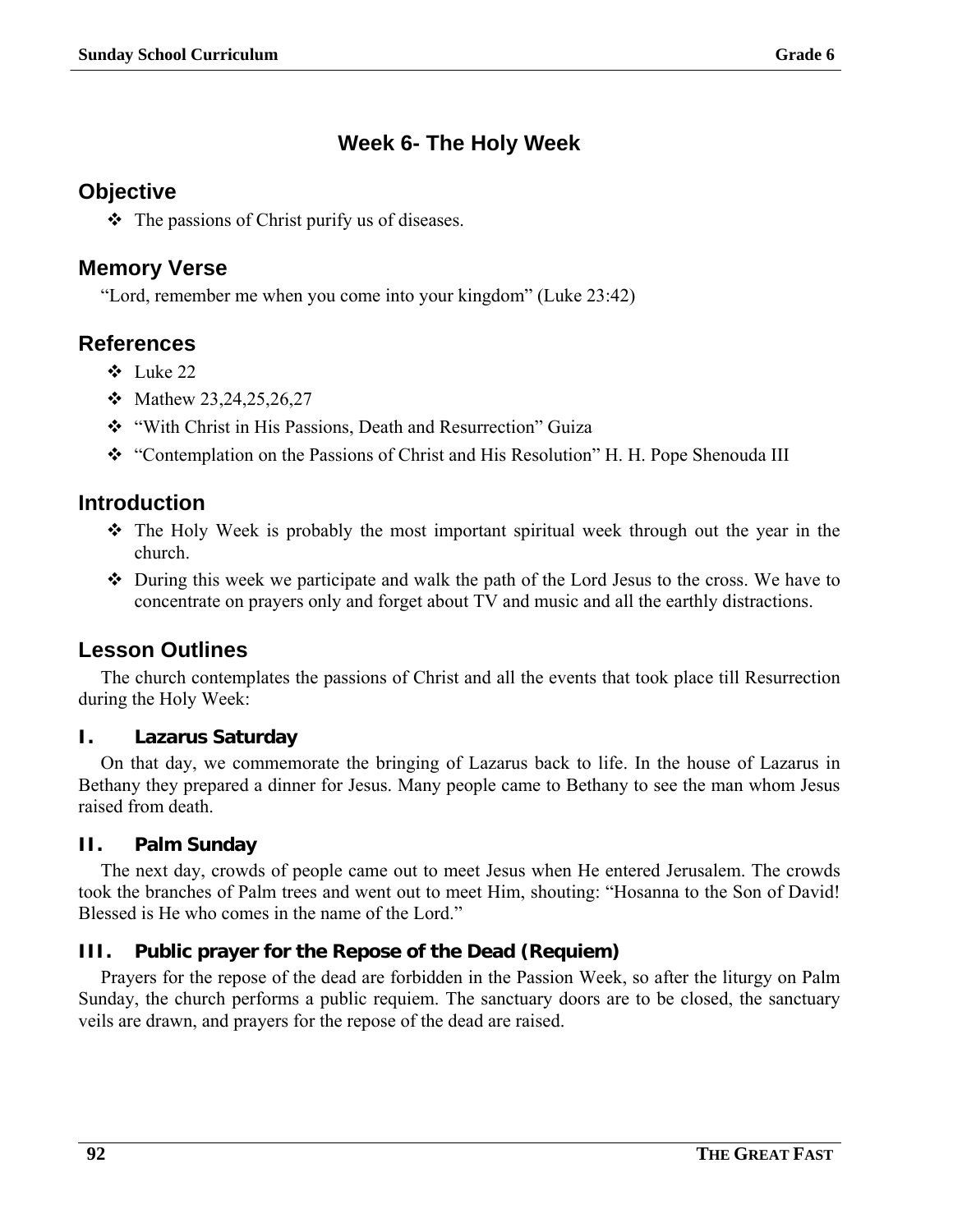#### **IV. Prayers of the Holy Pascha**

The word "Pascha**"** means **"**Passover" and it refers to the destroyer when he passed over the houses of the Hebrews which were sprinkled with the blood of the Passover lamb which in turns stands for the sacrifice of the Cross ("Pascha" in Coptic and "Fissh" in Hebrew).

#### **"Pascha" is the name given to the period between Palm Sunday and Good Friday.**

The Passover lamb was selected and kept from the tenth day of Nisan (Abib) till the fourteenth day Of Nisan, then, it was offered as sacrifice. That is why the doors of the sanctuary are shut after the Palm Sunday and are kept closed for four days without any liturgies till Maundy Thursday, then they are shut again till the celebration of the Holy Burial on Good Friday. The Pascha prayers are raised in the Second Chorus of Church indicating that Christ suffered and was crucified outside the camp. During Pascha prayers the church sings the hymn of "To You is the Power and glory". This hymn is taken from Revelation 5:12.

#### **A. Monday**

Jesus left Bethany in the morning and on His way to Jerusalem, He was hungry and He cursed the fig tree, which did not bear fruit. Then He went to the temple and drove out those who were buying and selling and He spent the whole day teaching the people in the temple. He left the envious chief priests and went to Bethany to spend the night there.

#### **B. Tuesday**

Jesus left Bethany in the morning. As He walked along the road, He saw that the fig tree dried up and died. A conversation took place between Jesus and the high priests. He warned the Pharisees and gave many parables about the kingdom of God.

#### **C. Wednesday**

The Lord of Glory retired in Bethany, as He wanted to be alone for sometime. The Council of the seventy high priests (the Sanhedrin) held and Judas made a plot and betrayed Jesus to the chief priests. Judas started looking for good chance to hand Jesus over to them. This day is called Job Wednesday because of the severe pains that Job suffered. Prophet Job was patient and in his patience, he became a symbol of Christ.

#### **D. Maundy Thursday**

The Lord came back to Jerusalem. He ate the Passover meal with His disciples then He washed their feet. He handed them the Sacrament of the Holy Communion and then went out to the Mount of Olive to pray. That is why in the arrangement of the prayers that are raised on Maundy Thursday, the prayer of the blessing of water and washing of the feet are performed then the Holy liturgy is celebrated. There He was arrested and taken to the house of Caiaphas, then to the Council.

#### **E. The Good Friday**

Caiaphas questioned Jesus and accused him of blasphemy because He said that He was the Son of the Living God. Pilate questioned Jesus for the charge of being King but He said, "My kingdom is not of this world." The Lord of Glory was crucified accepting death on behalf of humanity, and He himself became our Pascha. He was offered as a sacrifice for us and His blood became eternal Salvation to us.

The Crucifixion Icon is to be decorated with roses, flowers, candles and censors. At 6 O'clock (12 at noon) the time when the Lord our Savior was crucified. The honest thief's words are to be said, "Lord, remember me when you come to Your kingdom. Candles are to be put out between 6 and 9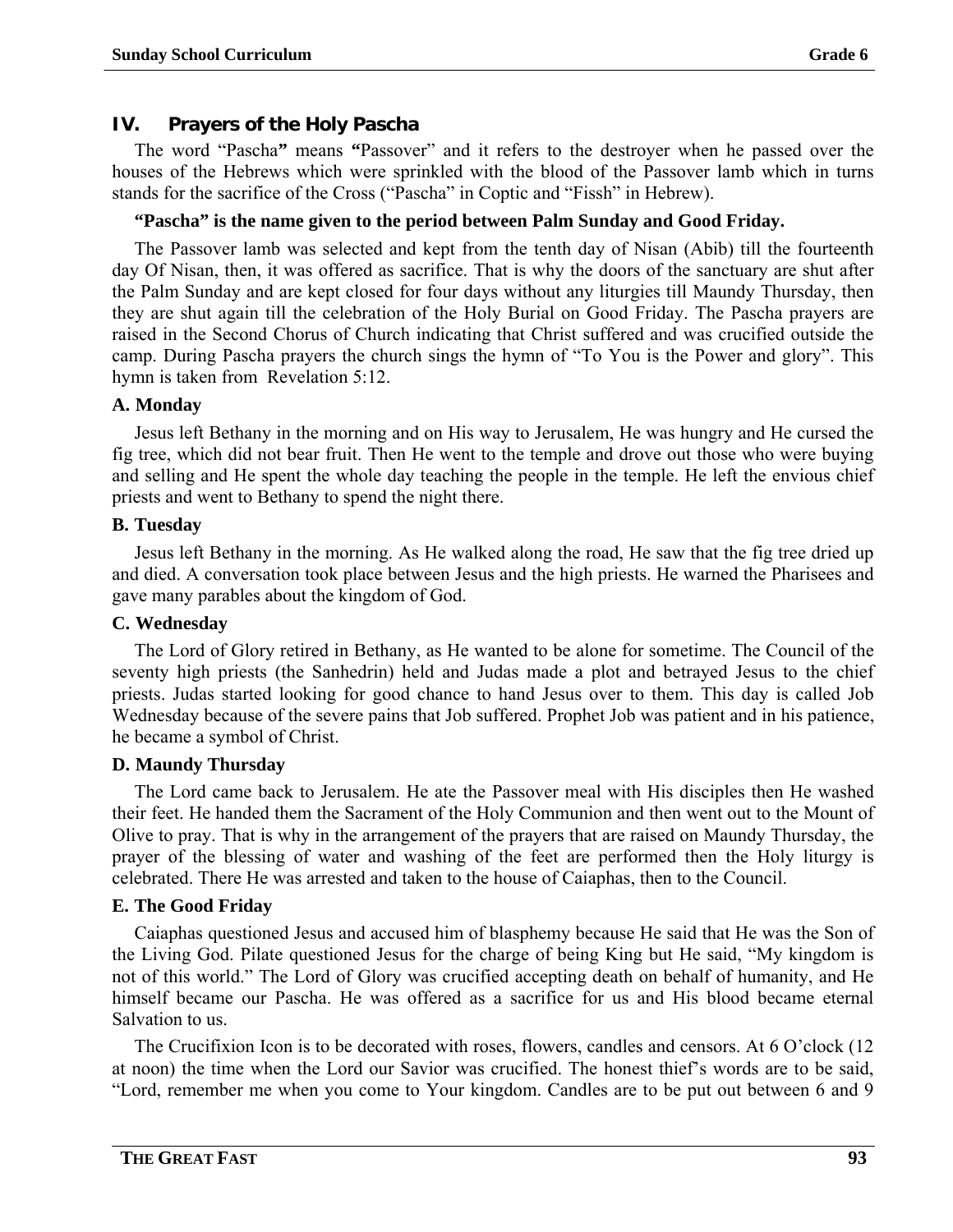O'clock to remind the people of the darkness that took place on the earth at that time. At 12 O'clock we bow in worship to God asking for his mercy one hundred times towards the east, then one hundred times towards the west, then one hundred times towards the north, then one hundred times towards the south to show that we worship Christ who is crucified for us, and through His crucifixion, He redeemed the believers in all parts of the earth. Then we make the procession of the Crucifixion Icon, and the burial Icon.

#### **F. Holy Saturday**

Prayers are raised in the church all the nightlong. This night is called Apocalypse, i.e. the Revelation as the whole Book of Revelation is read that night and sweet hymns like those of the angels are sung all over the night.

#### **G. The Eve of the Resurrection**

The Easter Mass continues till after midnight as the Lord Christ rose at Dawn on Sunday.

#### **Conclusion**

 $\cdot$  "In the world you have tribulation, but be of good cheer I have overcome the world" (John 16:33).

- The Servant holds a discussion with the children about the events of that week and the children write notes in their notebooks whenever possible.
- The children sing the hymns of this week especially "thok te ti gom…", "Remember me...", so that they may be able to participate in the church prayers.
- The children read Mathew 28.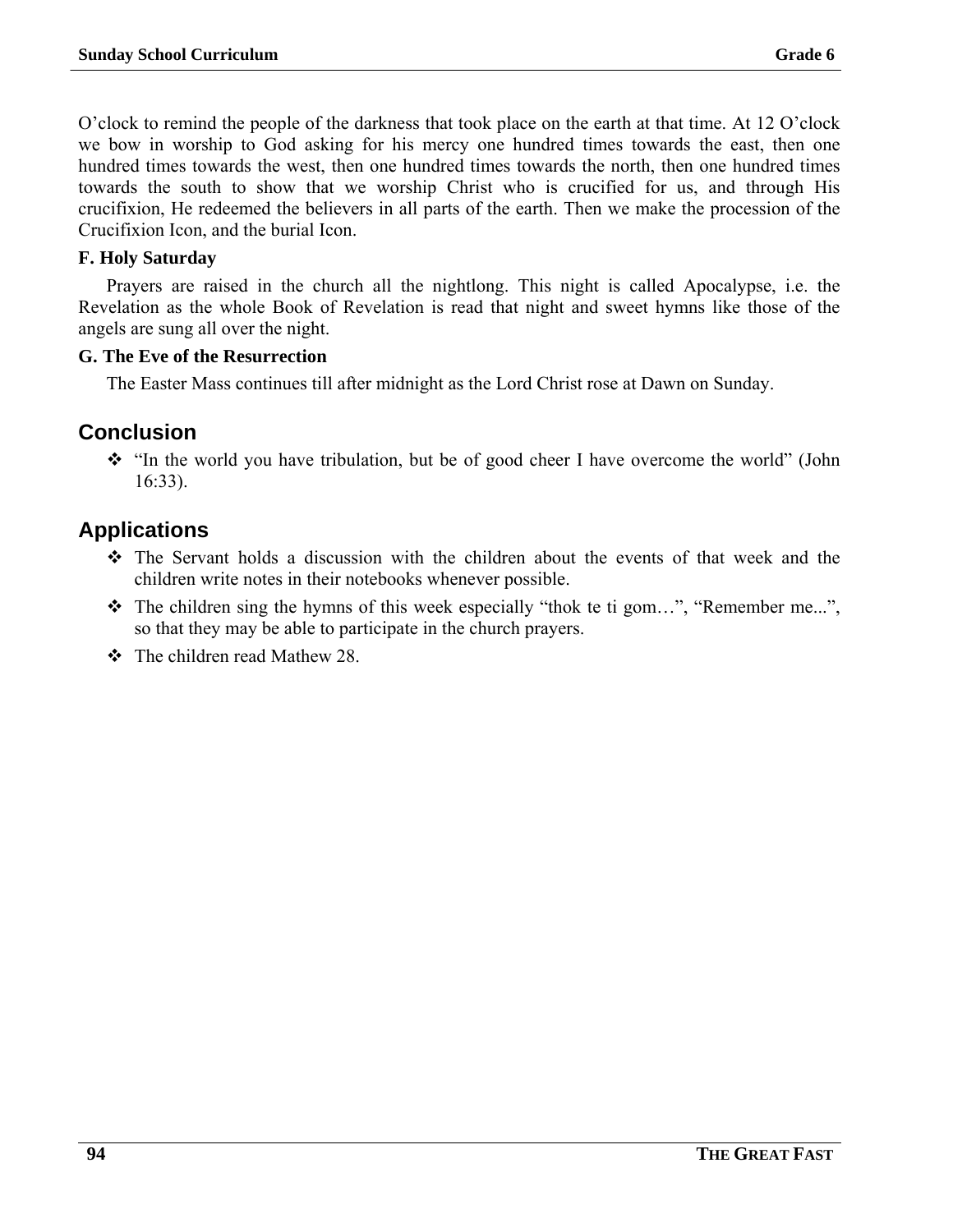# **LESSONS FOR THE PENTECOST PERIOD**

(Fifty Days After Resurrection)

- **Week 1:** The Lord Appeared While They Were Catching Fish
- **Week 2:** St. George the Martyr
- **Week 3:** St. Mark's Feast
- **Week 4:** TV and The Internet
- **Week 5:** The Angel Saves Lot from Sodom: God's Care for His Children
- **Week 6:** Treating Others Well: Abigail and David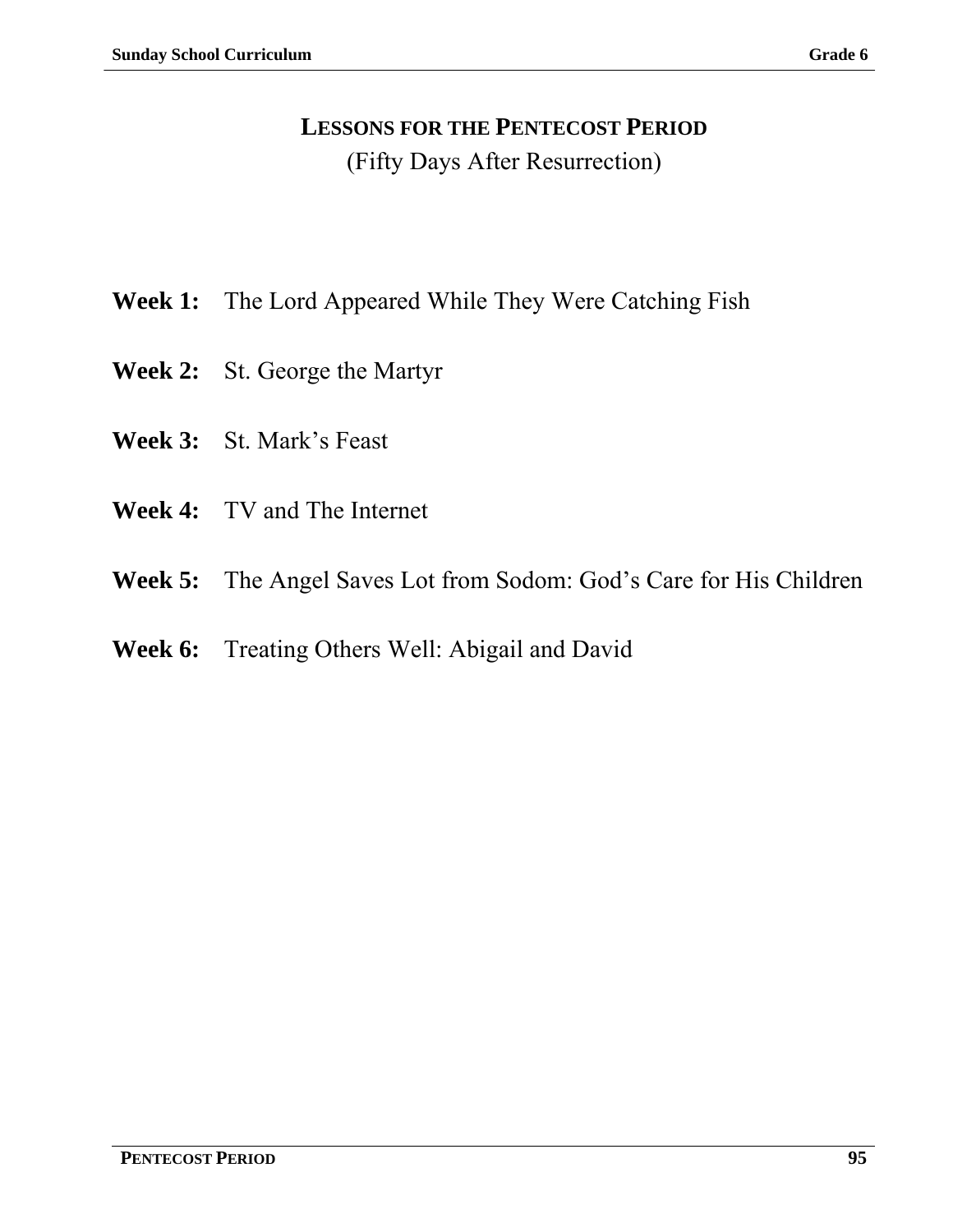## **Week 1- The Lord Appeared While They Were Catching Fish**

### **Objective**

Joys of Resurrection

## **Memory Verse**

"You know that I love you" (John 21:15)

## **Reference**

 $\div$  John 21:1-23

## **Introduction**

- How long did the Lord stay in the tomb?
- **❖** To whom did He appear after the resurrection?
- ❖ How did He enter the room where the disciples were?

## **Lesson Outlines**

The last time, the disciples saw their Servant at the shore of Lake Galilee was after His resurrection. The disciples were waiting anxiously… long hours passed... but Jesus did not come...and then "Simon Peter said to them: I am going fishing. They said to him: We are going with you also. They went out and immediately got into the boat, and that night they caught nothing. But when the morning had now come, Jesus stood on the shore; yet the disciples did not know that it was Jesus. Then Jesus said to them: Children, have you any food? They answered Him, 'No.' And He said to them: Cast the net on the right side of the boat, and you will find some. So they cast, and now they were not able to draw it in because of the multitude of fish. Therefore that disciple whom Jesus loved said to Peter: It is the Lord! Now when Simon Peter heard that it was the Lord, he put on his outer garment (for he had removed it), and plunged into the sea. But the other disciples came in the little boat (for they were not far from land, but about two hundred cubits), dragging the net with fish. Then, as soon as they had come to land, they saw a fire of coals there, and fish laid on it, and bread. Jesus said to them: Bring some of the fish which you have just caught. Simon Peter went up and dragged the net to land, full of large fish, one hundred and fifty-three; and although there were so many, the net was not broken. Jesus said to them: Come and eat breakfast. Yet none of the disciples dared ask Him: Who are You...knowing that it was the Lord" (John 21:3-12).

- Where did the disciples go?
- Did they catch anything at night?
- Where was Jesus?
- ❖ When did they know that He was Jesus?
- What did John say?
- What did Peter do?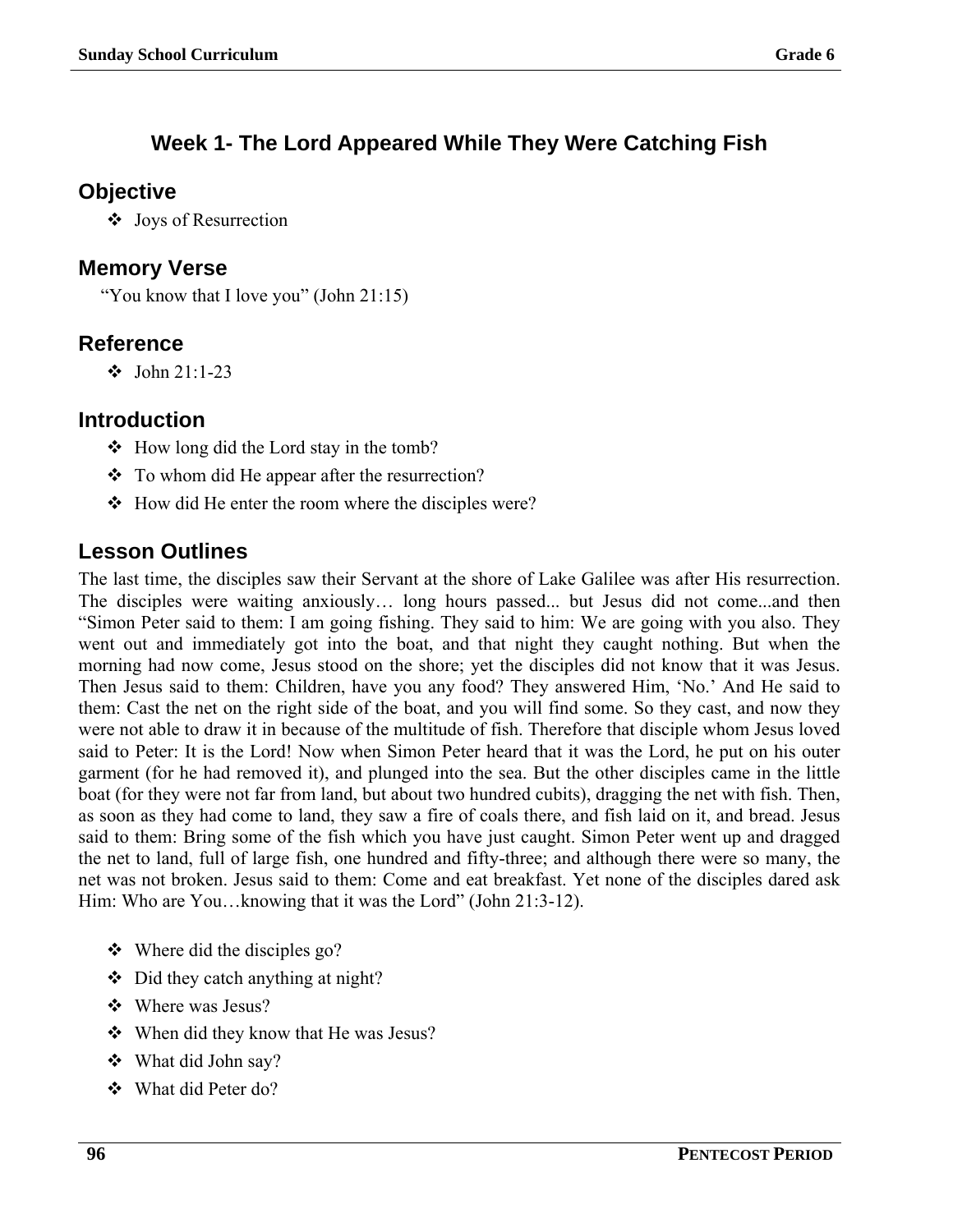What did they see on the shore?

"So when they had eaten breakfast, Jesus said to Simon Peter: Simon, son of Jonah, do you love Me more than these? He said to Him: Yes, Lord; You know that I love You. He said to him: Feed My lambs. He said to him again a second time: Simon, son of Jonah, do you love Me? He said to Him: Yes, Lord; You know that I love You. He said to him: Tend My sheep. He said to him the third time: Simon, son of Jonah, do you love Me? Peter was grieved because He said to him the third time "Do you love Me?" And he said to Him: Lord, You know all things; You know that I love You. Jesus said to him: Feed My sheep". Peter remembered that he denied Jesus three times but Jesus wanted to restore his discipleship. Thus, on the shore of Lake Galilee, the disciples spent happy long hours with Jesus who showed them that He still trusted them and loved them. He was pleased to hand them over the responsibility of caring for His sheep.

- Why did the Lord ask Peter, "Do you love me?" three times?
- What does the statement, "Tend My sheep", mean?
- Who evangelized Christianity in Egypt?
- Who is the successor of St. Mark?
- What is the Pope's Title?
- Who helps the Pope in the See?
- $\triangleleft$  Let us repeat together: You know that I love you...

## **Conclusion**

- The Lord cares for our living affairs as well as our spiritual purity. The commandment of God leads us to perfect faith in God's steadfast love.
- $\div$  If we know that even the hairs of our heads are counted, so what about that which is more important than the hair of the head in value.

## **Applications**

 Let us pray for the See of St. Mark. The See of St. Mark is now in Egypt, Sudan, Ethiopia, Kuwait, Jerusalem, America, Europe and many African countries.

## **Recitation**

 The absolution of Compline Prayer (before you sleep): "O Lord, all our sins..." The children should use that when they pray in the class and at home.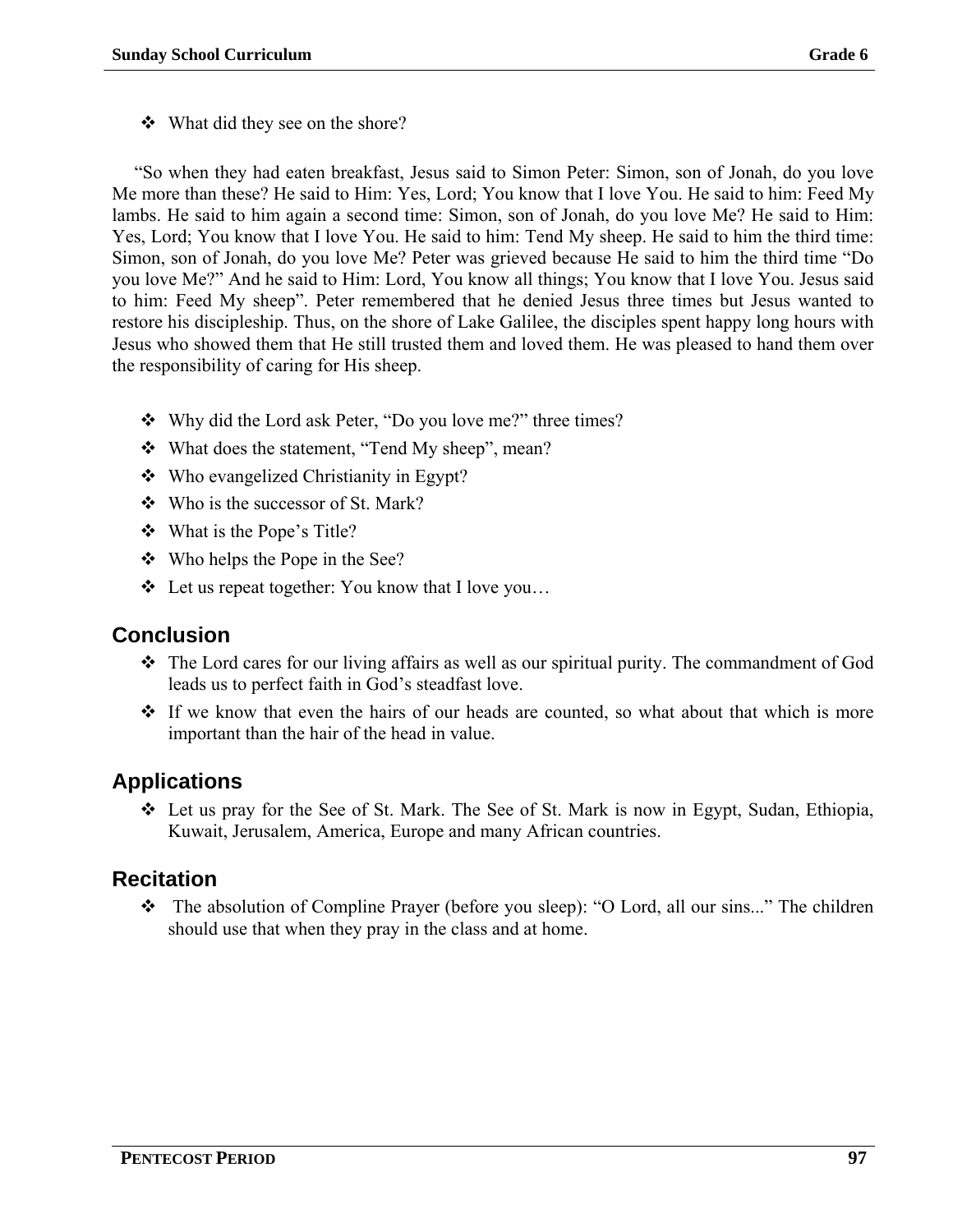# **Week 2- St. George the Martyr**

#### **Objective**

Be firm and acknowledge Christ

## **Memory Verse**

"Remember those who rule over you, who have spoken the word of God to you, whose faith follow, considering the outcome of their conduct" (Hebrews 13:7)

# **References**

Synaxarium Baramudah 23

# **Introduction**

- The intercession of this saint is very powerful and he answers those who call him quickly. Many miracles took place because of his prayers not only in Egypt but also in Syria, England and Russia so the Russians made his picture their slogan and the English people put his picture on their coins. Every day we hear about the work of God through this saint.
- $\bullet\bullet\;$  Use a picture of St. George for demonstration. This saint is drawn riding a horse and holding a spear in his hand with which he attacks a dragon to save a girl from it. This is symbolic not real. The dragon is a symbol of the worship of idols; the girl is a symbol of Christians whom the saint defended during the time of persecution.

# **Lesson Outlines**

This great saint was born in the city of Cappadocia in A.D. 280 and was soundly brought up. When he was 20 years old, his mother died. He joined the army in the reign of King Diocletian the Pagan...He was promoted and became a leader. When this king persecuted the Christians, this saint distributed his property among the needy and set all his slaves free. He met the king to defend the Christians and said to him "Why do you, your majesty, show anger to the Christians who are humble, modest and righteous? Why do you force them to follow a religion, you yourself doubt its truth as it believes in idols made of stones and they are not gods? Jesus Christ is the true God. He is the Lord of glory". The king became very furious because of these words and the boldness of the saint George. The king said to him "Are you a Christian?" The saint said, "I am the servant of Christ Jesus and I trust in Him. That is why I have come to you to bear witness to the truth". The king said, "I have promoted you and raised your status so for the sake of your career and your high position, deny Christ by words only and raise incense to the idol and I will give you a big reward". The saint said, "I pray my God to bring you to Him so that you yourself may worship Him and desert worshipping idols. How can I deny My Lord Jesus Christ whom I love?" The king was furious because of these words and he tormented him severely. He put him inside a machine full of swords to cut his flesh into pieces and force him to deny his faith. The saint prayed and begged the Lord to help him. The Lord healed him. Then the king put him in hot lime, but the Lord delivered him. The saint kept saying: "How can I deny my Lord Jesus Christ?" At last they cut his head with the sword and he attained the crown of martyrdom.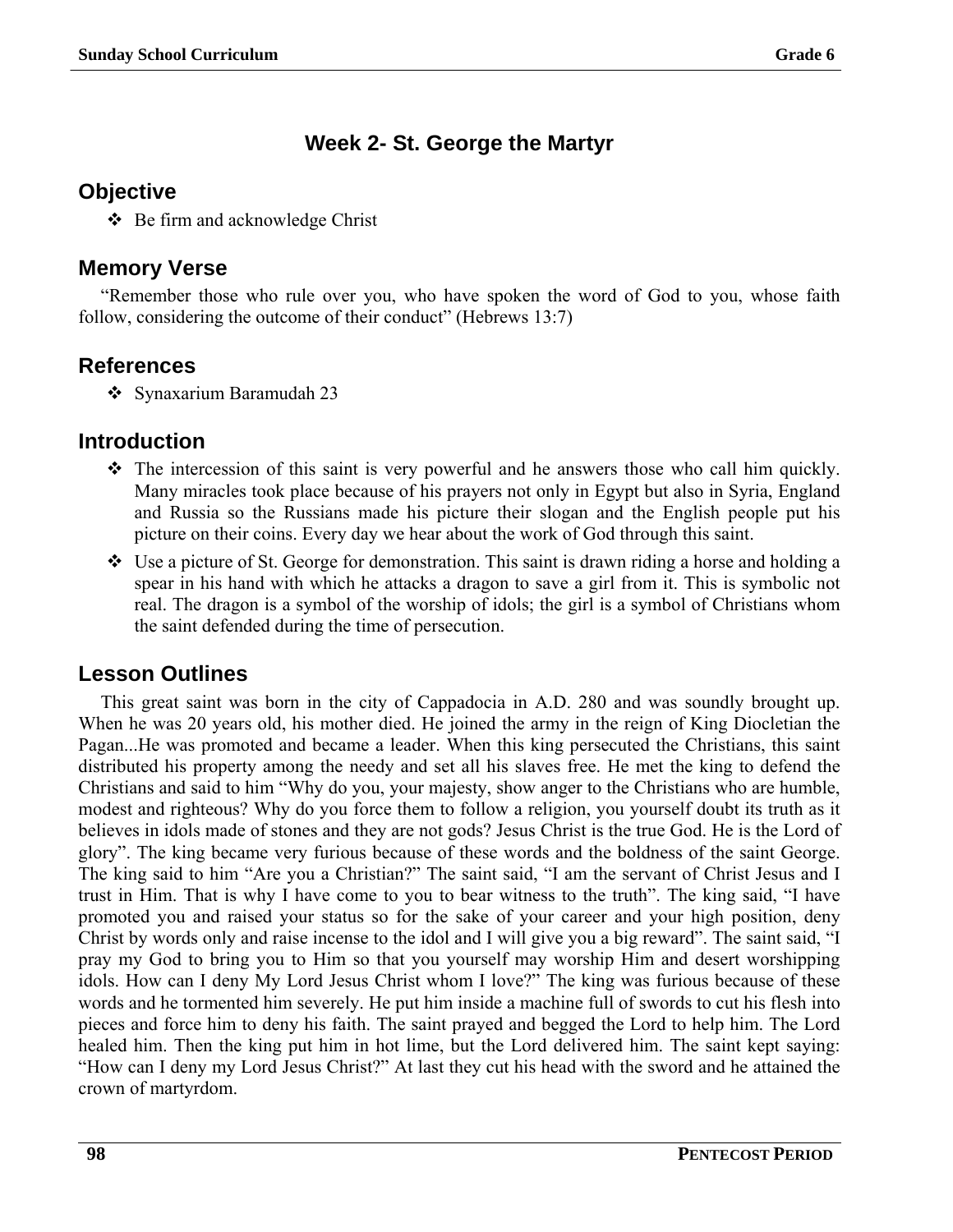- What was St. George's job?
- $\triangleleft$  In whose reign did he live?
- What did St. George say when the king asked him if he was a Christian?
- $\bullet\bullet\text{ Why was the king angry with him?}$
- ❖ How was he tormented?

# **Conclusion**

- Do you declare the truth to every person on every occasion?
- Do not worry about the people's opinion of you, but do the things that please the Lord.
- We must obey God rather than men...Note that there is a cross waiting for you, "If any man would come after me, let him deny himself and take up his cross daily and follow me" (Luke 9:23).

- Seek the intercession of the saint when you are in trouble and the Lord will show you mercy through the prayers of the saint...Amen.
- Tell the children to look for a story about a miracle you know as this saint performed many miracles.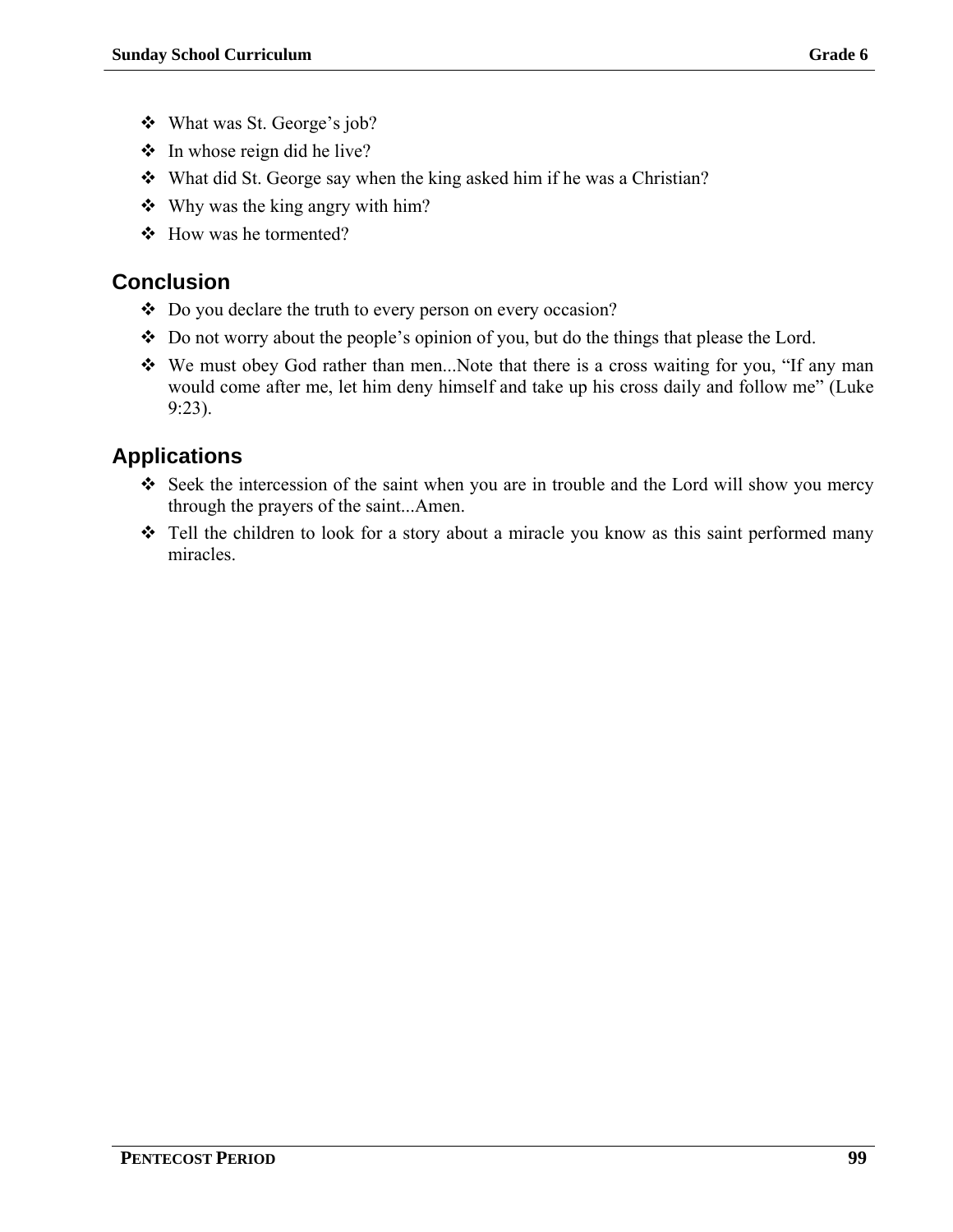## **Week 3- St. Mark's Feast**

#### **Objective**

 $\cdot \cdot$  The love of St. Mark the apostle for Christ in all situations.

## **Memory Verse**

"There will be an altar to the Lord in the midst of the land of Egypt" (Isaiah 19:19)

# **References**

- Mark  $14:13,51,52$
- ❖ "Biography of St. Mark the Evangelist" Kamel Saleh
- \* "The Precious Gem" (Al Khareeda Al Nafeessa)
- \* "The first generation: The Story of the Coptic Church" Iris El Massry

# **Introduction**

 $\cdot \cdot$  The Servant reads a part of the Holy Bible (Mark 14) and indicates that the person carrying the Jar of water "verse 13" is St. Mark. He is also the young man who followed Jesus, with nothing but a linen cloth about his body (Verse 51).

# **Lesson Outlines**

St. Mark is the founder of the Coptic Orthodox Church. He is the first of the unbroken chain of 117 patriarchs. St. Mark was of Jewish parents. He was born in a city called Pentapolis on the Northern African coast, west of Egypt. His family moved to Jerusalem where he met our Lord Jesus Christ. His family was very religious. He was chosen as one of the seventy disciples that Jesus sent to preach His Gospel. It was in his house in the upper room that our Lord Jesus Christ had the Last Supper. After Jesus ascension St. Mark started preaching the Gospel with St. Peter in Jerusalem and Judea, and with St. Paul in Antioch, Cyprus and Asia Minor, Colossi and Rome.

After St. Mark left Rome he went to Egypt in 61A.D. St. Mark entered the city of Alexandria, from the east from the five-western cities. St. Mark began wandering in the streets and roads of Alexandria; he kept walking all day until the straps of his sandals were torn. He went to a cobbler (shoemaker) called Ananias to mend them for him. After greeting him, he gave him his sandals and the shoemaker worked on them while St. Mark waited. Suddenly the awl pricked the shoemaker's hand and he screamed in pain saying "O One God". At this moment, inspired by the Holy Spirit, St. Mark felt that the divine providence had caused this incident to happen, in order to pave his way in the land of the Pharaohs. He spat on the ground and made a piece of mud and rubbed Ananias' hand with it saying, "In the name of our Lord Jesus Christ this hand would return whole". At once the wound healed as if nothing happened.

Ananias was surprised at what happened and St. Mark interrupted his surprise and asked him: "What do you know about the One God Whom you mentioned?" Ananias replied, "I only hear about Him, but I don't know Him." St. Mark began to talk to him about the Lord Jesus, His birth of Virgin Mary in Bethlehem, His life, service, teachings, and miracles. As Ananias finished mending the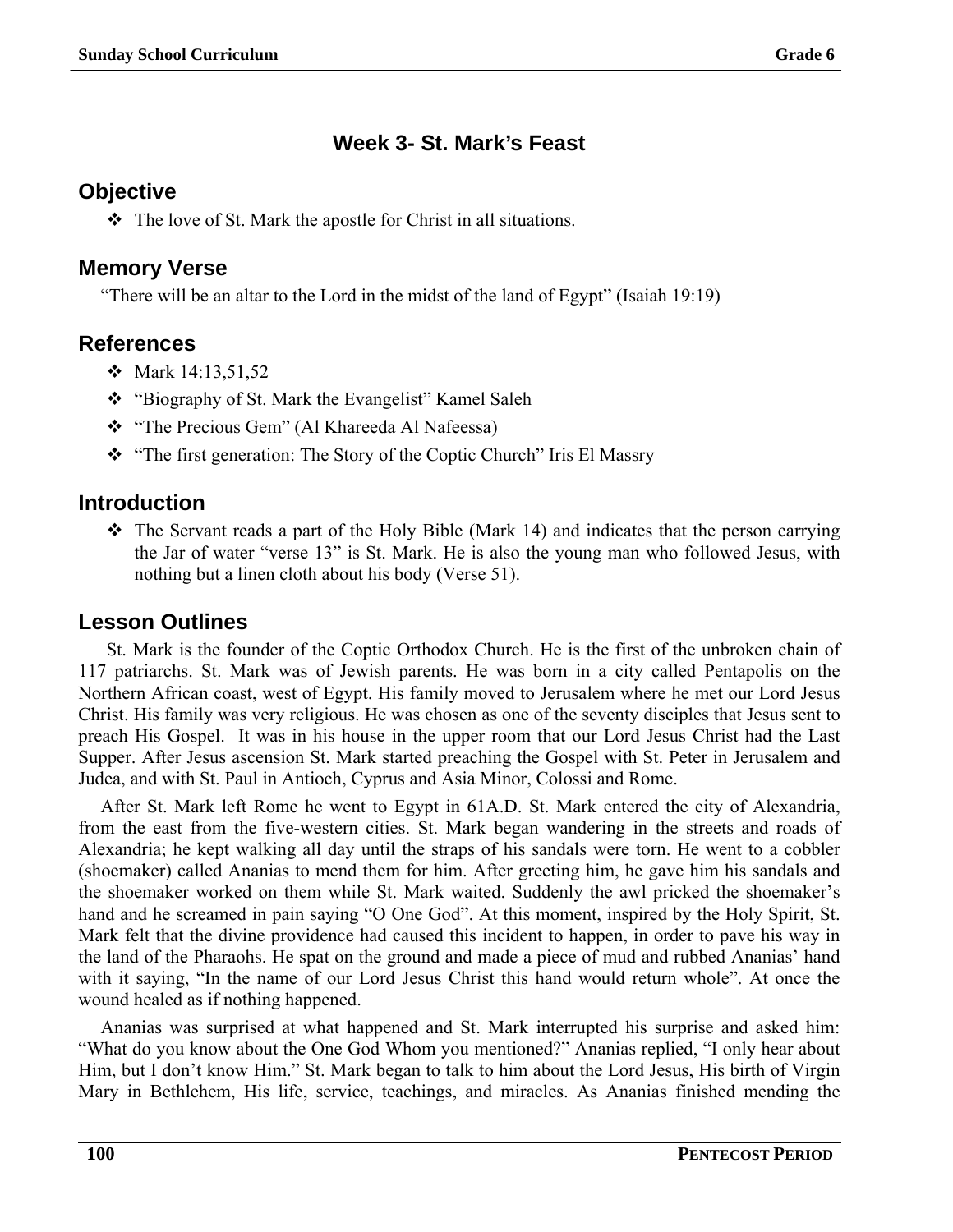sandals and St. Mark was ready to go Ananias invited him to visit his house so that he might give his family his blessings.

St. Mark accepted the invitation, and on entering the house he talked to them all about the Lord Jesus Christ and their need to believe in Him for the sake of their own salvation. He also cured their sick by the power of Jesus Christ.

Ananias and all his family believed in Christ, and St. Mark baptized them in the name of the Father, the Son and the Holy Spirit. Thus the family of the simple shoemaker was the first in Egypt to join the Christian faith.

St. Mark made Ananias' house a center for preaching the word of salvation. Many people gathered to hear his teachings, and many people -Egyptians and Greek- believed in Jesus Christ.

St. mark continued wandering and walking throughout the city of Alexandria preaching the good news defying all the difficulties and obstacles he faced. The number of believers increased and their spiritual reputation spread everywhere. In 62 AD St. Mark ordained Ananias bishop of Alexandria.

- Who is St. Mark?
- What do you know about him?
- How did he come to Egypt?

## **Conclusion**

St. Mark is considered the first Pope of the church of Alexandria. After his martyrdom Ananias succeeded him as Pope.

## **Applications**

The Servant concentrates on St. Mark's Gospel and trains the children on picking quotations from the Holy Bible and read in a loud voice. The children should use their notebooks, carry the Gospel and discuss the following points:

- 1. The number of chapters.
- 2. The miracles mentioned only in this Gospel and where we can find them:
	- $\triangleleft$  Healing the dumb man (7).
	- $\bullet$  Jesus heals a blind man at Bethsaida (8).
- 3. The parables mentioned only in this Gospel:
	- $\triangleleft$  The seeds that grow in secret (4).
	- $\div$  The owner of the house and his servants (13).
	- $\cdot$  In the temptation on the mountain, he said, "He was with wild animals".
- 4. Equality between the genders (Mark 10).
- 5. Choosing His disciples (Mark 3) and sending them (6).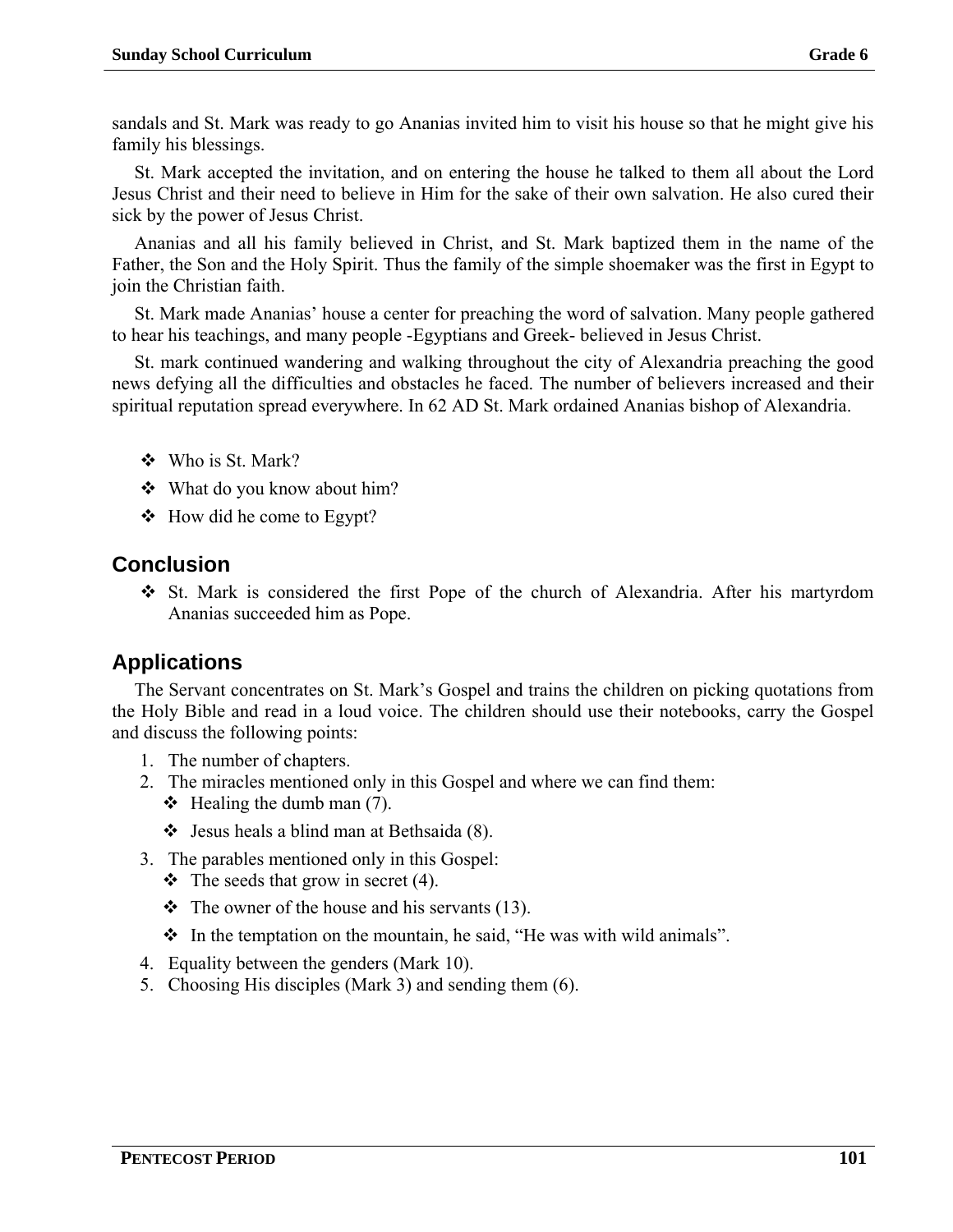# **Week 4- TV and The Internet**

# **Objective**

- $\bullet$  To understand the effect of media on our life as Christians.
- To learn to be selective in what we expose our senses to.

# **Memory Verse**

"You shall be holy, for I am holy" (Leviticus 11:44)

# **References**

- \* "Let me Grow" Fr. Tadros Y. Malaty (English and Arabic)
- "Worshiping the Devil in the Present Age" Fr. Tadros Y. Malaty
- The Story of Father Youstos El Antoni

# **Introduction**

- Ask the students if they like TV more than the Internet or visa versa? Why?
- Discuss also how much time everyday they spend interacting with TV or the Internet?
- Also find out which programs or Internet websites they watch or use frequently?

# **Lesson Outlines**

#### **I. Media As A Constructive Tool In Our Lives**

- Educational, e.g. History channel and discovery channel.
- ❖ Awareness to events around the world, e.g. News.
- Some Christian movies and religious messages are very helpful spiritually.
- $\mathbf{\hat{P}}$  We can take the example of some good characters, e.g. mother Teresa.
- The Internet can be a source of very good Christian and educational information.

#### **V. Media As A Destructive Tool**

- Exposure to sex and violence, which destroys the purity of the mind and heart.
- $\triangleleft$  Bombarding the hearing with dirty language.
- $\bullet$  Justification of sins as the norms of the society, e.g. acceptance of homosexuality, adultery and abortion
- Waste of valuable time of our life in non-constructive activity, e.g. talk shows, browsing the Internet without an aim or for immoral websites.
- $\triangle$  Pre-occupation with celebrities, e.g. actors and singers.
- Many songs may encourage the youth to stay away from religion and God or actually may push others to commit suicide, e.g. rock and rap music.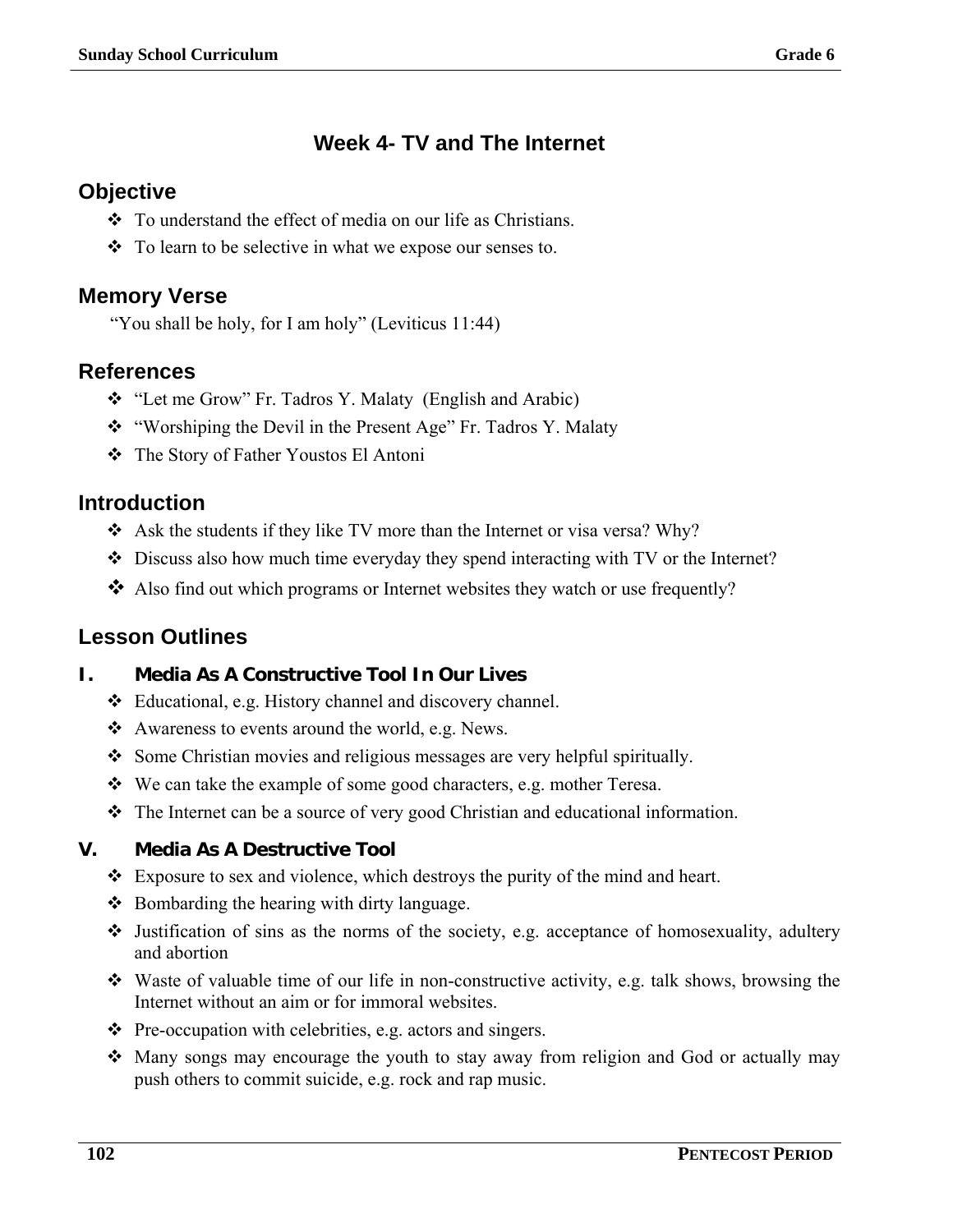#### **VI. How do we avoid the destructive impact of the media and the internet??**

- Fill your free time with God and His word.
- Watch how much time are you spending with God and how much are you spending in front of the TV or the Internet. David the king admits clearly that our lives are short so do not delay your meetings with the Lord (Psalms 89:47).
- We have to realize that every minute of our lives count towards our eternal life. Father Youstos El Anthony was famous for frequently asking the question "What is the time?" to remind himself that he is continually getting closer to the last minute in his life and reminding others around him. This will make us appreciate the value of time and help us minimize the time wasted in front of the TV or on the Internet. So we have to manage our time wisely "redeeming the time, because the days are evil. Therefore, do not be unwise, but understand what the will of the Lord is" (Ephesians 5:16-17).
- $\div$  We must be selective for what is beneficial to our spiritual and mental growth and what is wasteful and unfruitful (1 Corinthians 6:12).
- Guard your senses of what they receive and protect your heart, soul and mind of the small offences that gradually build up to ruin our purity.

#### **Conclusion**

 TV and the Internet have a great impact on our lives, thoughts, and behavior. Therefore we have to watch very carefully and be critical about their impact in our life and our spiritual growth.

- $\cdot$  Limit the time you spend in front of the TV as a practice for this week and try to make this a habit.
- $\cdot$  Investigate the effect of violence and media on the rate of crime in the western world.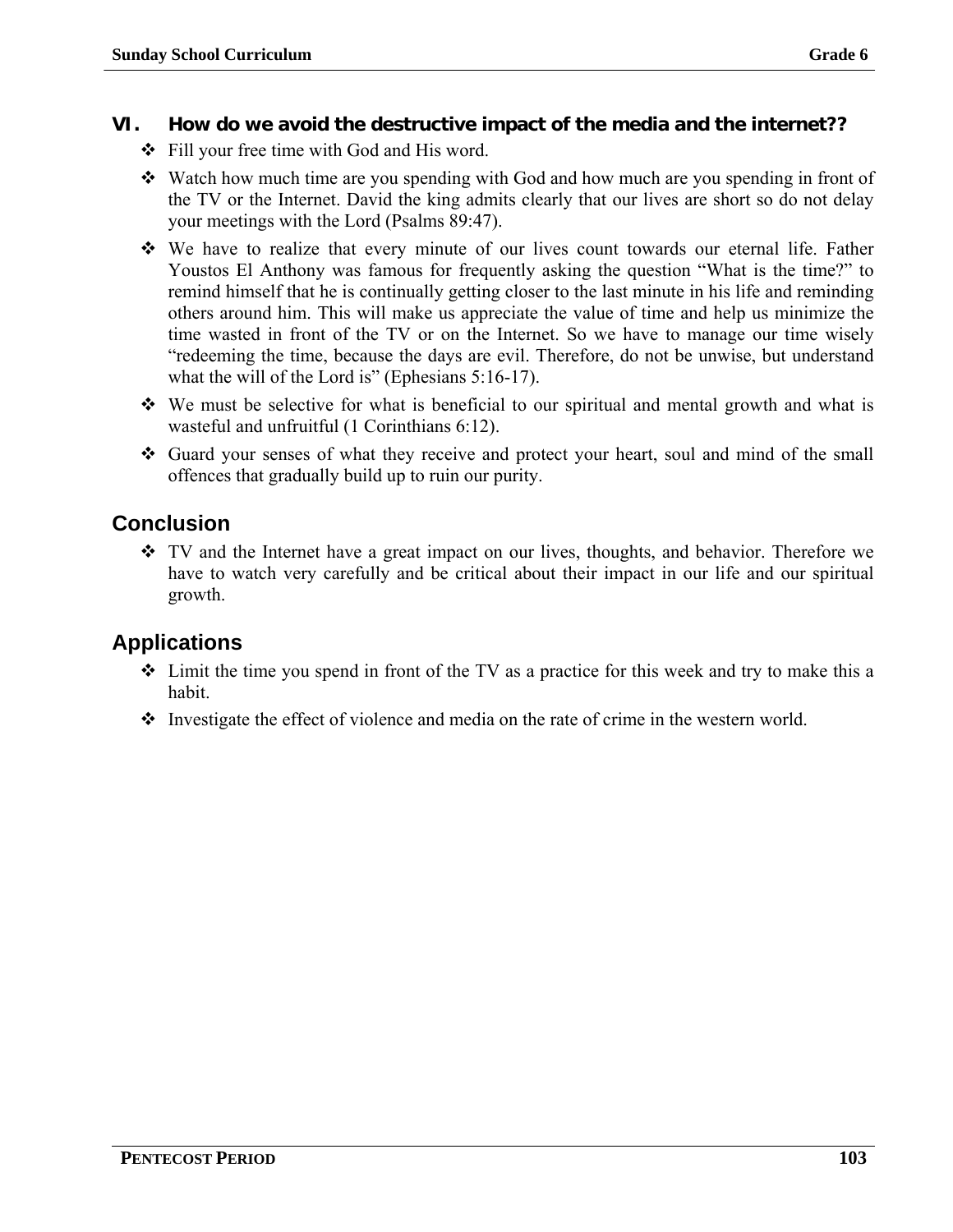# **Week 5- The Angel Saves Lot from Sodom: God's Care for His Children**

#### **Objective**

The Lord saves Lot and his family from the fire, which will burn Sodom

## **Memory Verse**

"Escape for your life" (Genesis 19:17)

## **References**

- ❖ Genesis 19
- $\triangleq$  "The Life of Abraham" by F.B. Mayer

## **Introduction**

- Abraham was Lot's Uncle. They went out together from their land to a land that the Lord promised to show them. They stayed together for sometime during their trip until they decided to separate.
- ❖ Why do you think they wanted to separate? Let us find out...!

# **Lesson Outline**

You know that Abraham was rich… He had many sheep and cows, which used to graze together in the green pastures... One day Lot's shepherds quarreled with Abraham's shepherds because there was not enough pastureland for them. So Abraham and Lot his nephew held a meeting and the following conversation ran between them:

Abraham: Good morning Lot

Lot: Good morning Uncle Abraham

Abraham: My son, I heard that quarrels broke out between your men and my men because of green grass and water… so why should we quarrel?

Lot: My Uncle, the men who take care of your sheep attacked my men and gave them a good beating and pushed them away from the green grass and water wells and my sheep spent a whole day without food and water.

Abraham: My dear son, Lot, my companion in my journeys... I have no son and you are my son... We are one family and we worship God so why should we quarrel? God does not love people who quarrel. We are sojourners on this land... Take all the green pastures and all the wells that are full of water and do not be angry.

Lot: Thank you Uncle Abraham for your kindness and love (The children act the dialogue)

Lot dwelt in Sodom and it was like a paradise in his sight. Sodom was a fertile land but the people of Sodom were wicked and we know that God hates sin. So God sent two angels to destroy the city.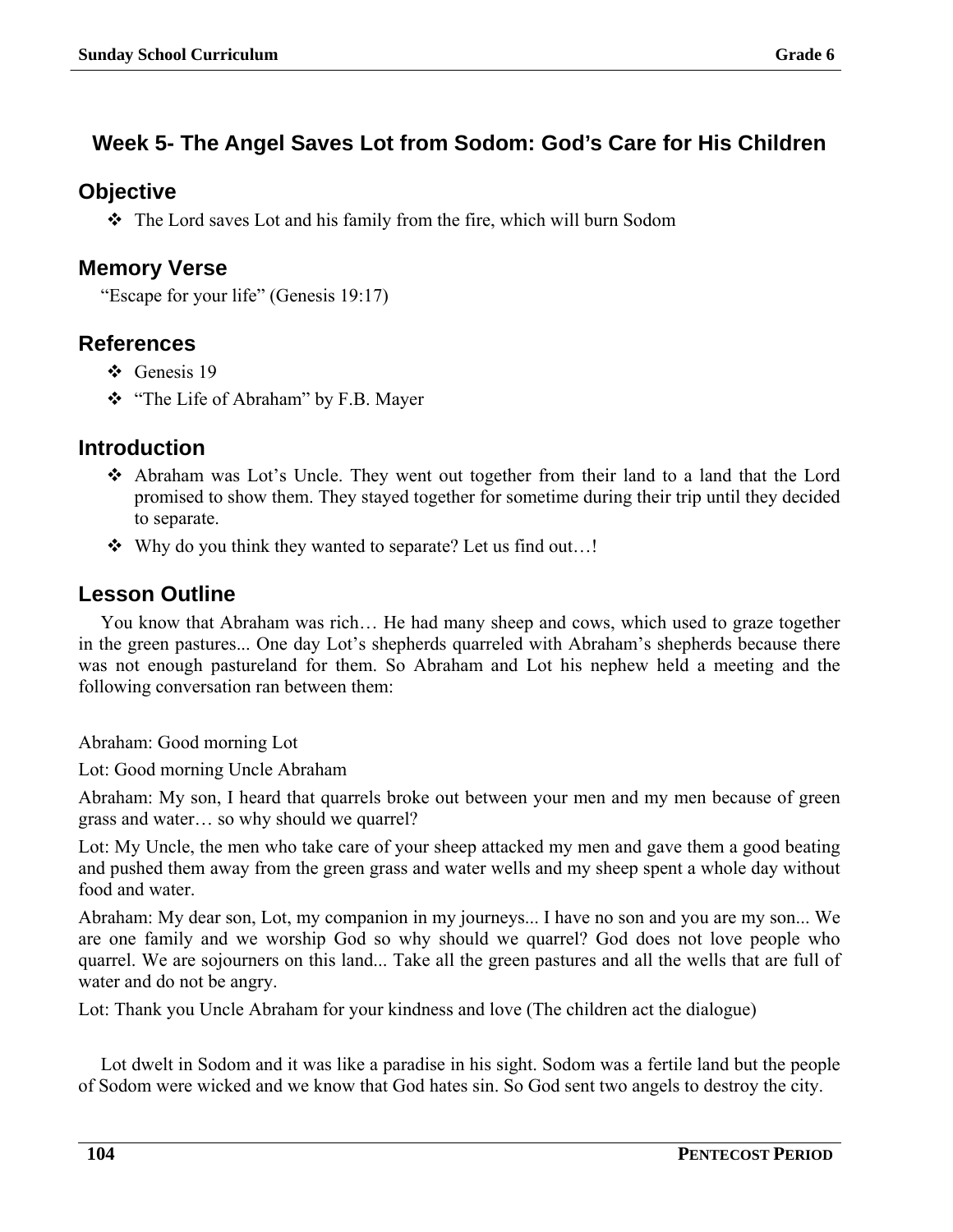Lot was sitting by the gate of the city. When he saw two men approaching, he stood up and ran to meet them. He bowed to the ground before them and said to them, "Sirs I am here to serve you. Please come to my house. You can wash your feet and stay the night". He kept on urging them, and finally they went with him to his house. Lot ordered his servants to bake some bread and prepare a fine meal for the guests... Before the guests went to bed, the men of Sodom surrounded the house. They called out to Lot, "Bring your guests out to us". Lot refused to bring his guests out lest the people should do harm to them. Lot went outside... he tried to calm them but in vain. They said to him, "Out of our way, or we will treat you worse than them". They pushed Lot back and moved up to break down the door, but the two angels inside reached out, pulled Lot back into the house, and shut the door. Then they struck all the men outside with blindness, so that they could not find the door.

- Who were Lot's guests?
- Why did they come to Sodom?
- Will the Lord save Lot?

The two angels said to Lot, "If you have anyone else here, sons, daughters, sons-in-law, or any other relatives living in the city get them out of here. You know that Sodom's evil is great and that wage of sin is death... God has sent us to destroy the city with fire. As for you, run for you life and get out of this city, you and all whom you have… your sons-in-law, your sons, your daughters go and warn them. Lot went out at midnight... He was broken-hearted... He knocked at a door... A man looked out of a window and the following dialogue ran between them.

Son-in-law: Who is knocking at the door?

Lot: I am your father-in-law.

Son-in-law: Yes, what do you want? All people are asleep... It is late at night.

Lot: I have two visitors from heaven. They say that the Lord will destroy the city and they advise me to get out…Come and let us go out together.

Son-in-law: Ha... What a pity... you are very simple Lot… Sodom is good and full of people... There are no sign indicating that it will be destroyed (The children act the dialogue. They repeat after the Servant).

When Lot came back, he was very sad, as he could not convince them... Lot told the angels of what they did... At dawn the angels tried to make Lot hurry. They said, "Take your wife and your two daughters and get out so that you may not lose your lives". When Lot hesitated and lingered, they took him, his wife and his two daughters by hand and led them out of the city saying, "Run for your life... Do not look back and do not stop in the valley. Run to the hills so that you won't be killed." The two angels ordered Lot to go to a certain place where he would be safe. When he had reached the place, they destroyed the city with fire. The Lord ordered Lot and his household not to look back. Lot's wife looked back and was turned into a pillar of salt. Smoke arose from the city... like smoke from a huge furnace... The city was completely destroyed.

If there is a place full of evil, we should not go there... we should keep away from it and not to look back at it…we should keep away from sin.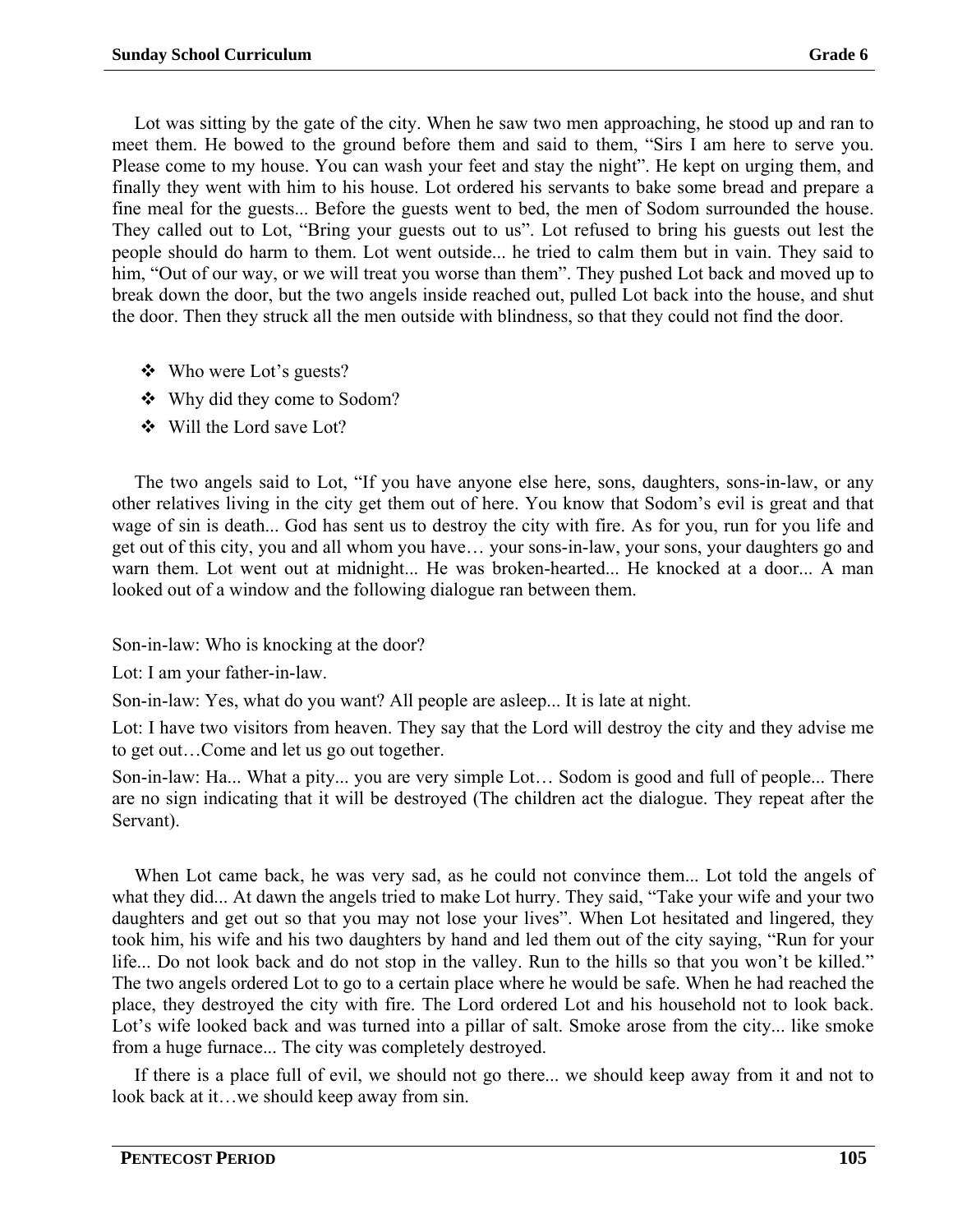- Who were saved from Sodom?
- Who turned into a pillar of salt?
- ❖ How many persons were saved?
- ❖ Repeat after me: Escape for your life...

# **Conclusion**

The Lord always tries to save his children from evil and danger.

- 1. Each one of us must think of a list of his/her sins or one sin and decide to keep away from them. Let's pray to the Lord to strengthen us all this week.
- 2. In a few lines of your own, write how those of old used to entertain guests. Write about what you can do now to make your guest happy.
- 3. Mark  $\sqrt{(right)}$  before the correct statements:
	- $\triangleleft$  Abraham drove Lot away and took his sheep ().
	- $\triangleleft$  Lot was angry with his uncle Abraham and left him ().
	- $\triangleleft$  Abraham treated Lot gently and kindly ().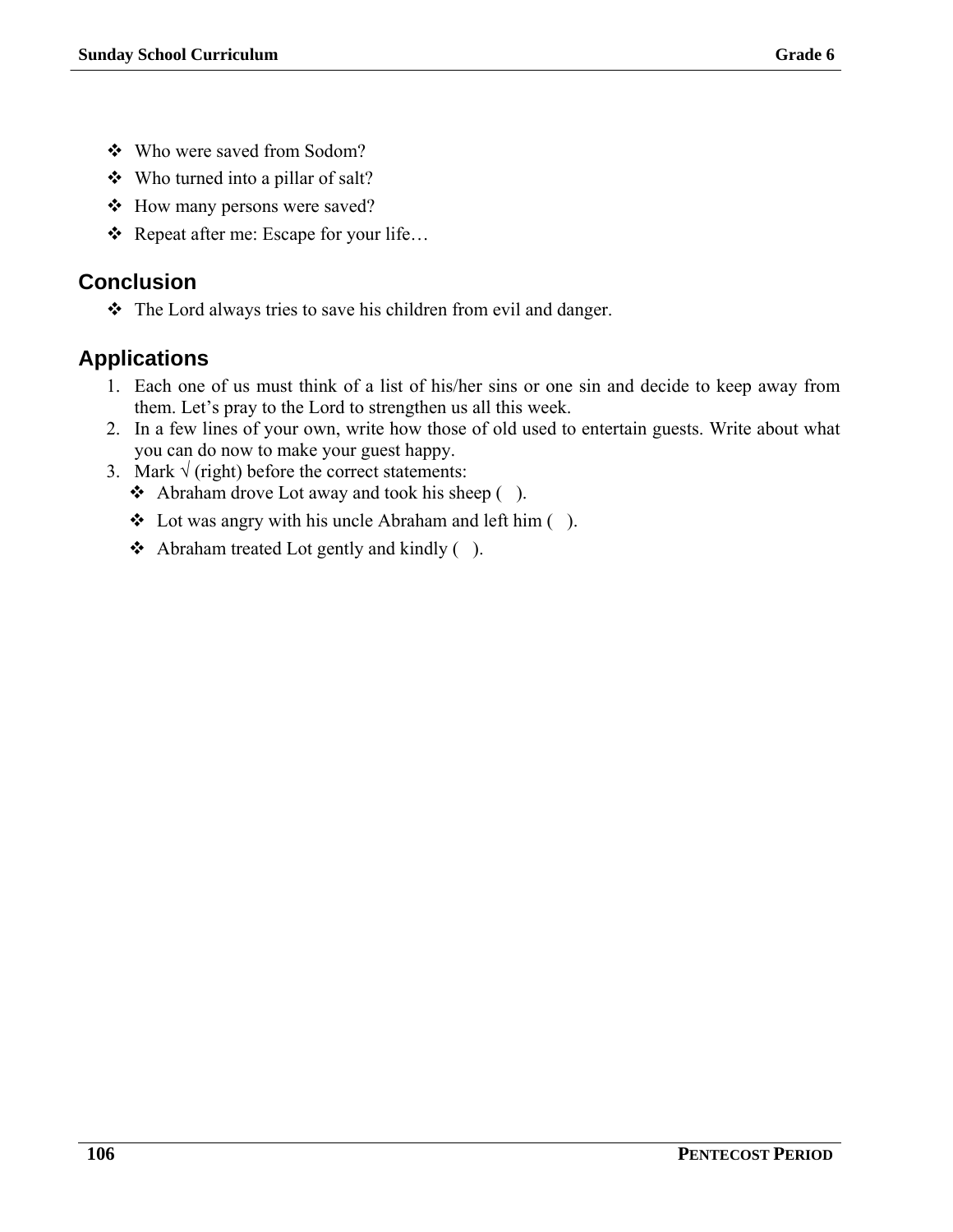# **Week 6- Treating Others Well: Abigail and David**

#### **Objective**

Loving my neighbors

#### **Memory Verse**

"You shall love your neighbor as yourself" (Mathew 22:39)

## **References**

- $\div$  1 Samuel 25
- \* "The Life of David" Translated by Fr. Marcos Daoud

#### **Introduction**

- **❖** Do you know anything about David?
- $\triangleleft$  What do you know about him? He loved to pray...
- Who remembers a verse about prayer? He used to recite psalms...
- Who remembers one of David's famous psalms?
- Who can recite this psalm?

## **Lesson Outlines**

David was an honest gentle shepherd. 600 men accompanied him. David and his men used to guard the sheep of the shepherds near them and help them because the Scripture says: You shall love your neighbor as yourself. There was a man called Nabal who was from the town of Maon. He was a very rich man, the owner of three thousand sheep and one thousand goats. David and his men helped Nabal's shepherds... The day came for men to shear the sheep... The custom was that after shearing the sheep, the owner of the sheep used to make a party and a big feast. He used to invite all those who helped him in taking care of his sheep. Nabal made a big feast (Describe it). He should have invited David and his men and give them their wage but he didn't. David was in need of money and hoped that Nabal would send him his share.

- What do you know about David?
- $\div$  How many men were with him?
- Where did Nabal live?
- What was the custom that was followed during shearing the sheep?
- Who can say the verse: You shall love...

David sent ten of his men to Nabal to ask him to send him even a small portion of his wage. Nabal grew angry and raised his voice. He mocked David and called him bad names and drove the men away. David was angry and said, "It is our right and Nabal must give us our wage. We have to go to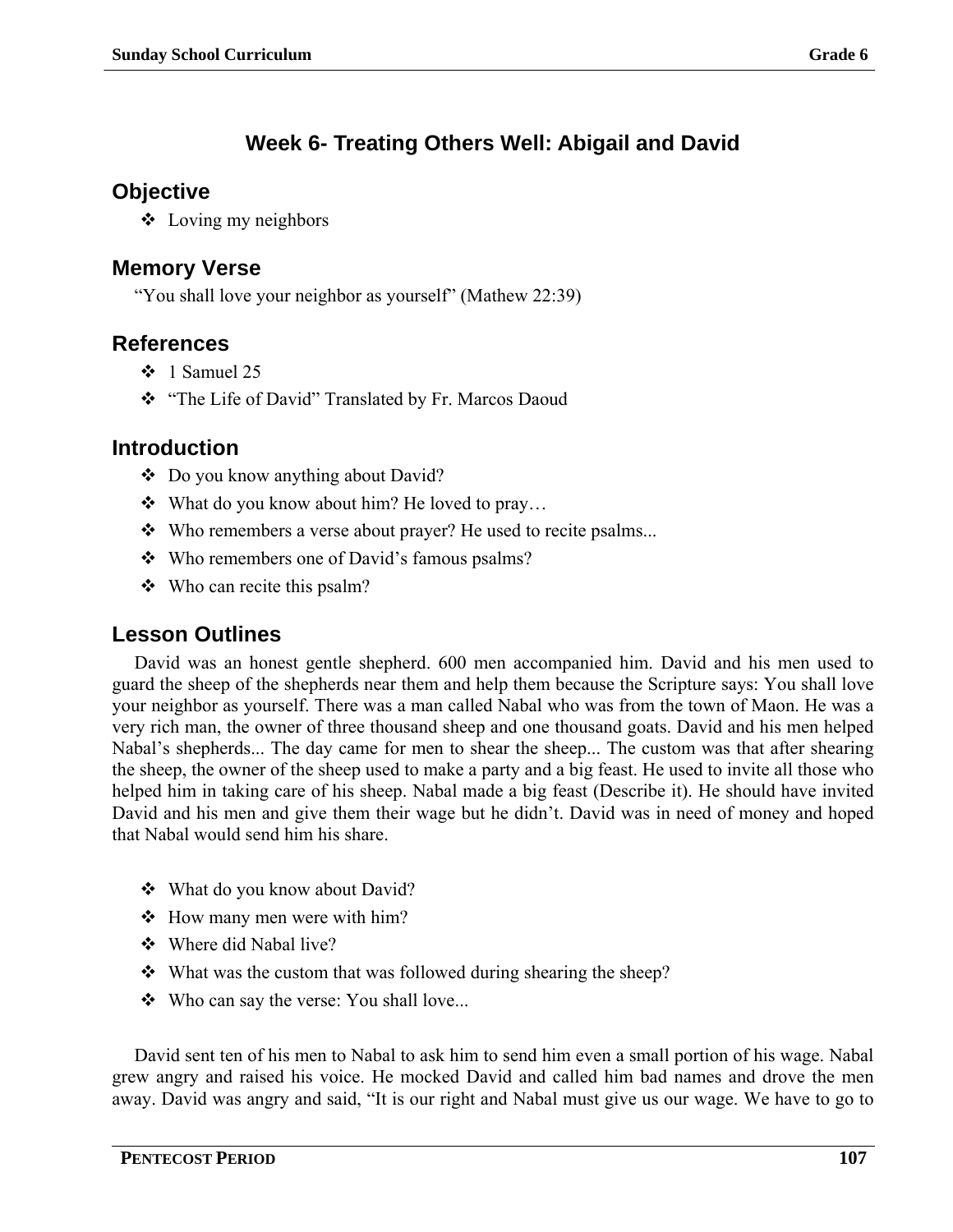him and take our wage. We can hurt him but we shall not go together. Some of us will go to him and the others must stay here". David and some of his men went to him but he did not want men to quarrel with one another... One of Nabal's men told Abigail, Nabal's wife that Nabal ill-treated David and his men. Abigail was a wise and intelligent woman who knew how to do well. She prayed... and requested the Lord to guide her. Abigail quickly prepared a present (1 Samuel 25:18…Read this part to the children). She ordered a servant to go on ahead. The servant met David. David had reached a group of men coming to him. Master David... this is Lady Abigail's present. Abigail came and bowed to David saying, "Forgive me I did not have the honor to see your men when they came. Nabal is mistaken". David said, "You are a blessed woman... Thank you". Abigail went back happily. She did not tell her husband anything the first day, as he was drunk. The next day, after he had sobered up, she told him every thing and how she saved him from death. Nabal was sad. He suffered a stroke and was completely paralyzed. Some ten days later, the Lord struck Nabal and he died. She became a widow. Then David sent a proposal of marriage to Abigail because she was wise. She agreed and was comforted after the death of her husband... She helped David.

- What did David want?
- **❖** Why did he decide to go to Nabal on that day?
- How did Nabal treat David's men?
- Who told Abigail?
- What did she send?
- Whom did she marry after the death of her husband?

# **Conclusion**

 Treat others well, be gentle, love all, like your Lord the Savior whose heart loved all and considered all equal.

# **Applications**

Complete the following:

- $\triangleleft$  You shall …… your …… as yourself.
- $\clubsuit$  There was a man from …… whose name was …… and his wife's name was ……
- $\triangleleft$  The number of David's men was .....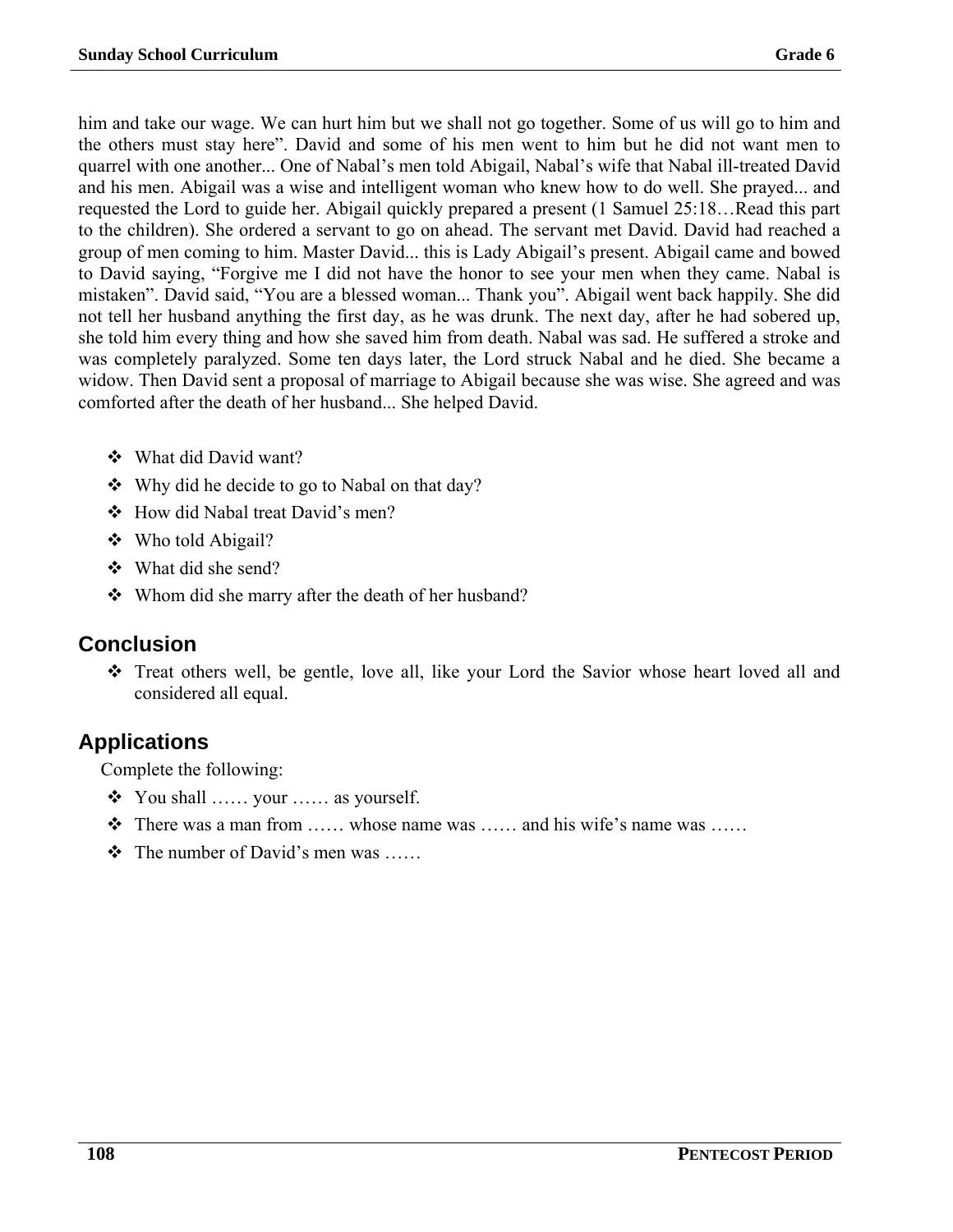# **Week 7- The Child Jesus Enters the Temple**

## **Objective**

- $\cdot \cdot$  To learn obedience to parents from the Lord Jesus
- $\bullet$  To grow in the spirit at a young age

# **Memory Verse**

" Jesus increased in wisdom and stature" (Luke 2:52)

# **References**

- $\div$  The New Open Bible (Luke 2:39-52)
- \* "The Interpretation of the Book of Luke" Fr. Tadros Y. Malaty

# **Introduction**

- Sometimes we answer our parents rudely or refuse to respond to their requests. Other times we are not willing to listen to them or do what they tell us to do. As the children of God we should be obedient to our parents.
- The Lord in the Old Testament gave His 10 commandments to His people. The first four commandments were concerning the relationship between God and man and the remaining 6 were about the relationship of man with his fellow men.
- The first commandments in these 6 were regarding the obedience and the respect to the parents "Honor your father and your mother, that your days may be longer upon the land which the Lord your God is giving you" (Exodus 20:12).
- The child Jesus Christ was very obedient to His parents St. Mary and St. Joseph the carpenter. Although He was God, He respected and listened to what His parents' request from Him.
- Check with the children if they memorized the Ten Commandments. If they do not remember them, they should memorize them for next week as homework.
- Today's story demonstrates how obedient was the child Jesus to His parents.

# **Lesson Outlines**

St. Mary and St. Joseph used to take the child Jesus every year to Jerusalem to celebrate the feast of the Passover. When Jesus Christ was twelve years old, they went to Jerusalem according to their habit to celebrate the feast. After they finished celebrating the feast, St. Mary and St. Joseph started their trip back to their home in Nazareth. Both of them thought that the child Jesus Christ is with them while He stayed behind in the temple. When St. Mary and St. Joseph discovered that Jesus was not with them, they were so worried and did not know where was Jesus. They started looking for Him everywhere and asked all the people if they have seen the child Jesus but no body knew where was He. After searching for three days, they rushed back to Jerusalem to continue looking of the child Jesus. There, they found Him in the midst of all the teachers and the elders. He was listening to them and asking them questions. All the elders and teachers were amazed at His questions and answers. His understanding and wisdom also impressed them at this young age.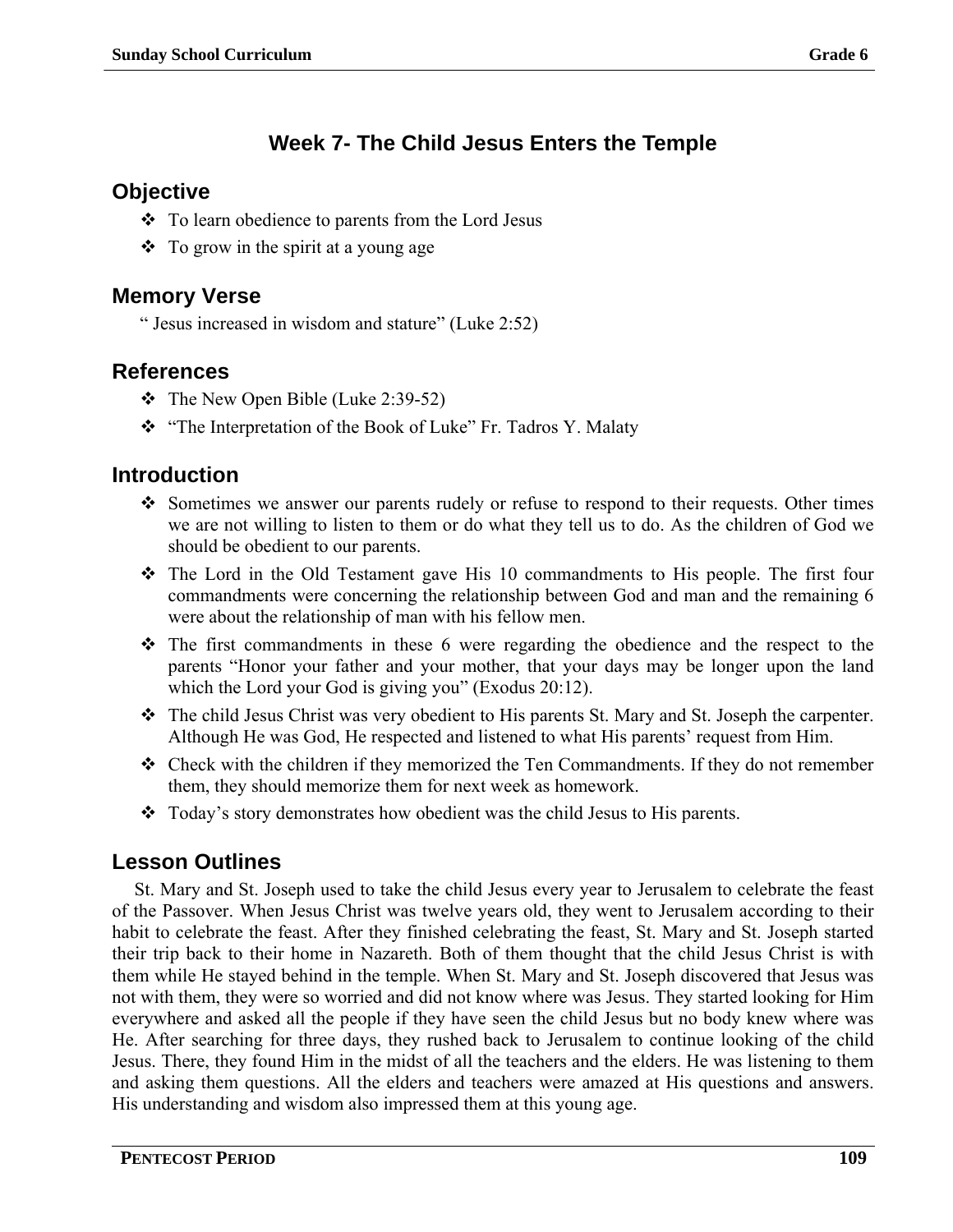- $\div$  How old was the child Jesus at that time?
- Where was the child Jesus?
- Why was He in Jerusalem?
- $\div$  Who was looking for Him?

St. Mary and St. Joseph were relieved when they finally found Him in the temple but they were amazed when they saw Him sitting with all the teachers and the elders. When they came up to Him, St. Mary told Him: "Son, why have you done this to us? Look, Your father and I have sought you anxiously" (Luke 2:48). Jesus answered very politely and said that He was doing His father's business. He meant that was teaching as God has planned for Him on earth. He immediately went back with them to their home in Nazareth. So, Jesus was polite and respectful to His parents and He obeyed them on the way back.

- What did St. Mary say to Jesus when she found Him?
- How did Jesus answer her?
- $\triangleleft$  Where did they go after that?

#### **Conclusion**

- We should be like the child Jesus Christ in all aspects but specifically, His obedience and respect to His parents.
- Also, the child Jesus taught us how to seek knowledge and good understanding for the word of God. He taught us how to be curious about it and would ask the teachers to know more. Similarly, we ought to increase in understanding the Bible and the church.

- Count how many times this week you obeyed parents and how many times you did not.
- Make sure to read the Bible everyday to increase in understanding and wisdom like Jesus Christ did when He was only 12 years old.
- Prepare questions for Sunday school teacher or to the priest about things you do not understand in the church to find the answers to them?
- Gradually build the habit of asking about the things you do not know to increase in the knowledge of God and the church.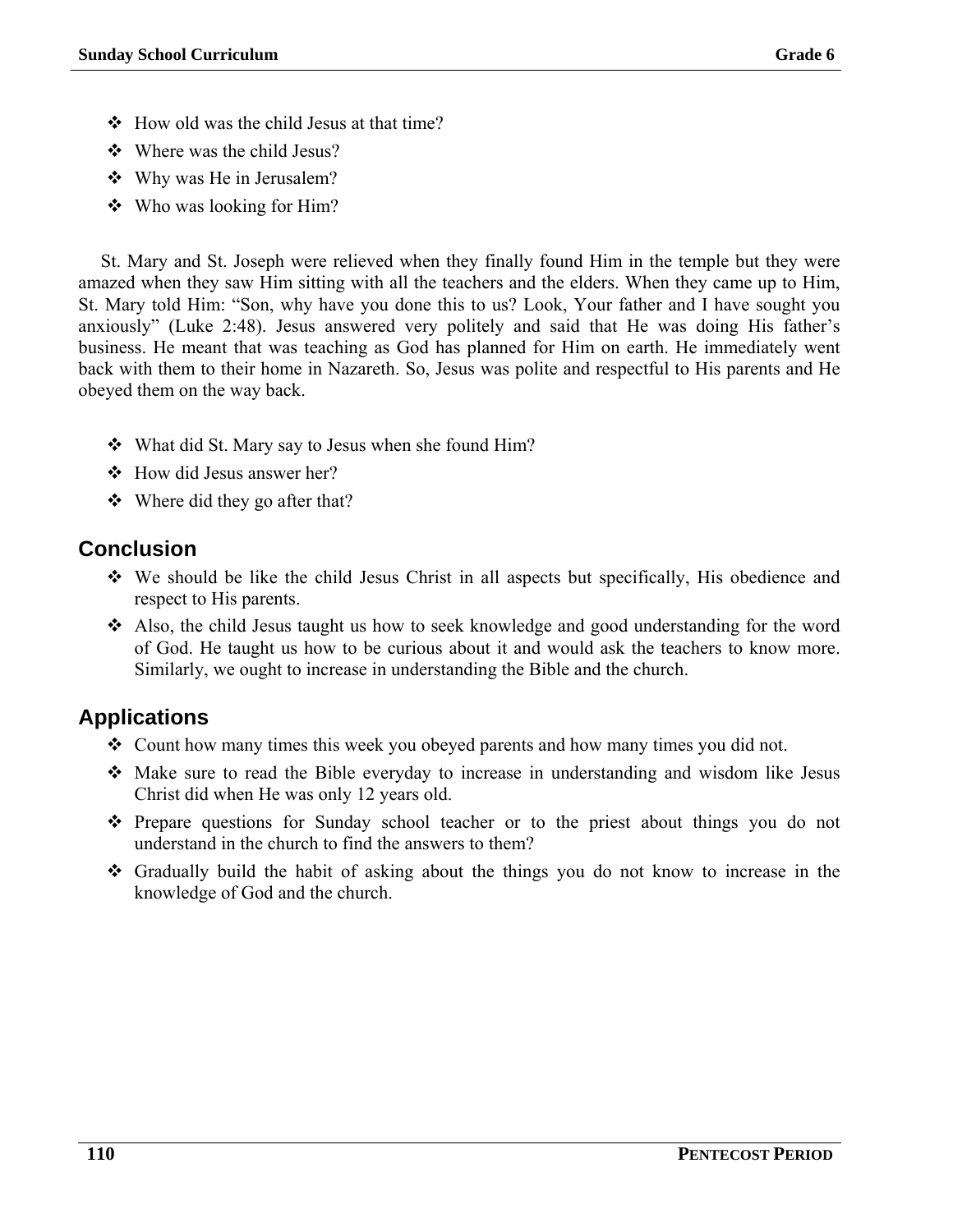# **THE APOSTLES' FAST PERIOD**

Use Filler lessons (at the beginning of the book) between the feast of Pentecost and the second week of July.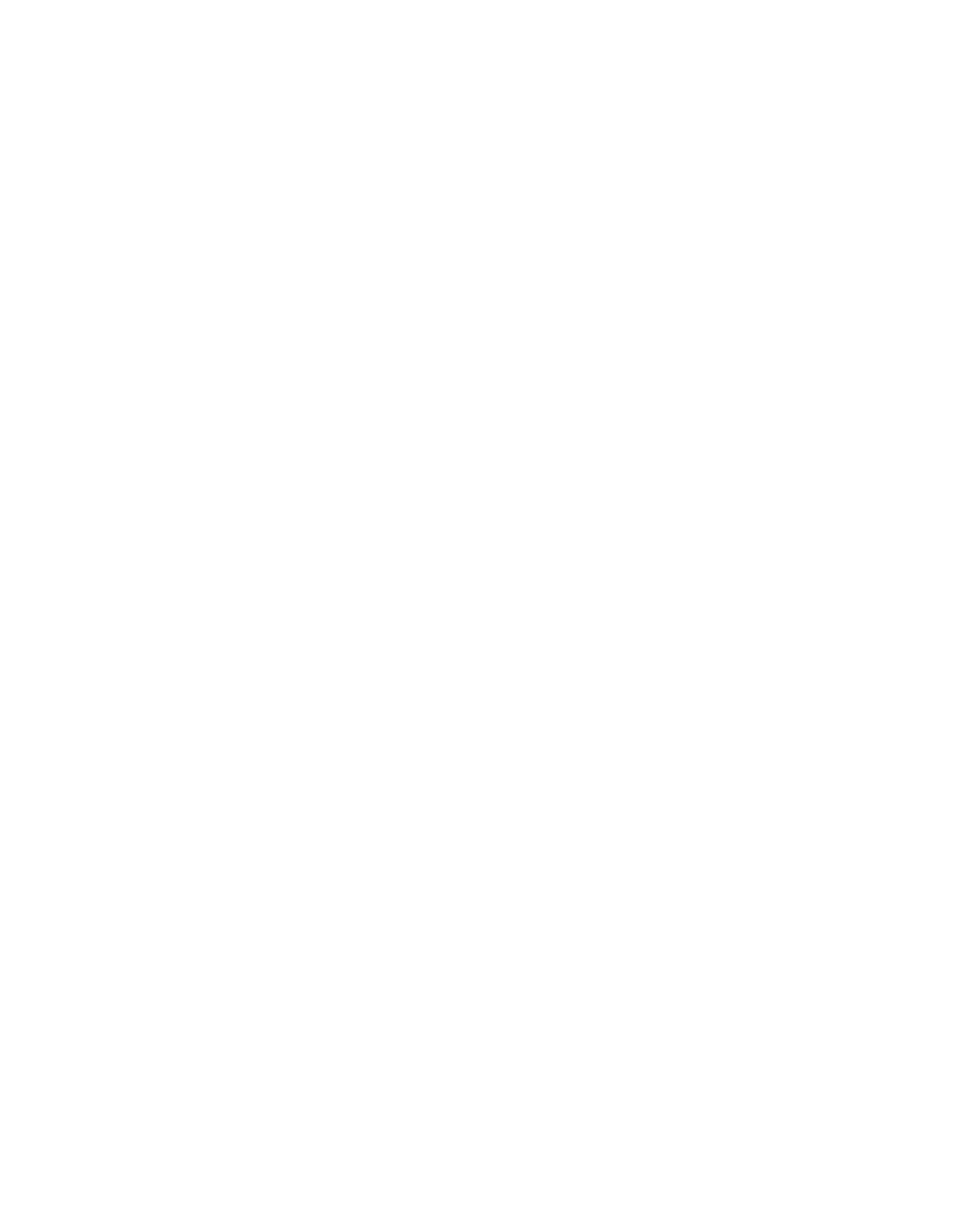# **LESSONS FOR THE MONTH OF JULY**

- **Week 2:** The Apostles' Feast: The Revelation of John and the Heavenly Jerusalem
- **Week 3:** St. Stephen
- **Week 4:** Showing Hospitality to Strangers: Anba Bishoy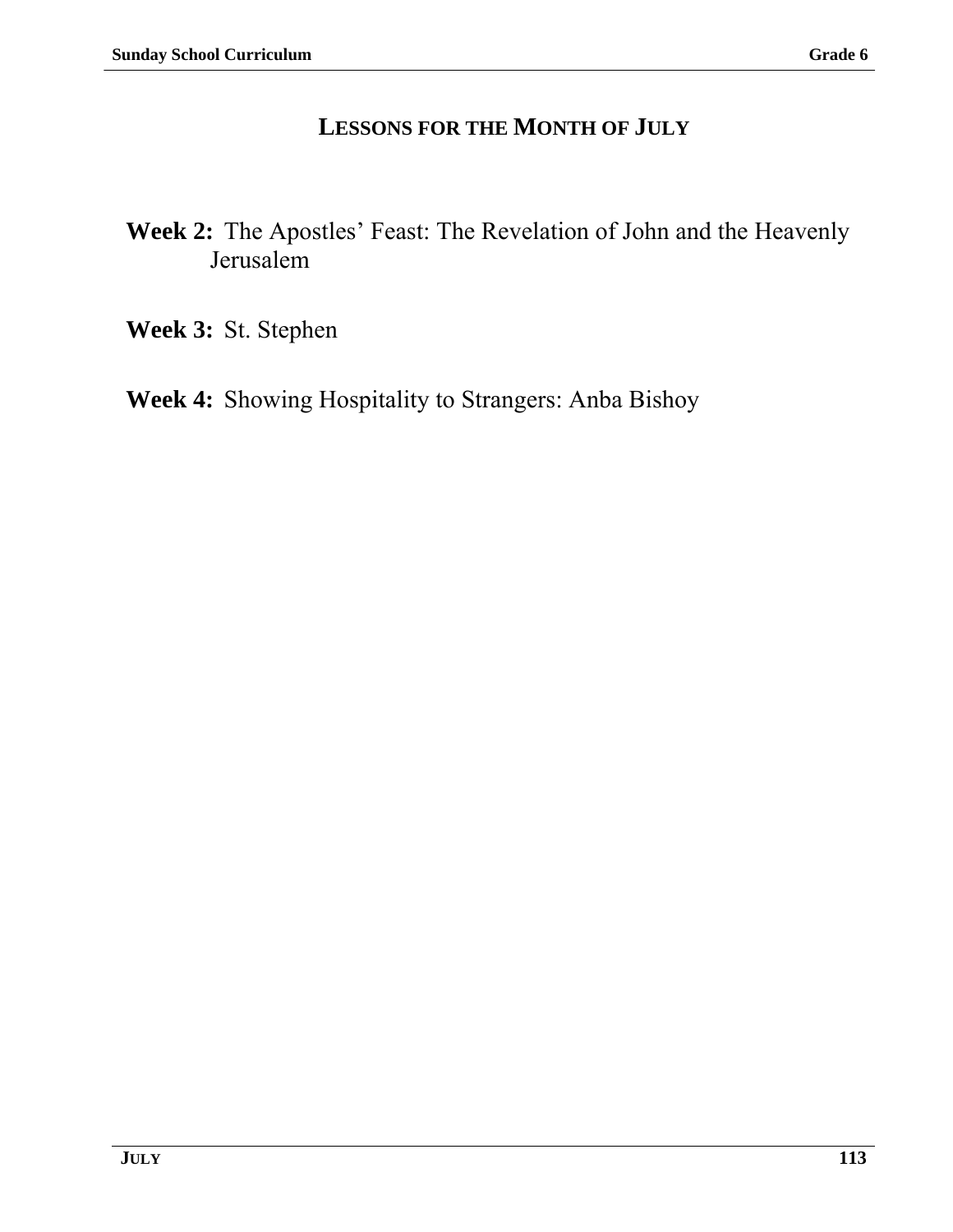# **Week 2- The Revelation of John and the Heavenly Jerusalem**

#### **Objective**

Love the Kingdom of Heaven and follow the example of the Saints.

# **Memory Verse**

"Praise the Lord! Praise God in His Sanctuary" (Psalm 150:1)

# **References**

Revelation 2l

# **Introduction**

Use beautiful pictures to show the beauty of heaven. Artistic conditions should be observed so that a wrong picture may not be printed in the mind of a child about heaven. Angels' wings, candles, palm leaves.

- What is the name of the first martyr in Christianity?
- What did he request the Lord to do for those who stoned him?
- When did the Lord's disciples begin their evangelism in the world?
- Who evangelized in Egypt?

# **Lesson Outlines**

*A glimpse about some of the disciples and apostles of the Lord Jesus:* Peter the apostle was one of Christ's disciples. He evangelized the Lord Christ openly in public and his shadow healed patients. Paul the apostle is not one of the twelve disciples. The Lord chose him to preach His name before kings and the kingdoms of the world that were pagans at that time. Many people received faith and believed through him. He established many churches in the world. Paul and Peter were martyred in Rome. The Emperor sentenced them to death. Peter requested them to crucify him with his head down and he was crucified in the manner he desired but Paul was beheaded with the sword. They attained the crown of glory and went to the bosom of the saints.

- ❖ How was Peter the apostle martyred... and Paul?
- Where are they now?
- Let us sing a hymn: Peter and Paul the two apostles…

Years went by and all the apostles died except John. The Roman Emperor arrested him and ordered that John should spend the rest of his life alone in Patmos far away from his friends and acquaintances. The Lord did not leave John alone, but he appeared to him and revealed to him what was about to happen to the church and the world in the future. John wrote; inspired by the Holy Spirit, all that he saw in a book called Revelation. It is the last Book in the Holy Bible. The Lord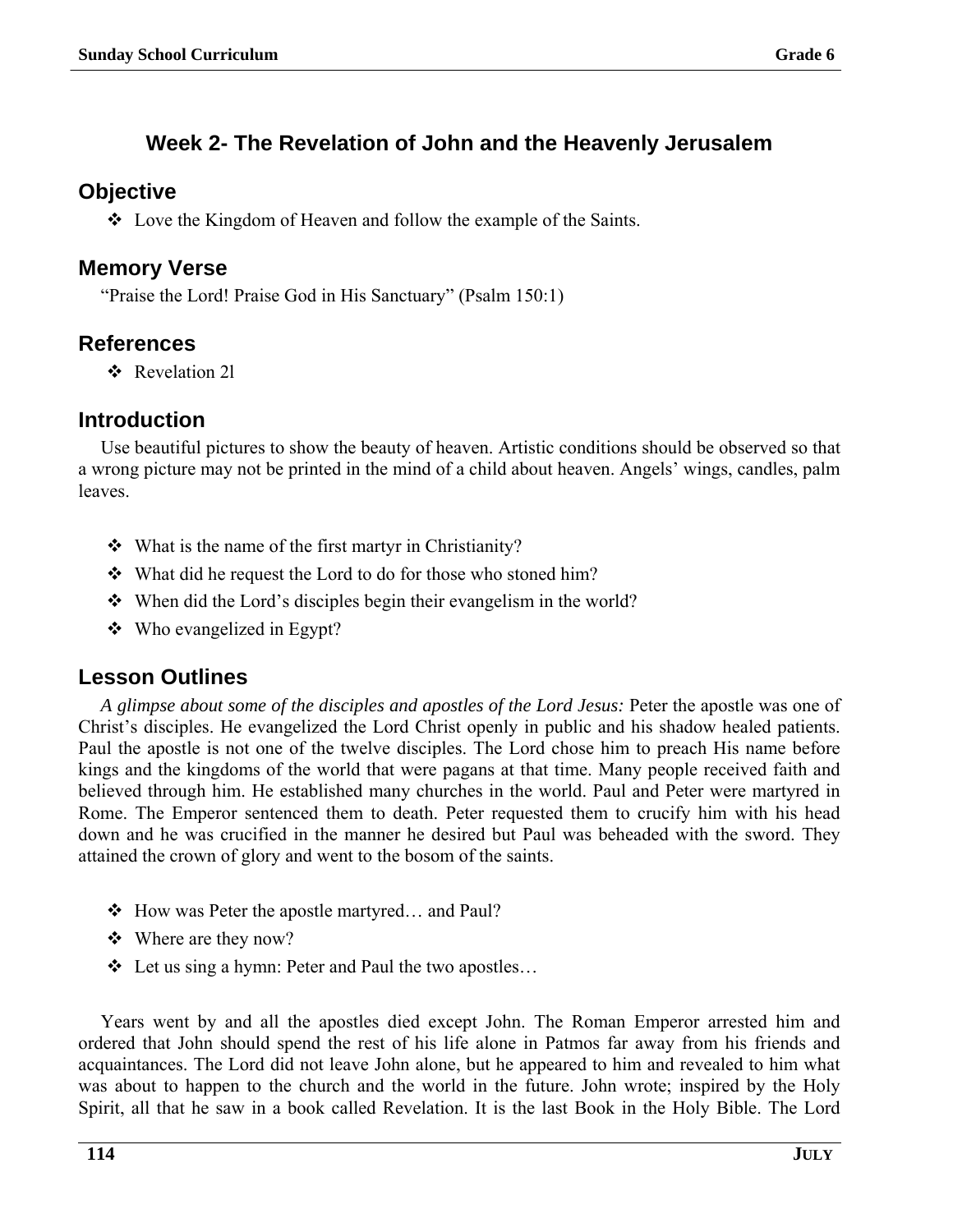showed him the Holy City, New Jerusalem. He saw a beautifully colored door and two angels were guarding that door. The ground of Paradise was green and covered with bright colors. He saw the angels dressed in white and the sky was shining. He saw the place where Christ dwells and two rows of angels bowing in worship and shouting with praise saying "Holy, Holy...etc. He saw a very big chair of gold on which Christ sat and very bright light surrounded him. Twenty-four priests surrounded Him. He saw four living creatures giving glory to the Lord as well as many people rejoicing and glorifying God. All the people there bowed and worshipped the Lord saying, "Holy, Holy, Holy…" Angels flew around the Lord singing sweet songs saying, "The Cherubim worship You…" John longed to enjoy what he saw. He longed to see the Lord coming again: He said, "Come, O Lord Jesus". John heard the Lord say, "I'll come soon" and John said, "Amen, Come O Lord Jesus". As for you, are you longing for His second coming? Lead a good Christian life to show that you are really waiting for the second coming of our Lord from heaven.

- Where was John when he saw this vision?
- $\div$  Who sent him into exile?
- Why? What do you say to a man who asks you about your religion?
- Let us repeat together: Praise the Lord…
- Who can say the verse?

#### **Conclusion**

◆ Paul the Apostle could not describe heaven. All he said is: "What no eye has seen, nor ear hear, nor the heart of man conceived, what God has prepared for those who love him".

# **Applications**

Answer the following questions:

- How was each of Peter, Paul and Stephen martyred?
- Describe the angels as Beloved John saw them.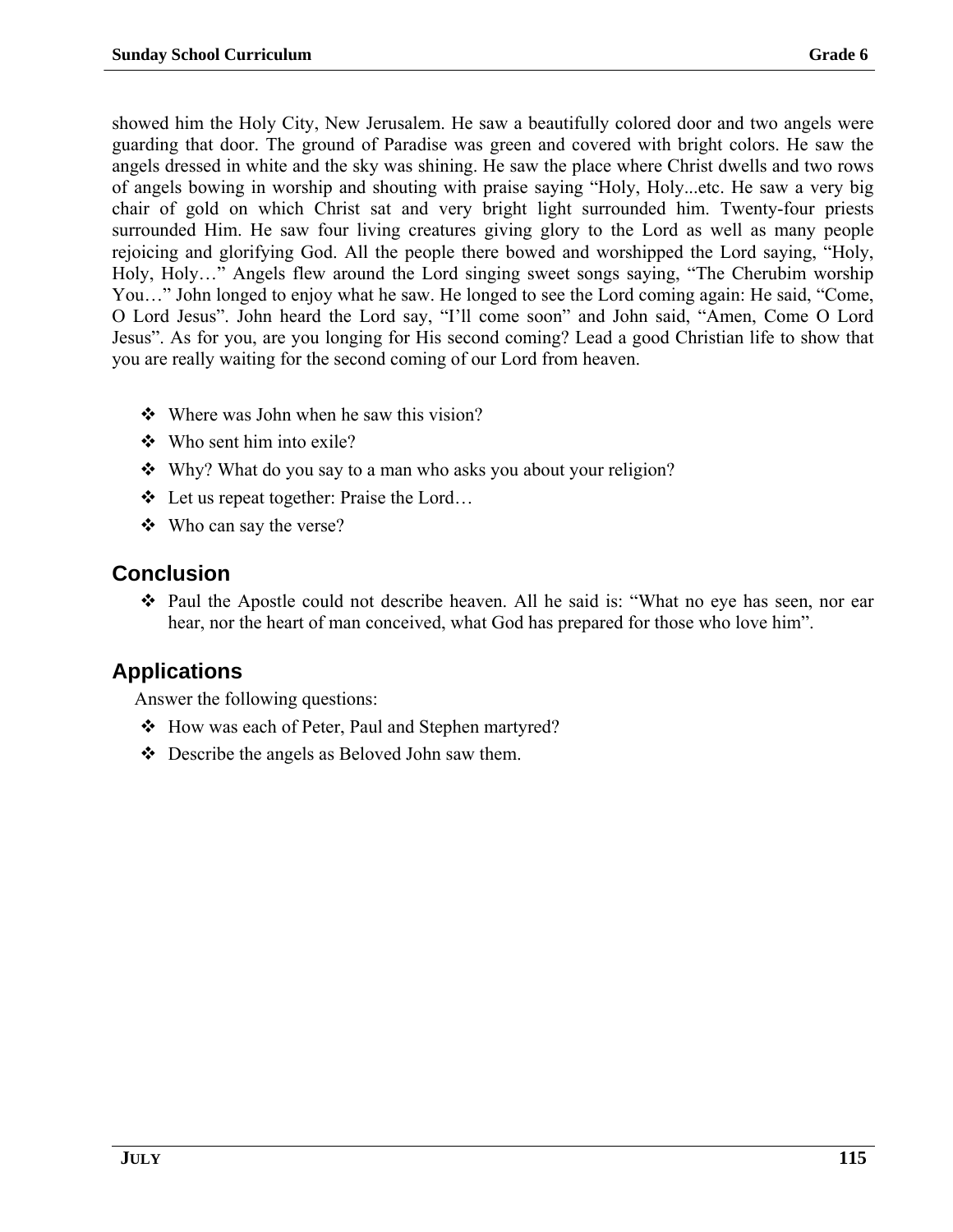# **Week 3- St. Stephen**

## **Objective**

 $\triangleleft$  Honoring saints and praising their firm stand in faith.

## **Memory Verse**

"If we live, we live to the Lord and if we die we die to the Lord" (Romans 14:8)

# **References**

 $\div$  Acts 7:54-60

## **Introduction**

- Who was the first martyr in the church?
- Who knows the meaning of the name "Stephen".
- Write it down in your notebook.

# **Lesson Outline**

The Christian faith spread on the hands of the apostles whom Christ sent. The Christians continued together in close fellowship and shared their belongings with one another. They needed men to devote themselves for the service of widows, orphans and the poor. They chose seven deacons who were known to be full of the Holy Spirit and wisdom. Stephen was among them. He served the poor and the needy and distributed gifts and alms among them. He also preached in the church and convinced the non-Christians…and the number of believers increased.

- ❖ Who is Stephen?
- What does the word "deacon" mean?
- How do Christians live?

One day, a large crowd of Jews gathered and discussed religious matters with Stephen. He answered them quoting texts from the Scriptures. He explained that Christ was the only Savior through whom we can enter heaven. His words did not appeal to them. They took him to the synagogue and prosecuted him.

Jews: What is your name? Stephen: I am Christian. Jews: Don't mention that name. Stephen: I love Christ. Jews: We will kill you.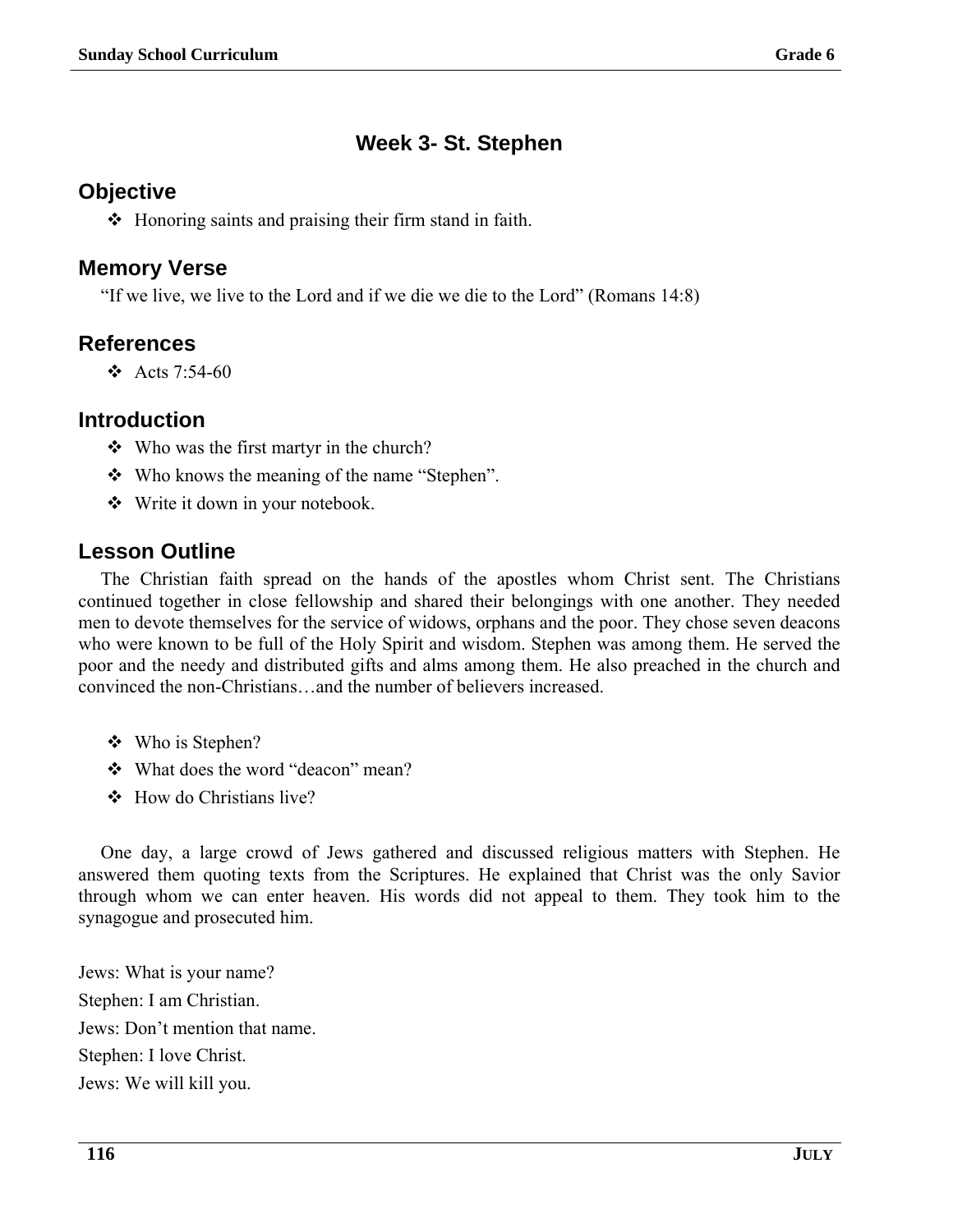Stephen: I do not fear death... if we live we live to the Lord...

Jews: We crucified Christ…

Stephen: You crucified Him and He was buried. He stayed in the grave for three days but then He rose and ascended to heaven and I am going to Him.

- Who answered him?
- What will you say if anyone asks you about your Christian religion?
- $\triangleleft$  Let us repeat together: If we live we live to the Lord...
- Who can repeat the verse?

The Jews were angry with him because he told the truth. They wanted to kill him so they accused him of blaspheming against God and Moses. They rushed at him, dragged him in the streets and when they were out of the city the men stopped and stripped him of his clothes. The witnesses left their cloaks in charge of a young man named Saul who approved of his murder. They dug a hole in the ground, threw him in it, picked big stones and threw them at Stephen's head, legs, back, chest and arms. His body was broken. He fell to the ground. The Lord strengthened him. He knelt down and prayed lifting his eyes up to heaven and saw the heavens open and saw Jesus surrounded by angels in great glory and a host of angels dressed in white and shining with bright light. They were coming down saying "Holy, Holy, Holy". Stephen rejoiced on seeing the vision. One of the angels was holding a crown. The people stood in great surprise because Stephen was happy in spite of the stones thrown at him. They asked one another: Why does Stephen look at heaven. What does he see? They threw the stones at his head. The stones were thrown at him but he was happy.

He said, "Behold, I see the heavens opened, and the Son of Man standing at the right hand of God". They threw the stones at his mouth to prevent him from speaking. Stephen said, "Lord do not hold this sin against them". Stephen could see demons keeping away from him as they could not draw near him. The angels were driving them away. His face shone as the face of an angel, then he fell asleep.

- Who taught Stephen to forgive those who stoned him?
- Can you forgive a child who has called you bad names… beats you without reason…or vexes you while you play?
- $\triangle$  Let us repeat the verse together: If we live we live to the Lord...

# **Conclusion**

 Show the spirit of love and forgiveness that Stephen showed towards those who stoned him.

- $\cdot \cdot$  If a person asks you about your religion say: I am Christian.
- $\cdot$  If anyone insults you say, "May the Lord forgive you".
- Read Revelation 21 (New Testament).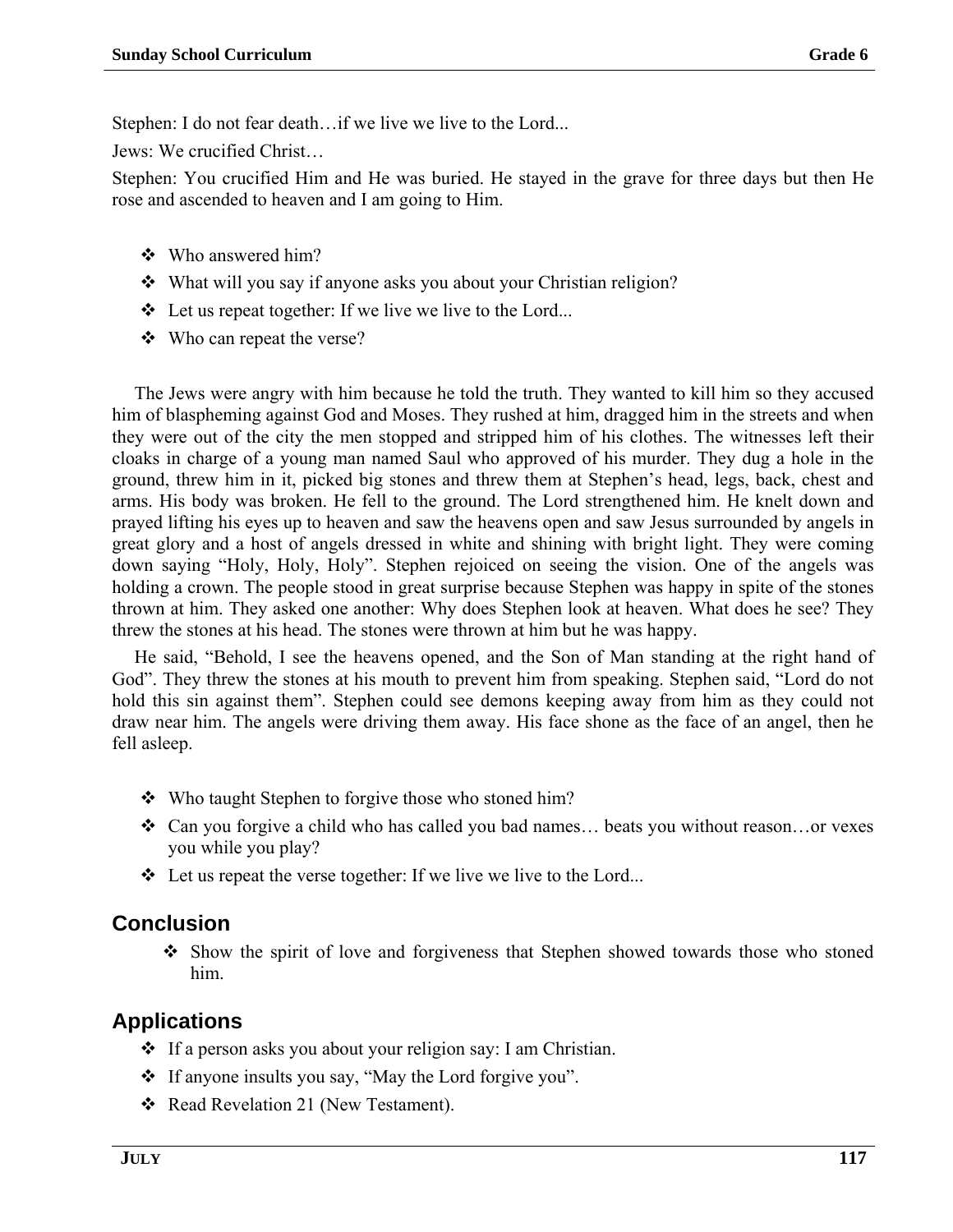- Advise the children not to be afraid of non-Christians when they ask them about their religion.
- \* You can use the picture of angels or the wing of an angel to connect martyrdom with heaven.
- \* You encourage the young deacons to perform their service in the best way and ask them to attend the hymn lesson and to participate in the service.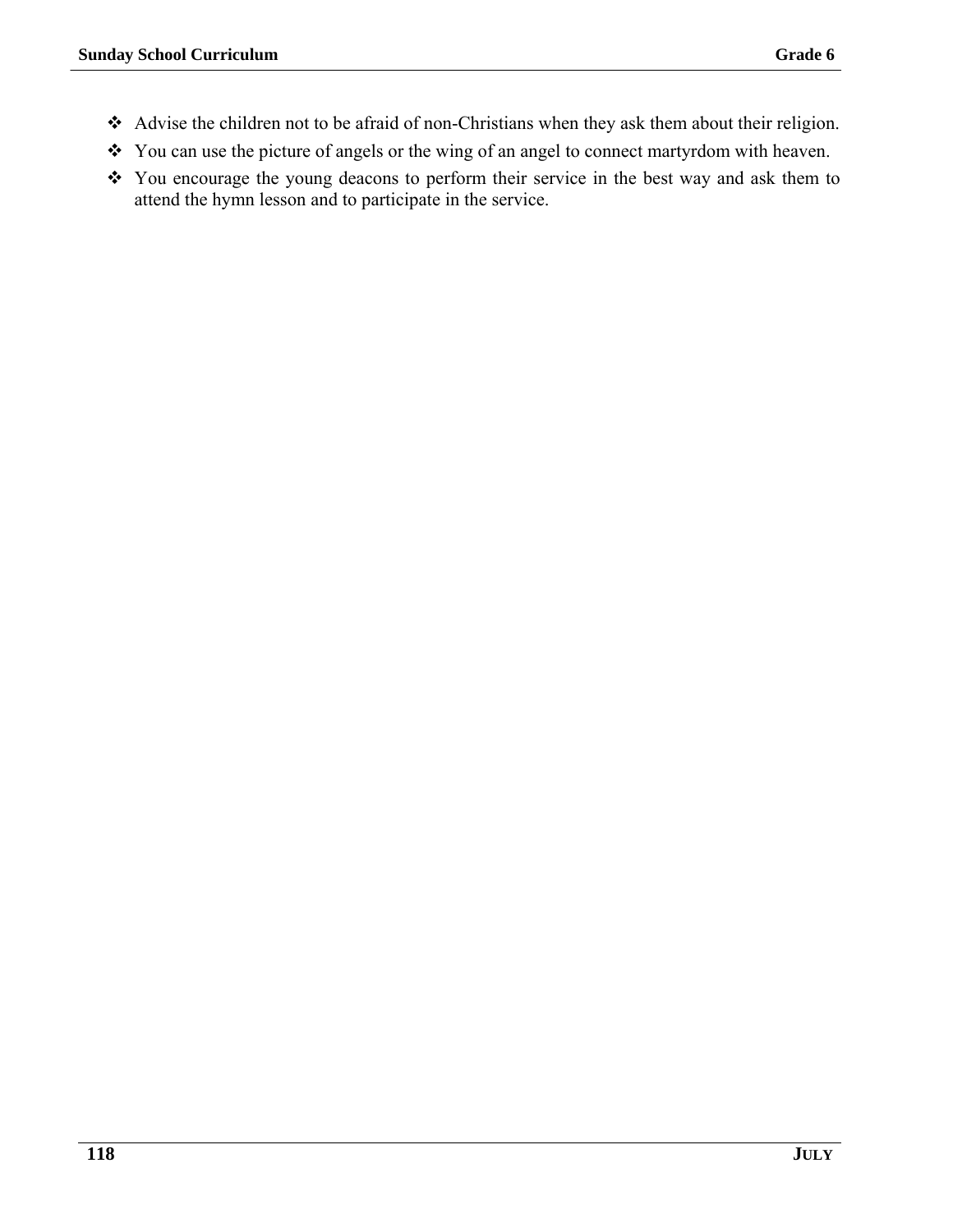# **Week 4- Showing Hospitality to Strangers: Anba Bishoy**

## **Objective**

 $\triangleleft$  Showing hospitality to strangers

# **Memory Verse**

"Do not forget to entertain strangers" (Hebrews 13:2)

# **References**

- $\div$  Synaxarium 8<sup>th</sup> of Abib
- \* "The Biography of St. Bishoy the Great" Fr. Ibrahim Anba Bishoy

# **Introduction**

 $\div$  Give the children an idea about the monks and monasteries as an introduction to the lesson.

# **Lesson Outlines**

St. Bishoy was born in Egypt. He had six brothers. His mother saw, in a vision, an angel saying to her, "The Lord says to you: Give me one of your sons to serve me". "My Lord, take whom you want" she answered. The angel chose Bishoy who was weak and whose body was slim. The mother said, "Lord, take a strong one to serve God" but the angel said, "The Lord chose this one". When he grew up, Anba Bishoy went to Sheheit Wilderness, where he was ordained a monk. He practiced his ascetic life and worshipped the Lord and he became famous. Some monks who had heard about St. Bishoy visited him and asked him to allow them to stay with him and to support them with his prayers so that they might deserve his holy blessings. He received them happily as he loved all people.

They stayed with him for some days. He taught and guided them. Some days later, St. Bishoy desired to stay alone to practice his service and ascetic life, so he said to them "Go to the wilderness of Upper Egypt and observe a solitary life there in the mountain. They obeyed him. He blessed them and they left for the place he had told them about and stayed there. It happened that some robbers entered a cell of one of the brothers and took his possessions. There was an old man in the monastery who pretended to divine what the future has in store. The old man said that he knew hidden things through revelation announced to him by the angel of the Lord. The monastery abbot went to him and said, "Tell us who robbed the brother's cell". The old man said, "The two brothers who came here a few days ago". All the monks believed him and the abbot drove them out, suspecting that they were the robbers. But Anba Bishoy, being inspired by the Holy Spirit, knew that the two brothers were innocent. So, he quickly went to the mountain (Who remembers its name) and there he found the two brothers in prison. He said to the abbot of the monastery "I know these two brothers. They have never been accused of such a thing before. The abbot said that the old man who knows the future said so and so. St. Bishoy said, "Please, let all the brothers come here". The abbot did so and the old man came with them. They all bowed before Anba Bishoy and received his blessing. He asked them "What evil deed have these two strangers done?" The old man said, "They took away the possessions of our brother (name). Anba Bishoy took a deep breath and said to the old man, "Dear brother...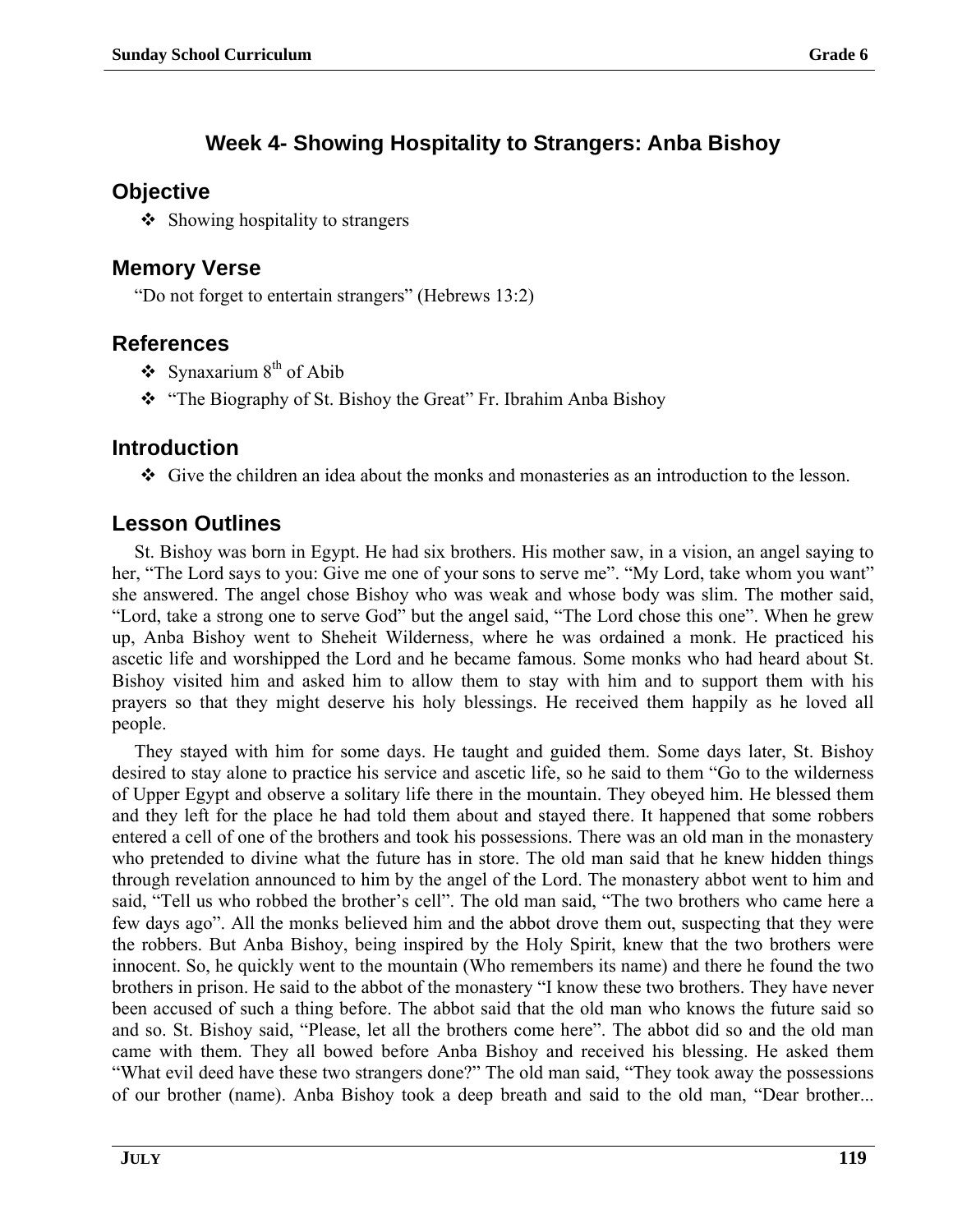please say: The demons have led me astray" The old man said, "The demons cannot lead me astray. This is the truth". Anba Bishoi said to him, "Then, please say: The demons have tempted me". The old man forced himself and said, "The Demons have tempted me". As soon as he said these words, a demon came out of him in the form of a pig opening his mouth to devour him but St. Bishoy ordered the demon to disappear and he disappeared. When the brothers saw what happened they bowed thankfully and said "Our holy father, forgive us". St. Bishoy then said to the abbot, "Go to the place of...(name) and you will find the stolen things". But he did not tell him who stole the things. He advised him not to tell anyone that he guided him to the place where the stolen things are. The abbot found the stolen things so he and his monks glorified God and His great saint Anba Bishoy.

## **Instructions**

Explain that the demon dwelt in the body of the old man because he neglected his spiritual life as he did not repent nor did he receive communion.

- Where was Anba Bishoy born?
- $\bullet\bullet\text{ What did his mother see in a vision?}$
- Describe Anba Bishoy?
- What did he do to the brothers who came to him?

# **Conclusion**

 The Lord chose that holy man in spite of his weak slim body. The Lord looks into the depth and does not care for appearance and the eloquent tongue.

- \* Prayer was very important. Check that you pray regularly and daily. Let not one day pass without prayers.
- $\triangle$  Look for a story of another monk that used to pray a lot.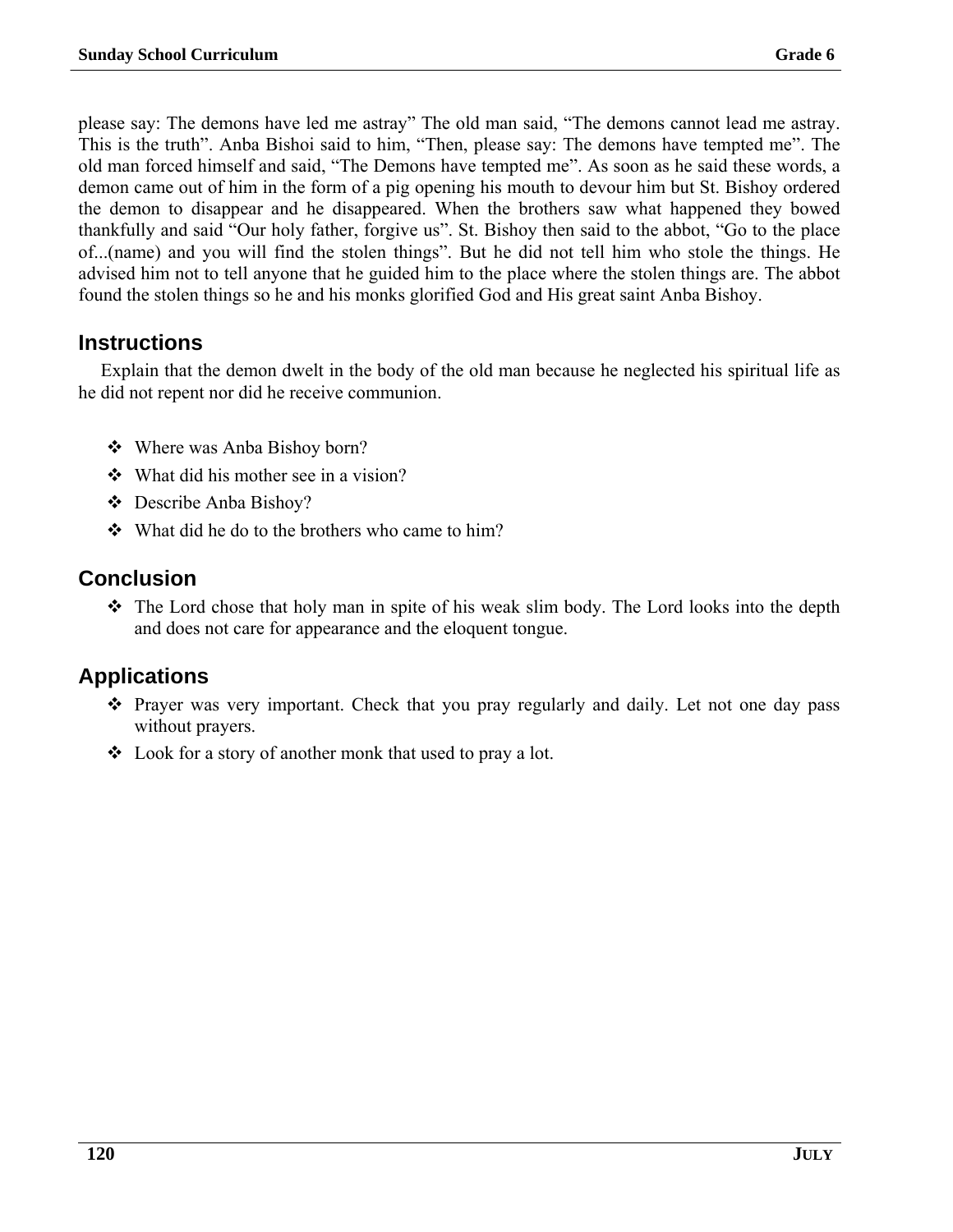# **LESSONS FOR THE MONTH OF AUGUST**

- **Week 1:** Guard Yourself From Greed: Anba Arsanius And The Beans
- **Week 2:** How to Develop Spiritual Habits
- **Week 3:** Jesus Heals A Deaf-Mute
- **Week 4:** The Virgin's Feast: The Miracle of the Church of Atreeb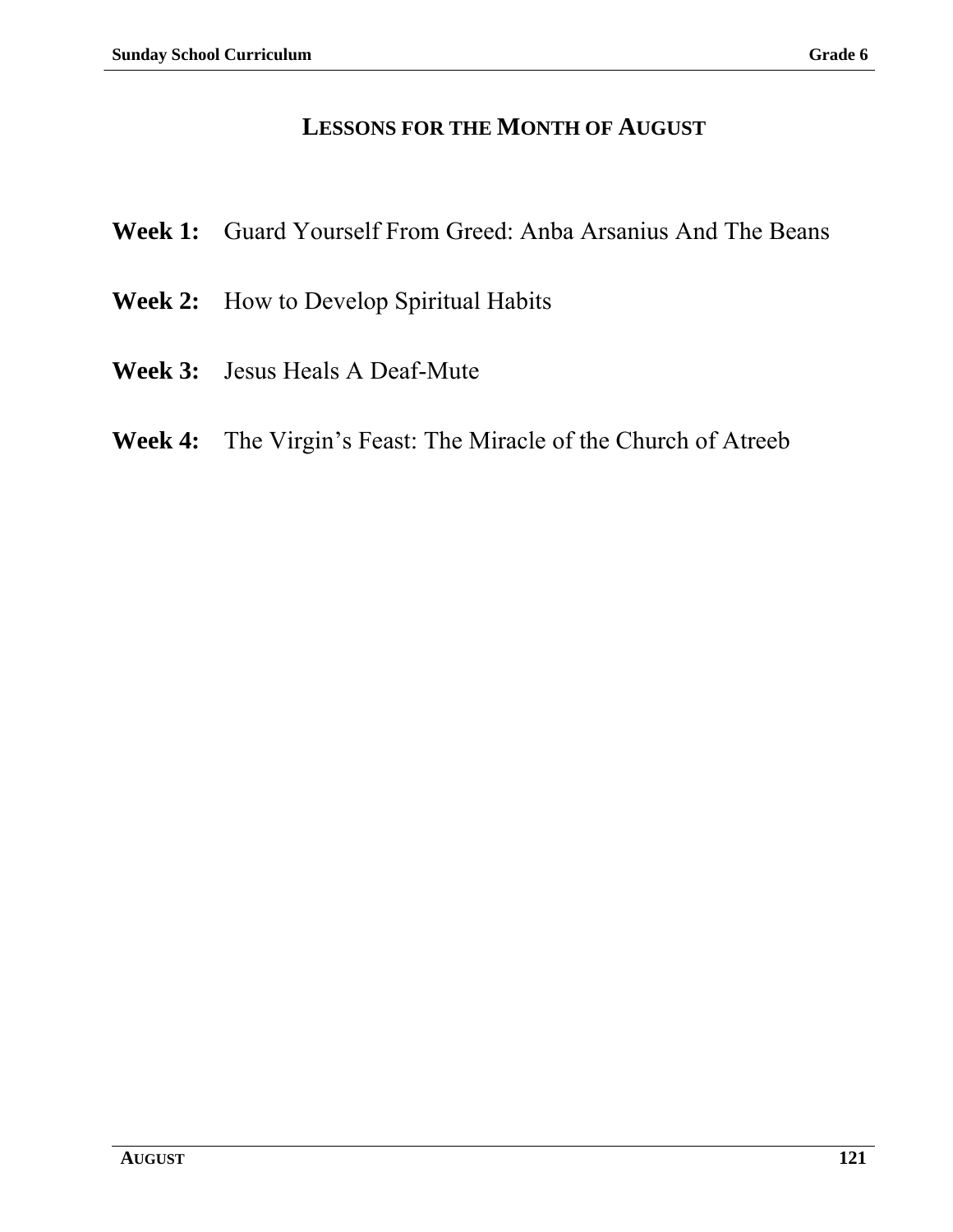# **Week 1- Guard Yourself From Greed: Anba Arsanius And The Beans**

#### **Objective**

Curing greed, satisfaction and content.

#### **Memory Verse**

"Take heed, and beware of covetousness" (Luke 12:15)

#### **References**

- $\div$  1 Corinthians 5:10, 6:10
- $\div$  2 Corinthians 7:2
- $\div$  Ephesians 5:5
- \* "The Garden of Monks" page 44

# **Introduction**

- Set the scene by asking some questions: Mention some of the Lord's gifts to you...Where does our food come from? Our clothes?
- Do you thank God for all that He gives you?

## **Lesson Outlines**

One day Anba Arsanius was eating boiled beans with his brothers the monks in the Monastery. Their custom was not to peel the beans or select special types of beans but he used to select the white beans to eat them. The abbot was not happy as this might change the system followed in the monastery. The abbot said to one of the brothers "Endure what I shall do to you for the sake of the Lord". The brother said, "All right, father". The abbot said, "Sit beside Arsanius and select the white beans and eat them". The brother did so but the abbot gave him a strong slap on his face saying, "How do you select the white beans for yourself and leave the black ones for your brothers?" St. Arsanius stood up, then bowed to the abbot and to the brother and said, "This slap is not for you but it is for me. Arsanius the Teacher of kings' sons does not know how to eat beans with the monks of Egypt".

Anba Arsanius was brought up in the court of the king so he was used to luxury. That is why he could not imitate the Egyptian monks in their ways of living in a short time. He trained himself to do so little by little. He was not in need of a direct way to learn, but he learned through observing what goes around him and many times, a gesture was enough to teach him as what happened in this story.

Give the children some questions while telling them the story to see if they are following you up. You can give the children an idea about the life of Anba Arsanius before he became a monk.

# **Conclusion**

 We are often greedy and we ask more money for ourselves. We like to hold better posts and be richer. We often envy those who live better than us.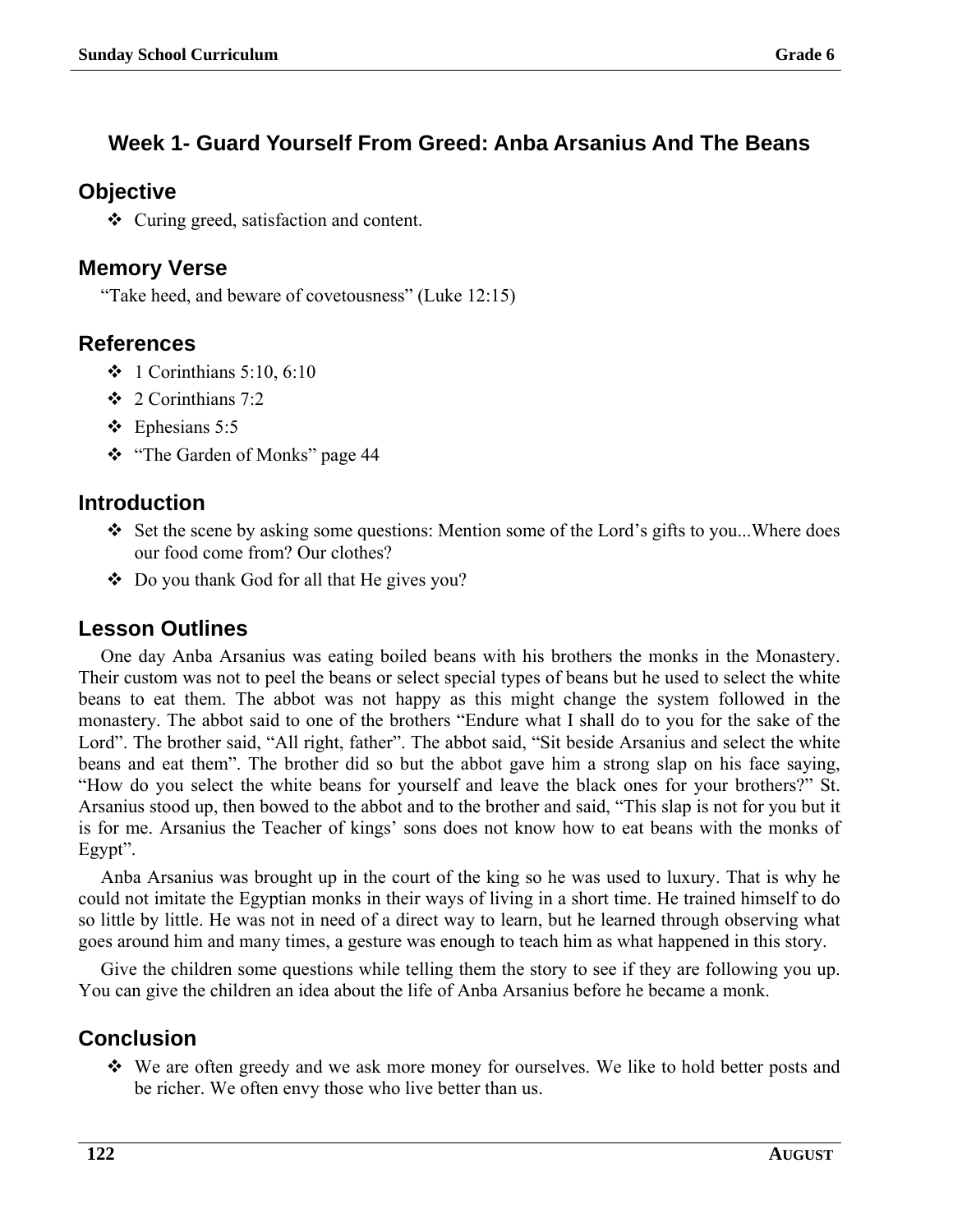- \* Thank God for all things put in front of you.
- $\triangle$  Read Acts 7 at home as a preparation for the next lesson.
- Recitation: Incarnation, From the Morning Prayer (John 1:1-14) "In the beginning was the Word and the Word was with God. And the word was made flesh, and dwelt among us and we beheld His glory; the glory as of the only begotten Son of the Father full of grace and truth."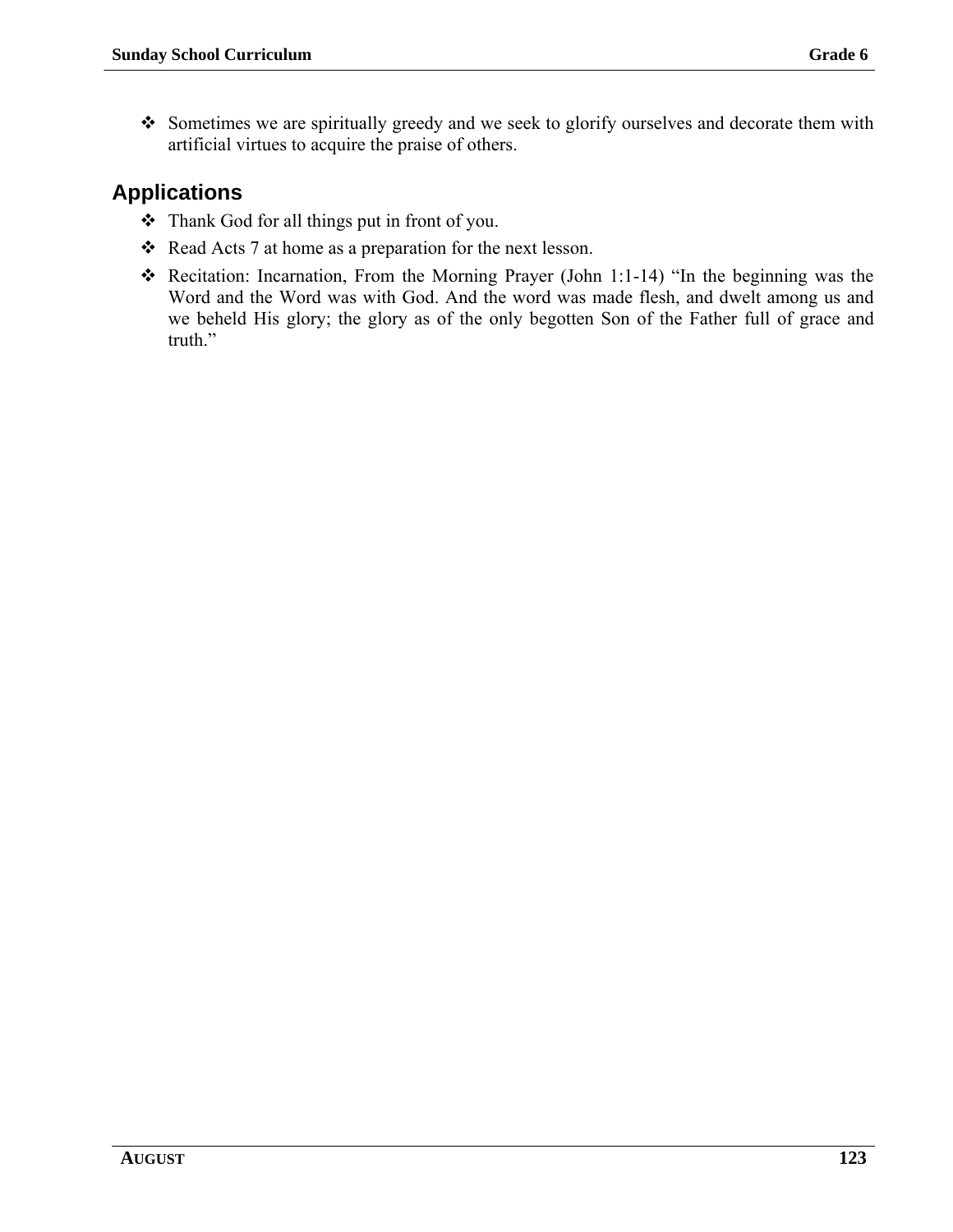# **Week 2- How to Develop Spiritual Habits**

## **Objective**

- $\cdot \cdot$  To teach the students at a young age to develop good spiritual habits
- To open their minds to the necessary spiritual habits for their spiritual growth.

#### **Memory Verse**

"Each one will receive his own reward according to his own labor " (1Co 3:8)

## **References**

- $\triangleq$  "Paradise of the Spirit" Bishop Youannes Part II
- The Holy Bible

## **Introduction**

- Anything we train ourselves to do will eventually become a habit and easy for us to do.
- We should start by knowing what is a habit? A habit is something that we do regularly without much effort and we cannot stop it easily, e.g. an athlete trains a lot to be good in any kind of sport or to be an Olympic gold medallist (give examples of famous sports characters known to the students).
- The same applies to spiritual exercises to be winners of crowns in heaven. We all need to do a lot of spiritual exercises to be good in special important spiritual habits. Once we acquire a certain habit then we should start exercising to adopt another one. Meanwhile we do not lose the first habit we acquired. Gradually, we climb the ladder of virtues.

# **Lesson Outlines**

Spiritual exercises are divided into two types:

- 1. Positive Exercises: When you practice some good habits like prayer, reading the Bible, fasting, etc.
- 2. Negative Exercises: When you try to get rid of bad habits like lying, laziness, swearing, etc.

So basically a positive exercise is when we are trying to add a good habit and a negative exercise is when we are trying to get rid of a bad habit.

#### **I. How Do We Find Out Which Exercises We Need To Start?**

- 1. **Previous sins:** If I realize that I am doing something bad and I am creating problems for myself and for others with my bad behavior, then, I have to think of training myself to stop this bad behavior. For example, if I am a liar and I get others and myself in trouble because of my lies, then, I would have to train myself to stop lying.
- 2. **The Bible:** The word of God and His voice through the Bible will always open my eyes for new exercises that I need to adopt and train myself to it. For example, if I do not like to fast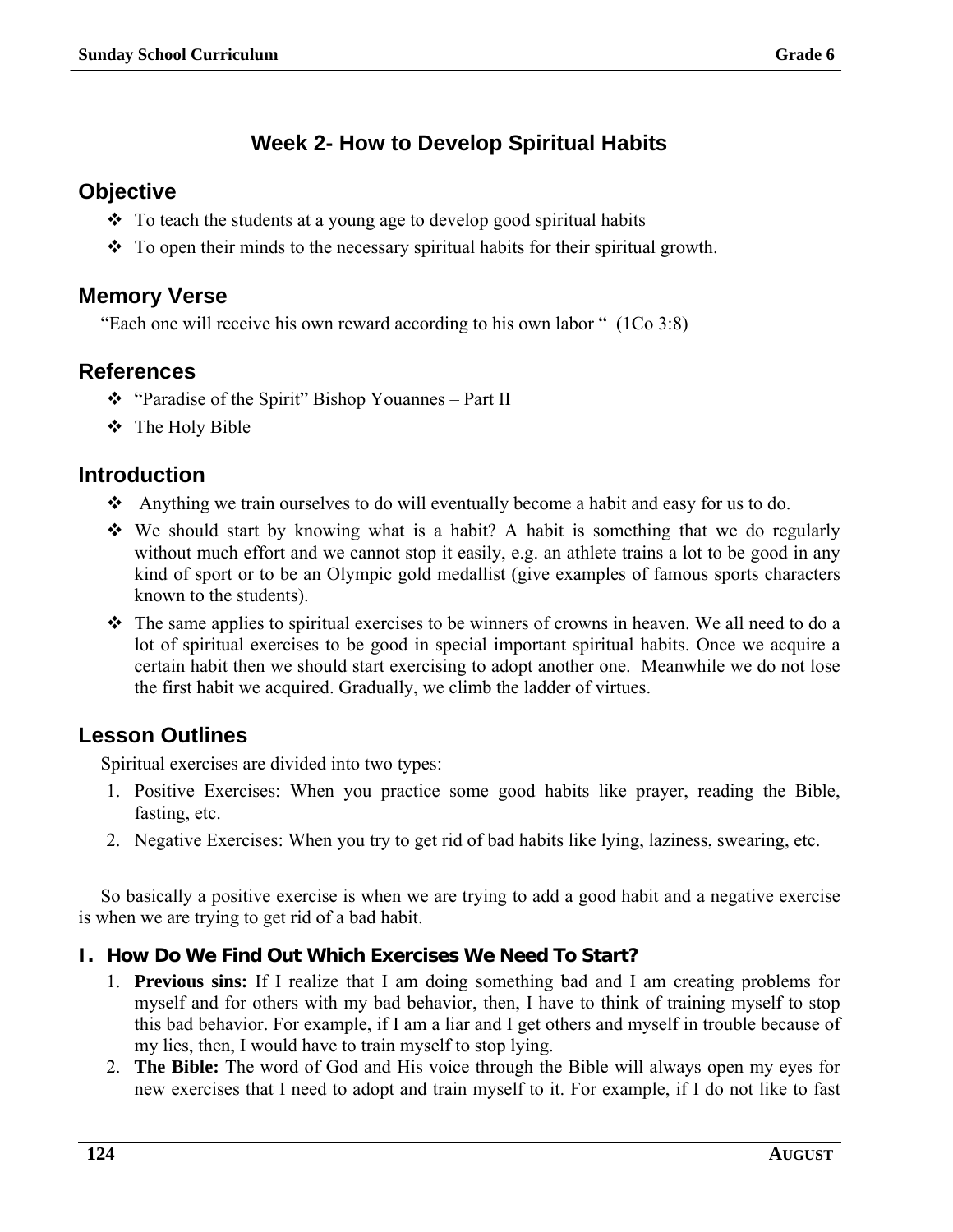and/or break my fast whenever I am with non-fasting friends, I might get encouraged when I read the story of Daniel and the three young men. When they fasted even when they had all the luxuries and delicacies of the king's palace available to them (Daniel 1). The servant can tell the story of Daniel and the three young men here.

- 3. **Father of Confession:** Your father of confession could help you and guide you on how to start some spiritual exercises and to grow in it until you develop a good spiritual habit. The father of confession will help you on developing the habit of continuous and regular prayer, reading the Bile regularly and even growing in the habit of regular confession with him.
- 4. **Church Practices:** As the whole church practices certain useful spiritual exercises, you will be encouraged and motivated to do like everybody else. For example when the whole church fasts, the old and the young then you would want to be part of the group and fast like everyone else in the church. When we follow the church fasting repeatedly, we gradually develop the habit of fasting.
- 5. **Lives of Saints:** The virtues of the saints are very good examples to us to try to follow their paths and imitate them. For example, I can start to train myself on the virtue of obedience when I learn the story of St. John the short (the servant can tell the story of obedience of St. John the short here). Another example is Anba Abram of El-Fayoum who was generous to the poor. So, I can start training myself to be like Anba Abram, loving, caring and giving to the poor. All the saints had good virtues that we can learn from them and start to train ourselves with different spiritual exercises to be like them.

#### **II. How to Start and Continue in a Spiritual Exercise Till we Develop a Spiritual Habit?**

- 1. **Clear exercise:** The exercise has to be clear and very specific. For example, you cannot say that you will train yourself to be righteous because there are many virtues under righteousness that will have to be acquired. These could include controlling your words and behavior, being gentle and loving to others, praying, fasting, and caring for the poor and sick. So, if you want to be righteous, then you would have to train yourself on each of the specific individual virtues to attain the mother virtue.
- 2. **Suitable timing:** The suitable time for the exercise is very important. It has to be the right time for you and for others to practice the exercise. You cannot possibly practice silence on a day when there are visitors coming to visit you and spend time with you. You also many not be able to give to the poor when you have no money. So, it is very important to choose the right time to start and continue your exercise. If you want to acquire the habit of regular prayer, then you would have to pick the time when you are comfortable physically and mentally. When you can concentrate and enjoy the prayers with no distractions (TV, telephone calls, or brothers and sisters playing). You also have to give yourself enough time to pray without hurry or rush to finish the prayers. The same applies to the habit of daily Bible prayers.
- 3. **Gradualism:** Spiritual exercises also have to be gradual in duration and frequency. For example as you are young, you start fasting for few days only every fast. Gradually increase the number of days until you can fast all the fasting. The same applies to all other exercises. Another example is reading the Bible, when you can start by reading only few verses everyday and gradually increase to half a chapter and then one chapter everyday. This may gradually increase to reading many chapters a day.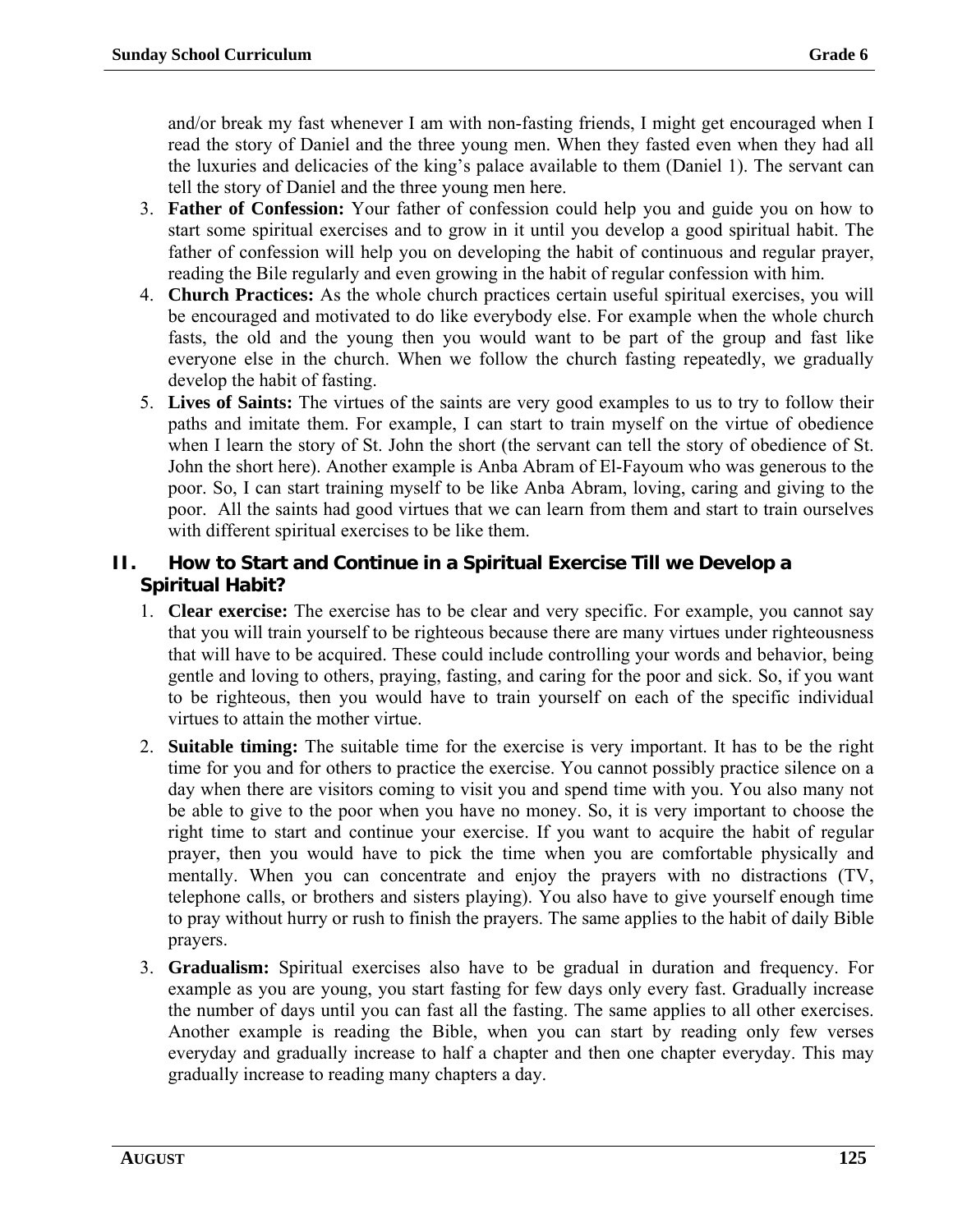4. **Persistence:** It is also important to be persistent in any exercise and not get discouraged if you don't follow the exercise for few days. This means that you have to start again with more energy and regularity. You must persist all evil tricks trying to discourage you and stop you from developing good spiritual habits.

#### **III. How Long Should A Spiritual Exercise Last Before It Becomes A Habit?**

It may take very long time…weeks, months or even years. There are saints who spent many years for their lives training themselves on a single spiritual exercise like not judging others. So it really does not matter how long it take to develop a spiritual habit as long as you keep doing the exercise without discouragement and under the guidance of the father of confession.

# **Conclusion**

 $\triangle$  Always ask for God's help because you cannot accomplish anything without Him. When you do succeed in that exercise, thank God for helping you and do not think that you have accomplished it on your own.

- $\triangleleft$  Start to pray and read the Bible every day as a spiritual exercise.
- Make a spiritual notebook with the days of the weeks and mark for yourself the days you prayed and read the Bible. This will help you to track how you are doing on your exercise.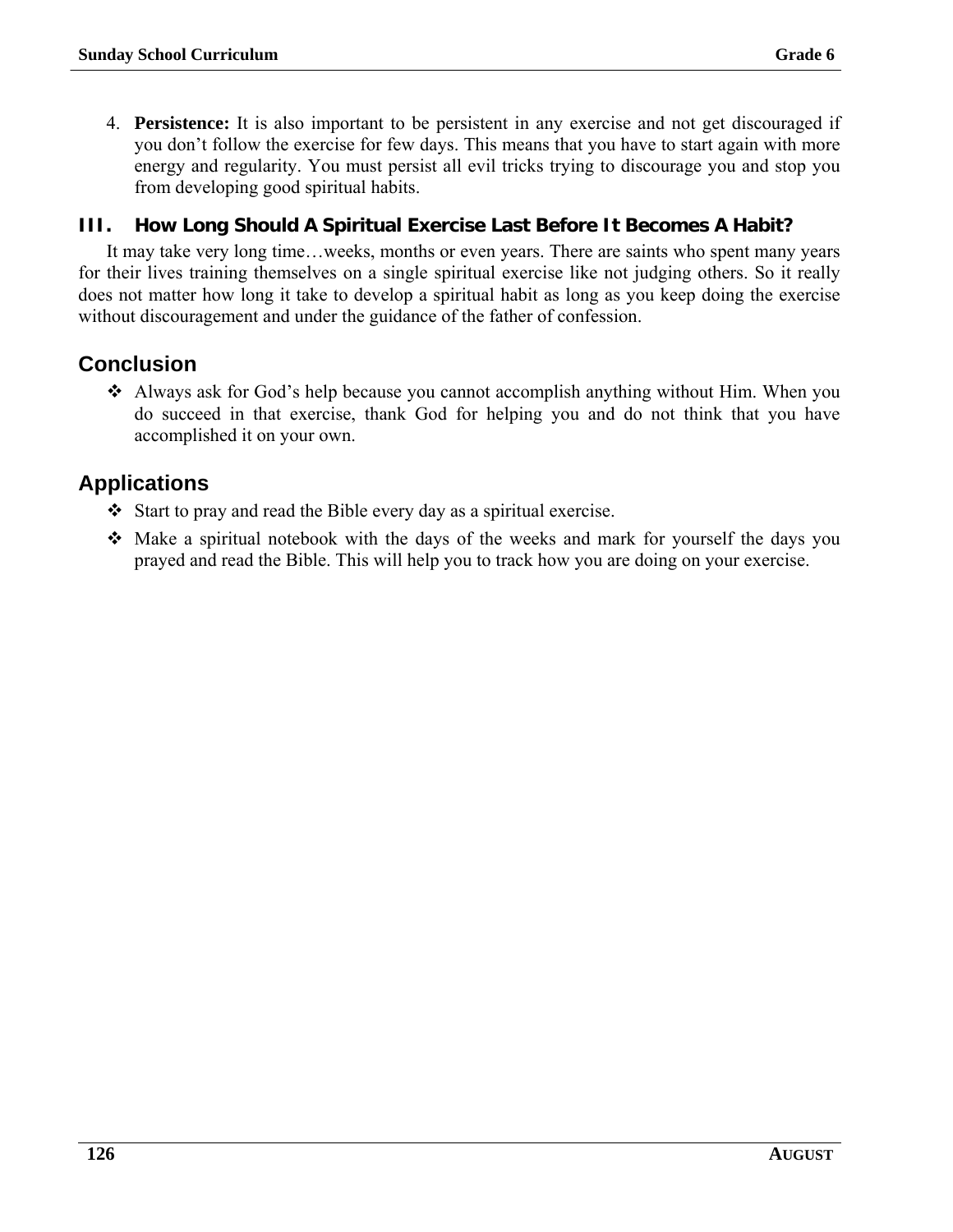# **Week 3- The Virgin's Feast: The Miracle of the Church of Atreeb**

#### **Objective**

❖ Honoring St. Mary the Mother of God.

## **Memory Verse**

"For behold henceforth all generations shall call me blessed" (Luke 1:48)

## **References**

 $\cdot$  "Forty miracles of the Virgin: The third miracle" Page 15

#### **Introduction**

- $\div$  What is the meaning of intercession?
- $\div$  Can you think of a story in the Bible where St. Mary's intercession to the Lord Jesus were answered?

# **Lesson Outlines**

During the reign of Haroun Al Rasheed, a severe ruler governed Egypt, he persecuted Christians and destroyed their churches. His assistants went on destroying the churches till they came to the City of Atreeb near Banha (a city in Egypt). There was a church in that city bearing the Name of the Virgin. It was a big splendid building. Its pillars were made of marble covered with gold. The priest felt that they had come to destroy the church. He went inside the church and prayed with tears. He interceded with the Mother of Light the owner of the church. He went out to meet the prince. He showed him the church and the precious things inside it... and the Icon of the Virgin. He said to the prince, "Give me three days till I bring you a decree from the Caliph not to destroy this church".

The prince laughed and said, "The Caliph is in Baghdad and there is a long distance between us that takes no less than two months. How do you say that the decree will come after three days? This is not logical". The priest said, "I am sure and I'll pay the cost of your stay and the costs of those with you". He gave him 300 dinariis. The prince took the money and said, "This church must be destroyed". And the priest said, "I am sure that the Virgin Mary can prevent you from destroying her church and she will defend her church". The priest knelt before the Icon and prayed "Save us O Virgin... Forgive us... interceded with your Son for us... help us... Don't allow those to destroy your church". He did not taste food. The Lady Virgin spoke from her Icon "I am the Virgin. I'll help you. Do not be afraid of the prince... his boss will order him not to destroy this church."

- What is the name of the Caliph?
- ❖ How were the Christians persecuted?
- What did the priest do when the Caliph's assistants drew near the church?
- What do you usually do when you are in trouble?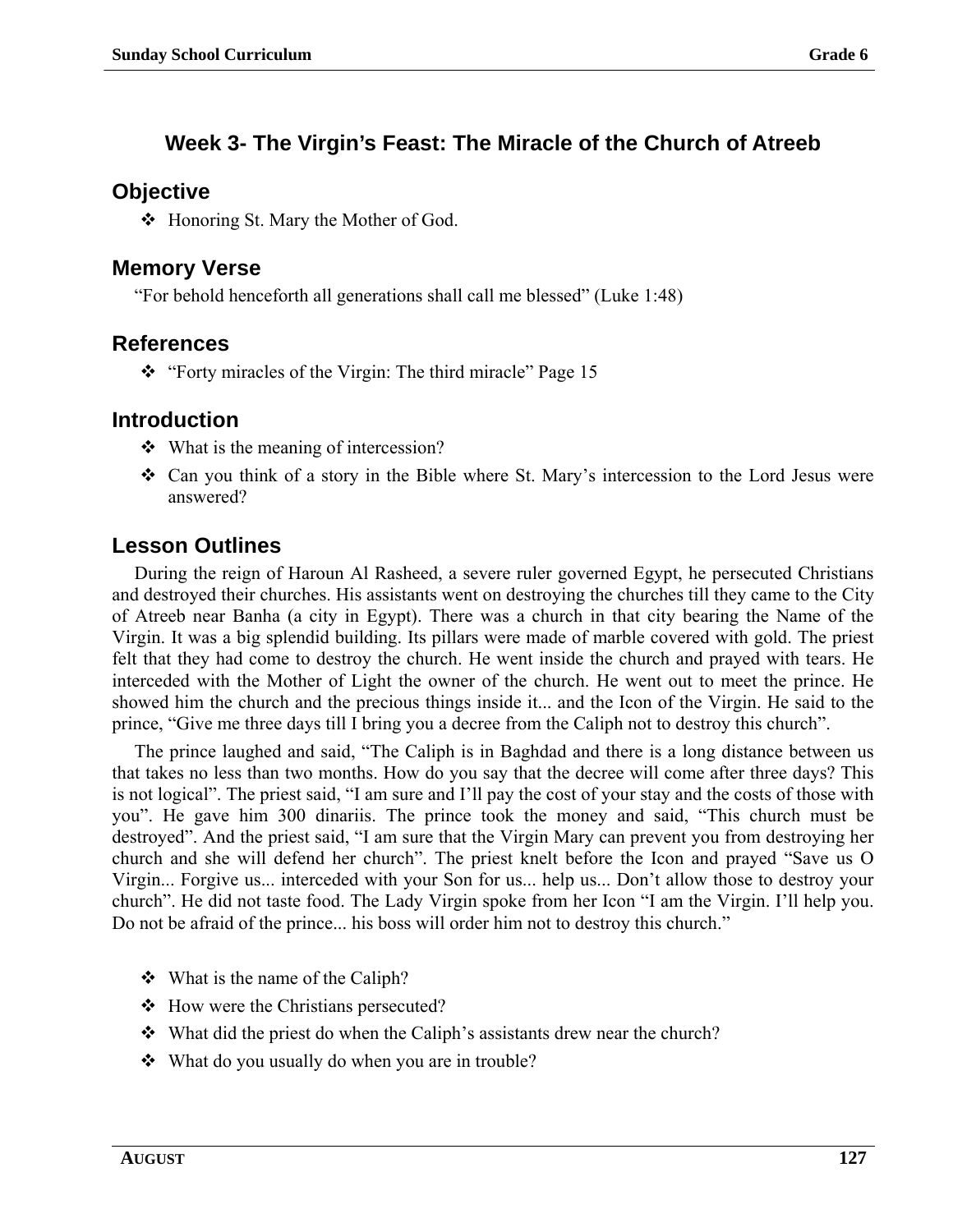While the priest was praying... It was night and the Caliph was asleep in Baghdad. The Caliph saw a bright Divine light. He got up in horror. He saw the Virgin the Mother of God. He was disturbed... he said, "Who are you? She said, I am Mary, the Mother of Jesus whose churches you destroy... How do you sleep in comfort and all the Christians are suffering. I am the Virgin the Mother of God... Repent otherwise you will suffer unbearable pains".

The Caliph shook with horror and said, "I am ready to do what you want and do not hurt me, please". She said to him, "Now write a decree in your own handwriting, stamp it with your seal and send it to your assistants in Atreeb. Give an order that your soldiers stop destroying the churches and attacking the Christians". The Caliph said to her, "How can this letter arrive to Egypt today? It is impossible by land or by sea". She said to him, "Just write the decree and with the help of God it will reach the prince before he gets up in the early morning".

The Caliph was afraid. He wrote the letter, "I am the Caliph Haroun Al Rasheed. Come here soon. Do not destroy the churches of the Christian". He stamped the letter and wondered what would happen. Behold, a bird with a big beak came and snatched the letter from his hand and flew quickly. The Virgin at that moment disappeared. After a short time the bird was in Atreeb. He came to where the prince was sitting and threw the letter to him and flew away.

The prince opened the letter... He was surprised... The letter was from Haroun Al Rasheed... ordering him to go to him soon. He read it three times. He examined the stamp and the handwriting. It is from Haroun Al Rasheed no doubt. He wondered. He sent for the priest. He asked him, "Tell me, what have you done?" The priest said joyfully, "The Mother of Light facilitates everything for us". He told him how he prayed before the Icon. The prince was surprised. He received faith and believed in the Lord Christ. He entered the church and kissed the Icon and requested the Virgin to guard him during his travel and listen to him. The prince gave the 300 dinariis back to the priest and gave him l00 dinariis as a souvenir. He left the churches and went to Baghdad. He met the Caliph. He found him perplexed. He saluted him and then said, "Your majesty, a letter came to us from you. Is this true?"

The Caliph said, "It is I who sent the letter. Tell me what happened". The prince told the Caliph all that he saw and all that happened and the story of the priest, the letter and the bird. The Caliph said, "We will build a church to Christians after the name of the Lady Virgin the Mother of Light to help me in my life and deliver me". They built a splendid church and put many precious things in it. They also put the Virgin Icon in it. The persecuted Christians gathered there and prayed and were happy. Thus, thanks to the intercession of the Virgin, Christianity won victory and the banner of the cross rose high and the counsel of the stubborn was corrupted. May her Intercession be with us and guard us all. Amen.

## **Conclusion**

 $\triangle$  Ask the intercession of St. Mary, who are sincere to the human beings, to intercede for us before her Son Jesus Christ that He may have mercy on us and forgive us our sins, guard us, make us firm in faith till the last breath... Amen.

- If possible let the children act the dialogue that ran between the priest and the prince, the Lady Virgin and the Caliph, the Caliph and the prince.
- $\bullet\bullet\text{ You can put can}$  before the Icon of the Virgin and make a glorification.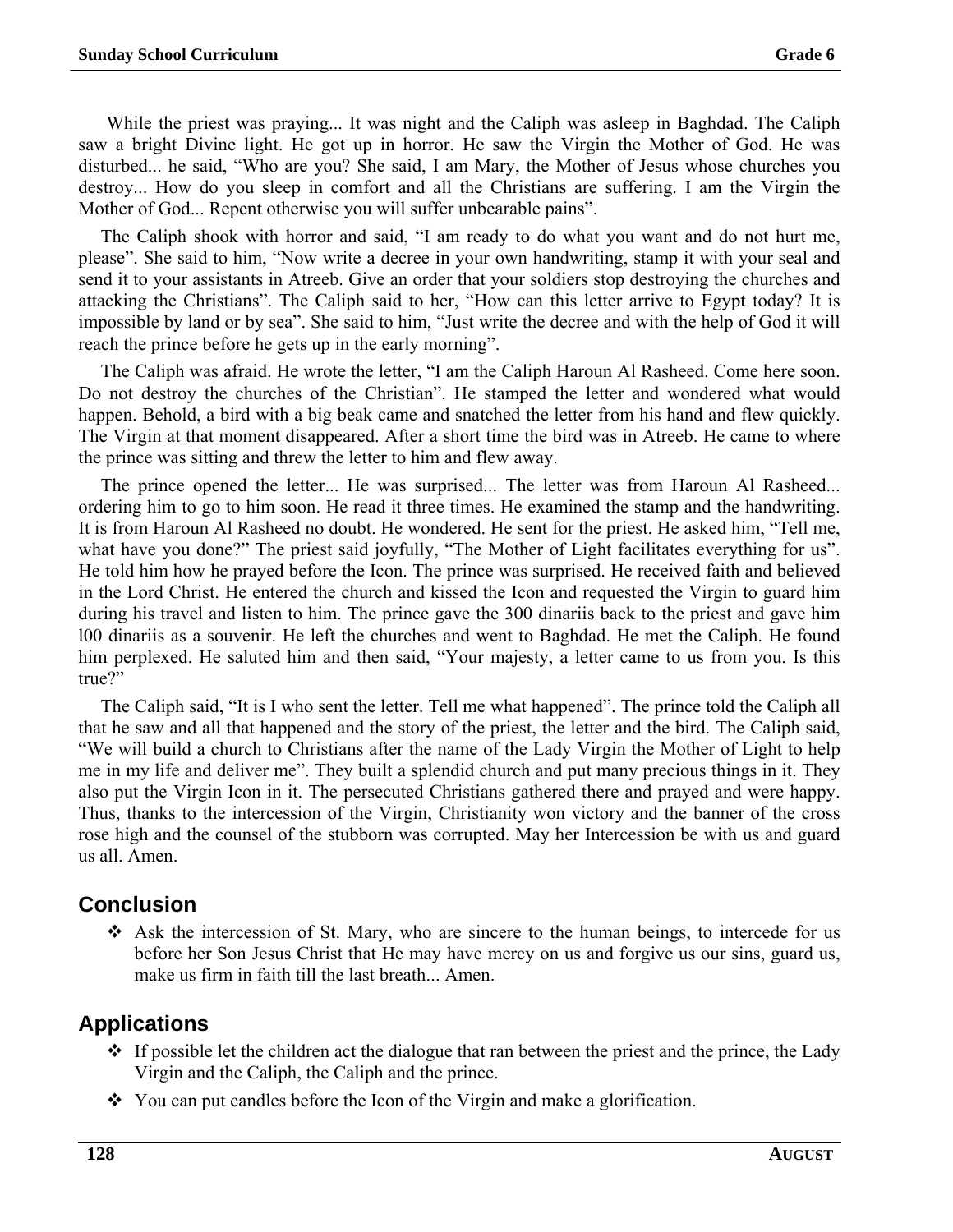- The picture of Virgin Mary is suitable for this topic and pictures should be distributed.
- Ask the children to relate this miracle to their families. Ask them to intercede with her and put her picture in their sleeping room and put a lamp or a candle in front of the Icon.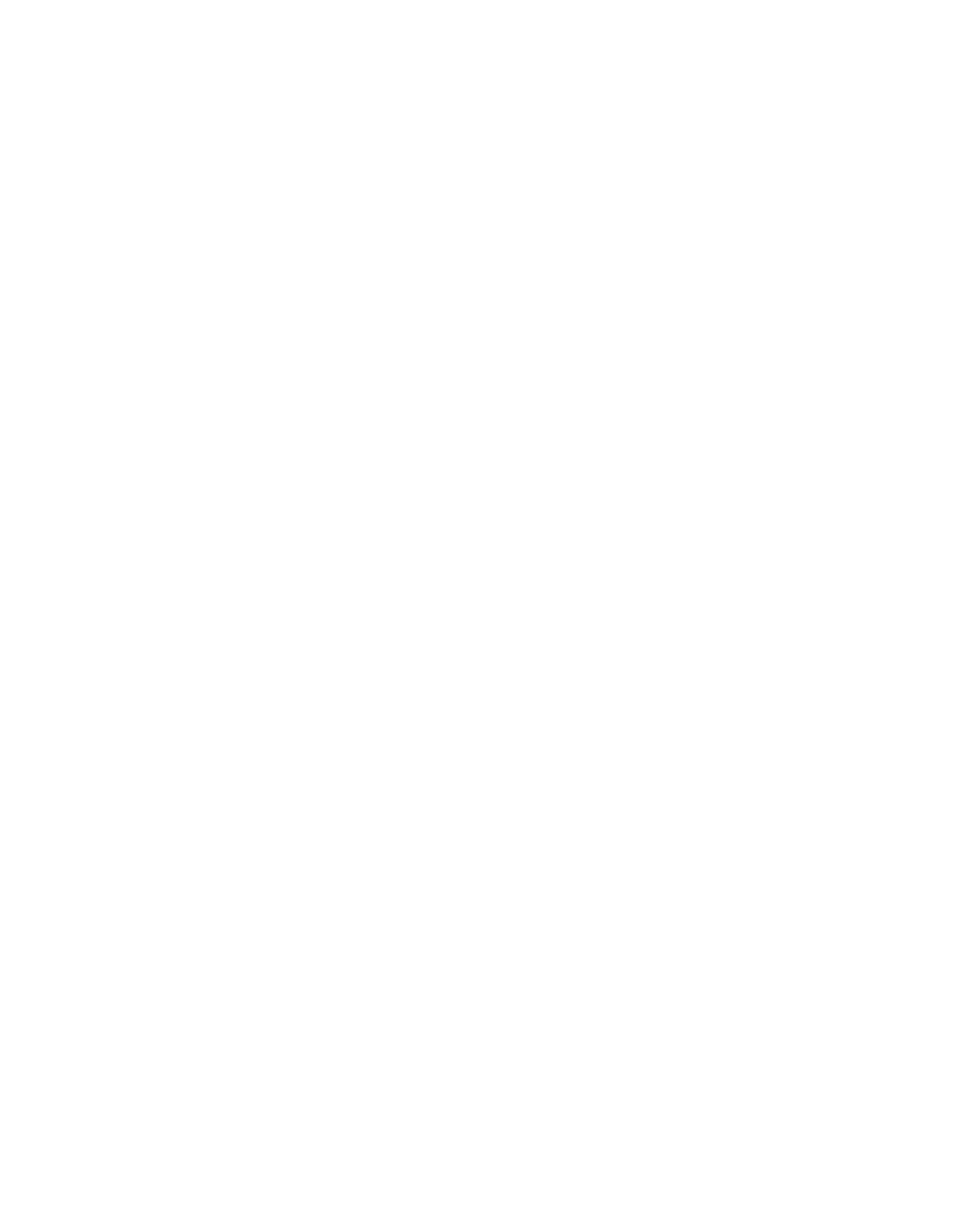# **Week 4- St. Dimyana the Martyr**

## **Objective**

 $\triangleleft$  Standing firm in faith till death

# **Memory Verse**

"For to me to live is Christ, and to die is gain" (Philippines 1:21)

# **References**

 $\div$  Synaxarium, 12<sup>th</sup> of Bashans

# **Introduction**

- $\triangle$  A picture of St. Dimyana should be set in the class and the candles should be lit before the picture. At the end of the lesson, the children carry the picture and make a small procession and say, "Axia, Axia, Axia, Ti Agia Dimyana" i.e., "Worthy, worthy, worthy St. Dimyana".
- Whom should we obey? And who else? And if daddy says, "Do not go to church," what shall we do? We tell him that the church is very important because it is the House of God.

# **Lesson Outlines**

Mark, the governor of Al-Zaafran Province, the North of the Delta, had only one daughter. Her name was Dimyana. She was 15 years old. She refused to marry because she had made a vow that she would devote her life to Christ. Her father built her a palace where she could worship the Lord together with 40 virgins. In that palace, they spent their time in prayers, worship and contemplation.

- Who is Dimyana?
- Why did she refuse to marry?
- $\triangleleft$  How many virgins were with her?

The king sent for her father and ordered him to worship the idols. Her father was frightened so he raised incense to the idols. When his daughter, Dimyana heard about this, she hurried to him and rebuked him saying, "I would rather hear that you had died than hear that you had forsaken Christ. If you do not give up worshipping idols, I'll not confess that you are my father. O Father, if you die here as a martyr you will live with Christ, but if you live as a pagan you will die with the devil". She gave him a moment to think. Her father was deeply affected by her words... he wept bitterly. He went back to the king and confessed that he was Christian. He said, "For to me to live" ...and he won the crown of martyrdom.

The king knew that Dimyana was the cause of her father's return to Christianity. He sent an officer to tempt her to worship the idols but she said, "Aren't you ashamed of yourselves? Do you call these stones gods? There is no god but Christ whom we worship". He put her in prison, squeezed her with torturing machines, cut her flesh into pieces and put her in boiling oil and tormented her severely. An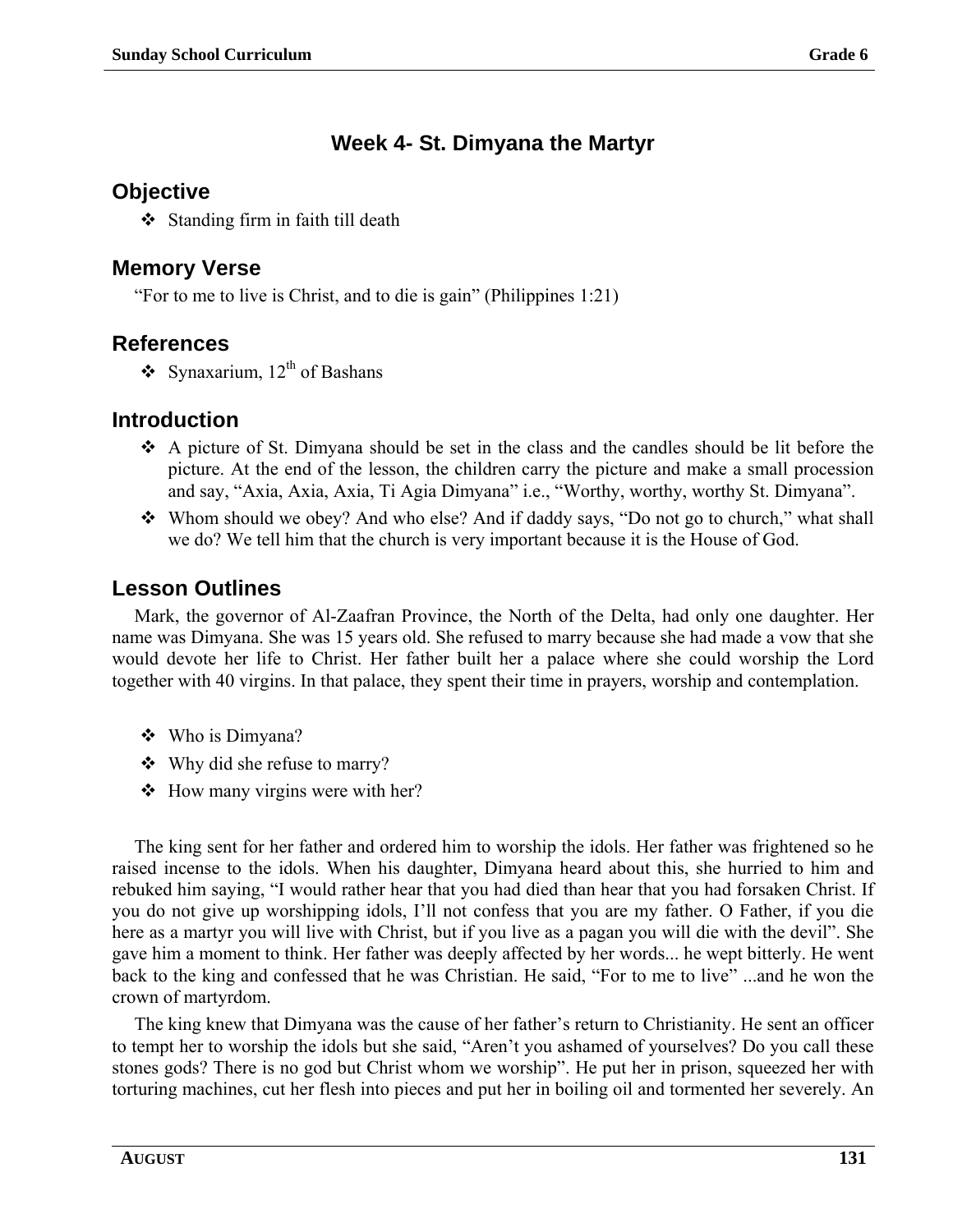angel appeared to her and healed her and during torturing, she kept saying, "For me to live…" At last the officer cut off her head and also the heads of the 40 virgins.

The believers collected the bodies and put them in the palace, which her father had built for her then the bodies were shrouded and buried. A church was built for them. This church can be seen now in Bilkas, North of the Delta. People go there each year to visit the church of St. Dimyana. The 12<sup>th</sup> day of Bashans is still the day when people, on the way to the church, still repeat the words "O Dimyana… We have come back... many happy returns".

- Where did Dimyana live?
- $\triangleleft$  How many virgins were with her?
- $\div$  What did she do when she heard that her father had departed from the faith?
- Where is her body?
- $\triangle$  Recite the verse.

#### **Conclusion**

 God should be obeyed more than people. We should be strong in the faith just like St. Dimyana was though out her life.

- Choose a friend from the saints to be your friend and intercessor. Someone you like his story.
- $\triangleleft$  Use the intercessions of St. Dimyana in your prayers for this week.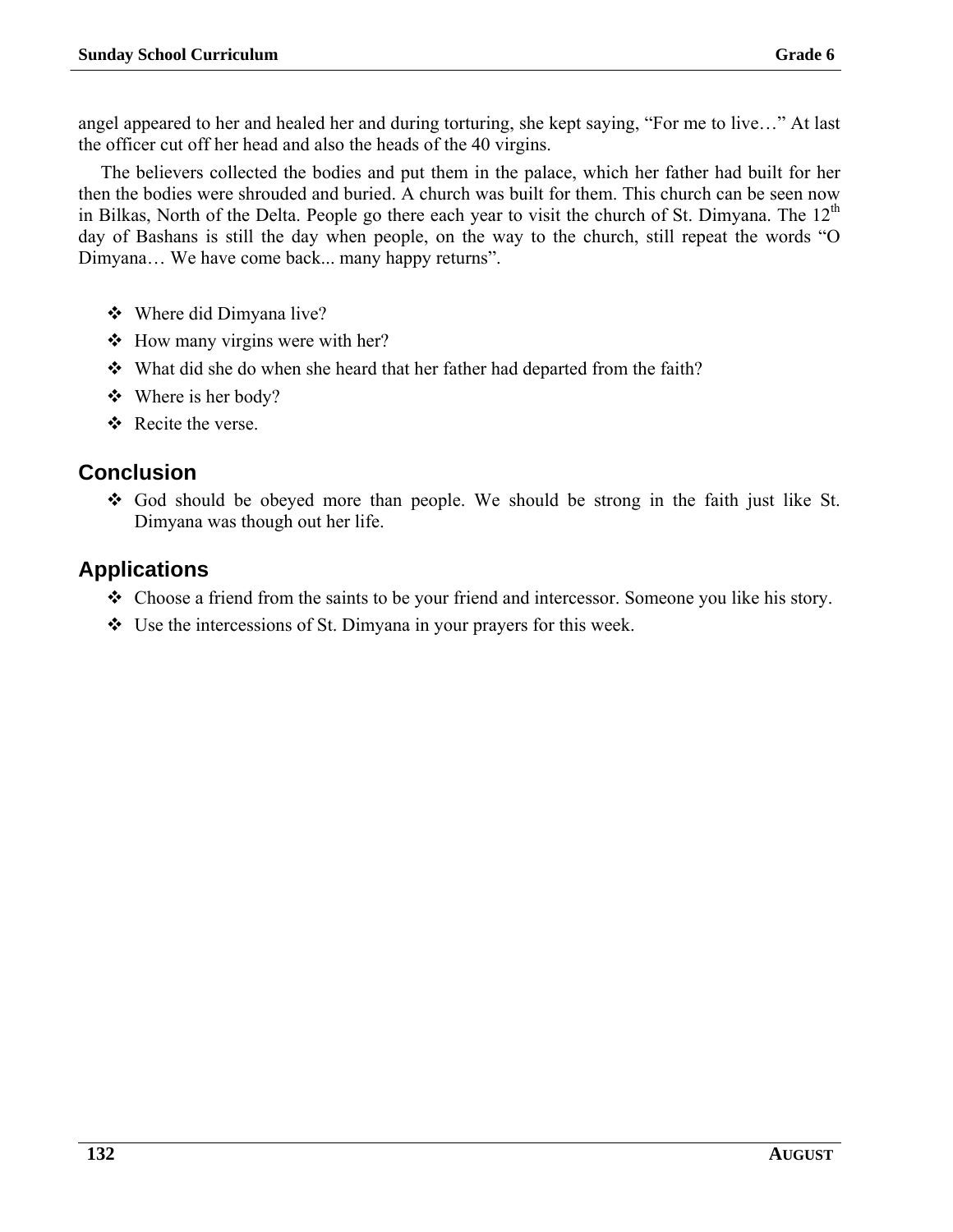# **Lesson of the First week of September Before the Coptic New Year**

**Week 1:** Athanasius and All the World Against Him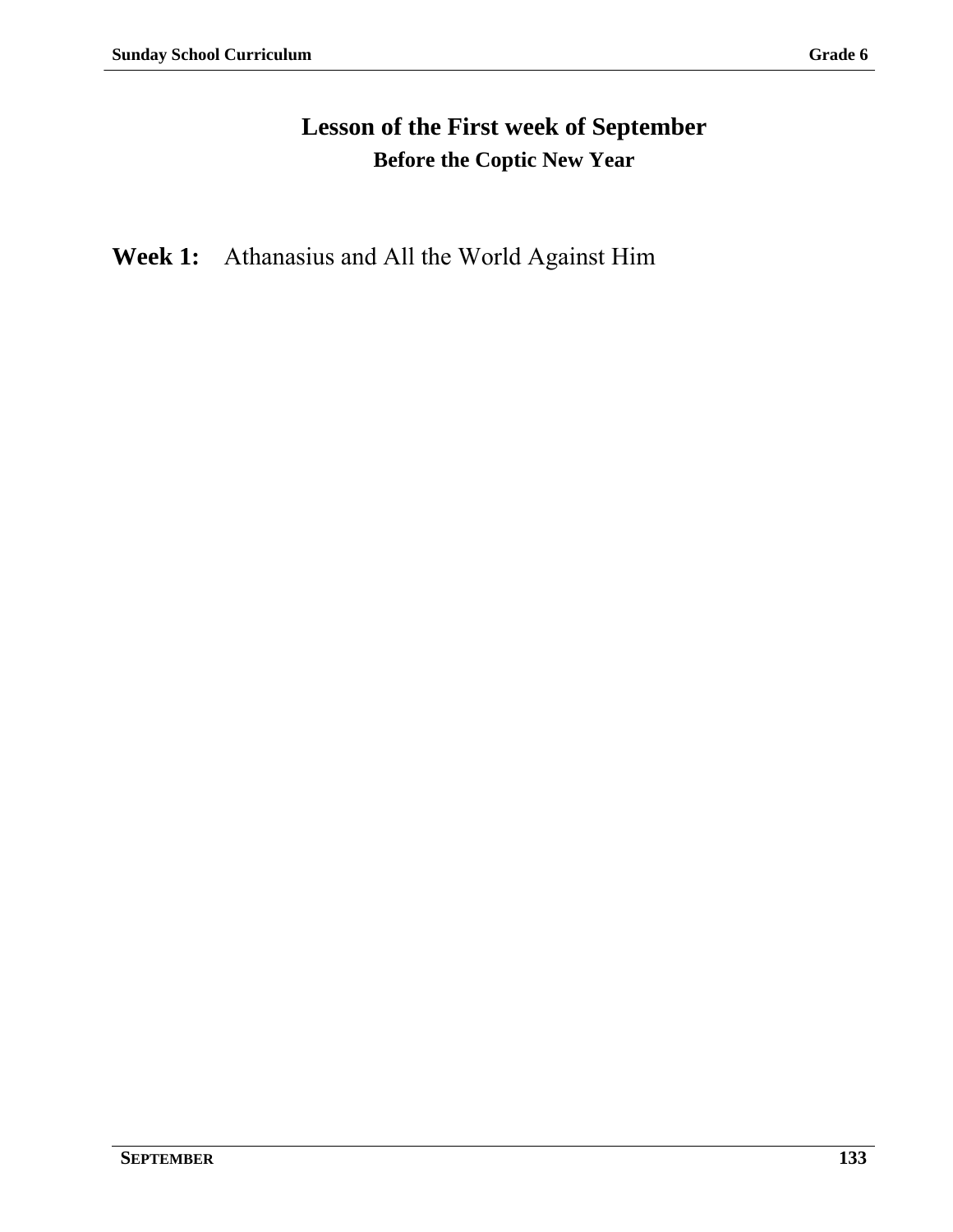## **Week 1- Athanasius And All The World Against Him**

#### **Objective**

 $\triangleleft$  Being firm in faith till death.

#### **Memory Verse**

"Remember those who rule over you, who have spoken the word of God to you, whose faith follow, considering the outcome of their conduct" (Hebrews 13:7)

## **References**

- \* "The Precious Gem" (Al Khareeda Al Nafeessa), Part I, Page 298
- \* "The Story of the Coptic Church" Page 186
- \* "The Biography of Athanasius the Apostolic" Kamel Saleh Nakhla

#### **Introduction**

- Review the lesson of last week.
- $\cdot \cdot \cdot$  Who is the saint in the picture in your hands?

## **Lesson Outlines**

Athanasius is called "The defender of the Orthodox Faith". He was a very great patriarch in the history of the church. He defended the Christian faith against unbelievers and proved the truth of Christianity to the whole world. His parents were pagan (What does the word "pagan" mean?). His father was rich. He died when Athanasius was a little child. His mother brought him up. She sent him to a Christian School. He lived with the Christian children. He began to observe them when they play, speak, pray and showing their love for one another. They asked him about his religion. He said, "I worship idols". The children said to him, "Idols are not gods... Christ is God". Athanasius said, "Indeed I desire to become a Christian".

- $\triangleleft$  What is the name of the man in this picture?
- What was his parents' religion? Who died first?
- **❖** Where did he receive his education?
- What did his friends say to him?

He wanted to be baptized... but his mother refused. She brought a magician to convince him to desert Christianity. The magician said to her, "Do not be in trouble… he is Christian". They went to Alexandria and were baptized. The mother died... He was left with Pope Alexandria. Athanasius acted Baptism with the children. The Patriarch was pleased with him. He was ordained a priest. He served in the church, read the Bible and prayed. When he grew up he became a brave patriarch. He always said the truth and feared nobody. That is why he is known all over the world as "Athanasius